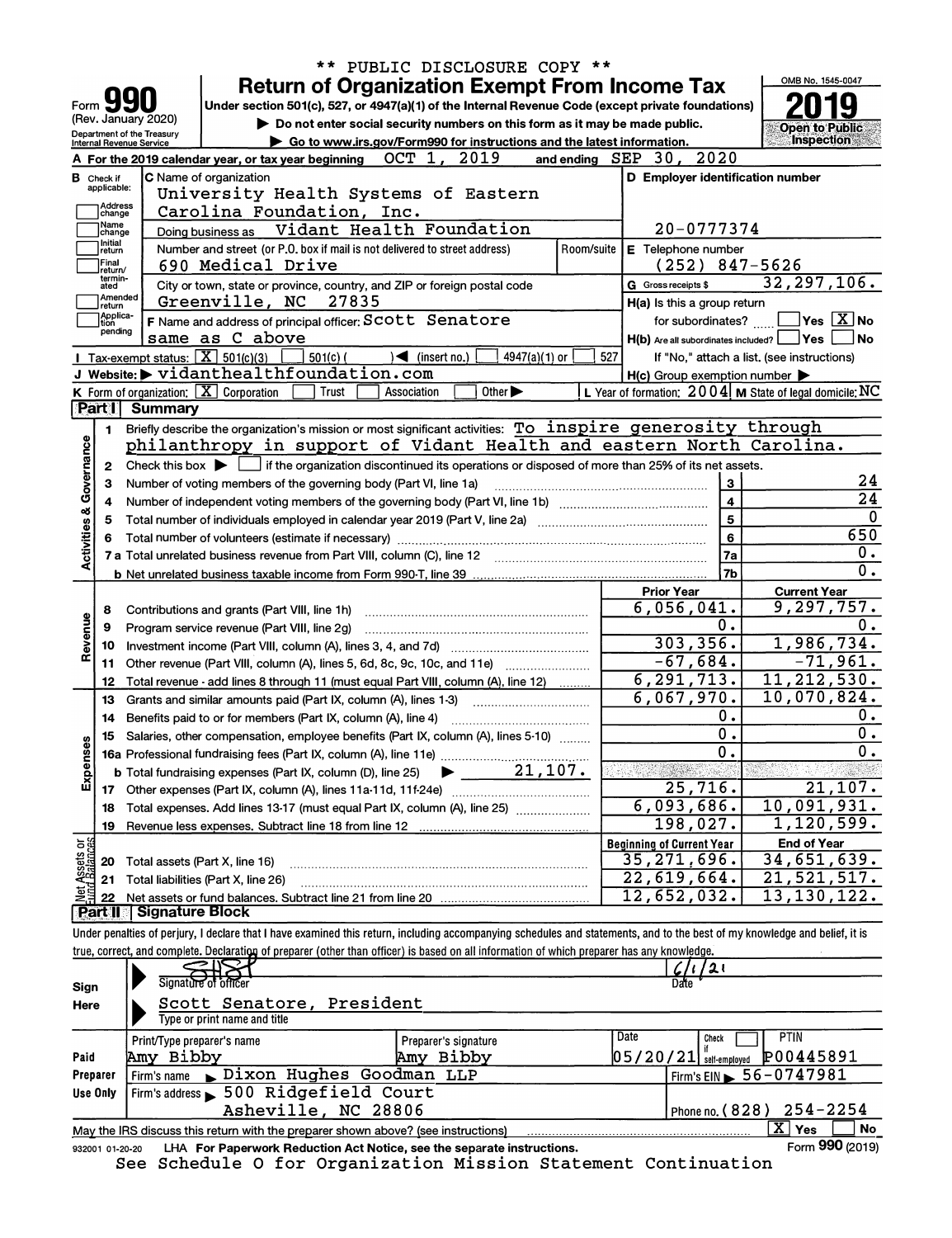|              | Carolina Foundation, Inc.<br>Page 2<br>Form 990 (2019)<br>Part III   Statement of Program Service Accomplishments                                                                                                                                 |  |  |  |  |  |  |  |  |  |
|--------------|---------------------------------------------------------------------------------------------------------------------------------------------------------------------------------------------------------------------------------------------------|--|--|--|--|--|--|--|--|--|
|              | $\overline{\mathbf{x}}$                                                                                                                                                                                                                           |  |  |  |  |  |  |  |  |  |
| 1.           | Check if Schedule O contains a response or note to any line in this Part III<br>Briefly describe the organization's mission:                                                                                                                      |  |  |  |  |  |  |  |  |  |
|              | The University Health Systems Foundation (DBA Vidant Health                                                                                                                                                                                       |  |  |  |  |  |  |  |  |  |
|              | Foundation) is a non-profit corporation organized to inspire                                                                                                                                                                                      |  |  |  |  |  |  |  |  |  |
|              | generosity through philanthropy in support of Vidant Health and                                                                                                                                                                                   |  |  |  |  |  |  |  |  |  |
|              | eastern North Carolina                                                                                                                                                                                                                            |  |  |  |  |  |  |  |  |  |
| $\mathbf{2}$ | Did the organization undertake any significant program services during the year which were not listed on the                                                                                                                                      |  |  |  |  |  |  |  |  |  |
|              | $\overline{\mathsf{Yes} \ \mathbb{X}}$ No<br>prior Form 990 or 990-EZ?                                                                                                                                                                            |  |  |  |  |  |  |  |  |  |
|              | If "Yes," describe these new services on Schedule O.                                                                                                                                                                                              |  |  |  |  |  |  |  |  |  |
| 3            | $\overline{\mathsf{Y}}$ es $\overline{\mathsf{X}}$ No<br>Did the organization cease conducting, or make significant changes in how it conducts, any program services?                                                                             |  |  |  |  |  |  |  |  |  |
|              | If "Yes," describe these changes on Schedule O.                                                                                                                                                                                                   |  |  |  |  |  |  |  |  |  |
| 4            | Describe the organization's program service accomplishments for each of its three largest program services, as measured by expenses.                                                                                                              |  |  |  |  |  |  |  |  |  |
|              | Section 501(c)(3) and 501(c)(4) organizations are required to report the amount of grants and allocations to others, the total expenses, and                                                                                                      |  |  |  |  |  |  |  |  |  |
|              | revenue, if any, for each program service reported.                                                                                                                                                                                               |  |  |  |  |  |  |  |  |  |
| 4a l         | 10,070,824. including grants of \$10,070,824. ) (Revenue \$<br>(Expenses \$<br>(Code:                                                                                                                                                             |  |  |  |  |  |  |  |  |  |
|              | Vidant Health Foundation supports the general public and communities                                                                                                                                                                              |  |  |  |  |  |  |  |  |  |
|              | served by University Health Systems of Eastern Carolina DBA Vidant                                                                                                                                                                                |  |  |  |  |  |  |  |  |  |
|              | Health and its subsidiaries, affiliates, or equity partners by<br>assisting and supporting financially the regional hospitals that are                                                                                                            |  |  |  |  |  |  |  |  |  |
|              | part of the Vidant Health System, and any other qualified health care                                                                                                                                                                             |  |  |  |  |  |  |  |  |  |
|              | provider, governmental entity and charitable organization formed for                                                                                                                                                                              |  |  |  |  |  |  |  |  |  |
|              | the promotion of health and wellness. This support is conducted through                                                                                                                                                                           |  |  |  |  |  |  |  |  |  |
|              | contributions to be used for equipment, research, education, patient                                                                                                                                                                              |  |  |  |  |  |  |  |  |  |
|              | and family support, community benefit, and direct health care services.                                                                                                                                                                           |  |  |  |  |  |  |  |  |  |
|              |                                                                                                                                                                                                                                                   |  |  |  |  |  |  |  |  |  |
|              |                                                                                                                                                                                                                                                   |  |  |  |  |  |  |  |  |  |
|              | During the fiscal year, Vidant Health Foundation raised \$1,418,890 of                                                                                                                                                                            |  |  |  |  |  |  |  |  |  |
|              | contributions on behalf of not-for-profit hospitals in the Vidant<br>Health System. These contribuions are considered agency transactions<br>under Generally Accepted Accounting Principles and are not recorded as<br>revenue by the Foundation. |  |  |  |  |  |  |  |  |  |
|              |                                                                                                                                                                                                                                                   |  |  |  |  |  |  |  |  |  |
|              |                                                                                                                                                                                                                                                   |  |  |  |  |  |  |  |  |  |
| 4c           | $\left(\text{Code:}\right)$ $\left(\text{Expenses $}\right)$<br>including grants of \$<br>) (Revenue \$                                                                                                                                           |  |  |  |  |  |  |  |  |  |
|              |                                                                                                                                                                                                                                                   |  |  |  |  |  |  |  |  |  |
|              |                                                                                                                                                                                                                                                   |  |  |  |  |  |  |  |  |  |
| 4d           | Other program services (Describe on Schedule O.)                                                                                                                                                                                                  |  |  |  |  |  |  |  |  |  |
|              | (Expenses \$<br>Revenue \$<br>including grants of \$                                                                                                                                                                                              |  |  |  |  |  |  |  |  |  |
|              | 10,070,824.<br>4e Total program service expenses<br>Form 990 (2019)                                                                                                                                                                               |  |  |  |  |  |  |  |  |  |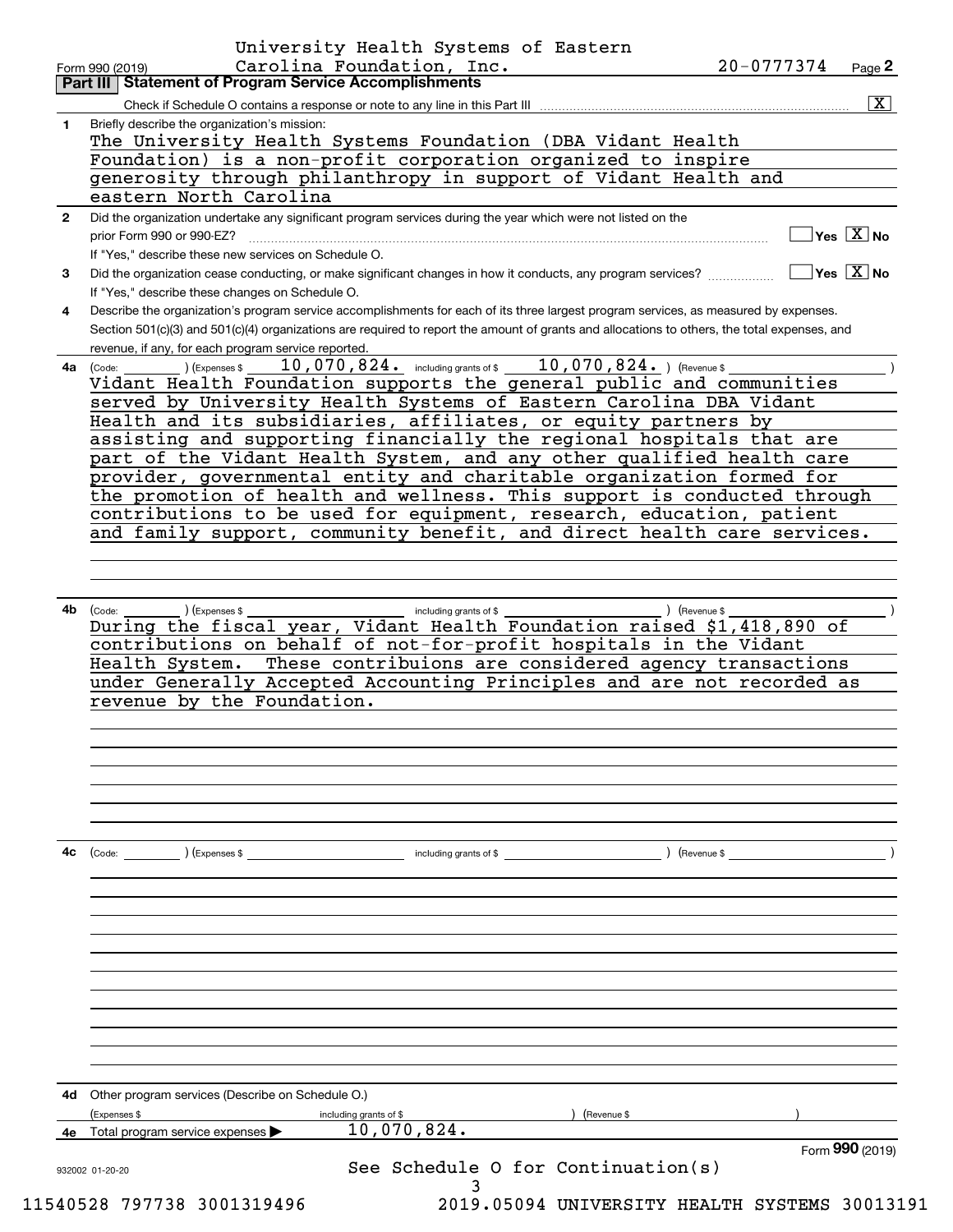|     |                                                                                                                                                                                                                                                     |                  | Yes         | No              |
|-----|-----------------------------------------------------------------------------------------------------------------------------------------------------------------------------------------------------------------------------------------------------|------------------|-------------|-----------------|
| 1.  | Is the organization described in section $501(c)(3)$ or $4947(a)(1)$ (other than a private foundation)?                                                                                                                                             |                  |             |                 |
|     |                                                                                                                                                                                                                                                     | $\mathbf{1}$     | х           |                 |
| 2   |                                                                                                                                                                                                                                                     | $\mathbf{2}$     | $\mathbf X$ |                 |
| 3   | Did the organization engage in direct or indirect political campaign activities on behalf of or in opposition to candidates for                                                                                                                     |                  |             |                 |
|     |                                                                                                                                                                                                                                                     | 3                |             | x               |
| 4   | Section 501(c)(3) organizations. Did the organization engage in lobbying activities, or have a section 501(h) election in effect                                                                                                                    |                  |             |                 |
|     |                                                                                                                                                                                                                                                     | 4                |             | x               |
| 5   | Is the organization a section 501(c)(4), 501(c)(5), or 501(c)(6) organization that receives membership dues, assessments, or                                                                                                                        |                  |             |                 |
|     |                                                                                                                                                                                                                                                     | 5                |             | x               |
| 6   | Did the organization maintain any donor advised funds or any similar funds or accounts for which donors have the right to                                                                                                                           |                  |             | x               |
|     | provide advice on the distribution or investment of amounts in such funds or accounts? If "Yes," complete Schedule D, Part I                                                                                                                        | 6                |             |                 |
| 7   | Did the organization receive or hold a conservation easement, including easements to preserve open space,                                                                                                                                           | $\overline{7}$   |             | x               |
| 8   | Did the organization maintain collections of works of art, historical treasures, or other similar assets? If "Yes," complete                                                                                                                        |                  |             |                 |
|     |                                                                                                                                                                                                                                                     | 8                |             | x               |
| 9   | Did the organization report an amount in Part X, line 21, for escrow or custodial account liability, serve as a custodian for                                                                                                                       |                  |             |                 |
|     | amounts not listed in Part X; or provide credit counseling, debt management, credit repair, or debt negotiation services?                                                                                                                           |                  |             |                 |
|     |                                                                                                                                                                                                                                                     | 9                |             | x               |
| 10  | Did the organization, directly or through a related organization, hold assets in donor-restricted endowments                                                                                                                                        |                  |             |                 |
|     |                                                                                                                                                                                                                                                     | 10 <sup>10</sup> | X           |                 |
| 11  | If the organization's answer to any of the following questions is "Yes," then complete Schedule D, Parts VI, VII, VIII, IX, or X                                                                                                                    |                  |             |                 |
|     | as applicable.                                                                                                                                                                                                                                      |                  |             |                 |
|     | a Did the organization report an amount for land, buildings, and equipment in Part X, line 10? If "Yes," complete Schedule D,                                                                                                                       |                  |             |                 |
|     |                                                                                                                                                                                                                                                     | 11a              |             | x               |
|     | <b>b</b> Did the organization report an amount for investments - other securities in Part X, line 12, that is 5% or more of its total                                                                                                               |                  |             |                 |
|     |                                                                                                                                                                                                                                                     | 11 <sub>b</sub>  | X           |                 |
|     | c Did the organization report an amount for investments - program related in Part X, line 13, that is 5% or more of its total                                                                                                                       |                  |             |                 |
|     |                                                                                                                                                                                                                                                     | 11c              |             | x               |
|     | d Did the organization report an amount for other assets in Part X, line 15, that is 5% or more of its total assets reported in                                                                                                                     |                  |             |                 |
|     |                                                                                                                                                                                                                                                     | 11d              | $\mathbf X$ | x               |
|     | e Did the organization report an amount for other liabilities in Part X, line 25? If "Yes," complete Schedule D, Part X                                                                                                                             | 11e              |             |                 |
|     | f Did the organization's separate or consolidated financial statements for the tax year include a footnote that addresses<br>the organization's liability for uncertain tax positions under FIN 48 (ASC 740)? If "Yes," complete Schedule D, Part X | 11f              | X           |                 |
|     | 12a Did the organization obtain separate, independent audited financial statements for the tax year? If "Yes," complete                                                                                                                             |                  |             |                 |
|     |                                                                                                                                                                                                                                                     | 12a              | X           |                 |
|     | <b>b</b> Was the organization included in consolidated, independent audited financial statements for the tax year?                                                                                                                                  |                  |             |                 |
|     | If "Yes," and if the organization answered "No" to line 12a, then completing Schedule D, Parts XI and XII is optional manum                                                                                                                         | 12 <sub>b</sub>  |             | x.              |
| 13  |                                                                                                                                                                                                                                                     | 13               |             | X               |
| 14a | Did the organization maintain an office, employees, or agents outside of the United States?                                                                                                                                                         | 14a              |             | X               |
|     | b Did the organization have aggregate revenues or expenses of more than \$10,000 from grantmaking, fundraising, business,                                                                                                                           |                  |             |                 |
|     | investment, and program service activities outside the United States, or aggregate foreign investments valued at \$100,000                                                                                                                          |                  |             |                 |
|     |                                                                                                                                                                                                                                                     | 14b              |             | x               |
| 15  | Did the organization report on Part IX, column (A), line 3, more than \$5,000 of grants or other assistance to or for any                                                                                                                           |                  |             |                 |
|     |                                                                                                                                                                                                                                                     | 15               |             | x               |
| 16  | Did the organization report on Part IX, column (A), line 3, more than \$5,000 of aggregate grants or other assistance to                                                                                                                            |                  |             |                 |
|     |                                                                                                                                                                                                                                                     | 16               |             | X               |
| 17  | Did the organization report a total of more than \$15,000 of expenses for professional fundraising services on Part IX,                                                                                                                             |                  |             | X               |
|     |                                                                                                                                                                                                                                                     | 17               |             |                 |
| 18  | Did the organization report more than \$15,000 total of fundraising event gross income and contributions on Part VIII, lines                                                                                                                        | 18               | х           |                 |
| 19  | Did the organization report more than \$15,000 of gross income from gaming activities on Part VIII, line 9a? If "Yes."                                                                                                                              |                  |             |                 |
|     |                                                                                                                                                                                                                                                     | 19               |             | x               |
| 20a |                                                                                                                                                                                                                                                     | 20a              |             | x               |
| b   | If "Yes" to line 20a, did the organization attach a copy of its audited financial statements to this return?                                                                                                                                        | 20b              |             |                 |
| 21  | Did the organization report more than \$5,000 of grants or other assistance to any domestic organization or                                                                                                                                         |                  |             |                 |
|     |                                                                                                                                                                                                                                                     | 21               | х           |                 |
|     | 932003 01-20-20                                                                                                                                                                                                                                     |                  |             | Form 990 (2019) |

932003 01-20-20

4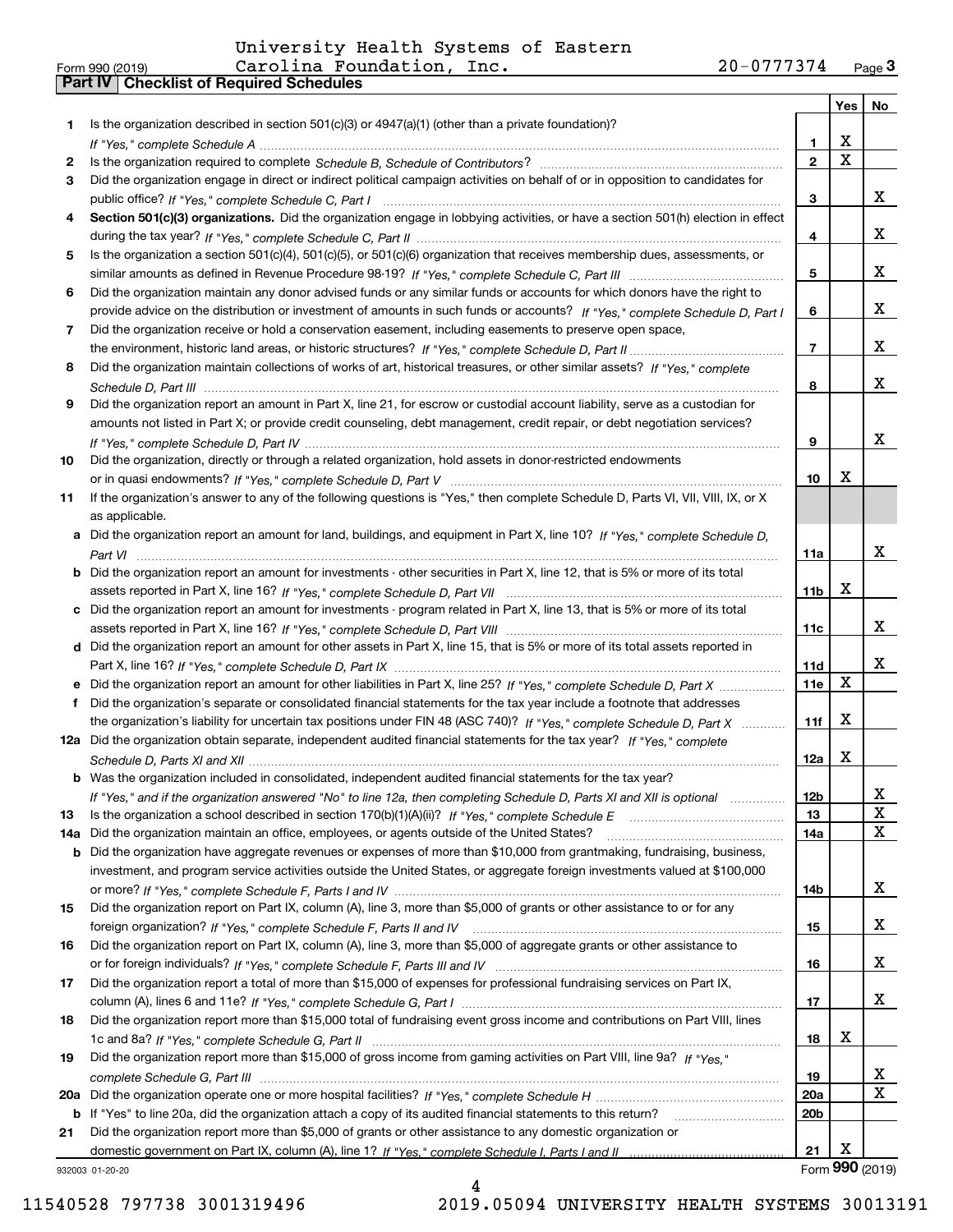*(continued)*

|               |                                                                                                                              |           | Yes         | No                           |
|---------------|------------------------------------------------------------------------------------------------------------------------------|-----------|-------------|------------------------------|
| 22            | Did the organization report more than \$5,000 of grants or other assistance to or for domestic individuals on                |           |             |                              |
|               |                                                                                                                              | 22        |             | x                            |
| 23            | Did the organization answer "Yes" to Part VII, Section A, line 3, 4, or 5 about compensation of the organization's current   |           |             |                              |
|               | and former officers, directors, trustees, key employees, and highest compensated employees? If "Yes." complete               |           |             |                              |
|               |                                                                                                                              | 23        | X           |                              |
|               | 24a Did the organization have a tax-exempt bond issue with an outstanding principal amount of more than \$100,000 as of the  |           |             |                              |
|               | last day of the year, that was issued after December 31, 2002? If "Yes," answer lines 24b through 24d and complete           |           |             |                              |
|               |                                                                                                                              | 24a       |             | x                            |
|               | <b>b</b> Did the organization invest any proceeds of tax-exempt bonds beyond a temporary period exception?                   | 24b       |             |                              |
|               | c Did the organization maintain an escrow account other than a refunding escrow at any time during the year to defease       |           |             |                              |
|               |                                                                                                                              | 24c       |             |                              |
|               |                                                                                                                              | 24d       |             |                              |
|               | 25a Section 501(c)(3), 501(c)(4), and 501(c)(29) organizations. Did the organization engage in an excess benefit             |           |             |                              |
|               |                                                                                                                              | 25a       |             | x                            |
|               | b Is the organization aware that it engaged in an excess benefit transaction with a disqualified person in a prior year, and |           |             |                              |
|               | that the transaction has not been reported on any of the organization's prior Forms 990 or 990-EZ? If "Yes," complete        |           |             |                              |
|               | Schedule L, Part I                                                                                                           | 25b       |             | x                            |
| 26            | Did the organization report any amount on Part X, line 5 or 22, for receivables from or payables to any current              |           |             |                              |
|               | or former officer, director, trustee, key employee, creator or founder, substantial contributor, or 35%                      |           |             |                              |
|               | controlled entity or family member of any of these persons? If "Yes," complete Schedule L, Part II                           | 26        |             | x                            |
| 27            | Did the organization provide a grant or other assistance to any current or former officer, director, trustee, key employee,  |           |             |                              |
|               | creator or founder, substantial contributor or employee thereof, a grant selection committee member, or to a 35% controlled  |           |             |                              |
|               | entity (including an employee thereof) or family member of any of these persons? If "Yes," complete Schedule L, Part III     | 27        |             | x                            |
| 28            | Was the organization a party to a business transaction with one of the following parties (see Schedule L, Part IV            |           |             |                              |
|               | instructions, for applicable filing thresholds, conditions, and exceptions):                                                 |           |             |                              |
| а             | A current or former officer, director, trustee, key employee, creator or founder, or substantial contributor? If             |           |             |                              |
|               |                                                                                                                              | 28a       |             | X<br>$\overline{\mathbf{X}}$ |
|               |                                                                                                                              | 28b       |             |                              |
|               | c A 35% controlled entity of one or more individuals and/or organizations described in lines 28a or 28b? If                  |           |             | x                            |
|               |                                                                                                                              | 28c<br>29 | $\mathbf X$ |                              |
| 29<br>30      |                                                                                                                              |           |             |                              |
|               | Did the organization receive contributions of art, historical treasures, or other similar assets, or qualified conservation  | 30        |             | х                            |
| 31            | Did the organization liquidate, terminate, or dissolve and cease operations? If "Yes," complete Schedule N, Part I           | 31        |             | $\overline{\mathbf{X}}$      |
| 32            | Did the organization sell, exchange, dispose of, or transfer more than 25% of its net assets? If "Yes," complete             |           |             |                              |
|               |                                                                                                                              | 32        |             | х                            |
| 33            | Did the organization own 100% of an entity disregarded as separate from the organization under Regulations                   |           |             |                              |
|               |                                                                                                                              | 33        |             | x                            |
| 34            | Was the organization related to any tax-exempt or taxable entity? If "Yes," complete Schedule R, Part II, III, or IV, and    |           |             |                              |
|               |                                                                                                                              | 34        |             | x                            |
|               | 35a Did the organization have a controlled entity within the meaning of section 512(b)(13)?                                  | 35a       |             | $\mathbf X$                  |
|               | b If "Yes" to line 35a, did the organization receive any payment from or engage in any transaction with a controlled entity  |           |             |                              |
|               |                                                                                                                              | 35b       |             |                              |
| 36            | Section 501(c)(3) organizations. Did the organization make any transfers to an exempt non-charitable related organization?   |           |             |                              |
|               |                                                                                                                              | 36        |             | x                            |
| 37            | Did the organization conduct more than 5% of its activities through an entity that is not a related organization             |           |             |                              |
|               |                                                                                                                              | 37        |             | x                            |
| 38            | Did the organization complete Schedule O and provide explanations in Schedule O for Part VI, lines 11b and 19?               |           |             |                              |
|               | Note: All Form 990 filers are required to complete Schedule O                                                                | 38        | х           |                              |
| <b>Part V</b> | <b>Statements Regarding Other IRS Filings and Tax Compliance</b>                                                             |           |             |                              |
|               | Check if Schedule O contains a response or note to any line in this Part V                                                   |           |             |                              |
|               |                                                                                                                              |           | Yes         | No                           |
|               | 39<br>1a Enter the number reported in Box 3 of Form 1096. Enter -0- if not applicable<br>1a                                  |           |             |                              |
| b             | 0<br>Enter the number of Forms W-2G included in line 1a. Enter -0- if not applicable<br>1b                                   |           |             |                              |
|               | c Did the organization comply with backup withholding rules for reportable payments to vendors and reportable gaming         |           |             |                              |
|               | (gambling) winnings to prize winners?                                                                                        | 1c        | х           |                              |
|               | 932004 01-20-20                                                                                                              |           |             | Form 990 (2019)              |
|               | 5                                                                                                                            |           |             |                              |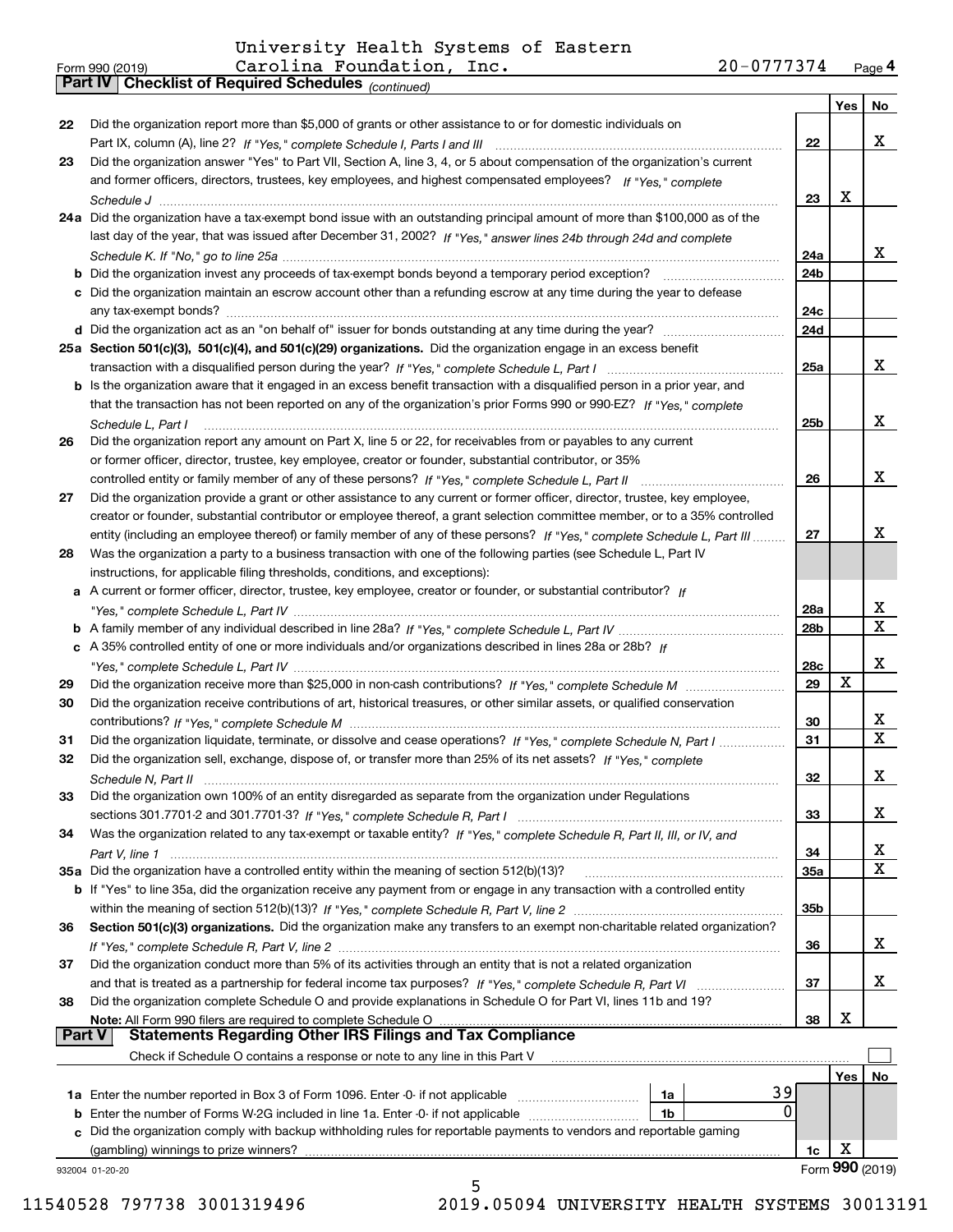|  | University Health Systems of Eastern |  |
|--|--------------------------------------|--|
|  |                                      |  |

|               | 20-0777374<br>Carolina Foundation, Inc.<br>Form 990 (2019)                                                                                      |                |     | $_{\text{Page}}$ 5 |  |  |  |  |  |  |
|---------------|-------------------------------------------------------------------------------------------------------------------------------------------------|----------------|-----|--------------------|--|--|--|--|--|--|
| <b>Part V</b> | Statements Regarding Other IRS Filings and Tax Compliance (continued)                                                                           |                |     |                    |  |  |  |  |  |  |
|               |                                                                                                                                                 |                | Yes | No                 |  |  |  |  |  |  |
|               | 2a Enter the number of employees reported on Form W-3, Transmittal of Wage and Tax Statements,                                                  |                |     |                    |  |  |  |  |  |  |
|               | 0<br>filed for the calendar year ending with or within the year covered by this return<br>2a                                                    |                |     |                    |  |  |  |  |  |  |
|               |                                                                                                                                                 | 2 <sub>b</sub> |     |                    |  |  |  |  |  |  |
|               |                                                                                                                                                 |                |     |                    |  |  |  |  |  |  |
|               | 3a Did the organization have unrelated business gross income of \$1,000 or more during the year?                                                |                |     |                    |  |  |  |  |  |  |
|               |                                                                                                                                                 | 3b             |     |                    |  |  |  |  |  |  |
|               | 4a At any time during the calendar year, did the organization have an interest in, or a signature or other authority over, a                    |                |     |                    |  |  |  |  |  |  |
|               |                                                                                                                                                 | 4a             |     | х                  |  |  |  |  |  |  |
|               | <b>b</b> If "Yes," enter the name of the foreign country $\triangleright$                                                                       |                |     |                    |  |  |  |  |  |  |
|               | See instructions for filing requirements for FinCEN Form 114, Report of Foreign Bank and Financial Accounts (FBAR).                             |                |     |                    |  |  |  |  |  |  |
|               |                                                                                                                                                 | 5а             |     | х                  |  |  |  |  |  |  |
| b             |                                                                                                                                                 | 5 <sub>b</sub> |     | Χ                  |  |  |  |  |  |  |
| c             |                                                                                                                                                 | 5c             |     |                    |  |  |  |  |  |  |
|               | 6a Does the organization have annual gross receipts that are normally greater than \$100,000, and did the organization solicit                  |                |     |                    |  |  |  |  |  |  |
|               |                                                                                                                                                 | 6a             |     | х                  |  |  |  |  |  |  |
|               | <b>b</b> If "Yes," did the organization include with every solicitation an express statement that such contributions or gifts                   |                |     |                    |  |  |  |  |  |  |
|               | were not tax deductible?                                                                                                                        | 6b             |     |                    |  |  |  |  |  |  |
| 7             | Organizations that may receive deductible contributions under section 170(c).                                                                   |                |     |                    |  |  |  |  |  |  |
| а             | Did the organization receive a payment in excess of \$75 made partly as a contribution and partly for goods and services provided to the payor? | 7a             | х   |                    |  |  |  |  |  |  |
| b             | If "Yes," did the organization notify the donor of the value of the goods or services provided?                                                 | 7b             | Χ   |                    |  |  |  |  |  |  |
|               | c Did the organization sell, exchange, or otherwise dispose of tangible personal property for which it was required                             |                |     |                    |  |  |  |  |  |  |
|               |                                                                                                                                                 | 7c             |     | х                  |  |  |  |  |  |  |
|               | 7d                                                                                                                                              |                |     |                    |  |  |  |  |  |  |
| е             | Did the organization receive any funds, directly or indirectly, to pay premiums on a personal benefit contract?                                 | 7е             |     | X                  |  |  |  |  |  |  |
| f             | Did the organization, during the year, pay premiums, directly or indirectly, on a personal benefit contract?                                    | 7f             |     | Χ                  |  |  |  |  |  |  |
| g             | If the organization received a contribution of qualified intellectual property, did the organization file Form 8899 as required?                | 7g             |     |                    |  |  |  |  |  |  |
| h             | If the organization received a contribution of cars, boats, airplanes, or other vehicles, did the organization file a Form 1098-C?              |                |     |                    |  |  |  |  |  |  |
| 8             | Sponsoring organizations maintaining donor advised funds. Did a donor advised fund maintained by the                                            |                |     |                    |  |  |  |  |  |  |
|               | sponsoring organization have excess business holdings at any time during the year?                                                              | 8              |     |                    |  |  |  |  |  |  |
| 9             | Sponsoring organizations maintaining donor advised funds.                                                                                       |                |     |                    |  |  |  |  |  |  |
| а             | Did the sponsoring organization make any taxable distributions under section 4966?                                                              | 9а             |     |                    |  |  |  |  |  |  |
| b             | Did the sponsoring organization make a distribution to a donor, donor advisor, or related person?                                               | 9b             |     |                    |  |  |  |  |  |  |
| 10            | Section 501(c)(7) organizations. Enter:                                                                                                         |                |     |                    |  |  |  |  |  |  |
|               | 10a                                                                                                                                             |                |     |                    |  |  |  |  |  |  |
|               | 10 <sub>b</sub><br>Gross receipts, included on Form 990, Part VIII, line 12, for public use of club facilities                                  |                |     |                    |  |  |  |  |  |  |
| 11            | Section 501(c)(12) organizations. Enter:                                                                                                        |                |     |                    |  |  |  |  |  |  |
|               | 11a                                                                                                                                             |                |     |                    |  |  |  |  |  |  |
|               | b Gross income from other sources (Do not net amounts due or paid to other sources against                                                      |                |     |                    |  |  |  |  |  |  |
|               | 11b                                                                                                                                             |                |     |                    |  |  |  |  |  |  |
|               | 12a Section 4947(a)(1) non-exempt charitable trusts. Is the organization filing Form 990 in lieu of Form 1041?                                  | 12a            |     |                    |  |  |  |  |  |  |
|               | 12b<br><b>b</b> If "Yes," enter the amount of tax-exempt interest received or accrued during the year                                           |                |     |                    |  |  |  |  |  |  |
| 13            | Section 501(c)(29) qualified nonprofit health insurance issuers.                                                                                |                |     |                    |  |  |  |  |  |  |
|               | a Is the organization licensed to issue qualified health plans in more than one state?                                                          | 13a            |     |                    |  |  |  |  |  |  |
|               | Note: See the instructions for additional information the organization must report on Schedule O.                                               |                |     |                    |  |  |  |  |  |  |
|               | <b>b</b> Enter the amount of reserves the organization is required to maintain by the states in which the<br>13b                                |                |     |                    |  |  |  |  |  |  |
|               | 13 <sub>c</sub>                                                                                                                                 |                |     |                    |  |  |  |  |  |  |
| 14a           | Did the organization receive any payments for indoor tanning services during the tax year?                                                      | 14a            |     | x                  |  |  |  |  |  |  |
| b             | If "Yes," has it filed a Form 720 to report these payments? If "No," provide an explanation on Schedule O                                       | 14b            |     |                    |  |  |  |  |  |  |
| 15            | Is the organization subject to the section 4960 tax on payment(s) of more than \$1,000,000 in remuneration or                                   |                |     |                    |  |  |  |  |  |  |
|               |                                                                                                                                                 | 15             |     | х                  |  |  |  |  |  |  |
|               | If "Yes," see instructions and file Form 4720, Schedule N.                                                                                      |                |     |                    |  |  |  |  |  |  |
| 16            | Is the organization an educational institution subject to the section 4968 excise tax on net investment income?                                 | 16             |     | х                  |  |  |  |  |  |  |
|               | If "Yes," complete Form 4720, Schedule O.                                                                                                       |                |     |                    |  |  |  |  |  |  |
|               |                                                                                                                                                 |                |     |                    |  |  |  |  |  |  |

Form (2019) **990**

932005 01-20-20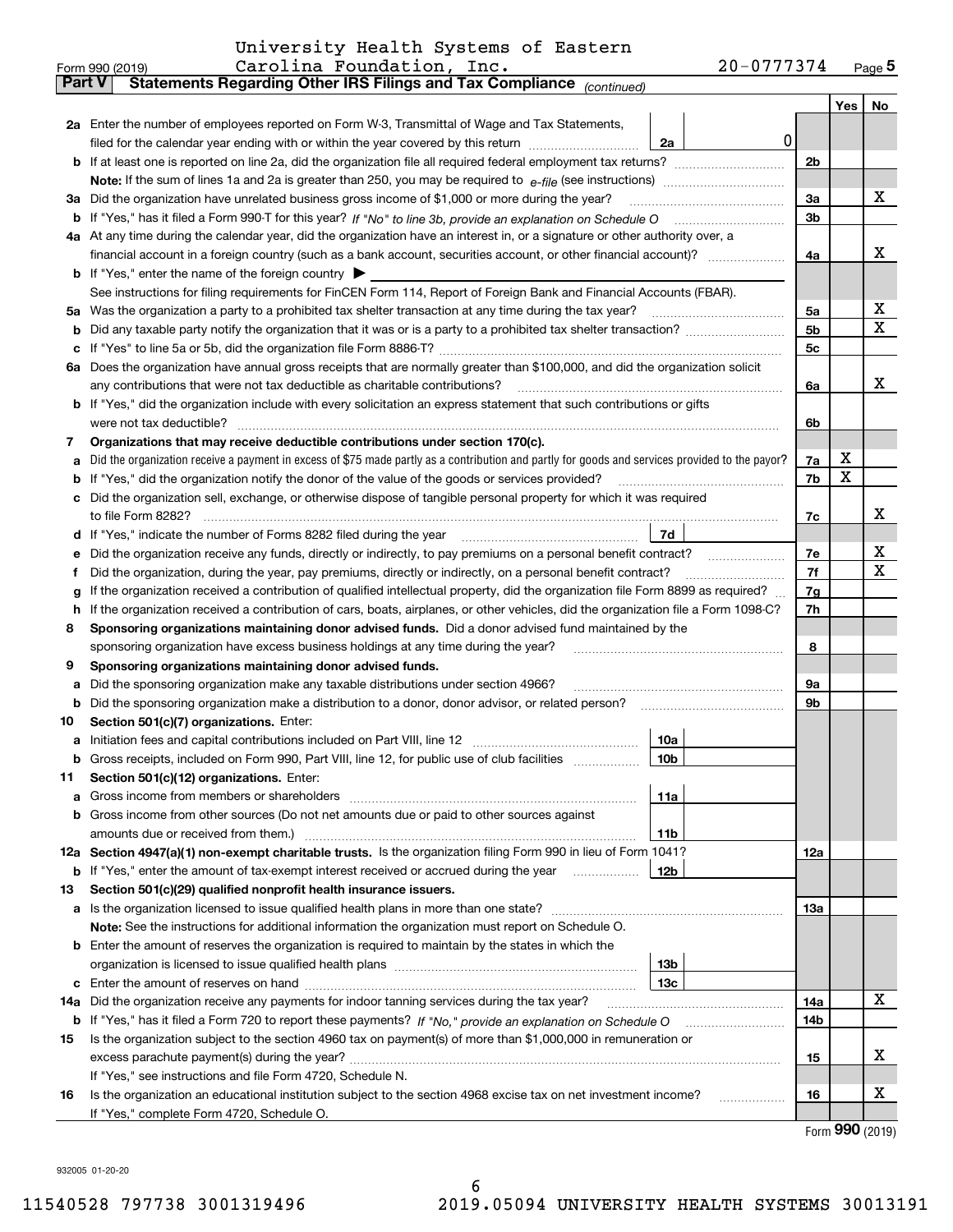|      | Carolina Foundation, Inc.<br>Form 990 (2019)                                                                                                     |    | 20-0777374 |                 |                         | $Page$ 6              |
|------|--------------------------------------------------------------------------------------------------------------------------------------------------|----|------------|-----------------|-------------------------|-----------------------|
|      | Part VI<br>Governance, Management, and Disclosure For each "Yes" response to lines 2 through 7b below, and for a "No" response                   |    |            |                 |                         |                       |
|      | to line 8a, 8b, or 10b below, describe the circumstances, processes, or changes on Schedule O. See instructions.                                 |    |            |                 |                         |                       |
|      |                                                                                                                                                  |    |            |                 |                         | $\overline{\text{X}}$ |
|      | <b>Section A. Governing Body and Management</b>                                                                                                  |    |            |                 |                         |                       |
|      |                                                                                                                                                  |    |            |                 | Yes                     | No                    |
|      | <b>1a</b> Enter the number of voting members of the governing body at the end of the tax year                                                    | 1a |            | 24              |                         |                       |
|      | If there are material differences in voting rights among members of the governing body, or if the governing                                      |    |            |                 |                         |                       |
|      | body delegated broad authority to an executive committee or similar committee, explain on Schedule O.                                            |    |            |                 |                         |                       |
|      | <b>b</b> Enter the number of voting members included on line 1a, above, who are independent                                                      | 1b |            | 24              |                         |                       |
| 2    | Did any officer, director, trustee, or key employee have a family relationship or a business relationship with any other                         |    |            |                 |                         |                       |
|      | officer, director, trustee, or key employee?                                                                                                     |    |            | $\mathbf{2}$    |                         | X                     |
| З    | Did the organization delegate control over management duties customarily performed by or under the direct supervision                            |    |            |                 |                         |                       |
|      | of officers, directors, trustees, or key employees to a management company or other person?                                                      |    |            | 3               |                         | х                     |
| 4    | Did the organization make any significant changes to its governing documents since the prior Form 990 was filed?                                 |    |            | 4               |                         | $\mathbf X$           |
| 5    | Did the organization become aware during the year of a significant diversion of the organization's assets?                                       |    |            | 5               |                         | $\mathbf X$           |
| 6    | Did the organization have members or stockholders?                                                                                               |    |            | 6               |                         | $\mathbf X$           |
|      | 7a Did the organization have members, stockholders, or other persons who had the power to elect or appoint one or                                |    |            |                 |                         |                       |
|      |                                                                                                                                                  |    |            | 7a              |                         | x                     |
|      | b Are any governance decisions of the organization reserved to (or subject to approval by) members, stockholders, or                             |    |            |                 |                         |                       |
|      | persons other than the governing body?                                                                                                           |    |            | 7b              |                         | x                     |
|      | Did the organization contemporaneously document the meetings held or written actions undertaken during the year by the following:                |    |            |                 |                         |                       |
| 8    |                                                                                                                                                  |    |            |                 | X                       |                       |
| a    |                                                                                                                                                  |    |            | 8a              | X                       |                       |
| b    |                                                                                                                                                  |    |            | 8b              |                         |                       |
| 9    | Is there any officer, director, trustee, or key employee listed in Part VII, Section A, who cannot be reached at the                             |    |            |                 |                         | x                     |
|      |                                                                                                                                                  |    |            | 9               |                         |                       |
|      | <b>Section B. Policies</b> (This Section B requests information about policies not required by the Internal Revenue Code.)                       |    |            |                 |                         |                       |
|      |                                                                                                                                                  |    |            |                 | Yes                     | No<br>х               |
|      |                                                                                                                                                  |    |            | 10a             |                         |                       |
|      | <b>b</b> If "Yes," did the organization have written policies and procedures governing the activities of such chapters, affiliates,              |    |            |                 |                         |                       |
|      | and branches to ensure their operations are consistent with the organization's exempt purposes?                                                  |    |            | 10 <sub>b</sub> |                         |                       |
|      | 11a Has the organization provided a complete copy of this Form 990 to all members of its governing body before filing the form?                  |    |            | 11a             | X                       |                       |
|      | <b>b</b> Describe in Schedule O the process, if any, used by the organization to review this Form 990.                                           |    |            |                 |                         |                       |
|      |                                                                                                                                                  |    |            | 12a             | X                       |                       |
|      |                                                                                                                                                  |    |            | 12 <sub>b</sub> | X                       |                       |
|      | c Did the organization regularly and consistently monitor and enforce compliance with the policy? If "Yes," describe                             |    |            |                 |                         |                       |
|      | in Schedule O how this was done measurement control to the state of the state of the state of the state of the                                   |    |            | 12c             | х                       |                       |
| 13 - |                                                                                                                                                  |    |            | 13              | $\overline{\textbf{X}}$ |                       |
| 14   | Did the organization have a written document retention and destruction policy?                                                                   |    |            | 14              | X                       |                       |
| 15   | Did the process for determining compensation of the following persons include a review and approval by independent                               |    |            |                 |                         |                       |
|      | persons, comparability data, and contemporaneous substantiation of the deliberation and decision?                                                |    |            |                 |                         |                       |
|      | a The organization's CEO, Executive Director, or top management official manufactured contains and contained an                                  |    |            | 15a             | X                       |                       |
|      |                                                                                                                                                  |    |            | 15 <sub>b</sub> | x                       |                       |
|      | If "Yes" to line 15a or 15b, describe the process in Schedule O (see instructions).                                                              |    |            |                 |                         |                       |
|      | 16a Did the organization invest in, contribute assets to, or participate in a joint venture or similar arrangement with a                        |    |            |                 |                         |                       |
|      | taxable entity during the year?                                                                                                                  |    |            | 16a             |                         | х                     |
|      | b If "Yes," did the organization follow a written policy or procedure requiring the organization to evaluate its participation                   |    |            |                 |                         |                       |
|      | in joint venture arrangements under applicable federal tax law, and take steps to safeguard the organization's                                   |    |            |                 |                         |                       |
|      |                                                                                                                                                  |    |            | 16b             |                         |                       |
|      | <b>Section C. Disclosure</b>                                                                                                                     |    |            |                 |                         |                       |
| 17   | None<br>List the states with which a copy of this Form 990 is required to be filed $\blacktriangleright$                                         |    |            |                 |                         |                       |
| 18   | Section 6104 requires an organization to make its Forms 1023 (1024 or 1024-A, if applicable), 990, and 990-T (Section 501(c)(3)s only) available |    |            |                 |                         |                       |
|      | for public inspection. Indicate how you made these available. Check all that apply.                                                              |    |            |                 |                         |                       |
|      | $ \mathbf{X} $ Own website<br>$X$ Another's website<br>$X$ Upon request<br>Other (explain on Schedule O)                                         |    |            |                 |                         |                       |
| 19   | Describe on Schedule O whether (and if so, how) the organization made its governing documents, conflict of interest policy, and financial        |    |            |                 |                         |                       |
|      | statements available to the public during the tax year.                                                                                          |    |            |                 |                         |                       |
| 20   | State the name, address, and telephone number of the person who possesses the organization's books and records                                   |    |            |                 |                         |                       |
|      | Chris Smith - (252) 847-9523                                                                                                                     |    |            |                 |                         |                       |
|      | 27835<br>690 Medical Drive, Greenville, NC                                                                                                       |    |            |                 |                         |                       |
|      | 932006 01-20-20                                                                                                                                  |    |            |                 |                         | Form 990 (2019)       |

7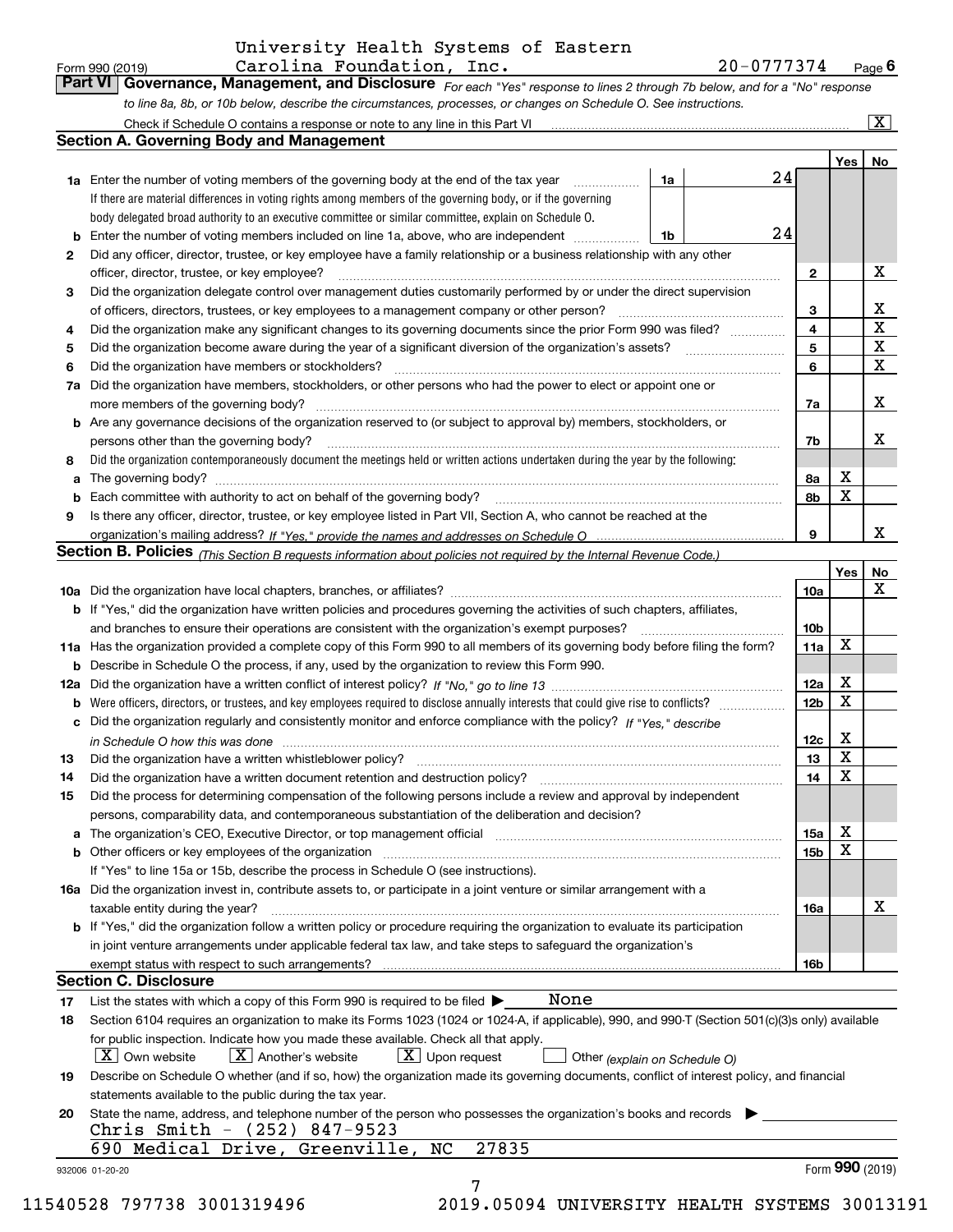| University Health Systems of Eastern |  |  |
|--------------------------------------|--|--|
|                                      |  |  |

 $\mathcal{L}^{\text{max}}$ 

| Form 990 (2019) |                                                                                            | Carolina Foundation, Inc. | $20 - 0777374$ | Page 7 |
|-----------------|--------------------------------------------------------------------------------------------|---------------------------|----------------|--------|
|                 | Part VII Compensation of Officers, Directors, Trustees, Key Employees, Highest Compensated |                           |                |        |
|                 | <b>Employees, and Independent Contractors</b>                                              |                           |                |        |

**Employees, and Independent Contractors**

Check if Schedule O contains a response or note to any line in this Part VII

**Section A. Officers, Directors, Trustees, Key Employees, and Highest Compensated Employees**

**1a**  Complete this table for all persons required to be listed. Report compensation for the calendar year ending with or within the organization's tax year. **•** List all of the organization's current officers, directors, trustees (whether individuals or organizations), regardless of amount of compensation.

Enter -0- in columns (D), (E), and (F) if no compensation was paid.

 $\bullet$  List all of the organization's  $\,$ current key employees, if any. See instructions for definition of "key employee."

**•** List the organization's five current highest compensated employees (other than an officer, director, trustee, or key employee) who received reportable compensation (Box 5 of Form W-2 and/or Box 7 of Form 1099-MISC) of more than \$100,000 from the organization and any related organizations.

**•** List all of the organization's former officers, key employees, and highest compensated employees who received more than \$100,000 of reportable compensation from the organization and any related organizations.

**former directors or trustees**  ¥ List all of the organization's that received, in the capacity as a former director or trustee of the organization, more than \$10,000 of reportable compensation from the organization and any related organizations.

See instructions for the order in which to list the persons above.

Check this box if neither the organization nor any related organization compensated any current officer, director, or trustee.  $\mathcal{L}^{\text{max}}$ 

| (A)                                | (B)                                                                          |                               |                                                              | (C)                     |              |                                   |        | (D)                                            | (E)                                              | (F)                                                                               |
|------------------------------------|------------------------------------------------------------------------------|-------------------------------|--------------------------------------------------------------|-------------------------|--------------|-----------------------------------|--------|------------------------------------------------|--------------------------------------------------|-----------------------------------------------------------------------------------|
| Name and title                     | Average<br>hours per                                                         |                               | (do not check more than one<br>box, unless person is both an | Position                |              |                                   |        | Reportable<br>compensation                     | Reportable<br>compensation                       | Estimated<br>amount of                                                            |
|                                    | week<br>(list any<br>hours for<br>related<br>organizations<br>below<br>line) | ndividual trustee or director | officer and a director/trustee)<br>nstitutional trustee      | Officer                 | Key employee | Highest compensated<br>  employee | Former | from<br>the<br>organization<br>(W-2/1099-MISC) | from related<br>organizations<br>(W-2/1099-MISC) | other<br>compensation<br>from the<br>organization<br>and related<br>organizations |
| (1)<br>Mr. William D. Mitchum, Jr. | 1.00                                                                         |                               |                                                              |                         |              |                                   |        |                                                |                                                  |                                                                                   |
| Chair                              |                                                                              | $\mathbf X$                   |                                                              | X                       |              |                                   |        | $0$ .                                          | $\mathbf 0$ .                                    | 0.                                                                                |
| (2)<br>Mrs. Myra Bowen             | 1.00                                                                         |                               |                                                              |                         |              |                                   |        |                                                |                                                  |                                                                                   |
| Former Chair                       |                                                                              | $\mathbf X$                   |                                                              | X                       |              |                                   |        | 0.                                             | $\mathbf 0$ .                                    | 0.                                                                                |
| Mr. Spence Cosby<br>(3)            | 1.00                                                                         |                               |                                                              |                         |              |                                   |        |                                                |                                                  |                                                                                   |
| Vice Chair                         |                                                                              | $\mathbf X$                   |                                                              | X                       |              |                                   |        | 0.                                             | $\mathbf 0$ .                                    | $0_{.}$                                                                           |
| (4)<br>Mr. Mitch Jones             | 1.00                                                                         |                               |                                                              |                         |              |                                   |        |                                                |                                                  |                                                                                   |
| Treasurer                          |                                                                              | $\mathbf x$                   |                                                              | $\overline{\text{X}}$   |              |                                   |        | 0.                                             | $\mathbf 0$ .                                    | $\mathbf 0$ .                                                                     |
| (5) Mrs. Tess Judge                | 1.00                                                                         |                               |                                                              |                         |              |                                   |        |                                                |                                                  |                                                                                   |
| Trustee                            |                                                                              | $\mathbf X$                   |                                                              | $\overline{\textbf{X}}$ |              |                                   |        | 0.                                             | $\mathbf 0$ .                                    | $\boldsymbol{0}$ .                                                                |
| (6) Mr. Marshall Cherry            | 1.00                                                                         |                               |                                                              |                         |              |                                   |        |                                                |                                                  |                                                                                   |
| Trustee                            |                                                                              | $\mathbf X$                   |                                                              |                         |              |                                   |        | $\mathbf 0$ .                                  | $\mathbf 0$ .                                    | $\mathbf 0$ .                                                                     |
| (7) Mr. John Cooke                 | 1.00                                                                         |                               |                                                              |                         |              |                                   |        |                                                |                                                  |                                                                                   |
| Trustee                            |                                                                              | X                             |                                                              |                         |              |                                   |        | $\mathbf 0$ .                                  | $\mathbf 0$ .                                    | $\mathbf 0$ .                                                                     |
| (8) Mr. Drew M. Covert             | 1.00                                                                         |                               |                                                              |                         |              |                                   |        |                                                |                                                  |                                                                                   |
| Trustee                            |                                                                              | $\mathbf X$                   |                                                              |                         |              |                                   |        | 0.                                             | $\mathbf 0$ .                                    | $\mathbf 0$ .                                                                     |
| (9) Dr. Melissa B. Duncan          | 1.00                                                                         |                               |                                                              |                         |              |                                   |        |                                                |                                                  |                                                                                   |
| Trustee                            |                                                                              | X                             |                                                              |                         |              |                                   |        | 0.                                             | $\mathbf 0$ .                                    | $\mathbf 0$ .                                                                     |
| (10) Mrs. Wendy C. Farrior         | 1.00                                                                         |                               |                                                              |                         |              |                                   |        |                                                |                                                  |                                                                                   |
| Trustee                            |                                                                              | $\mathbf X$                   |                                                              |                         |              |                                   |        | 0.                                             | $\mathbf 0$ .                                    | $0_{.}$                                                                           |
| (11) Mr. Charles P. Gaskins, Jr.   | 1.00                                                                         |                               |                                                              |                         |              |                                   |        |                                                |                                                  |                                                                                   |
| Trustee                            |                                                                              | X                             |                                                              |                         |              |                                   |        | 0.                                             | $\mathbf 0$ .                                    | $\mathbf 0$ .                                                                     |
| (12) Mr. C. Mark Gentner           | 1.00                                                                         |                               |                                                              |                         |              |                                   |        |                                                |                                                  |                                                                                   |
| Trustee                            |                                                                              | $\mathbf X$                   |                                                              |                         |              |                                   |        | 0.                                             | $\mathbf 0$ .                                    | $\mathbf 0$ .                                                                     |
| (13) Mr. George Griffin, III       | 1.00                                                                         |                               |                                                              |                         |              |                                   |        |                                                |                                                  |                                                                                   |
| Trustee                            |                                                                              | Χ                             |                                                              |                         |              |                                   |        | 0.                                             | 0.                                               | 0.                                                                                |
| (14) Mrs. Thomasine S. Kennedy     | 1.00                                                                         |                               |                                                              |                         |              |                                   |        |                                                |                                                  |                                                                                   |
| Trustee                            |                                                                              | X                             |                                                              |                         |              |                                   |        | 0.                                             | $\mathbf 0$ .                                    | $0$ .                                                                             |
| (15) Mr. Thomas Kulikowski         | 1.00                                                                         |                               |                                                              |                         |              |                                   |        |                                                |                                                  |                                                                                   |
| Trustee                            |                                                                              | X                             |                                                              |                         |              |                                   |        | 0.                                             | $\mathbf 0$ .                                    | 0.                                                                                |
| (16) Mrs. Bridgett M. Minges       | 1.00                                                                         |                               |                                                              |                         |              |                                   |        |                                                |                                                  |                                                                                   |
| Trustee                            |                                                                              | $\mathbf X$                   |                                                              |                         |              |                                   |        | 0.                                             | $\mathbf 0$ .                                    | $\mathbf 0$ .                                                                     |
| (17) Mrs. Marcy S. Morgan          | 1.00                                                                         |                               |                                                              |                         |              |                                   |        |                                                |                                                  |                                                                                   |
| Trustee                            |                                                                              | X                             |                                                              |                         |              |                                   |        | $0$ .                                          | 0.                                               | 0.                                                                                |
|                                    |                                                                              |                               |                                                              |                         |              |                                   |        |                                                |                                                  | <b>non</b>                                                                        |

932007 01-20-20

Form (2019) **990**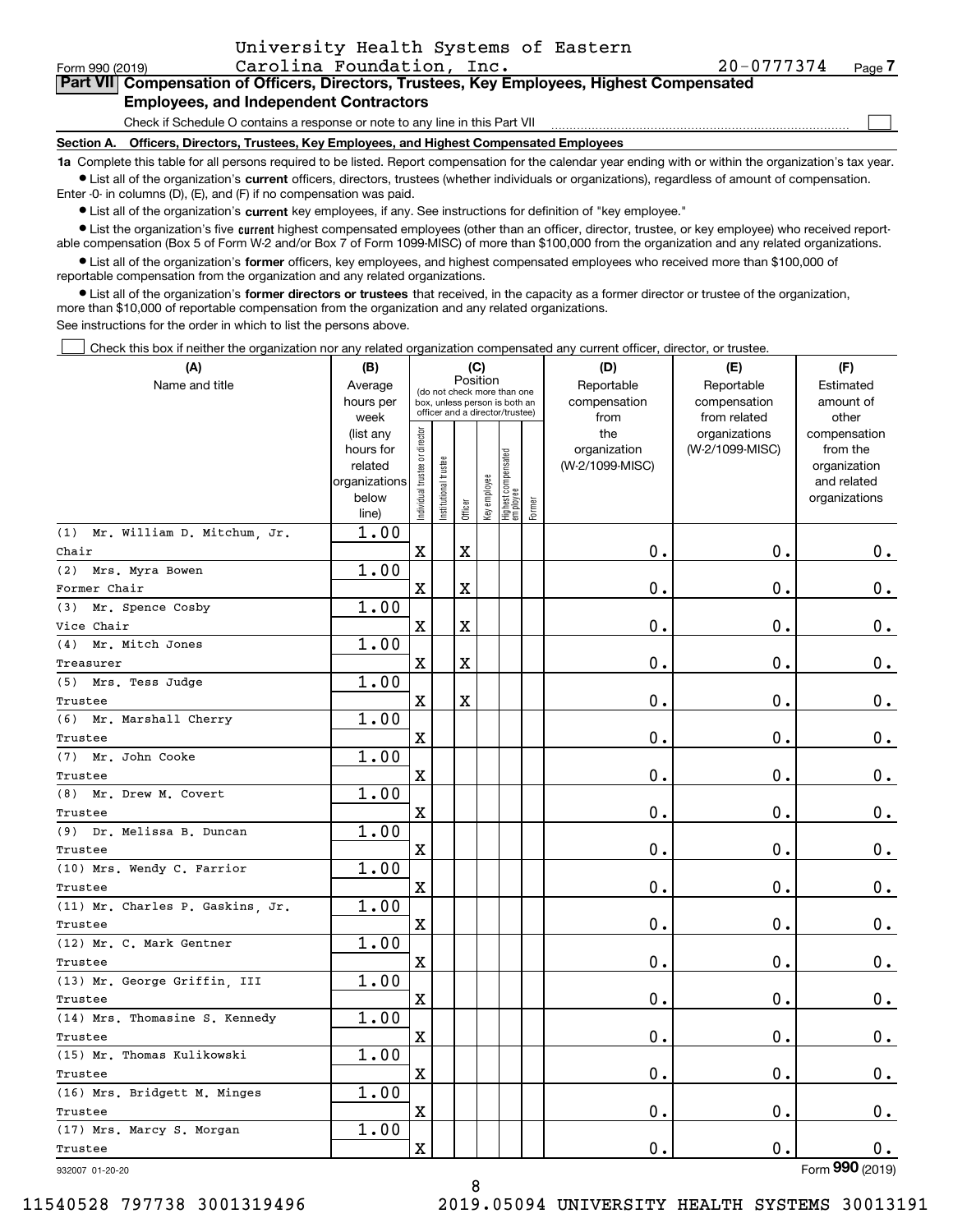#### Form 990 (2019) Carolina Foundation, Inc. 20-0777374 Page University Health Systems of Eastern

**8**20-0777374

| <b>Part VII</b><br>Section A. Officers, Directors, Trustees, Key Employees, and Highest Compensated Employees (continued)                    |                        |                                |                       |          |              |                                 |        |                         |                                  |                          |
|----------------------------------------------------------------------------------------------------------------------------------------------|------------------------|--------------------------------|-----------------------|----------|--------------|---------------------------------|--------|-------------------------|----------------------------------|--------------------------|
| (B)<br>(C)<br>(A)                                                                                                                            |                        |                                |                       |          |              |                                 | (D)    | (E)                     | (F)                              |                          |
| Name and title                                                                                                                               | Average                |                                |                       | Position |              | (do not check more than one     |        | Reportable              | Reportable                       | Estimated                |
|                                                                                                                                              | hours per              |                                |                       |          |              | box, unless person is both an   |        | compensation            | compensation                     | amount of                |
|                                                                                                                                              | week                   |                                |                       |          |              | officer and a director/trustee) |        | from                    | from related                     | other                    |
|                                                                                                                                              | (list any<br>hours for | Individual trustee or director |                       |          |              |                                 |        | the<br>organization     | organizations<br>(W-2/1099-MISC) | compensation<br>from the |
|                                                                                                                                              | related                |                                |                       |          |              |                                 |        | (W-2/1099-MISC)         |                                  | organization             |
|                                                                                                                                              | organizations          |                                | Institutional trustee |          |              | Highest compensated<br>employee |        |                         |                                  | and related              |
|                                                                                                                                              | below                  |                                |                       |          | key employee |                                 |        |                         |                                  | organizations            |
|                                                                                                                                              | line)                  |                                |                       | Officer  |              |                                 | Former |                         |                                  |                          |
| (18) Mr. J. Freeman Paylor                                                                                                                   | 1.00                   |                                |                       |          |              |                                 |        |                         |                                  |                          |
| Trustee                                                                                                                                      |                        | $\mathbf X$                    |                       |          |              |                                 |        | 0.                      | 0.                               | $0$ .                    |
| (19) Mrs. Danette Pugh                                                                                                                       | 1.00                   |                                |                       |          |              |                                 |        |                         |                                  |                          |
| Trustee                                                                                                                                      |                        | X                              |                       |          |              |                                 |        | 0.                      | 0.                               | 0.                       |
| (20) Mr. Waightstill Scales, IV                                                                                                              | 1.00                   |                                |                       |          |              |                                 |        |                         |                                  |                          |
| Trustee                                                                                                                                      |                        | X                              |                       |          |              |                                 |        | 0.                      | 0.                               | $0$ .                    |
| (21) Mr. J. Dorson White, Jr.                                                                                                                | 1.00                   |                                |                       |          |              |                                 |        |                         |                                  |                          |
| Trustee                                                                                                                                      |                        | X                              |                       |          |              |                                 |        | 0.                      | 0.                               | $0$ .                    |
| (22) Mr. Jeff Stalls                                                                                                                         | 1.00                   |                                |                       |          |              |                                 |        |                         |                                  |                          |
| Trustee                                                                                                                                      |                        | X                              |                       |          |              |                                 |        | 0.                      | 0.                               | 0.                       |
| (23) Mr. Leroy Spivey                                                                                                                        | 1.00                   |                                |                       |          |              |                                 |        |                         |                                  |                          |
| Trustee                                                                                                                                      |                        | X                              |                       |          |              |                                 |        | 0.                      | 0.                               | 0.                       |
| (24) Mr. William M. Parker                                                                                                                   | 1.00                   | X                              |                       |          |              |                                 |        | 0.                      | 0.                               | 0.                       |
| Trustee<br>(25) Mr. Richard T. Bruce, IV                                                                                                     | 1.00                   |                                |                       |          |              |                                 |        |                         |                                  |                          |
| Trustee                                                                                                                                      |                        | X                              |                       |          |              |                                 |        | 0.                      | 0.                               | 0.                       |
| (26) Mr. Bob Barbour                                                                                                                         | 1.00                   |                                |                       |          |              |                                 |        |                         |                                  |                          |
| Trustee                                                                                                                                      |                        | $\mathbf x$                    |                       |          |              |                                 |        | 0.                      | 0.                               | 0.                       |
| 1b Subtotal                                                                                                                                  |                        |                                |                       |          |              |                                 |        | 0.                      | $\overline{0}$ .                 | $\overline{0}$ .         |
| c Total from continuation sheets to Part VII, Section A manufactured and response Total in Total and Total and                               |                        |                                |                       |          |              |                                 |        | 0.                      | 165,577.                         | 58,415.                  |
|                                                                                                                                              |                        |                                |                       |          |              |                                 |        | 0.                      | 165,577.                         | 58,415.                  |
| Total number of individuals (including but not limited to those listed above) who received more than \$100,000 of reportable<br>$\mathbf{2}$ |                        |                                |                       |          |              |                                 |        |                         |                                  |                          |
| compensation from the organization $\blacktriangleright$                                                                                     |                        |                                |                       |          |              |                                 |        |                         |                                  | 0                        |
|                                                                                                                                              |                        |                                |                       |          |              |                                 |        |                         |                                  | Yes<br>No                |
| 3<br>Did the organization list any former officer, director, trustee, key employee, or highest compensated employee on                       |                        |                                |                       |          |              |                                 |        |                         |                                  |                          |
| line 1a? If "Yes," complete Schedule J for such individual                                                                                   |                        |                                |                       |          |              |                                 |        |                         |                                  | X<br>3                   |
| For any individual listed on line 1a, is the sum of reportable compensation and other compensation from the organization<br>4                |                        |                                |                       |          |              |                                 |        |                         |                                  |                          |
|                                                                                                                                              |                        |                                |                       |          |              |                                 |        |                         |                                  | X,<br>4                  |
| Did any person listed on line 1a receive or accrue compensation from any unrelated organization or individual for services<br>5              |                        |                                |                       |          |              |                                 |        |                         |                                  |                          |
|                                                                                                                                              |                        |                                |                       |          |              |                                 |        |                         |                                  | X<br>5                   |
| <b>Section B. Independent Contractors</b>                                                                                                    |                        |                                |                       |          |              |                                 |        |                         |                                  |                          |
| Complete this table for your five highest compensated independent contractors that received more than \$100,000 of compensation from<br>1.   |                        |                                |                       |          |              |                                 |        |                         |                                  |                          |
| the organization. Report compensation for the calendar year ending with or within the organization's tax year.                               |                        |                                |                       |          |              |                                 |        |                         |                                  |                          |
| (A)                                                                                                                                          |                        |                                |                       |          |              |                                 |        | (B)                     |                                  | (C)                      |
| Name and business address                                                                                                                    |                        |                                | <b>NONE</b>           |          |              |                                 |        | Description of services |                                  | Compensation             |
|                                                                                                                                              |                        |                                |                       |          |              |                                 |        |                         |                                  |                          |
|                                                                                                                                              |                        |                                |                       |          |              |                                 |        |                         |                                  |                          |
|                                                                                                                                              |                        |                                |                       |          |              |                                 |        |                         |                                  |                          |
|                                                                                                                                              |                        |                                |                       |          |              |                                 |        |                         |                                  |                          |
|                                                                                                                                              |                        |                                |                       |          |              |                                 |        |                         |                                  |                          |
|                                                                                                                                              |                        |                                |                       |          |              |                                 |        |                         |                                  |                          |
|                                                                                                                                              |                        |                                |                       |          |              |                                 |        |                         |                                  |                          |
|                                                                                                                                              |                        |                                |                       |          |              |                                 |        |                         |                                  |                          |
|                                                                                                                                              |                        |                                |                       |          |              |                                 |        |                         |                                  |                          |
| Total number of independent contractors (including but not limited to those listed above) who received more than<br>2                        |                        |                                |                       |          |              |                                 |        |                         |                                  |                          |
| \$100,000 of compensation from the organization                                                                                              |                        |                                |                       |          | Ü            |                                 |        |                         |                                  |                          |
| See Part VII, Section A Continuation sheets                                                                                                  |                        |                                |                       |          |              |                                 |        |                         |                                  | Form 990 (2019)          |

932008 01-20-20

9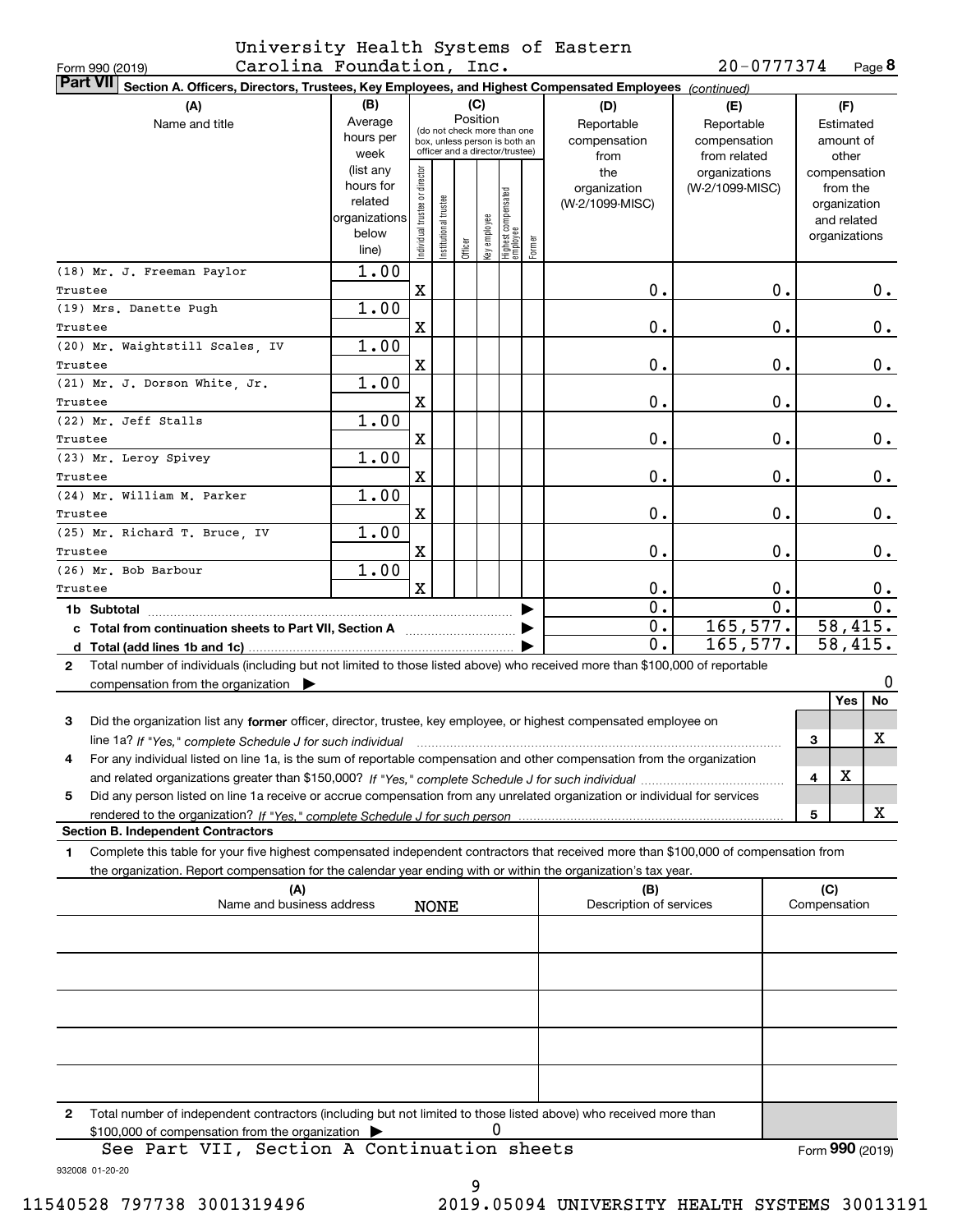

| Form 990  | Carolina Foundation, Inc.                                                                                       |                          |                                |                        |          |              |                              |        |                 | $20 - 0777374$  |                              |  |  |  |
|-----------|-----------------------------------------------------------------------------------------------------------------|--------------------------|--------------------------------|------------------------|----------|--------------|------------------------------|--------|-----------------|-----------------|------------------------------|--|--|--|
|           | Part VII Section A. Officers, Directors, Trustees, Key Employees, and Highest Compensated Employees (continued) |                          |                                |                        |          |              |                              |        |                 |                 |                              |  |  |  |
|           | (A)                                                                                                             | (B)                      |                                |                        |          | (C)          |                              |        | (D)             | (E)             | (F)                          |  |  |  |
|           | Name and title                                                                                                  | Average                  |                                |                        | Position |              |                              |        | Reportable      | Reportable      | Estimated                    |  |  |  |
|           |                                                                                                                 | hours                    |                                | (check all that apply) |          |              |                              |        | compensation    | compensation    | amount of                    |  |  |  |
|           |                                                                                                                 | per                      |                                |                        |          |              |                              |        | from            | from related    | other                        |  |  |  |
|           |                                                                                                                 | week                     |                                |                        |          |              |                              |        | the             | organizations   | compensation                 |  |  |  |
|           |                                                                                                                 | (list any                |                                |                        |          |              |                              |        | organization    | (W-2/1099-MISC) | from the                     |  |  |  |
|           |                                                                                                                 | hours for                |                                |                        |          |              |                              |        | (W-2/1099-MISC) |                 | organization                 |  |  |  |
|           |                                                                                                                 | related<br>organizations |                                |                        |          |              |                              |        |                 |                 | and related<br>organizations |  |  |  |
|           |                                                                                                                 | below                    |                                |                        |          |              |                              |        |                 |                 |                              |  |  |  |
|           |                                                                                                                 | line)                    | Individual trustee or director | Institutional trustee  | Officer  | Key employee | Highest compensated employee | Former |                 |                 |                              |  |  |  |
|           | (27) Mr. Thomas W. Bradshaw                                                                                     | 1.00                     |                                |                        |          |              |                              |        |                 |                 |                              |  |  |  |
| Trustee   |                                                                                                                 |                          | $\mathbf X$                    |                        |          |              |                              |        | 0.              | $\mathbf 0$ .   | 0.                           |  |  |  |
|           | (28) Mr. J. Loyd Horton, III                                                                                    | 1.00                     |                                |                        |          |              |                              |        |                 |                 |                              |  |  |  |
| Trustee   |                                                                                                                 |                          | $\mathbf X$                    |                        |          |              |                              |        | $0$ .           | $\mathbf 0$ .   | 0.                           |  |  |  |
|           | (29) Dr. Brian Kuszyk, MD                                                                                       | 1.00                     |                                |                        |          |              |                              |        |                 |                 |                              |  |  |  |
| Trustee   |                                                                                                                 |                          | $\mathbf X$                    |                        |          |              |                              |        | $0$ .           | $\mathbf 0$ .   | 0.                           |  |  |  |
|           | (30) Dr. James Yancy Morris, DDS                                                                                | 1.00                     |                                |                        |          |              |                              |        |                 |                 |                              |  |  |  |
|           |                                                                                                                 |                          | $\mathbf X$                    |                        |          |              |                              |        | $0$ .           | $\mathbf 0$ .   | 0.                           |  |  |  |
| Trustee   |                                                                                                                 | 1.00                     |                                |                        |          |              |                              |        |                 |                 |                              |  |  |  |
|           | (31) Dr. D. Paul Shackelford, MD                                                                                |                          |                                |                        |          |              |                              |        |                 |                 |                              |  |  |  |
| Trustee   |                                                                                                                 |                          | $\mathbf X$                    |                        |          |              |                              |        | $0$ .           | $\mathbf 0$ .   | 0.                           |  |  |  |
|           | (32) Mrs. Ann Taylor                                                                                            | 1.00                     |                                |                        |          |              |                              |        |                 |                 |                              |  |  |  |
| Trustee   |                                                                                                                 |                          | $\mathbf X$                    |                        |          |              |                              |        | $\mathbf 0$ .   | $\mathbf 0$ .   | 0.                           |  |  |  |
|           | (33) Mr. Scott Senatore                                                                                         | 40.00                    |                                |                        |          |              |                              |        |                 |                 |                              |  |  |  |
| President |                                                                                                                 |                          |                                |                        | X        |              |                              |        | $\mathbf 0$ .   | 165, 577.       | 58,415.                      |  |  |  |
|           |                                                                                                                 |                          |                                |                        |          |              |                              |        |                 |                 |                              |  |  |  |
|           |                                                                                                                 |                          |                                |                        |          |              |                              |        |                 |                 |                              |  |  |  |
|           |                                                                                                                 |                          |                                |                        |          |              |                              |        |                 |                 |                              |  |  |  |
|           |                                                                                                                 |                          |                                |                        |          |              |                              |        |                 |                 |                              |  |  |  |
|           |                                                                                                                 |                          |                                |                        |          |              |                              |        |                 |                 |                              |  |  |  |
|           |                                                                                                                 |                          |                                |                        |          |              |                              |        |                 |                 |                              |  |  |  |
|           |                                                                                                                 |                          |                                |                        |          |              |                              |        |                 |                 |                              |  |  |  |
|           |                                                                                                                 |                          |                                |                        |          |              |                              |        |                 |                 |                              |  |  |  |
|           |                                                                                                                 |                          |                                |                        |          |              |                              |        |                 |                 |                              |  |  |  |
|           |                                                                                                                 |                          |                                |                        |          |              |                              |        |                 |                 |                              |  |  |  |
|           |                                                                                                                 |                          |                                |                        |          |              |                              |        |                 |                 |                              |  |  |  |
|           |                                                                                                                 |                          |                                |                        |          |              |                              |        |                 |                 |                              |  |  |  |
|           |                                                                                                                 |                          |                                |                        |          |              |                              |        |                 |                 |                              |  |  |  |
|           |                                                                                                                 |                          |                                |                        |          |              |                              |        |                 |                 |                              |  |  |  |
|           |                                                                                                                 |                          |                                |                        |          |              |                              |        |                 |                 |                              |  |  |  |
|           |                                                                                                                 |                          |                                |                        |          |              |                              |        |                 |                 |                              |  |  |  |
|           |                                                                                                                 |                          |                                |                        |          |              |                              |        |                 |                 |                              |  |  |  |
|           |                                                                                                                 |                          |                                |                        |          |              |                              |        |                 |                 |                              |  |  |  |
|           |                                                                                                                 |                          |                                |                        |          |              |                              |        |                 |                 |                              |  |  |  |
|           |                                                                                                                 |                          |                                |                        |          |              |                              |        |                 |                 |                              |  |  |  |
|           |                                                                                                                 |                          |                                |                        |          |              |                              |        |                 |                 |                              |  |  |  |
|           |                                                                                                                 |                          |                                |                        |          |              |                              |        |                 |                 |                              |  |  |  |
|           |                                                                                                                 |                          |                                |                        |          |              |                              |        |                 |                 |                              |  |  |  |
|           |                                                                                                                 |                          |                                |                        |          |              |                              |        |                 |                 |                              |  |  |  |
|           |                                                                                                                 |                          |                                |                        |          |              |                              |        |                 |                 |                              |  |  |  |
|           |                                                                                                                 |                          |                                |                        |          |              |                              |        |                 |                 |                              |  |  |  |
|           |                                                                                                                 |                          |                                |                        |          |              |                              |        |                 |                 |                              |  |  |  |
|           | Total to Part VII, Section A, line 1c                                                                           |                          |                                |                        |          |              |                              |        |                 | 165, 577.       | 58,415.                      |  |  |  |

932201 04-01-19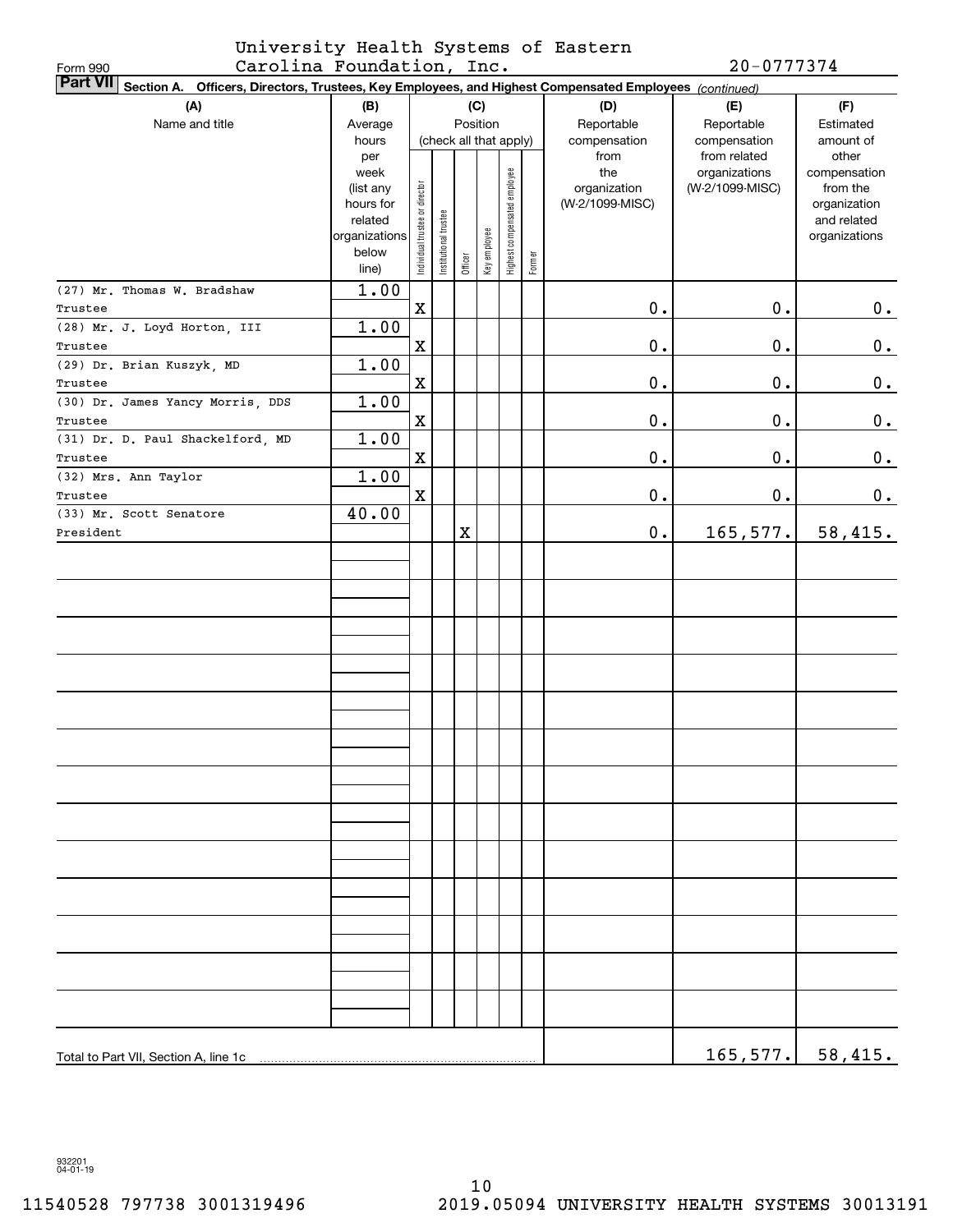|                 | University Health Systems of Eastern |                     |  |
|-----------------|--------------------------------------|---------------------|--|
| Form 990 (2019) | Carolina Foundation, Inc.            | $20 - 0777374$ Page |  |

|                                                           |    |      | Form 990 (2019)                                                               |                             | Carolina Foundation, Inc. |                      |                                              | 20-0777374                                      | Page 9                                                          |
|-----------------------------------------------------------|----|------|-------------------------------------------------------------------------------|-----------------------------|---------------------------|----------------------|----------------------------------------------|-------------------------------------------------|-----------------------------------------------------------------|
| <b>Part VIII</b>                                          |    |      | <b>Statement of Revenue</b>                                                   |                             |                           |                      |                                              |                                                 |                                                                 |
|                                                           |    |      | Check if Schedule O contains a response or note to any line in this Part VIII |                             |                           |                      |                                              |                                                 |                                                                 |
|                                                           |    |      |                                                                               |                             |                           | (A)<br>Total revenue | (B)<br>Related or exempt<br>function revenue | $\overline{C}$<br>Unrelated<br>business revenue | (D)<br>Revenue excluded<br>from tax under<br>sections 512 - 514 |
|                                                           |    |      |                                                                               | 1a                          |                           |                      |                                              |                                                 |                                                                 |
| Contributions, Gifts, Grants<br>and Other Similar Amounts |    |      | 1 a Federated campaigns                                                       | 1 <sub>b</sub>              |                           |                      |                                              |                                                 |                                                                 |
|                                                           |    |      | <b>b</b> Membership dues<br>$\ldots \ldots \ldots \ldots \ldots$              | 1 <sub>c</sub>              | 92,019.                   |                      |                                              |                                                 |                                                                 |
|                                                           |    |      | c Fundraising events                                                          | 1 <sub>d</sub>              |                           |                      |                                              |                                                 |                                                                 |
|                                                           |    |      | d Related organizations                                                       |                             | 1,325,591.                |                      |                                              |                                                 |                                                                 |
|                                                           |    |      | e Government grants (contributions)                                           | 1e                          |                           |                      |                                              |                                                 |                                                                 |
|                                                           |    |      | f All other contributions, gifts, grants, and                                 |                             |                           |                      |                                              |                                                 |                                                                 |
|                                                           |    |      | similar amounts not included above                                            | 1f                          | 7,880,147.                |                      |                                              |                                                 |                                                                 |
|                                                           |    |      | g Noncash contributions included in lines 1a-1f                               | $1g$ \$                     | 165,318.                  |                      |                                              |                                                 |                                                                 |
|                                                           |    |      |                                                                               |                             | <b>Business Code</b>      | 9,297,757.           |                                              |                                                 |                                                                 |
|                                                           |    |      |                                                                               |                             |                           |                      |                                              |                                                 |                                                                 |
| Program Service<br>Revenue                                |    | 2 a  |                                                                               |                             |                           |                      |                                              |                                                 |                                                                 |
|                                                           |    | b    | <u> 1980 - Andrea Andrew Maria (h. 1980).</u>                                 |                             |                           |                      |                                              |                                                 |                                                                 |
|                                                           |    | с    | <u> 1989 - Jan Sterling Start, fransk politik (d. 1989)</u>                   |                             |                           |                      |                                              |                                                 |                                                                 |
|                                                           |    | d    |                                                                               |                             |                           |                      |                                              |                                                 |                                                                 |
|                                                           |    | е    |                                                                               |                             |                           |                      |                                              |                                                 |                                                                 |
|                                                           |    |      | f All other program service revenue                                           |                             | ▶                         |                      |                                              |                                                 |                                                                 |
|                                                           | З  |      | Investment income (including dividends, interest, and                         |                             |                           |                      |                                              |                                                 |                                                                 |
|                                                           |    |      |                                                                               |                             | ▶                         | 419,166.             |                                              |                                                 | 419,166.                                                        |
|                                                           | 4  |      | Income from investment of tax-exempt bond proceeds                            |                             |                           |                      |                                              |                                                 |                                                                 |
|                                                           | 5  |      |                                                                               |                             |                           |                      |                                              |                                                 |                                                                 |
|                                                           |    |      |                                                                               | (i) Real                    | (ii) Personal             |                      |                                              |                                                 |                                                                 |
|                                                           |    |      | 6 a Gross rents<br>6a<br>.                                                    |                             |                           |                      |                                              |                                                 |                                                                 |
|                                                           |    |      | 6b<br><b>b</b> Less: rental expenses                                          |                             |                           |                      |                                              |                                                 |                                                                 |
|                                                           |    |      | 6c<br>c Rental income or (loss)                                               |                             |                           |                      |                                              |                                                 |                                                                 |
|                                                           |    |      | d Net rental income or (loss)                                                 |                             |                           |                      |                                              |                                                 |                                                                 |
|                                                           |    |      | 7 a Gross amount from sales of                                                | (i) Securities              | (ii) Other                |                      |                                              |                                                 |                                                                 |
|                                                           |    |      | assets other than inventory                                                   | $7a$ 22, 561, 495.          |                           |                      |                                              |                                                 |                                                                 |
|                                                           |    |      | <b>b</b> Less: cost or other basis                                            |                             |                           |                      |                                              |                                                 |                                                                 |
|                                                           |    |      | and sales expenses                                                            | $7b$ 20, 993, 927.          |                           |                      |                                              |                                                 |                                                                 |
| anue                                                      |    |      | c Gain or (loss)                                                              | 7c   1,567,568.             |                           |                      |                                              |                                                 |                                                                 |
|                                                           |    |      |                                                                               |                             | ▶                         | 1,567,568.           |                                              |                                                 | 1,567,568.                                                      |
| Other Re                                                  |    |      | 8 a Gross income from fundraising events (not                                 |                             |                           |                      |                                              |                                                 |                                                                 |
|                                                           |    |      | including $$$ 92,019. of                                                      |                             |                           |                      |                                              |                                                 |                                                                 |
|                                                           |    |      | contributions reported on line 1c). See                                       |                             |                           |                      |                                              |                                                 |                                                                 |
|                                                           |    |      |                                                                               | 8а                          | 18,688.                   |                      |                                              |                                                 |                                                                 |
|                                                           |    |      | <b>b</b> Less: direct expenses                                                | 8b                          | 90,649.                   |                      |                                              |                                                 |                                                                 |
|                                                           |    |      | c Net income or (loss) from fundraising events                                |                             | ▶                         | $-71,961.$           |                                              |                                                 | $-71,961.$                                                      |
|                                                           |    |      | 9 a Gross income from gaming activities. See                                  |                             |                           |                      |                                              |                                                 |                                                                 |
|                                                           |    |      |                                                                               | <b>9a</b><br>9 <sub>b</sub> |                           |                      |                                              |                                                 |                                                                 |
|                                                           |    |      | c Net income or (loss) from gaming activities                                 |                             | ▶                         |                      |                                              |                                                 |                                                                 |
|                                                           |    |      | 10 a Gross sales of inventory, less returns                                   |                             |                           |                      |                                              |                                                 |                                                                 |
|                                                           |    |      |                                                                               | 10a                         |                           |                      |                                              |                                                 |                                                                 |
|                                                           |    |      | <b>b</b> Less: cost of goods sold                                             | 10 <sub>b</sub>             |                           |                      |                                              |                                                 |                                                                 |
|                                                           |    |      | c Net income or (loss) from sales of inventory                                |                             |                           |                      |                                              |                                                 |                                                                 |
|                                                           |    |      |                                                                               |                             | <b>Business Code</b>      |                      |                                              |                                                 |                                                                 |
| Miscellaneous<br>Revenue                                  |    | 11 a |                                                                               |                             |                           |                      |                                              |                                                 |                                                                 |
|                                                           |    | b    |                                                                               |                             |                           |                      |                                              |                                                 |                                                                 |
|                                                           |    | с    |                                                                               |                             |                           |                      |                                              |                                                 |                                                                 |
|                                                           |    |      |                                                                               |                             |                           |                      |                                              |                                                 |                                                                 |
|                                                           |    |      |                                                                               |                             | ▶                         |                      |                                              |                                                 |                                                                 |
|                                                           | 12 |      |                                                                               |                             |                           | 11, 212, 530.        | 0.                                           | 0.                                              | 1,914,773.                                                      |
| 932009 01-20-20                                           |    |      |                                                                               |                             |                           |                      |                                              |                                                 | Form 990 (2019)                                                 |

932009 01-20-20

11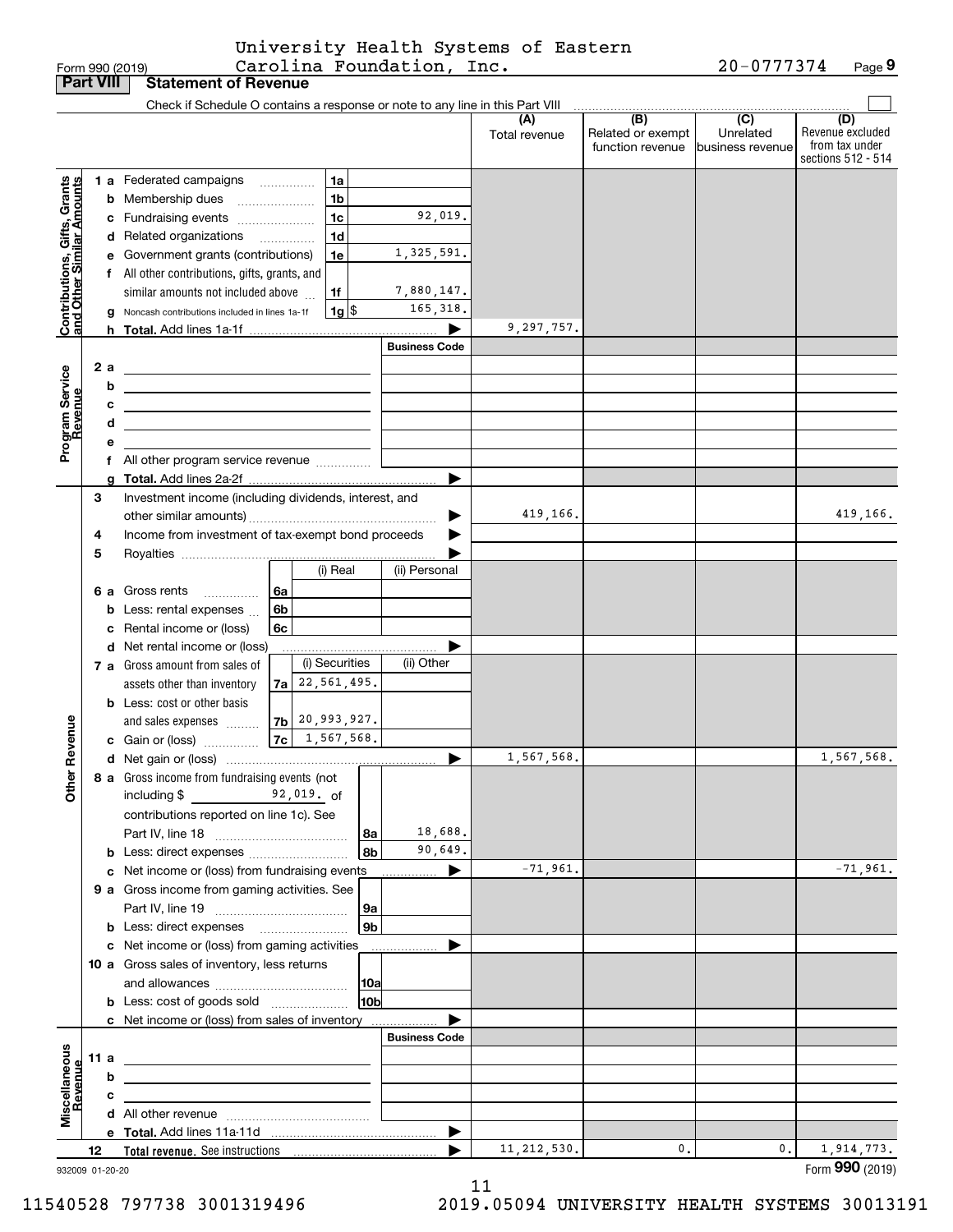#### Form 990 (2019) Carolina Foundation, Inc. 20-0777374 <sub>Page</sub> **Part IX Statement of Functional Expenses** University Health Systems of Eastern

**10**

|              | Section 501(c)(3) and 501(c)(4) organizations must complete all columns. All other organizations must complete column (A).                                 |                       |                                    |                                           |                                |
|--------------|------------------------------------------------------------------------------------------------------------------------------------------------------------|-----------------------|------------------------------------|-------------------------------------------|--------------------------------|
|              | Check if Schedule O contains a response or note to any line in this Part IX.                                                                               |                       |                                    |                                           |                                |
|              | Do not include amounts reported on lines 6b,<br>7b, 8b, 9b, and 10b of Part VIII.                                                                          | (A)<br>Total expenses | (B)<br>Program service<br>expenses | (C)<br>Management and<br>general expenses | (D)<br>Fundraising<br>expenses |
| $\mathbf 1$  | Grants and other assistance to domestic organizations                                                                                                      |                       |                                    |                                           |                                |
|              | and domestic governments. See Part IV, line 21                                                                                                             | 10,070,824.           | 10,070,824.                        |                                           |                                |
| $\mathbf{2}$ | Grants and other assistance to domestic                                                                                                                    |                       |                                    |                                           |                                |
|              | individuals. See Part IV, line 22<br><u> 1986 - Johann Stoff, Amerikaansk politike</u> r                                                                   |                       |                                    |                                           |                                |
| 3            | Grants and other assistance to foreign                                                                                                                     |                       |                                    |                                           |                                |
|              | organizations, foreign governments, and foreign                                                                                                            |                       |                                    |                                           |                                |
|              | individuals. See Part IV, lines 15 and 16                                                                                                                  |                       |                                    |                                           |                                |
| 4            | Benefits paid to or for members                                                                                                                            |                       |                                    |                                           |                                |
| 5            | Compensation of current officers, directors,                                                                                                               |                       |                                    |                                           |                                |
|              | trustees, and key employees                                                                                                                                |                       |                                    |                                           |                                |
| 6            | Compensation not included above to disqualified                                                                                                            |                       |                                    |                                           |                                |
|              | persons (as defined under section 4958(f)(1)) and                                                                                                          |                       |                                    |                                           |                                |
|              | persons described in section 4958(c)(3)(B)                                                                                                                 |                       |                                    |                                           |                                |
| 7            |                                                                                                                                                            |                       |                                    |                                           |                                |
| 8            | Pension plan accruals and contributions (include                                                                                                           |                       |                                    |                                           |                                |
|              | section 401(k) and 403(b) employer contributions)                                                                                                          |                       |                                    |                                           |                                |
| 9            |                                                                                                                                                            |                       |                                    |                                           |                                |
| 10           |                                                                                                                                                            |                       |                                    |                                           |                                |
| 11           | Fees for services (nonemployees):                                                                                                                          |                       |                                    |                                           |                                |
| a            |                                                                                                                                                            |                       |                                    |                                           |                                |
| b            |                                                                                                                                                            |                       |                                    |                                           |                                |
|              |                                                                                                                                                            |                       |                                    |                                           |                                |
|              |                                                                                                                                                            |                       |                                    |                                           |                                |
|              | Professional fundraising services. See Part IV, line 17                                                                                                    |                       |                                    |                                           |                                |
|              |                                                                                                                                                            |                       |                                    |                                           |                                |
| g            | Other. (If line 11g amount exceeds 10% of line 25,                                                                                                         |                       |                                    |                                           |                                |
|              | column (A) amount, list line 11g expenses on Sch O.)                                                                                                       | <u> 10,075.</u>       |                                    |                                           |                                |
| 12           |                                                                                                                                                            | 11,032.               |                                    |                                           | $\frac{10,075.}{11,032.}$      |
| 13           |                                                                                                                                                            |                       |                                    |                                           |                                |
| 14           |                                                                                                                                                            |                       |                                    |                                           |                                |
| 15           |                                                                                                                                                            |                       |                                    |                                           |                                |
| 16           |                                                                                                                                                            |                       |                                    |                                           |                                |
| 17           |                                                                                                                                                            |                       |                                    |                                           |                                |
| 18           | Payments of travel or entertainment expenses                                                                                                               |                       |                                    |                                           |                                |
|              | for any federal, state, or local public officials                                                                                                          |                       |                                    |                                           |                                |
| 19           | Conferences, conventions, and meetings                                                                                                                     |                       |                                    |                                           |                                |
| 20           | Interest                                                                                                                                                   |                       |                                    |                                           |                                |
| 21           |                                                                                                                                                            |                       |                                    |                                           |                                |
| 22           | Depreciation, depletion, and amortization                                                                                                                  |                       |                                    |                                           |                                |
| 23           |                                                                                                                                                            |                       |                                    |                                           |                                |
| 24           | Other expenses. Itemize expenses not covered                                                                                                               |                       |                                    |                                           |                                |
|              | above (List miscellaneous expenses on line 24e. If<br>line 24e amount exceeds 10% of line 25, column (A)<br>amount, list line 24e expenses on Schedule O.) |                       |                                    |                                           |                                |
| а            |                                                                                                                                                            |                       |                                    |                                           |                                |
| b            |                                                                                                                                                            |                       |                                    |                                           |                                |
| с            |                                                                                                                                                            |                       |                                    |                                           |                                |
| d            |                                                                                                                                                            |                       |                                    |                                           |                                |
|              | e All other expenses                                                                                                                                       |                       |                                    |                                           |                                |
| 25           | Total functional expenses. Add lines 1 through 24e                                                                                                         | 10,091,931.           | 10,070,824.                        | 0.                                        | 21,107.                        |
| 26           | Joint costs. Complete this line only if the organization                                                                                                   |                       |                                    |                                           |                                |
|              | reported in column (B) joint costs from a combined                                                                                                         |                       |                                    |                                           |                                |
|              | educational campaign and fundraising solicitation.                                                                                                         |                       |                                    |                                           |                                |
|              | Check here $\blacktriangleright$<br>if following SOP 98-2 (ASC 958-720)                                                                                    |                       |                                    |                                           |                                |

932010 01-20-20

12 11540528 797738 3001319496 2019.05094 UNIVERSITY HEALTH SYSTEMS 30013191

Form (2019) **990**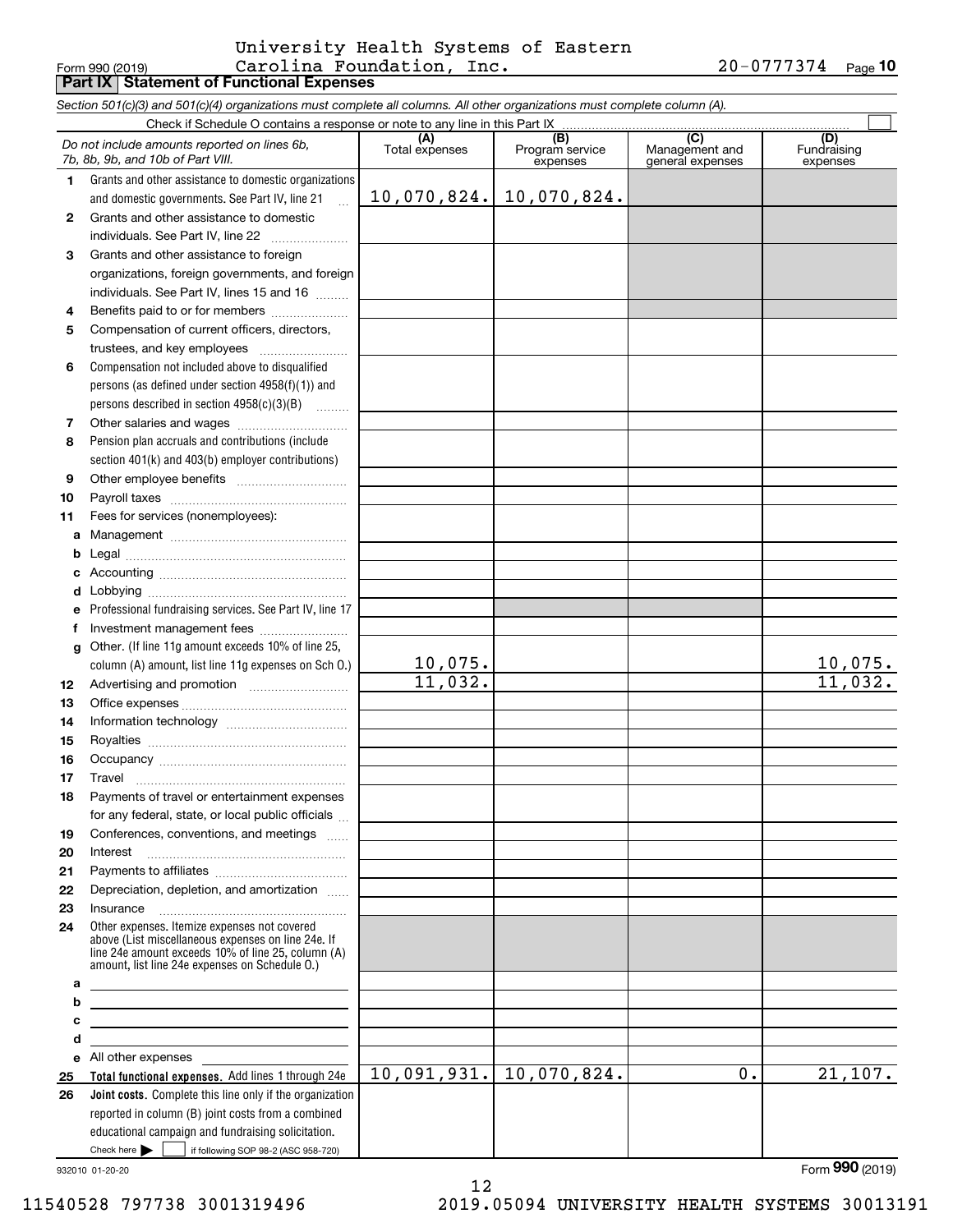#### Form 990 (2019) Carolina Foundation, Inc. 20-0777374 <sub>Page</sub> University Health Systems of Eastern

| (A)<br>(B)<br>Beginning of year<br>End of year<br>1<br>Cash - non-interest-bearing<br>1<br>1,935,480.<br>$\mathbf{2}$<br>2<br>9,726,564.<br>3<br>з<br>4<br>4<br>Loans and other receivables from any current or former officer, director,<br>5<br>trustee, key employee, creator or founder, substantial contributor, or 35%<br>controlled entity or family member of any of these persons<br>5                                                                   | 1,899,567.<br>6,700,877. |
|-------------------------------------------------------------------------------------------------------------------------------------------------------------------------------------------------------------------------------------------------------------------------------------------------------------------------------------------------------------------------------------------------------------------------------------------------------------------|--------------------------|
|                                                                                                                                                                                                                                                                                                                                                                                                                                                                   |                          |
|                                                                                                                                                                                                                                                                                                                                                                                                                                                                   |                          |
|                                                                                                                                                                                                                                                                                                                                                                                                                                                                   |                          |
|                                                                                                                                                                                                                                                                                                                                                                                                                                                                   |                          |
|                                                                                                                                                                                                                                                                                                                                                                                                                                                                   |                          |
|                                                                                                                                                                                                                                                                                                                                                                                                                                                                   |                          |
|                                                                                                                                                                                                                                                                                                                                                                                                                                                                   |                          |
|                                                                                                                                                                                                                                                                                                                                                                                                                                                                   |                          |
|                                                                                                                                                                                                                                                                                                                                                                                                                                                                   |                          |
| Loans and other receivables from other disqualified persons (as defined<br>6                                                                                                                                                                                                                                                                                                                                                                                      |                          |
| under section $4958(f)(1)$ , and persons described in section $4958(c)(3)(B)$<br>6<br>$\ldots$                                                                                                                                                                                                                                                                                                                                                                    |                          |
| 7<br>7                                                                                                                                                                                                                                                                                                                                                                                                                                                            |                          |
| Assets<br>8<br>8                                                                                                                                                                                                                                                                                                                                                                                                                                                  |                          |
| Prepaid expenses and deferred charges<br>9<br>9                                                                                                                                                                                                                                                                                                                                                                                                                   |                          |
| 10a<br>Land, buildings, and equipment: cost or other                                                                                                                                                                                                                                                                                                                                                                                                              |                          |
| basis. Complete Part VI of Schedule D  10a                                                                                                                                                                                                                                                                                                                                                                                                                        |                          |
| 10 <sub>b</sub><br><b>b</b> Less: accumulated depreciation<br>10 <sub>c</sub><br>. 1                                                                                                                                                                                                                                                                                                                                                                              |                          |
| 11<br>11                                                                                                                                                                                                                                                                                                                                                                                                                                                          |                          |
| 23,569,429.<br>26,008,923.<br>12<br>12                                                                                                                                                                                                                                                                                                                                                                                                                            |                          |
| 13<br>13                                                                                                                                                                                                                                                                                                                                                                                                                                                          |                          |
| 14<br>14                                                                                                                                                                                                                                                                                                                                                                                                                                                          |                          |
| 40,223.<br>15<br>15                                                                                                                                                                                                                                                                                                                                                                                                                                               | 42,272.                  |
| 35, 271, 696.<br>34,651,639.<br>16<br>16                                                                                                                                                                                                                                                                                                                                                                                                                          |                          |
| 931,035.<br>17<br>17                                                                                                                                                                                                                                                                                                                                                                                                                                              | 1,866,981.               |
| 18<br>18                                                                                                                                                                                                                                                                                                                                                                                                                                                          |                          |
| 19<br>19<br>Deferred revenue material contracts and a contract of the contract of the contract of the contract of the contract of the contract of the contract of the contract of the contract of the contract of the contract of the cont                                                                                                                                                                                                                        |                          |
| 20<br>20                                                                                                                                                                                                                                                                                                                                                                                                                                                          |                          |
| 21<br>Escrow or custodial account liability. Complete Part IV of Schedule D<br>21                                                                                                                                                                                                                                                                                                                                                                                 |                          |
| Loans and other payables to any current or former officer, director,<br>22                                                                                                                                                                                                                                                                                                                                                                                        |                          |
| trustee, key employee, creator or founder, substantial contributor, or 35%                                                                                                                                                                                                                                                                                                                                                                                        |                          |
| Liabilities<br>controlled entity or family member of any of these persons<br>22                                                                                                                                                                                                                                                                                                                                                                                   |                          |
| Secured mortgages and notes payable to unrelated third parties<br>23<br>23<br>.                                                                                                                                                                                                                                                                                                                                                                                   |                          |
| 24<br>24                                                                                                                                                                                                                                                                                                                                                                                                                                                          |                          |
| 25<br>Other liabilities (including federal income tax, payables to related third                                                                                                                                                                                                                                                                                                                                                                                  |                          |
| parties, and other liabilities not included on lines 17-24). Complete Part X                                                                                                                                                                                                                                                                                                                                                                                      |                          |
| 21,688,629. 25 <br>19,654,536.<br>of Schedule D<br>$\begin{bmatrix} \rule{0mm}{6mm} \rule{0mm}{6mm} \rule{0mm}{6mm} \rule{0mm}{6mm} \rule{0mm}{6mm} \rule{0mm}{6mm} \rule{0mm}{6mm} \rule{0mm}{6mm} \rule{0mm}{6mm} \rule{0mm}{6mm} \rule{0mm}{6mm} \rule{0mm}{6mm} \rule{0mm}{6mm} \rule{0mm}{6mm} \rule{0mm}{6mm} \rule{0mm}{6mm} \rule{0mm}{6mm} \rule{0mm}{6mm} \rule{0mm}{6mm} \rule{0mm}{6mm} \rule{0mm}{6mm} \rule{0mm}{6mm} \rule{0mm}{6mm} \rule{0mm}{6$ |                          |
| 22,619,664.<br>21,521,517.<br>26<br>Total liabilities. Add lines 17 through 25<br>26                                                                                                                                                                                                                                                                                                                                                                              |                          |
| Organizations that follow FASB ASC 958, check here $\blacktriangleright \boxed{X}$                                                                                                                                                                                                                                                                                                                                                                                |                          |
| and complete lines 27, 28, 32, and 33.                                                                                                                                                                                                                                                                                                                                                                                                                            |                          |
| 8,345,233.<br>27<br>Net assets without donor restrictions<br>27                                                                                                                                                                                                                                                                                                                                                                                                   | 9, 493, 114.             |
| 4,306,799.<br>28<br>28                                                                                                                                                                                                                                                                                                                                                                                                                                            | 3,637,008.               |
| Organizations that do not follow FASB ASC 958, check here $\blacktriangleright$                                                                                                                                                                                                                                                                                                                                                                                   |                          |
| and complete lines 29 through 33.                                                                                                                                                                                                                                                                                                                                                                                                                                 |                          |
| 29<br>29                                                                                                                                                                                                                                                                                                                                                                                                                                                          |                          |
| Paid-in or capital surplus, or land, building, or equipment fund<br>30<br>30                                                                                                                                                                                                                                                                                                                                                                                      |                          |
| Retained earnings, endowment, accumulated income, or other funds<br>31<br>31<br>.                                                                                                                                                                                                                                                                                                                                                                                 |                          |
| Net Assets or Fund Balances<br>12,652,032.<br>13, 130, 122.<br>32<br>Total net assets or fund balances<br>32                                                                                                                                                                                                                                                                                                                                                      |                          |
| 35, 271, 696.<br>34,651,639.<br>33<br>33                                                                                                                                                                                                                                                                                                                                                                                                                          |                          |

Form (2019) **990**

932011 01-20-20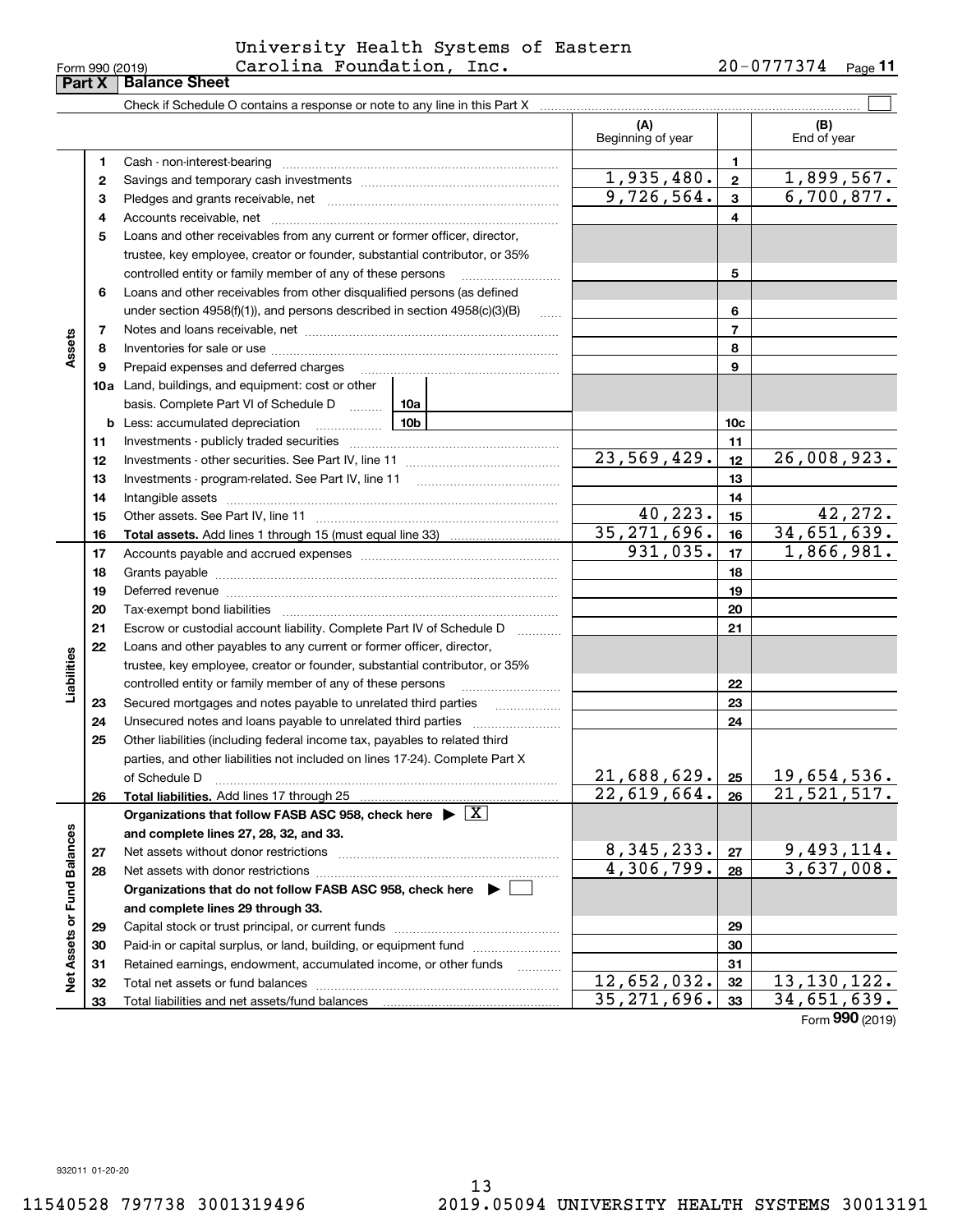|    | University Health Systems of Eastern                                                                                                                                                                                          |                |                |             |                 |
|----|-------------------------------------------------------------------------------------------------------------------------------------------------------------------------------------------------------------------------------|----------------|----------------|-------------|-----------------|
|    | Carolina Foundation, Inc.<br>Form 990 (2019)                                                                                                                                                                                  |                | 20-0777374     |             | Page $12$       |
|    | Part XI<br><b>Reconciliation of Net Assets</b>                                                                                                                                                                                |                |                |             |                 |
|    |                                                                                                                                                                                                                               |                |                |             |                 |
|    |                                                                                                                                                                                                                               |                |                |             |                 |
| 1  | Total revenue (must equal Part VIII, column (A), line 12)                                                                                                                                                                     | $\mathbf{1}$   | 11, 212, 530.  |             |                 |
| 2  | Total expenses (must equal Part IX, column (A), line 25)                                                                                                                                                                      | $\overline{2}$ | 10,091,931.    |             |                 |
| 3  | Revenue less expenses. Subtract line 2 from line 1                                                                                                                                                                            | 3              | 1,120,599.     |             |                 |
| 4  |                                                                                                                                                                                                                               | $\overline{4}$ | 12,652,032.    |             |                 |
| 5  | Net unrealized gains (losses) on investments [11] matter continuum matter and all the set of the set of the set of the set of the set of the set of the set of the set of the set of the set of the set of the set of the set | 5              | $-642,510.$    |             |                 |
| 6  |                                                                                                                                                                                                                               | 6              |                |             |                 |
| 7  |                                                                                                                                                                                                                               | $\overline{7}$ |                |             |                 |
| 8  | Prior period adjustments                                                                                                                                                                                                      | 8              |                |             |                 |
| 9  | Other changes in net assets or fund balances (explain on Schedule O)                                                                                                                                                          | 9              |                |             | 0.              |
| 10 | Net assets or fund balances at end of year. Combine lines 3 through 9 (must equal Part X, line 32,                                                                                                                            |                |                |             |                 |
|    | column (B))                                                                                                                                                                                                                   | 10             | 13, 130, 121.  |             |                 |
|    | Part XII Financial Statements and Reporting                                                                                                                                                                                   |                |                |             |                 |
|    |                                                                                                                                                                                                                               |                |                |             | $\vert x \vert$ |
|    |                                                                                                                                                                                                                               |                |                | Yes         | <b>No</b>       |
| 1  | $\boxed{\mathbf{X}}$ Accrual<br>$\Box$ Cash<br>Other<br>Accounting method used to prepare the Form 990:                                                                                                                       |                |                |             |                 |
|    | If the organization changed its method of accounting from a prior year or checked "Other," explain in Schedule O.                                                                                                             |                |                |             |                 |
|    | 2a Were the organization's financial statements compiled or reviewed by an independent accountant?                                                                                                                            |                | 2a             |             | x               |
|    | If "Yes," check a box below to indicate whether the financial statements for the year were compiled or reviewed on a                                                                                                          |                |                |             |                 |
|    | separate basis, consolidated basis, or both:                                                                                                                                                                                  |                |                |             |                 |
|    | Separate basis<br>Consolidated basis<br>Both consolidated and separate basis                                                                                                                                                  |                |                |             |                 |
|    | <b>b</b> Were the organization's financial statements audited by an independent accountant?                                                                                                                                   |                | 2 <sub>b</sub> | $\mathbf X$ |                 |
|    | If "Yes," check a box below to indicate whether the financial statements for the year were audited on a separate basis,                                                                                                       |                |                |             |                 |
|    | consolidated basis, or both:                                                                                                                                                                                                  |                |                |             |                 |
|    | $\vert$ X $\vert$ Separate basis<br>Consolidated basis<br>Both consolidated and separate basis                                                                                                                                |                |                |             |                 |
|    | c If "Yes" to line 2a or 2b, does the organization have a committee that assumes responsibility for oversight of the audit,                                                                                                   |                |                |             |                 |
|    |                                                                                                                                                                                                                               |                | 2c             | х           |                 |
|    | If the organization changed either its oversight process or selection process during the tax year, explain on Schedule O.                                                                                                     |                |                |             |                 |
|    | 3a As a result of a federal award, was the organization required to undergo an audit or audits as set forth in the Single Audit                                                                                               |                |                |             |                 |
|    |                                                                                                                                                                                                                               |                | За             | х           |                 |
|    | b If "Yes," did the organization undergo the required audit or audits? If the organization did not undergo the required audit                                                                                                 |                |                |             |                 |
|    |                                                                                                                                                                                                                               |                | 3b             | X           |                 |
|    |                                                                                                                                                                                                                               |                |                | nnn         |                 |

Form (2019) **990**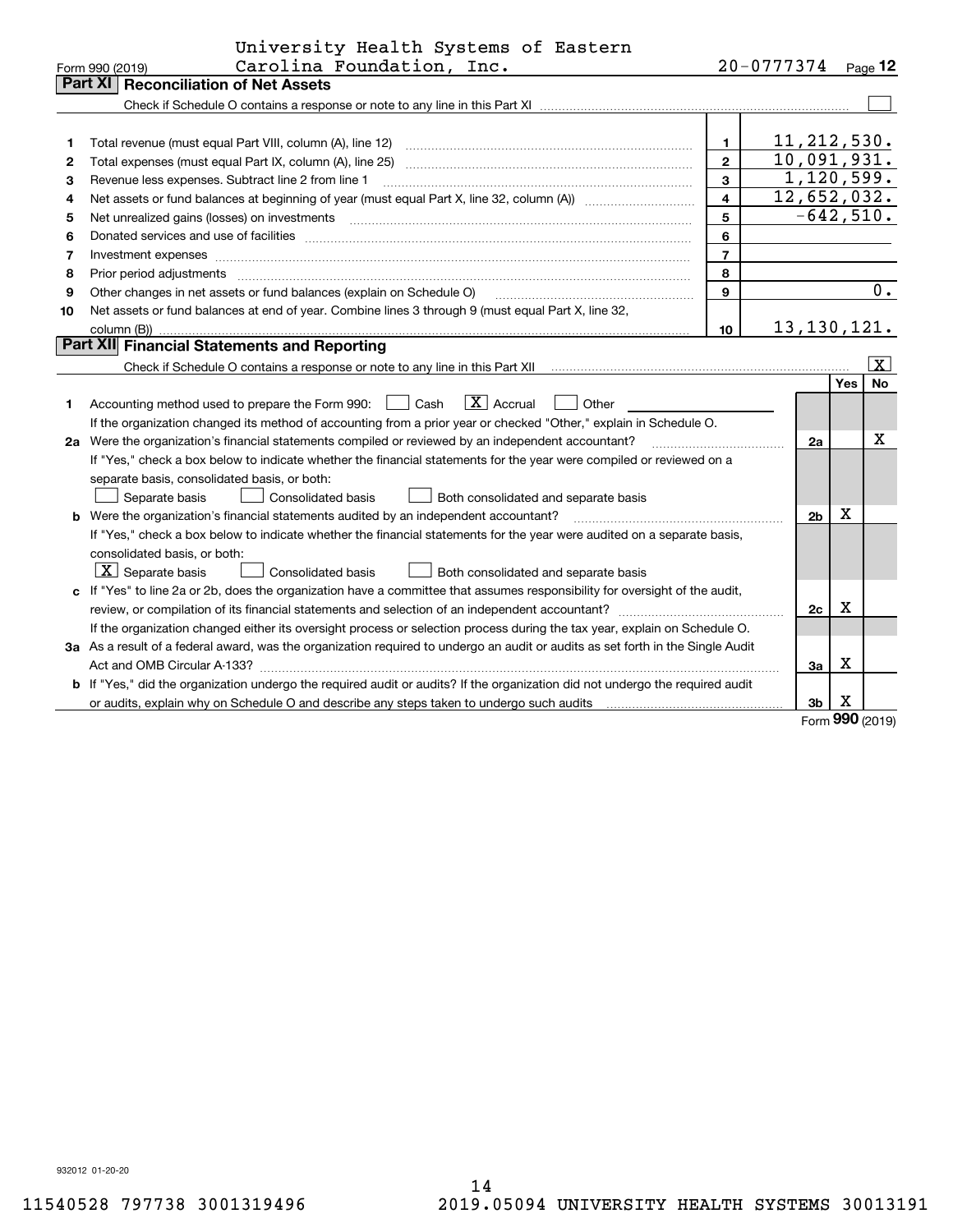|                      | <b>SCHEDULE A</b>                                      |  |                                                                        |                                                                                                                                                                                                                                  |                             |                                 |                            | OMB No. 1545-0047                     |
|----------------------|--------------------------------------------------------|--|------------------------------------------------------------------------|----------------------------------------------------------------------------------------------------------------------------------------------------------------------------------------------------------------------------------|-----------------------------|---------------------------------|----------------------------|---------------------------------------|
| (Form 990 or 990-EZ) |                                                        |  |                                                                        | <b>Public Charity Status and Public Support</b><br>Complete if the organization is a section 501(c)(3) organization or a section                                                                                                 |                             |                                 |                            |                                       |
|                      |                                                        |  |                                                                        | 4947(a)(1) nonexempt charitable trust.                                                                                                                                                                                           |                             |                                 |                            |                                       |
|                      | Department of the Treasury<br>Internal Revenue Service |  |                                                                        | Attach to Form 990 or Form 990-EZ.                                                                                                                                                                                               |                             |                                 |                            | Open to Public                        |
|                      |                                                        |  |                                                                        | Go to www.irs.gov/Form990 for instructions and the latest information.                                                                                                                                                           |                             |                                 |                            | Inspection                            |
|                      | Name of the organization                               |  |                                                                        | University Health Systems of Eastern                                                                                                                                                                                             |                             |                                 |                            | <b>Employer identification number</b> |
| Part I               |                                                        |  |                                                                        | Carolina Foundation, Inc.<br>Reason for Public Charity Status (All organizations must complete this part.) See instructions.                                                                                                     |                             |                                 |                            | 20-0777374                            |
|                      |                                                        |  |                                                                        |                                                                                                                                                                                                                                  |                             |                                 |                            |                                       |
| 1                    |                                                        |  |                                                                        | The organization is not a private foundation because it is: (For lines 1 through 12, check only one box.)<br>A church, convention of churches, or association of churches described in section 170(b)(1)(A)(i).                  |                             |                                 |                            |                                       |
| 2                    |                                                        |  |                                                                        | A school described in section 170(b)(1)(A)(ii). (Attach Schedule E (Form 990 or 990-EZ).)                                                                                                                                        |                             |                                 |                            |                                       |
| 3                    |                                                        |  |                                                                        | A hospital or a cooperative hospital service organization described in section 170(b)(1)(A)(iii).                                                                                                                                |                             |                                 |                            |                                       |
| 4                    |                                                        |  |                                                                        | A medical research organization operated in conjunction with a hospital described in section 170(b)(1)(A)(iii). Enter the hospital's name,                                                                                       |                             |                                 |                            |                                       |
|                      | city, and state:                                       |  |                                                                        |                                                                                                                                                                                                                                  |                             |                                 |                            |                                       |
| 5                    |                                                        |  |                                                                        | An organization operated for the benefit of a college or university owned or operated by a governmental unit described in                                                                                                        |                             |                                 |                            |                                       |
|                      |                                                        |  | section 170(b)(1)(A)(iv). (Complete Part II.)                          |                                                                                                                                                                                                                                  |                             |                                 |                            |                                       |
| 6                    |                                                        |  |                                                                        | A federal, state, or local government or governmental unit described in section 170(b)(1)(A)(v).                                                                                                                                 |                             |                                 |                            |                                       |
| 7                    | ΙX                                                     |  |                                                                        | An organization that normally receives a substantial part of its support from a governmental unit or from the general public described in                                                                                        |                             |                                 |                            |                                       |
|                      |                                                        |  | section 170(b)(1)(A)(vi). (Complete Part II.)                          |                                                                                                                                                                                                                                  |                             |                                 |                            |                                       |
| 8                    |                                                        |  |                                                                        | A community trust described in section 170(b)(1)(A)(vi). (Complete Part II.)                                                                                                                                                     |                             |                                 |                            |                                       |
| 9                    |                                                        |  |                                                                        | An agricultural research organization described in section 170(b)(1)(A)(ix) operated in conjunction with a land-grant college                                                                                                    |                             |                                 |                            |                                       |
|                      |                                                        |  |                                                                        | or university or a non-land-grant college of agriculture (see instructions). Enter the name, city, and state of the college or                                                                                                   |                             |                                 |                            |                                       |
|                      | university:                                            |  |                                                                        |                                                                                                                                                                                                                                  |                             |                                 |                            |                                       |
| 10                   |                                                        |  |                                                                        | An organization that normally receives: (1) more than 33 1/3% of its support from contributions, membership fees, and gross receipts from                                                                                        |                             |                                 |                            |                                       |
|                      |                                                        |  |                                                                        | activities related to its exempt functions - subject to certain exceptions, and (2) no more than 33 1/3% of its support from gross investment                                                                                    |                             |                                 |                            |                                       |
|                      |                                                        |  |                                                                        | income and unrelated business taxable income (less section 511 tax) from businesses acquired by the organization after June 30, 1975.                                                                                            |                             |                                 |                            |                                       |
|                      |                                                        |  | See section 509(a)(2). (Complete Part III.)                            |                                                                                                                                                                                                                                  |                             |                                 |                            |                                       |
| 11                   |                                                        |  |                                                                        | An organization organized and operated exclusively to test for public safety. See section 509(a)(4).                                                                                                                             |                             |                                 |                            |                                       |
| 12                   |                                                        |  |                                                                        | An organization organized and operated exclusively for the benefit of, to perform the functions of, or to carry out the purposes of one or                                                                                       |                             |                                 |                            |                                       |
|                      |                                                        |  |                                                                        | more publicly supported organizations described in section 509(a)(1) or section 509(a)(2). See section 509(a)(3). Check the box in                                                                                               |                             |                                 |                            |                                       |
|                      |                                                        |  |                                                                        | lines 12a through 12d that describes the type of supporting organization and complete lines 12e, 12f, and 12g.                                                                                                                   |                             |                                 |                            |                                       |
| a                    |                                                        |  |                                                                        | Type I. A supporting organization operated, supervised, or controlled by its supported organization(s), typically by giving                                                                                                      |                             |                                 |                            |                                       |
|                      |                                                        |  |                                                                        | the supported organization(s) the power to regularly appoint or elect a majority of the directors or trustees of the supporting                                                                                                  |                             |                                 |                            |                                       |
|                      |                                                        |  | organization. You must complete Part IV, Sections A and B.             |                                                                                                                                                                                                                                  |                             |                                 |                            |                                       |
| b                    |                                                        |  |                                                                        | Type II. A supporting organization supervised or controlled in connection with its supported organization(s), by having                                                                                                          |                             |                                 |                            |                                       |
|                      |                                                        |  |                                                                        | control or management of the supporting organization vested in the same persons that control or manage the supported                                                                                                             |                             |                                 |                            |                                       |
|                      |                                                        |  | organization(s). You must complete Part IV, Sections A and C.          |                                                                                                                                                                                                                                  |                             |                                 |                            |                                       |
| с                    |                                                        |  |                                                                        | Type III functionally integrated. A supporting organization operated in connection with, and functionally integrated with,<br>its supported organization(s) (see instructions). You must complete Part IV, Sections A, D, and E. |                             |                                 |                            |                                       |
| d                    |                                                        |  |                                                                        | Type III non-functionally integrated. A supporting organization operated in connection with its supported organization(s)                                                                                                        |                             |                                 |                            |                                       |
|                      |                                                        |  |                                                                        | that is not functionally integrated. The organization generally must satisfy a distribution requirement and an attentiveness                                                                                                     |                             |                                 |                            |                                       |
|                      |                                                        |  |                                                                        | requirement (see instructions). You must complete Part IV, Sections A and D, and Part V.                                                                                                                                         |                             |                                 |                            |                                       |
| е                    |                                                        |  |                                                                        | Check this box if the organization received a written determination from the IRS that it is a Type I, Type II, Type III                                                                                                          |                             |                                 |                            |                                       |
|                      |                                                        |  |                                                                        | functionally integrated, or Type III non-functionally integrated supporting organization.                                                                                                                                        |                             |                                 |                            |                                       |
|                      | f Enter the number of supported organizations          |  |                                                                        |                                                                                                                                                                                                                                  |                             |                                 |                            |                                       |
|                      |                                                        |  | Provide the following information about the supported organization(s). |                                                                                                                                                                                                                                  |                             |                                 |                            |                                       |
|                      | (i) Name of supported                                  |  | (ii) EIN                                                               | (iii) Type of organization<br>(described on lines 1-10                                                                                                                                                                           | in your governing document? | (iv) Is the organization listed | (v) Amount of monetary     | (vi) Amount of other                  |
|                      | organization                                           |  |                                                                        | above (see instructions))                                                                                                                                                                                                        | Yes                         | No                              | support (see instructions) | support (see instructions)            |
|                      |                                                        |  |                                                                        |                                                                                                                                                                                                                                  |                             |                                 |                            |                                       |
|                      |                                                        |  |                                                                        |                                                                                                                                                                                                                                  |                             |                                 |                            |                                       |
|                      |                                                        |  |                                                                        |                                                                                                                                                                                                                                  |                             |                                 |                            |                                       |
|                      |                                                        |  |                                                                        |                                                                                                                                                                                                                                  |                             |                                 |                            |                                       |
|                      |                                                        |  |                                                                        |                                                                                                                                                                                                                                  |                             |                                 |                            |                                       |
|                      |                                                        |  |                                                                        |                                                                                                                                                                                                                                  |                             |                                 |                            |                                       |
|                      |                                                        |  |                                                                        |                                                                                                                                                                                                                                  |                             |                                 |                            |                                       |
|                      |                                                        |  |                                                                        |                                                                                                                                                                                                                                  |                             |                                 |                            |                                       |
|                      |                                                        |  |                                                                        |                                                                                                                                                                                                                                  |                             |                                 |                            |                                       |
|                      |                                                        |  |                                                                        |                                                                                                                                                                                                                                  |                             |                                 |                            |                                       |
| Total                |                                                        |  |                                                                        | UA For Danarwark Baduation Act Notice, and the Instructions for Form 000 or 000 F7 - 200004 00 05:40                                                                                                                             |                             |                                 |                            | Schodule A (Form 000 or 000 FZ) 2010  |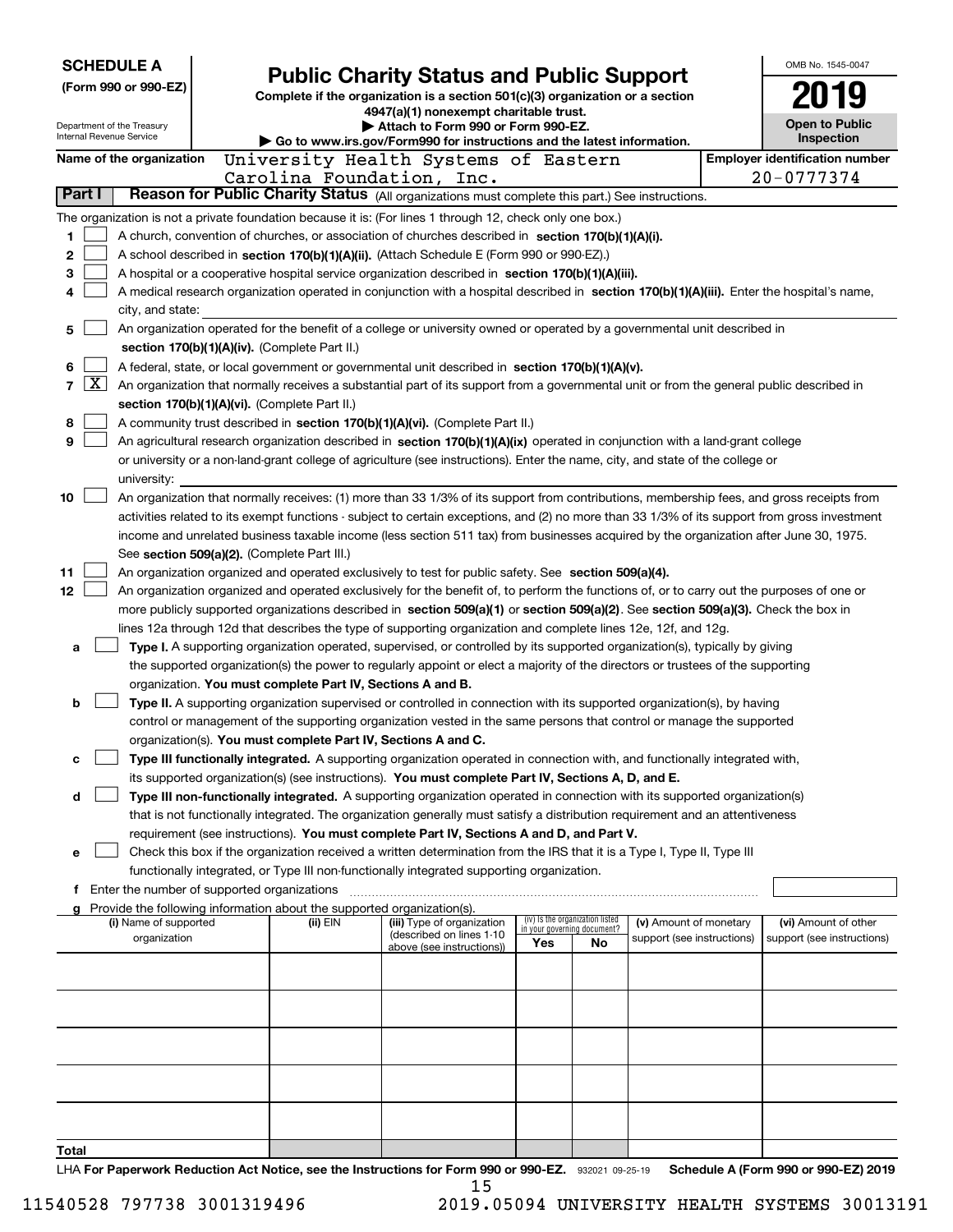Schedule A (Form 990 or 990-EZ) 2019 <code>Carolina</code> <code>Foundation</code> , <code>inc.</code>  $\blacksquare$   $\blacksquare$   $\blacksquare$   $\blacksquare$   $\blacksquare$   $\blacksquare$   $\blacksquare$   $\blacksquare$   $\blacksquare$   $\blacksquare$   $\blacksquare$   $\blacksquare$   $\blacksquare$   $\blacksquare$   $\blacksquare$   $\blacksquare$   $\blacksquare$   $\blacksquare$   $\blacksquare$   $\blacksquare$   $\blacksquare$   $\blacks$ **Part II Support Schedule for Organizations Described in Sections 170(b)(1)(A)(iv) and 170(b)(1)(A)(vi)** Carolina Foundation, Inc. 20-0777374

20-0777374 Page 2

(Complete only if you checked the box on line 5, 7, or 8 of Part I or if the organization failed to qualify under Part III. If the organization fails to qualify under the tests listed below, please complete Part III.)

|    | <b>Section A. Public Support</b>                                                                                                               |           |            |                   |            |          |                                          |
|----|------------------------------------------------------------------------------------------------------------------------------------------------|-----------|------------|-------------------|------------|----------|------------------------------------------|
|    | Calendar year (or fiscal year beginning in) $\blacktriangleright$                                                                              | (a) 2015  | $(b)$ 2016 | $(c)$ 2017        | $(d)$ 2018 | (e) 2019 | (f) Total                                |
|    | 1 Gifts, grants, contributions, and<br>membership fees received. (Do not                                                                       |           |            |                   |            |          |                                          |
|    | include any "unusual grants.")                                                                                                                 | 760, 150. |            | 3278931.23046465. |            |          | 9528513.10551329.47165388.               |
|    | 2 Tax revenues levied for the organ-<br>ization's benefit and either paid to<br>or expended on its behalf                                      |           |            |                   |            |          |                                          |
|    | 3 The value of services or facilities<br>furnished by a governmental unit to                                                                   |           |            |                   |            |          |                                          |
|    | the organization without charge                                                                                                                |           |            |                   |            |          |                                          |
|    | 4 Total. Add lines 1 through 3                                                                                                                 | 760, 150. |            | 3278931.23046465. |            |          | 9528513.10551329.47165388.               |
|    | 5 The portion of total contributions                                                                                                           |           |            |                   |            |          |                                          |
|    | by each person (other than a                                                                                                                   |           |            |                   |            |          |                                          |
|    | governmental unit or publicly                                                                                                                  |           |            |                   |            |          |                                          |
|    | supported organization) included                                                                                                               |           |            |                   |            |          |                                          |
|    | on line 1 that exceeds 2% of the                                                                                                               |           |            |                   |            |          |                                          |
|    | amount shown on line 11,                                                                                                                       |           |            |                   |            |          |                                          |
|    | column (f)                                                                                                                                     |           |            |                   |            |          |                                          |
|    | 6 Public support. Subtract line 5 from line 4.                                                                                                 |           |            |                   |            |          | 47165388.                                |
|    | <b>Section B. Total Support</b>                                                                                                                |           |            |                   |            |          |                                          |
|    | Calendar year (or fiscal year beginning in) $\blacktriangleright$                                                                              | (a) 2015  | $(b)$ 2016 | $(c)$ 2017        | $(d)$ 2018 | (e) 2019 | (f) Total                                |
|    | <b>7</b> Amounts from line 4                                                                                                                   | 760,150.  |            | 3278931.23046465. |            |          | 9528513.10551329.47165388.               |
| 8  | Gross income from interest,                                                                                                                    |           |            |                   |            |          |                                          |
|    | dividends, payments received on                                                                                                                |           |            |                   |            |          |                                          |
|    | securities loans, rents, royalties,                                                                                                            |           |            |                   |            |          |                                          |
|    | and income from similar sources                                                                                                                | 5,856.    | 347,804.   | 357,926.          | 488,592.   | 419,166. | 1619344.                                 |
|    | <b>9</b> Net income from unrelated business                                                                                                    |           |            |                   |            |          |                                          |
|    | activities, whether or not the                                                                                                                 |           |            |                   |            |          |                                          |
|    | business is regularly carried on                                                                                                               |           |            |                   |            |          |                                          |
|    | 10 Other income. Do not include gain                                                                                                           |           |            |                   |            |          |                                          |
|    | or loss from the sale of capital                                                                                                               |           |            |                   |            |          |                                          |
|    | assets (Explain in Part VI.)                                                                                                                   | 1,001.    |            |                   |            |          | 1,001.                                   |
|    | 11 Total support. Add lines 7 through 10                                                                                                       |           |            |                   |            |          | 48785733.                                |
|    | 12 Gross receipts from related activities, etc. (see instructions)                                                                             |           |            |                   |            | 12       |                                          |
|    | 13 First five years. If the Form 990 is for the organization's first, second, third, fourth, or fifth tax year as a section 501(c)(3)          |           |            |                   |            |          |                                          |
|    | organization, check this box and stop here<br><b>Section C. Computation of Public Support Percentage</b>                                       |           |            |                   |            |          |                                          |
|    | 14 Public support percentage for 2019 (line 6, column (f) divided by line 11, column (f) <i></i>                                               |           |            |                   |            | 14       | 96.68<br>%                               |
|    |                                                                                                                                                |           |            |                   |            | 15       | 96.91<br>$\%$                            |
|    | 16a 33 1/3% support test - 2019. If the organization did not check the box on line 13, and line 14 is 33 1/3% or more, check this box and      |           |            |                   |            |          |                                          |
|    | stop here. The organization qualifies as a publicly supported organization                                                                     |           |            |                   |            |          | $\blacktriangleright$ $\boxed{\text{X}}$ |
|    | b 33 1/3% support test - 2018. If the organization did not check a box on line 13 or 16a, and line 15 is 33 1/3% or more, check this box       |           |            |                   |            |          |                                          |
|    | and stop here. The organization qualifies as a publicly supported organization [11] [11] [12] [12] [12] [12] [                                 |           |            |                   |            |          |                                          |
|    | 17a 10% -facts-and-circumstances test - 2019. If the organization did not check a box on line 13, 16a, or 16b, and line 14 is 10% or more,     |           |            |                   |            |          |                                          |
|    | and if the organization meets the "facts-and-circumstances" test, check this box and stop here. Explain in Part VI how the organization        |           |            |                   |            |          |                                          |
|    |                                                                                                                                                |           |            |                   |            |          |                                          |
|    | <b>b 10% -facts-and-circumstances test - 2018.</b> If the organization did not check a box on line 13, 16a, 16b, or 17a, and line 15 is 10% or |           |            |                   |            |          |                                          |
|    | more, and if the organization meets the "facts-and-circumstances" test, check this box and stop here. Explain in Part VI how the               |           |            |                   |            |          |                                          |
|    | organization meets the "facts-and-circumstances" test. The organization qualifies as a publicly supported organization                         |           |            |                   |            |          |                                          |
| 18 | Private foundation. If the organization did not check a box on line 13, 16a, 16b, 17a, or 17b, check this box and see instructions             |           |            |                   |            |          |                                          |
|    |                                                                                                                                                |           |            |                   |            |          | Schedule A (Form 990 or 990-EZ) 2019     |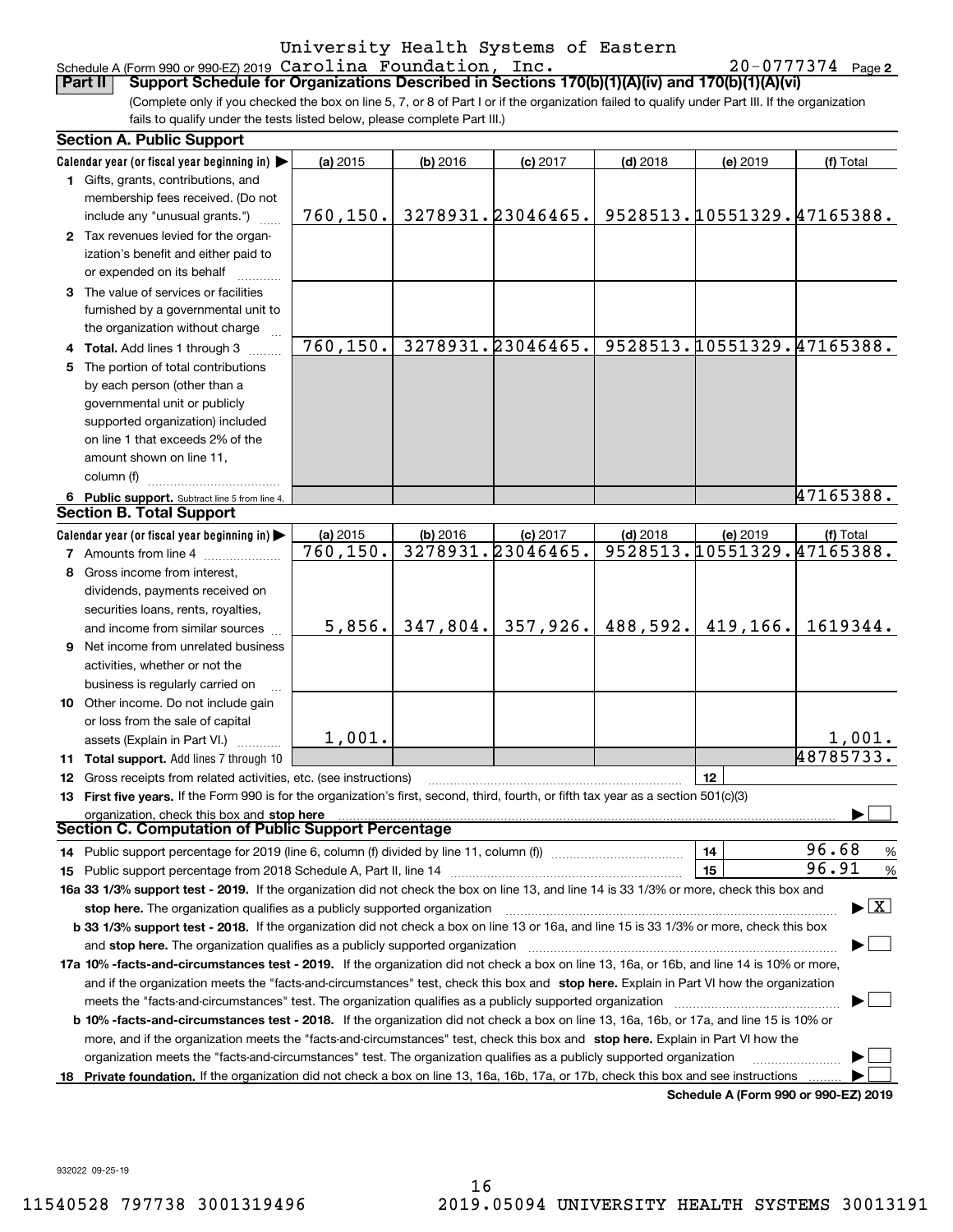#### Schedule A (Form 990 or 990-EZ) 2019 Page Carolina Foundation, Inc. 20-0777374 **Part III Support Schedule for Organizations Described in Section 509(a)(2)**

**3**

(Complete only if you checked the box on line 10 of Part I or if the organization failed to qualify under Part II. If the organization fails to qualify under the tests listed below, please complete Part II.)

| <b>Section A. Public Support</b>                                                                                                                                                                                                                      |          |            |            |            |          |                                      |
|-------------------------------------------------------------------------------------------------------------------------------------------------------------------------------------------------------------------------------------------------------|----------|------------|------------|------------|----------|--------------------------------------|
| Calendar year (or fiscal year beginning in) $\blacktriangleright$                                                                                                                                                                                     | (a) 2015 | $(b)$ 2016 | $(c)$ 2017 | $(d)$ 2018 | (e) 2019 | (f) Total                            |
| 1 Gifts, grants, contributions, and                                                                                                                                                                                                                   |          |            |            |            |          |                                      |
| membership fees received. (Do not                                                                                                                                                                                                                     |          |            |            |            |          |                                      |
| include any "unusual grants.")                                                                                                                                                                                                                        |          |            |            |            |          |                                      |
| 2 Gross receipts from admissions,<br>merchandise sold or services per-<br>formed, or facilities furnished in<br>any activity that is related to the<br>organization's tax-exempt purpose                                                              |          |            |            |            |          |                                      |
| 3 Gross receipts from activities that<br>are not an unrelated trade or bus-                                                                                                                                                                           |          |            |            |            |          |                                      |
| iness under section 513                                                                                                                                                                                                                               |          |            |            |            |          |                                      |
| 4 Tax revenues levied for the organ-<br>ization's benefit and either paid to<br>or expended on its behalf                                                                                                                                             |          |            |            |            |          |                                      |
| .<br>5 The value of services or facilities                                                                                                                                                                                                            |          |            |            |            |          |                                      |
| furnished by a governmental unit to<br>the organization without charge                                                                                                                                                                                |          |            |            |            |          |                                      |
|                                                                                                                                                                                                                                                       |          |            |            |            |          |                                      |
| <b>6 Total.</b> Add lines 1 through 5<br>7a Amounts included on lines 1, 2, and                                                                                                                                                                       |          |            |            |            |          |                                      |
| 3 received from disqualified persons                                                                                                                                                                                                                  |          |            |            |            |          |                                      |
| <b>b</b> Amounts included on lines 2 and 3 received<br>from other than disqualified persons that<br>exceed the greater of \$5,000 or 1% of the<br>amount on line 13 for the year                                                                      |          |            |            |            |          |                                      |
| c Add lines 7a and 7b                                                                                                                                                                                                                                 |          |            |            |            |          |                                      |
| 8 Public support. (Subtract line 7c from line 6.)                                                                                                                                                                                                     |          |            |            |            |          |                                      |
| <b>Section B. Total Support</b>                                                                                                                                                                                                                       |          |            |            |            |          |                                      |
| Calendar year (or fiscal year beginning in) $\blacktriangleright$                                                                                                                                                                                     | (a) 2015 | (b) 2016   | $(c)$ 2017 | $(d)$ 2018 | (e) 2019 | (f) Total                            |
| 9 Amounts from line 6                                                                                                                                                                                                                                 |          |            |            |            |          |                                      |
| 10a Gross income from interest,<br>dividends, payments received on<br>securities loans, rents, royalties,<br>and income from similar sources                                                                                                          |          |            |            |            |          |                                      |
| <b>b</b> Unrelated business taxable income<br>(less section 511 taxes) from businesses<br>acquired after June 30, 1975                                                                                                                                |          |            |            |            |          |                                      |
| c Add lines 10a and 10b                                                                                                                                                                                                                               |          |            |            |            |          |                                      |
| 11 Net income from unrelated business<br>activities not included in line 10b,<br>whether or not the business is<br>regularly carried on                                                                                                               |          |            |            |            |          |                                      |
| <b>12</b> Other income. Do not include gain<br>or loss from the sale of capital<br>assets (Explain in Part VI.)                                                                                                                                       |          |            |            |            |          |                                      |
| <b>13</b> Total support. (Add lines 9, 10c, 11, and 12.)                                                                                                                                                                                              |          |            |            |            |          |                                      |
| 14 First five years. If the Form 990 is for the organization's first, second, third, fourth, or fifth tax year as a section 501(c)(3) organization,                                                                                                   |          |            |            |            |          |                                      |
| check this box and stop here <i>machine and content and stop</i> here <i>manufacture and stop</i> here <i>manufacture</i> and <b>stop here</b> <i>manufacture manufacture and stop</i> here <i>manufacture manufacture manufacture manufacture ma</i> |          |            |            |            |          |                                      |
| <b>Section C. Computation of Public Support Percentage</b>                                                                                                                                                                                            |          |            |            |            |          |                                      |
| 15 Public support percentage for 2019 (line 8, column (f), divided by line 13, column (f))                                                                                                                                                            |          |            |            |            | 15       | %                                    |
| 16 Public support percentage from 2018 Schedule A, Part III, line 15                                                                                                                                                                                  |          |            |            |            | 16       | %                                    |
| <b>Section D. Computation of Investment Income Percentage</b>                                                                                                                                                                                         |          |            |            |            |          |                                      |
| 17 Investment income percentage for 2019 (line 10c, column (f), divided by line 13, column (f))<br><b>18</b> Investment income percentage from <b>2018</b> Schedule A, Part III, line 17                                                              |          |            |            |            | 17<br>18 | %<br>%                               |
| 19a 33 1/3% support tests - 2019. If the organization did not check the box on line 14, and line 15 is more than 33 1/3%, and line 17 is not                                                                                                          |          |            |            |            |          |                                      |
| more than 33 1/3%, check this box and stop here. The organization qualifies as a publicly supported organization                                                                                                                                      |          |            |            |            |          | ▶                                    |
| b 33 1/3% support tests - 2018. If the organization did not check a box on line 14 or line 19a, and line 16 is more than 33 1/3%, and                                                                                                                 |          |            |            |            |          |                                      |
| line 18 is not more than 33 1/3%, check this box and stop here. The organization qualifies as a publicly supported organization                                                                                                                       |          |            |            |            |          |                                      |
| Private foundation. If the organization did not check a box on line 14, 19a, or 19b, check this box and see instructions<br>20                                                                                                                        |          |            |            |            |          |                                      |
| 932023 09-25-19                                                                                                                                                                                                                                       |          |            |            |            |          | Schedule A (Form 990 or 990-EZ) 2019 |
|                                                                                                                                                                                                                                                       |          | 17         |            |            |          |                                      |

 <sup>11540528 797738 3001319496 2019.05094</sup> UNIVERSITY HEALTH SYSTEMS 30013191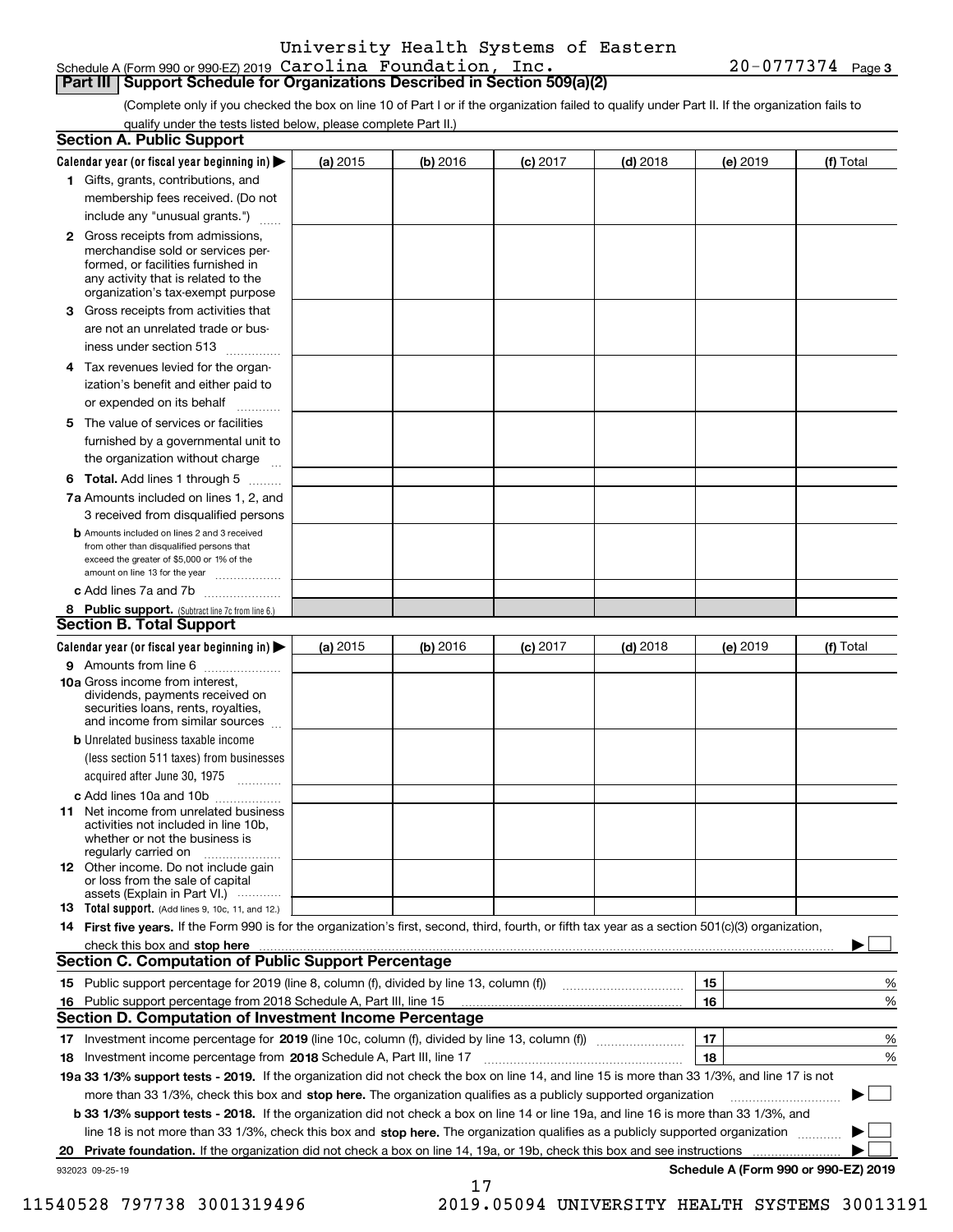**1**

**2**

**3a**

**3b**

**3c**

**4a**

**4b**

**4c**

**5a**

**5b5c**

**6**

**7**

**8**

**9a**

**9b**

**9c**

**10a**

**10b**

**YesNo**

## **Part IV Supporting Organizations**

(Complete only if you checked a box in line 12 on Part I. If you checked 12a of Part I, complete Sections A and B. If you checked 12b of Part I, complete Sections A and C. If you checked 12c of Part I, complete Sections A, D, and E. If you checked 12d of Part I, complete Sections A and D, and complete Part V.)

#### **Section A. All Supporting Organizations**

- **1** Are all of the organization's supported organizations listed by name in the organization's governing documents? If "No," describe in **Part VI** how the supported organizations are designated. If designated by *class or purpose, describe the designation. If historic and continuing relationship, explain.*
- **2** Did the organization have any supported organization that does not have an IRS determination of status under section 509(a)(1) or (2)? If "Yes," explain in Part VI how the organization determined that the supported *organization was described in section 509(a)(1) or (2).*
- **3a** Did the organization have a supported organization described in section 501(c)(4), (5), or (6)? If "Yes," answer *(b) and (c) below.*
- **b** Did the organization confirm that each supported organization qualified under section 501(c)(4), (5), or (6) and satisfied the public support tests under section 509(a)(2)? If "Yes," describe in **Part VI** when and how the *organization made the determination.*
- **c**Did the organization ensure that all support to such organizations was used exclusively for section 170(c)(2)(B) purposes? If "Yes," explain in **Part VI** what controls the organization put in place to ensure such use.
- **4a***If* Was any supported organization not organized in the United States ("foreign supported organization")? *"Yes," and if you checked 12a or 12b in Part I, answer (b) and (c) below.*
- **b** Did the organization have ultimate control and discretion in deciding whether to make grants to the foreign supported organization? If "Yes," describe in **Part VI** how the organization had such control and discretion *despite being controlled or supervised by or in connection with its supported organizations.*
- **c** Did the organization support any foreign supported organization that does not have an IRS determination under sections 501(c)(3) and 509(a)(1) or (2)? If "Yes," explain in **Part VI** what controls the organization used *to ensure that all support to the foreign supported organization was used exclusively for section 170(c)(2)(B) purposes.*
- **5a** Did the organization add, substitute, or remove any supported organizations during the tax year? If "Yes," answer (b) and (c) below (if applicable). Also, provide detail in **Part VI,** including (i) the names and EIN *numbers of the supported organizations added, substituted, or removed; (ii) the reasons for each such action; (iii) the authority under the organization's organizing document authorizing such action; and (iv) how the action was accomplished (such as by amendment to the organizing document).*
- **b** Type I or Type II only. Was any added or substituted supported organization part of a class already designated in the organization's organizing document?
- **cSubstitutions only.**  Was the substitution the result of an event beyond the organization's control?
- **6** Did the organization provide support (whether in the form of grants or the provision of services or facilities) to **Part VI.** *If "Yes," provide detail in* support or benefit one or more of the filing organization's supported organizations? anyone other than (i) its supported organizations, (ii) individuals that are part of the charitable class benefited by one or more of its supported organizations, or (iii) other supporting organizations that also
- **7**Did the organization provide a grant, loan, compensation, or other similar payment to a substantial contributor *If "Yes," complete Part I of Schedule L (Form 990 or 990-EZ).* regard to a substantial contributor? (as defined in section 4958(c)(3)(C)), a family member of a substantial contributor, or a 35% controlled entity with
- **8** Did the organization make a loan to a disqualified person (as defined in section 4958) not described in line 7? *If "Yes," complete Part I of Schedule L (Form 990 or 990-EZ).*
- **9a** Was the organization controlled directly or indirectly at any time during the tax year by one or more in section 509(a)(1) or (2))? If "Yes," *provide detail in* <code>Part VI.</code> disqualified persons as defined in section 4946 (other than foundation managers and organizations described
- **b**the supporting organization had an interest? If "Yes," provide detail in P**art VI**. Did one or more disqualified persons (as defined in line 9a) hold a controlling interest in any entity in which
- **c**Did a disqualified person (as defined in line 9a) have an ownership interest in, or derive any personal benefit from, assets in which the supporting organization also had an interest? If "Yes," provide detail in P**art VI.**
- **10a** Was the organization subject to the excess business holdings rules of section 4943 because of section supporting organizations)? If "Yes," answer 10b below. 4943(f) (regarding certain Type II supporting organizations, and all Type III non-functionally integrated
- **b** Did the organization have any excess business holdings in the tax year? (Use Schedule C, Form 4720, to *determine whether the organization had excess business holdings.)*

18

932024 09-25-19

**Schedule A (Form 990 or 990-EZ) 2019**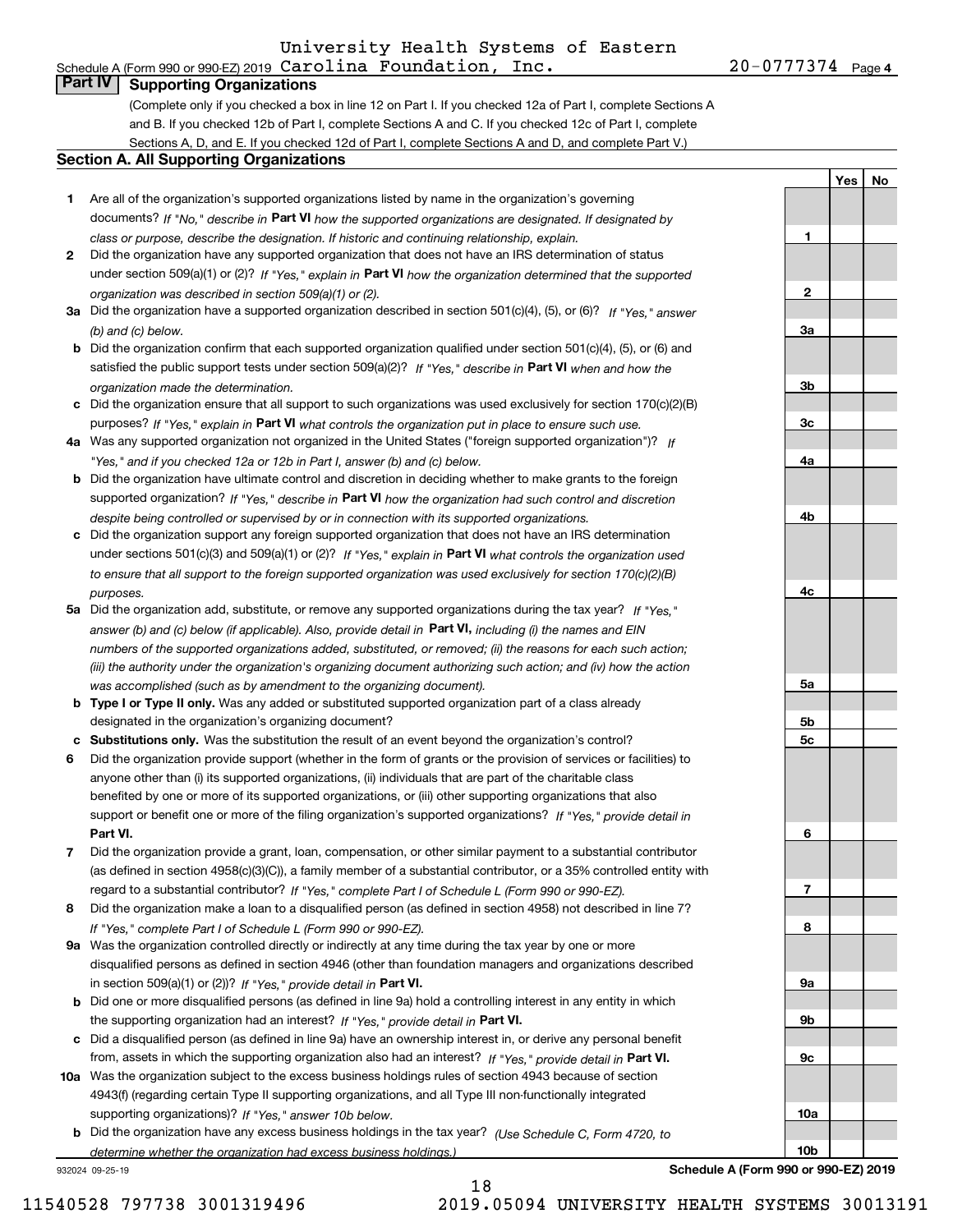**Yes No 11** Has the organization accepted a gift or contribution from any of the following persons? **a** A person who directly or indirectly controls, either alone or together with persons described in (b) and (c) **11a**Schedule A (Form 990 or 990-EZ) 2019 Page Carolina Foundation, Inc. 20-0777374 below, the governing body of a supported organization? **Part IV Supporting Organizations** *(continued)*

**b** A family member of a person described in (a) above?

**c** A 35% controlled entity of a person described in (a) or (b) above? If "Yes" to a, b, or c, provide detail in Part VI. **11c Section B. Type I Supporting Organizations**

- **1** Did the directors, trustees, or membership of one or more supported organizations have the power to tax year? If "No," describe in Part VI how the supported organization(s) effectively operated, supervised, or *controlled the organization's activities. If the organization had more than one supported organization, describe how the powers to appoint and/or remove directors or trustees were allocated among the supported organizations and what conditions or restrictions, if any, applied to such powers during the tax year.* regularly appoint or elect at least a majority of the organization's directors or trustees at all times during the
- **2** Did the organization operate for the benefit of any supported organization other than the supported **Part VI**  *how providing such benefit carried out the purposes of the supported organization(s) that operated, If "Yes," explain in* organization(s) that operated, supervised, or controlled the supporting organization? *supervised, or controlled the supporting organization.*

| <b>Section C. Type II Supporting Organizations</b> |  |
|----------------------------------------------------|--|
|----------------------------------------------------|--|

**1**or trustees of each of the organization's supported organization(s)? If "No," describe in **Part VI** how control *or management of the supporting organization was vested in the same persons that controlled or managed the supported organization(s).* Were a majority of the organization's directors or trustees during the tax year also a majority of the directors

|  | Section D. All Type III Supporting Organizations |
|--|--------------------------------------------------|
|  |                                                  |

|              |                                                                                                                        |   | Yes l | No |
|--------------|------------------------------------------------------------------------------------------------------------------------|---|-------|----|
|              | Did the organization provide to each of its supported organizations, by the last day of the fifth month of the         |   |       |    |
|              | organization's tax year, (i) a written notice describing the type and amount of support provided during the prior tax  |   |       |    |
|              | year, (ii) a copy of the Form 990 that was most recently filed as of the date of notification, and (iii) copies of the |   |       |    |
|              | organization's governing documents in effect on the date of notification, to the extent not previously provided?       |   |       |    |
| $\mathbf{2}$ | Were any of the organization's officers, directors, or trustees either (i) appointed or elected by the supported       |   |       |    |
|              | organization(s) or (ii) serving on the governing body of a supported organization? If "No." explain in Part VI how     |   |       |    |
|              | the organization maintained a close and continuous working relationship with the supported organization(s).            | 2 |       |    |
| 3            | By reason of the relationship described in (2), did the organization's supported organizations have a                  |   |       |    |
|              | significant voice in the organization's investment policies and in directing the use of the organization's             |   |       |    |
|              | income or assets at all times during the tax year? If "Yes," describe in Part VI the role the organization's           |   |       |    |
|              | supported organizations played in this regard.                                                                         | з |       |    |

#### **Section E. Type III Functionally Integrated Supporting Organizations**

- **1**Check the box next to the method that the organization used to satisfy the Integral Part Test during the year (see instructions).
- **alinupy** The organization satisfied the Activities Test. Complete line 2 below.
- **b**The organization is the parent of each of its supported organizations. *Complete* line 3 *below.*  $\mathcal{L}^{\text{max}}$

|  |  |  | c □ The organization supported a governmental entity. Describe in Part VI how you supported a government entity (see instructions). |
|--|--|--|-------------------------------------------------------------------------------------------------------------------------------------|
|--|--|--|-------------------------------------------------------------------------------------------------------------------------------------|

19

- **2Answer (a) and (b) below. Yes No** Activities Test.
- **a** Did substantially all of the organization's activities during the tax year directly further the exempt purposes of the supported organization(s) to which the organization was responsive? If "Yes," then in **Part VI identify those supported organizations and explain**  *how these activities directly furthered their exempt purposes, how the organization was responsive to those supported organizations, and how the organization determined that these activities constituted substantially all of its activities.*
- **b** Did the activities described in (a) constitute activities that, but for the organization's involvement, one or more of the organization's supported organization(s) would have been engaged in? If "Yes," explain in **Part VI** the *reasons for the organization's position that its supported organization(s) would have engaged in these activities but for the organization's involvement.*
- **3** Parent of Supported Organizations. Answer (a) and (b) below.

**a** Did the organization have the power to regularly appoint or elect a majority of the officers, directors, or trustees of each of the supported organizations? *Provide details in* Part VI.

**b** Did the organization exercise a substantial degree of direction over the policies, programs, and activities of each of its supported organizations? If "Yes," describe in Part VI the role played by the organization in this regard.

932025 09-25-19

**Schedule A (Form 990 or 990-EZ) 2019**

**2a**

**2b**

**3a**

**3b**

11540528 797738 3001319496 2019.05094 UNIVERSITY HEALTH SYSTEMS 30013191

**11b**

**1**

**2**

**1**

**YesNo**

**YesNo**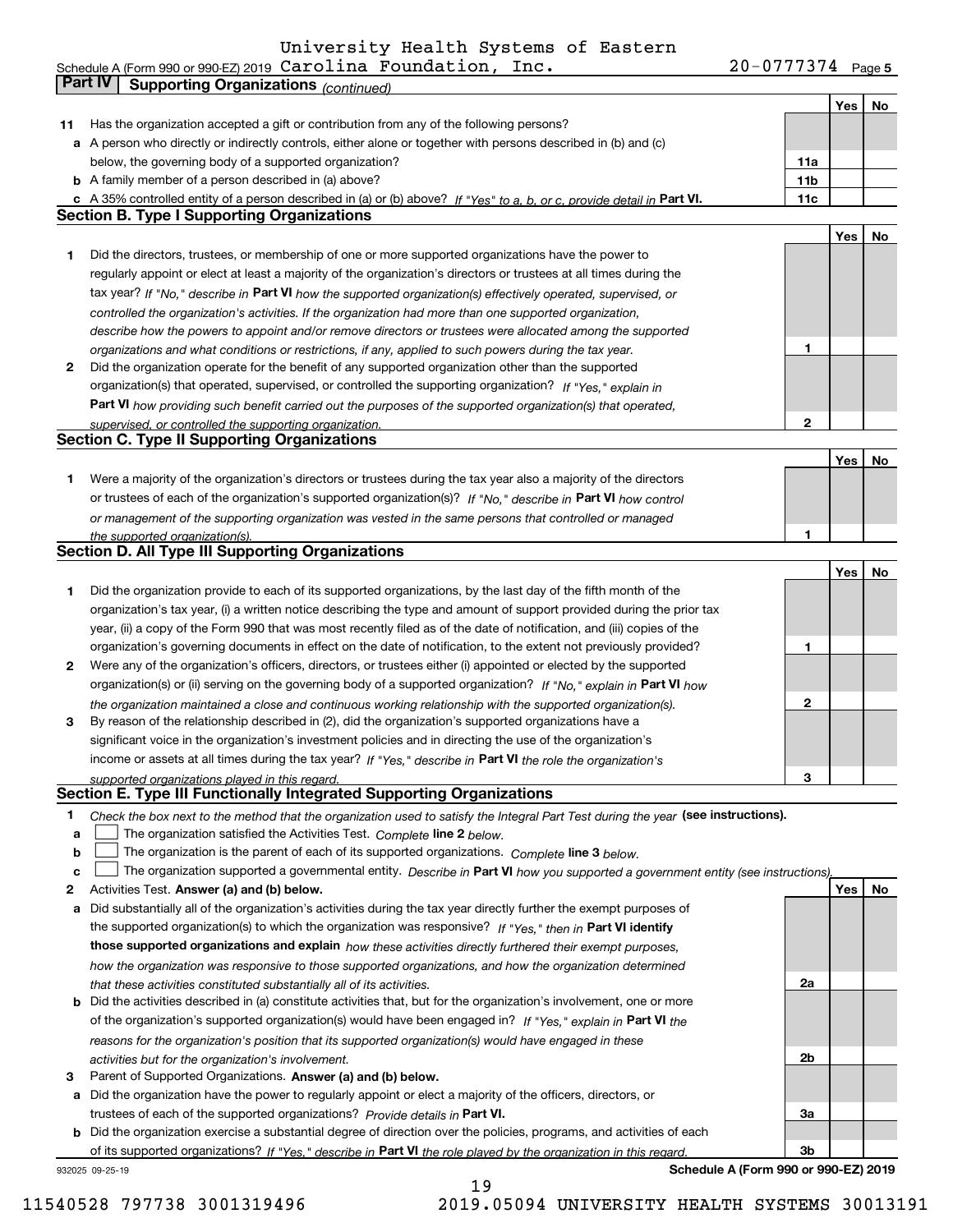#### **1SEP 10. See instructions.** All antegral Part Test as a qualifying trust on Nov. 20, 1970 (explain in Part VI). See instructions. All **Section A - Adjusted Net Income 12** Recoveries of prior-year distributions **3** Other gross income (see instructions) **4**Add lines 1 through 3. **56** Portion of operating expenses paid or incurred for production or **7** Other expenses (see instructions) **8** Adjusted Net Income (subtract lines 5, 6, and 7 from line 4) **8 8 1234567Section B - Minimum Asset Amount 1**Aggregate fair market value of all non-exempt-use assets (see **2**Acquisition indebtedness applicable to non-exempt-use assets **3** Subtract line 2 from line 1d. **4**Cash deemed held for exempt use. Enter 1-1/2% of line 3 (for greater amount, **5** Net value of non-exempt-use assets (subtract line 4 from line 3) **678a** Average monthly value of securities **b** Average monthly cash balances **c**Fair market value of other non-exempt-use assets **dTotal**  (add lines 1a, 1b, and 1c) **eDiscount** claimed for blockage or other **1a1b1c1d2345678**factors (explain in detail in **Part VI**): **Minimum Asset Amount**  (add line 7 to line 6) **Section C - Distributable Amount 123456123456Distributable Amount.** Subtract line 5 from line 4, unless subject to other Type III non-functionally integrated supporting organizations must complete Sections A through E. (B) Current Year (optional)(A) Prior Year Net short-term capital gain Depreciation and depletion collection of gross income or for management, conservation, or maintenance of property held for production of income (see instructions) (B) Current Year (optional)(A) Prior Year instructions for short tax year or assets held for part of year): see instructions). Multiply line 5 by .035. Recoveries of prior-year distributions Current Year Adjusted net income for prior year (from Section A, line 8, Column A) Enter 85% of line 1. Minimum asset amount for prior year (from Section B, line 8, Column A) Enter greater of line 2 or line 3. Income tax imposed in prior year emergency temporary reduction (see instructions). **Part V Type III Non-Functionally Integrated 509(a)(3) Supporting Organizations**   $\mathcal{L}^{\text{max}}$

**7**Check here if the current year is the organization's first as a non-functionally integrated Type III supporting organization (see instructions). $\mathcal{L}^{\text{max}}$ 

**Schedule A (Form 990 or 990-EZ) 2019**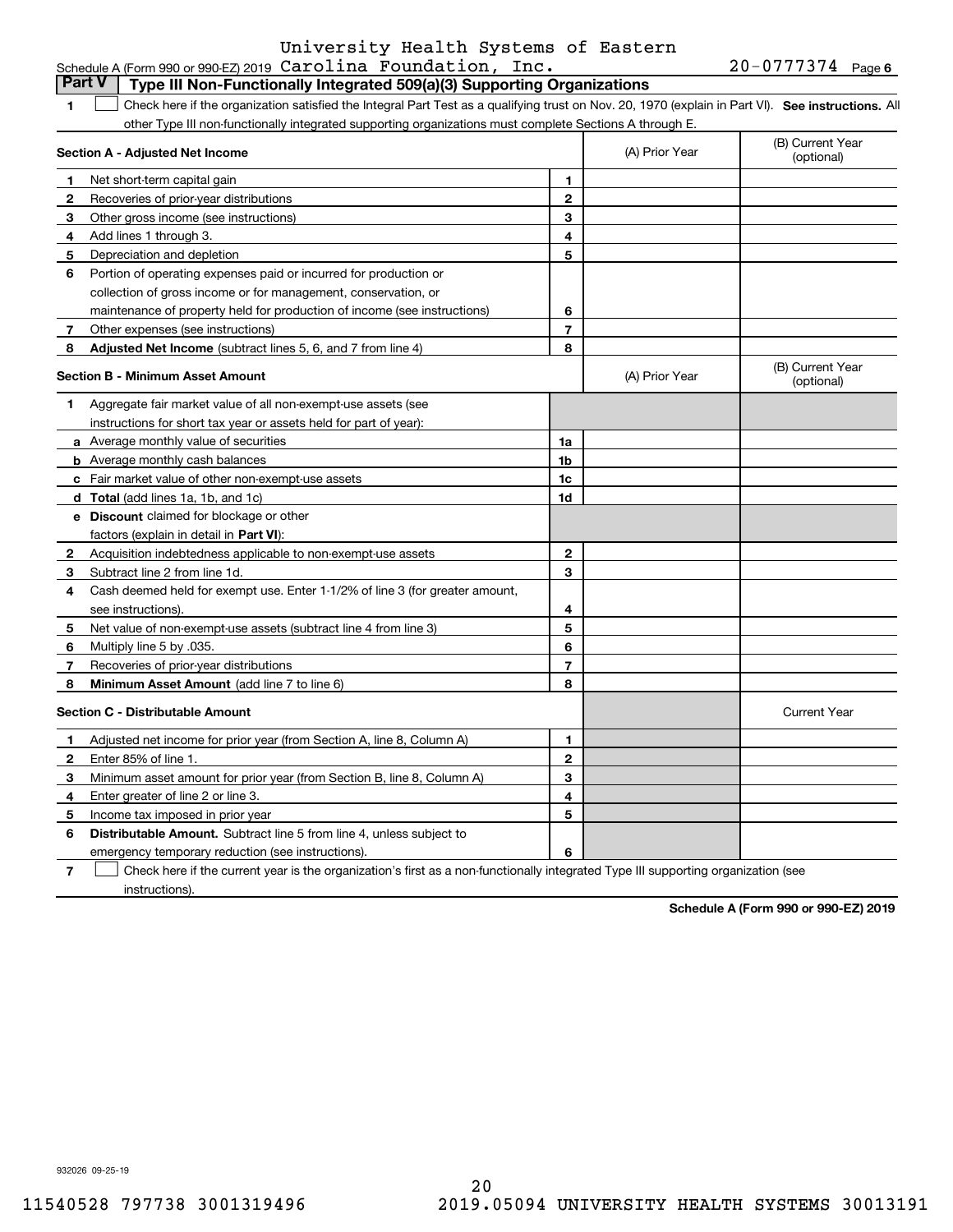|        | Schedule A (Form 990 or 990-EZ) 2019 $\verb Carolina  Foundedion , \verb Inc .$             |                                    |                                               | $20 - 0777374$ Page 7                                   |  |
|--------|---------------------------------------------------------------------------------------------|------------------------------------|-----------------------------------------------|---------------------------------------------------------|--|
| Part V | Type III Non-Functionally Integrated 509(a)(3) Supporting Organizations                     |                                    | (continued)                                   |                                                         |  |
|        | Section D - Distributions                                                                   |                                    |                                               | <b>Current Year</b>                                     |  |
| 1      | Amounts paid to supported organizations to accomplish exempt purposes                       |                                    |                                               |                                                         |  |
| 2      | Amounts paid to perform activity that directly furthers exempt purposes of supported        |                                    |                                               |                                                         |  |
|        | organizations, in excess of income from activity                                            |                                    |                                               |                                                         |  |
| 3      | Administrative expenses paid to accomplish exempt purposes of supported organizations       |                                    |                                               |                                                         |  |
| 4      | Amounts paid to acquire exempt-use assets                                                   |                                    |                                               |                                                         |  |
| 5      | Qualified set-aside amounts (prior IRS approval required)                                   |                                    |                                               |                                                         |  |
| 6      | Other distributions (describe in Part VI). See instructions.                                |                                    |                                               |                                                         |  |
| 7      | Total annual distributions. Add lines 1 through 6.                                          |                                    |                                               |                                                         |  |
| 8      | Distributions to attentive supported organizations to which the organization is responsive  |                                    |                                               |                                                         |  |
|        | (provide details in Part VI). See instructions.                                             |                                    |                                               |                                                         |  |
| 9      | Distributable amount for 2019 from Section C, line 6                                        |                                    |                                               |                                                         |  |
| 10     | Line 8 amount divided by line 9 amount                                                      |                                    |                                               |                                                         |  |
|        | <b>Section E - Distribution Allocations</b> (see instructions)                              | (i)<br><b>Excess Distributions</b> | (ii)<br><b>Underdistributions</b><br>Pre-2019 | (iii)<br><b>Distributable</b><br><b>Amount for 2019</b> |  |
| 1      | Distributable amount for 2019 from Section C, line 6                                        |                                    |                                               |                                                         |  |
| 2      | Underdistributions, if any, for years prior to 2019 (reason-                                |                                    |                                               |                                                         |  |
|        | able cause required- explain in Part VI). See instructions.                                 |                                    |                                               |                                                         |  |
| 3      | Excess distributions carryover, if any, to 2019                                             |                                    |                                               |                                                         |  |
|        | <b>a</b> From 2014                                                                          |                                    |                                               |                                                         |  |
|        | <b>b</b> From 2015                                                                          |                                    |                                               |                                                         |  |
|        | c From 2016                                                                                 |                                    |                                               |                                                         |  |
|        | d From 2017                                                                                 |                                    |                                               |                                                         |  |
|        | e From 2018                                                                                 |                                    |                                               |                                                         |  |
|        | f Total of lines 3a through e                                                               |                                    |                                               |                                                         |  |
|        |                                                                                             |                                    |                                               |                                                         |  |
|        | g Applied to underdistributions of prior years                                              |                                    |                                               |                                                         |  |
|        | <b>h</b> Applied to 2019 distributable amount                                               |                                    |                                               |                                                         |  |
|        | Carryover from 2014 not applied (see instructions)                                          |                                    |                                               |                                                         |  |
|        | Remainder. Subtract lines 3g, 3h, and 3i from 3f.<br>Distributions for 2019 from Section D. |                                    |                                               |                                                         |  |
| 4      |                                                                                             |                                    |                                               |                                                         |  |
|        | line $7:$                                                                                   |                                    |                                               |                                                         |  |
|        | a Applied to underdistributions of prior years                                              |                                    |                                               |                                                         |  |
|        | <b>b</b> Applied to 2019 distributable amount                                               |                                    |                                               |                                                         |  |
|        | c Remainder. Subtract lines 4a and 4b from 4.                                               |                                    |                                               |                                                         |  |
|        | Remaining underdistributions for years prior to 2019, if                                    |                                    |                                               |                                                         |  |
|        | any. Subtract lines 3g and 4a from line 2. For result greater                               |                                    |                                               |                                                         |  |
|        | than zero, explain in Part VI. See instructions.                                            |                                    |                                               |                                                         |  |
| 6      | Remaining underdistributions for 2019. Subtract lines 3h                                    |                                    |                                               |                                                         |  |
|        | and 4b from line 1. For result greater than zero, explain in                                |                                    |                                               |                                                         |  |
|        | Part VI. See instructions.                                                                  |                                    |                                               |                                                         |  |
| 7      | Excess distributions carryover to 2020. Add lines 3j                                        |                                    |                                               |                                                         |  |
|        | and 4c.                                                                                     |                                    |                                               |                                                         |  |
| 8      | Breakdown of line 7:                                                                        |                                    |                                               |                                                         |  |
|        | a Excess from 2015                                                                          |                                    |                                               |                                                         |  |
|        | <b>b</b> Excess from 2016                                                                   |                                    |                                               |                                                         |  |
|        | c Excess from 2017                                                                          |                                    |                                               |                                                         |  |
|        | d Excess from 2018                                                                          |                                    |                                               |                                                         |  |
|        | e Excess from 2019                                                                          |                                    |                                               |                                                         |  |

**Schedule A (Form 990 or 990-EZ) 2019**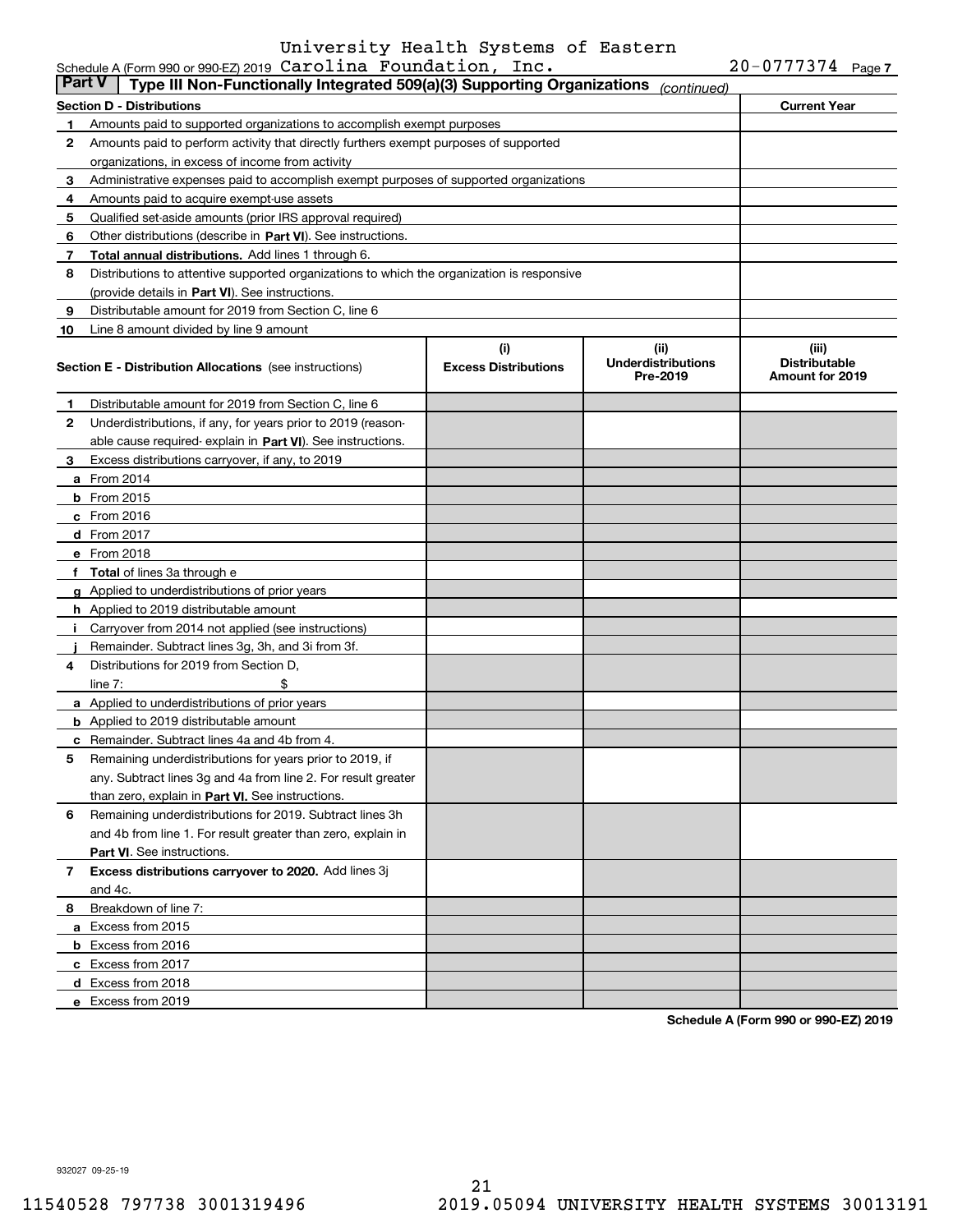#### Schedule A (Form 990 or 990-EZ) 2019 Page Carolina Foundation, Inc. University Health Systems of Eastern

**8**20-0777374

Part VI | Supplemental Information. Provide the explanations required by Part II, line 10; Part II, line 17a or 17b; Part III, line 12; Part IV, Section A, lines 1, 2, 3b, 3c, 4b, 4c, 5a, 6, 9a, 9b, 9c, 11a, 11b, and 11c; Part IV, Section B, lines 1 and 2; Part IV, Section C, line 1; Part IV, Section D, lines 2 and 3; Part IV, Section E, lines 1c, 2a, 2b, 3a, and 3b; Part V, line 1; Part V, Section B, line 1e; Part V, Section D, lines 5, 6, and 8; and Part V, Section E, lines 2, 5, and 6. Also complete this part for any additional information. (See instructions.)

Part VI

Basis for characterizing contributions not reported as revenue:

Vidant Health Foundation raises contributions on behalf of the

not-for-profit hospitals in the Vidant Health system. These

contributions are considered agency transactions under generally

accepted accounting principles. contributions received through agency

transactions are not recorded as revenue on the books of the agent. The

primary factor in determining if a transaction is considered an agency

transaction is "variance power". If the donor stipulates the final

recipient of the contribution, then the agent does not have variance

power and would not recognize the contribution as revenue or the

distribution of those funds as an expense.

See next page for more detail:

Agency fund transactions for the fiscal year ended September 30, 2020

are as follows:

1,418,890 Contributions received on behalf of others

700,006 Proceeds from merger

80,907 Interest and dividends (net of fees)

331,217 Realized and unrealized gains

43,180 Change in allowance for doubtful accounts

2,574,200 Total increases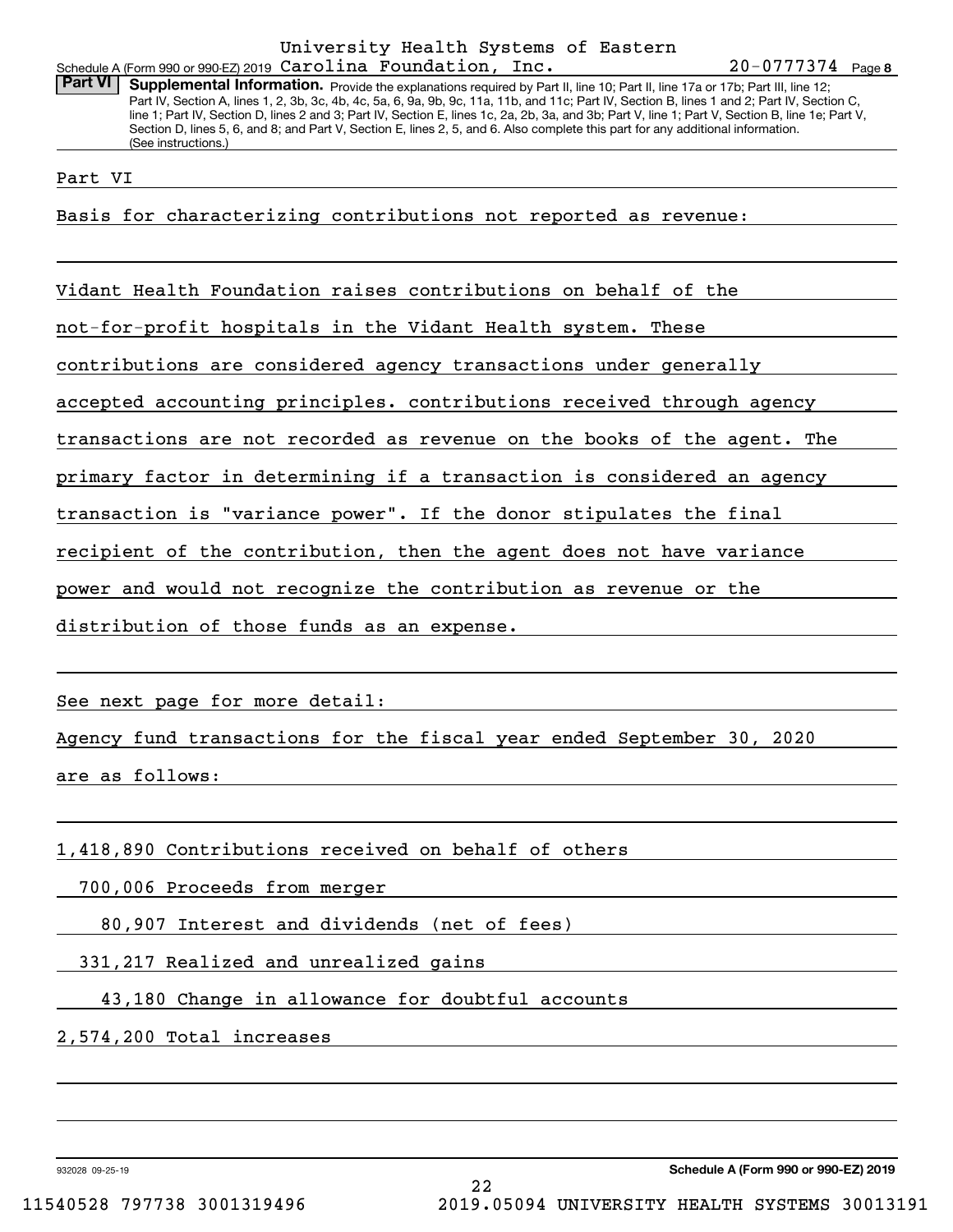#### Schedule A (Form 990 or 990-EZ) 2019 Page Carolina Foundation, Inc. University Health Systems of Eastern

**8**20-0777374

Part VI | Supplemental Information. Provide the explanations required by Part II, line 10; Part II, line 17a or 17b; Part III, line 12; Part IV, Section A, lines 1, 2, 3b, 3c, 4b, 4c, 5a, 6, 9a, 9b, 9c, 11a, 11b, and 11c; Part IV, Section B, lines 1 and 2; Part IV, Section C, line 1; Part IV, Section D, lines 2 and 3; Part IV, Section E, lines 1c, 2a, 2b, 3a, and 3b; Part V, line 1; Part V, Section B, line 1e; Part V, Section D, lines 5, 6, and 8; and Part V, Section E, lines 2, 5, and 6. Also complete this part for any additional information. (See instructions.)

4,774,880 Funding distributions

(252,948) Change in NPV of pledge receivable

4,521,932 Total decreases

(2,034,093) Change in agency funds payable

Agency funds payable:

21,688,629 Beginning

19,654,536 Ending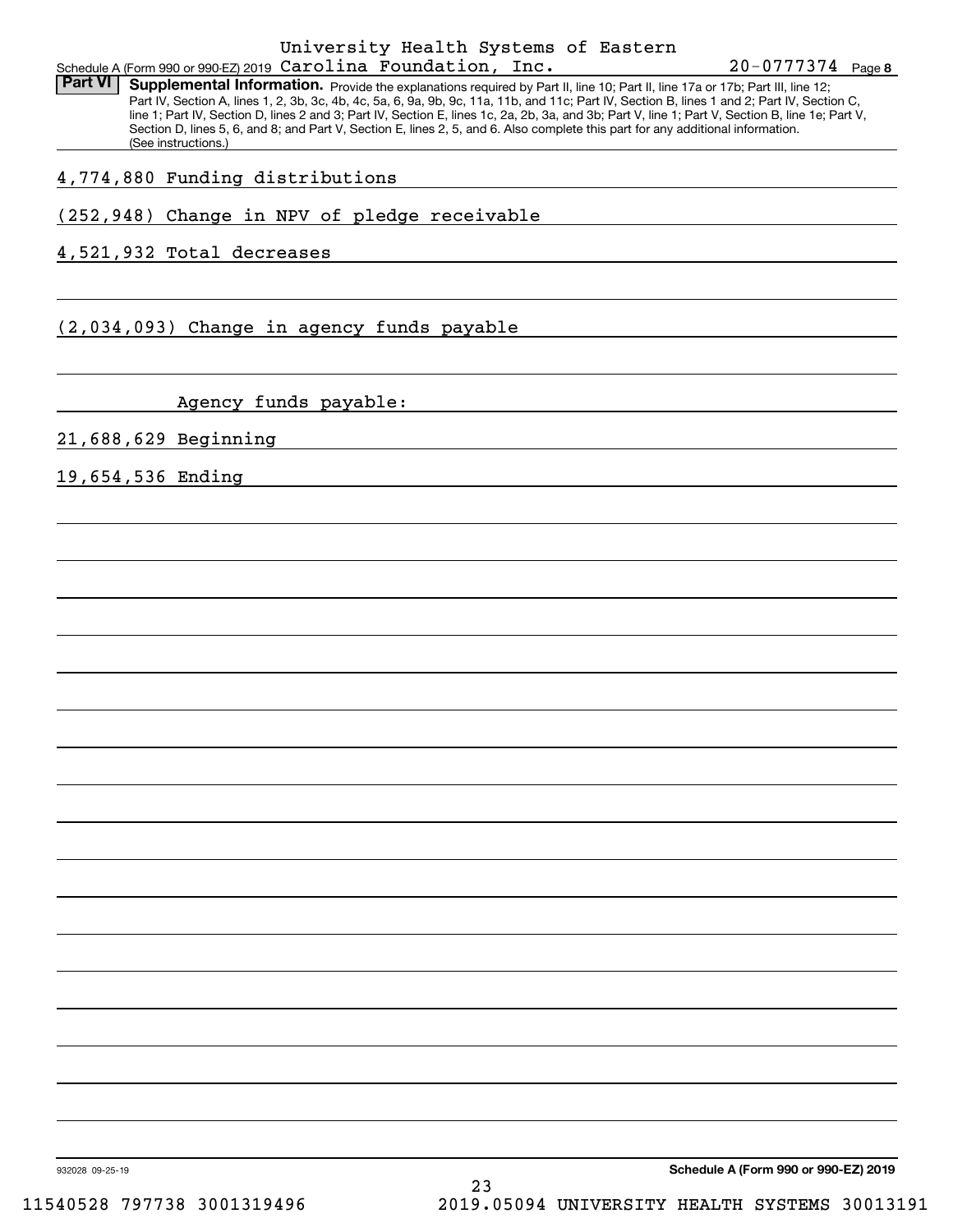Department of the Treasury Internal Revenue Service **(Form 990, 990-EZ, or 990-PF)**

|  | Name of the organization |
|--|--------------------------|

**Organization type** (check one):

#### \*\* PUBLIC DISCLOSURE COPY \*\*

# **Schedule B Schedule of Contributors**

**| Attach to Form 990, Form 990-EZ, or Form 990-PF. | Go to www.irs.gov/Form990 for the latest information.** OMB No. 1545-0047

# **2019**

**Employer identification number**

 $nc.$  20-0777374

| University Health Systems of Eastern |  |
|--------------------------------------|--|
| Carolina Foundation, Inc.            |  |

| Filers of:         | Section:                                                                    |
|--------------------|-----------------------------------------------------------------------------|
| Form 990 or 990-EZ | $X$ 501(c)( 3) (enter number) organization                                  |
|                    | $4947(a)(1)$ nonexempt charitable trust not treated as a private foundation |
|                    | 527 political organization                                                  |
| Form 990-PF        | 501(c)(3) exempt private foundation                                         |
|                    | 4947(a)(1) nonexempt charitable trust treated as a private foundation       |
|                    | 501(c)(3) taxable private foundation                                        |

Check if your organization is covered by the **General Rule** or a **Special Rule. Note:**  Only a section 501(c)(7), (8), or (10) organization can check boxes for both the General Rule and a Special Rule. See instructions.

#### **General Rule**

 $\mathcal{L}^{\text{max}}$ 

For an organization filing Form 990, 990-EZ, or 990-PF that received, during the year, contributions totaling \$5,000 or more (in money or property) from any one contributor. Complete Parts I and II. See instructions for determining a contributor's total contributions.

#### **Special Rules**

any one contributor, during the year, total contributions of the greater of  $\,$  (1) \$5,000; or **(2)** 2% of the amount on (i) Form 990, Part VIII, line 1h;  $\boxed{\textbf{X}}$  For an organization described in section 501(c)(3) filing Form 990 or 990-EZ that met the 33 1/3% support test of the regulations under sections 509(a)(1) and 170(b)(1)(A)(vi), that checked Schedule A (Form 990 or 990-EZ), Part II, line 13, 16a, or 16b, and that received from or (ii) Form 990-EZ, line 1. Complete Parts I and II.

year, total contributions of more than \$1,000 *exclusively* for religious, charitable, scientific, literary, or educational purposes, or for the For an organization described in section 501(c)(7), (8), or (10) filing Form 990 or 990-EZ that received from any one contributor, during the prevention of cruelty to children or animals. Complete Parts I, II, and III.  $\mathcal{L}^{\text{max}}$ 

purpose. Don't complete any of the parts unless the **General Rule** applies to this organization because it received *nonexclusively* year, contributions <sub>exclusively</sub> for religious, charitable, etc., purposes, but no such contributions totaled more than \$1,000. If this box is checked, enter here the total contributions that were received during the year for an  $\;$ exclusively religious, charitable, etc., For an organization described in section 501(c)(7), (8), or (10) filing Form 990 or 990-EZ that received from any one contributor, during the religious, charitable, etc., contributions totaling \$5,000 or more during the year  $\Box$ — $\Box$   $\Box$  $\mathcal{L}^{\text{max}}$ 

**Caution:**  An organization that isn't covered by the General Rule and/or the Special Rules doesn't file Schedule B (Form 990, 990-EZ, or 990-PF),  **must** but it answer "No" on Part IV, line 2, of its Form 990; or check the box on line H of its Form 990-EZ or on its Form 990-PF, Part I, line 2, to certify that it doesn't meet the filing requirements of Schedule B (Form 990, 990-EZ, or 990-PF).

**For Paperwork Reduction Act Notice, see the instructions for Form 990, 990-EZ, or 990-PF. Schedule B (Form 990, 990-EZ, or 990-PF) (2019)** LHA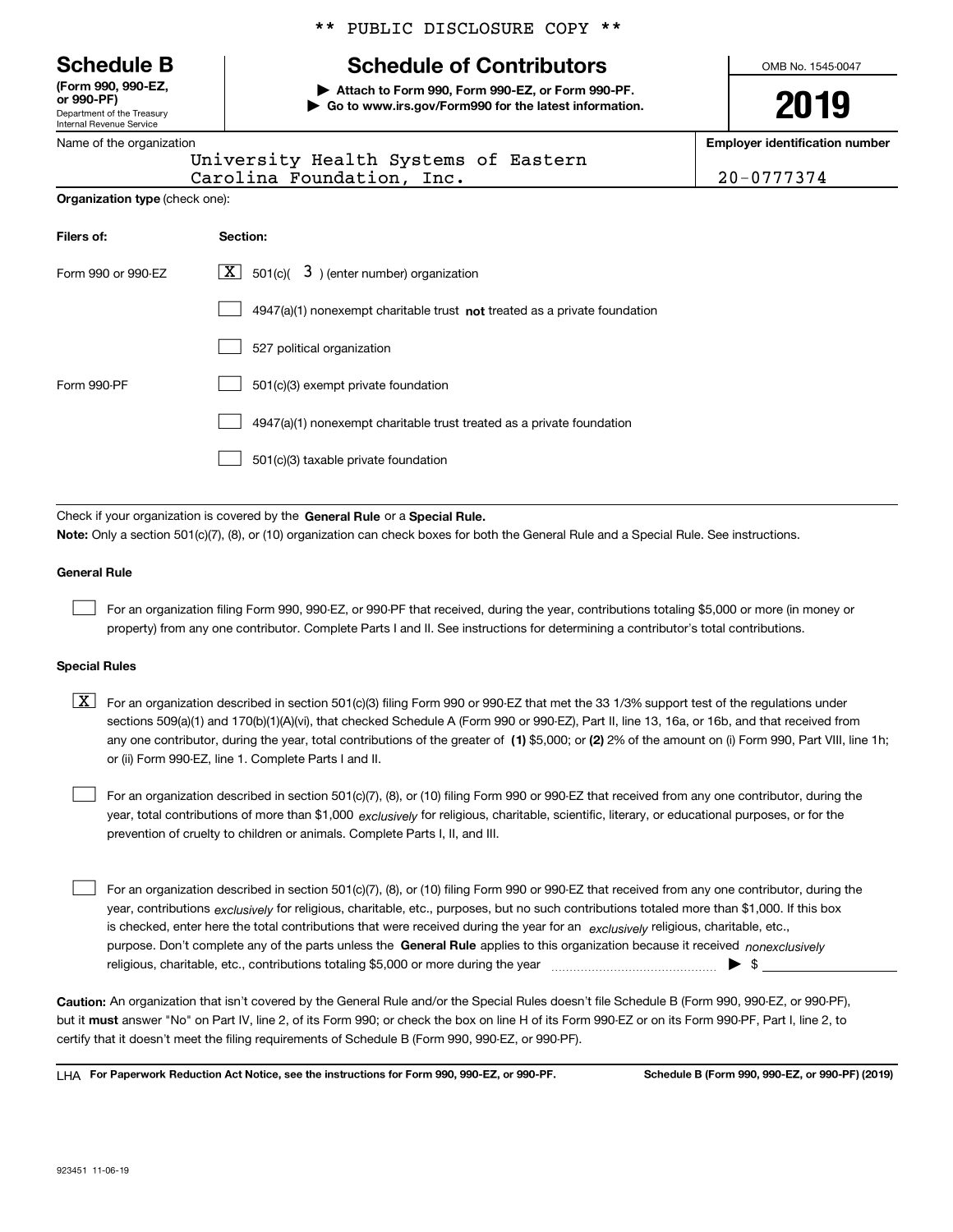|                      | Schedule B (Form 990, 990-EZ, or 990-PF) (2019)                                                |                                   | Page 2                                                                                                      |
|----------------------|------------------------------------------------------------------------------------------------|-----------------------------------|-------------------------------------------------------------------------------------------------------------|
| Name of organization |                                                                                                |                                   | Employer identification number                                                                              |
|                      | University Health Systems of Eastern<br>Carolina Foundation, Inc.                              |                                   | 20-0777374                                                                                                  |
| Part I               | Contributors (see instructions). Use duplicate copies of Part I if additional space is needed. |                                   |                                                                                                             |
| (a)<br>No.           | (b)<br>Name, address, and ZIP + 4                                                              | (c)<br><b>Total contributions</b> | (d)<br>Type of contribution                                                                                 |
| 1                    |                                                                                                | 5,591,327.<br>$$\mathbb{S}$$      | $\mathbf{X}$<br>Person<br>Payroll<br>Noncash<br>(Complete Part II for<br>noncash contributions.)            |
| (a)<br>No.           | (b)<br>Name, address, and ZIP + 4                                                              | (c)<br><b>Total contributions</b> | (d)<br>Type of contribution                                                                                 |
| $\boldsymbol{2}$     |                                                                                                | 1, 267, 915.<br>\$                | $\overline{\mathbf{X}}$<br>Person<br>Payroll<br>Noncash<br>(Complete Part II for<br>noncash contributions.) |
| (a)<br>No.           | (b)<br>Name, address, and ZIP + 4                                                              | (c)<br><b>Total contributions</b> | (d)<br>Type of contribution                                                                                 |
| 3                    |                                                                                                | 1,155,600.<br>$$\mathbb{S}$$      | $\overline{\mathbf{X}}$<br>Person<br>Payroll<br>Noncash<br>(Complete Part II for<br>noncash contributions.) |
| (a)<br>No.           | (b)<br>Name, address, and ZIP + 4                                                              | (c)<br><b>Total contributions</b> | (d)<br>Type of contribution                                                                                 |
| 4                    |                                                                                                | 211,075.<br>\$                    | $\mathbf{X}$<br>Person<br>Payroll<br>Noncash<br>(Complete Part II for<br>noncash contributions.)            |
| (a)<br>No.           | (b)<br>Name, address, and ZIP + 4                                                              | (c)<br><b>Total contributions</b> | (d)<br>Type of contribution                                                                                 |
|                      |                                                                                                | \$                                | Person<br>Payroll<br>Noncash<br>(Complete Part II for<br>noncash contributions.)                            |
| (a)<br>No.           | (b)<br>Name, address, and ZIP + 4                                                              | (c)<br><b>Total contributions</b> | (d)<br>Type of contribution                                                                                 |
|                      |                                                                                                | \$                                | Person<br>Payroll<br>Noncash<br>(Complete Part II for<br>noncash contributions.)                            |
| 923452 11-06-19      |                                                                                                |                                   | Schedule B (Form 990, 990-EZ, or 990-PF) (2019)                                                             |

25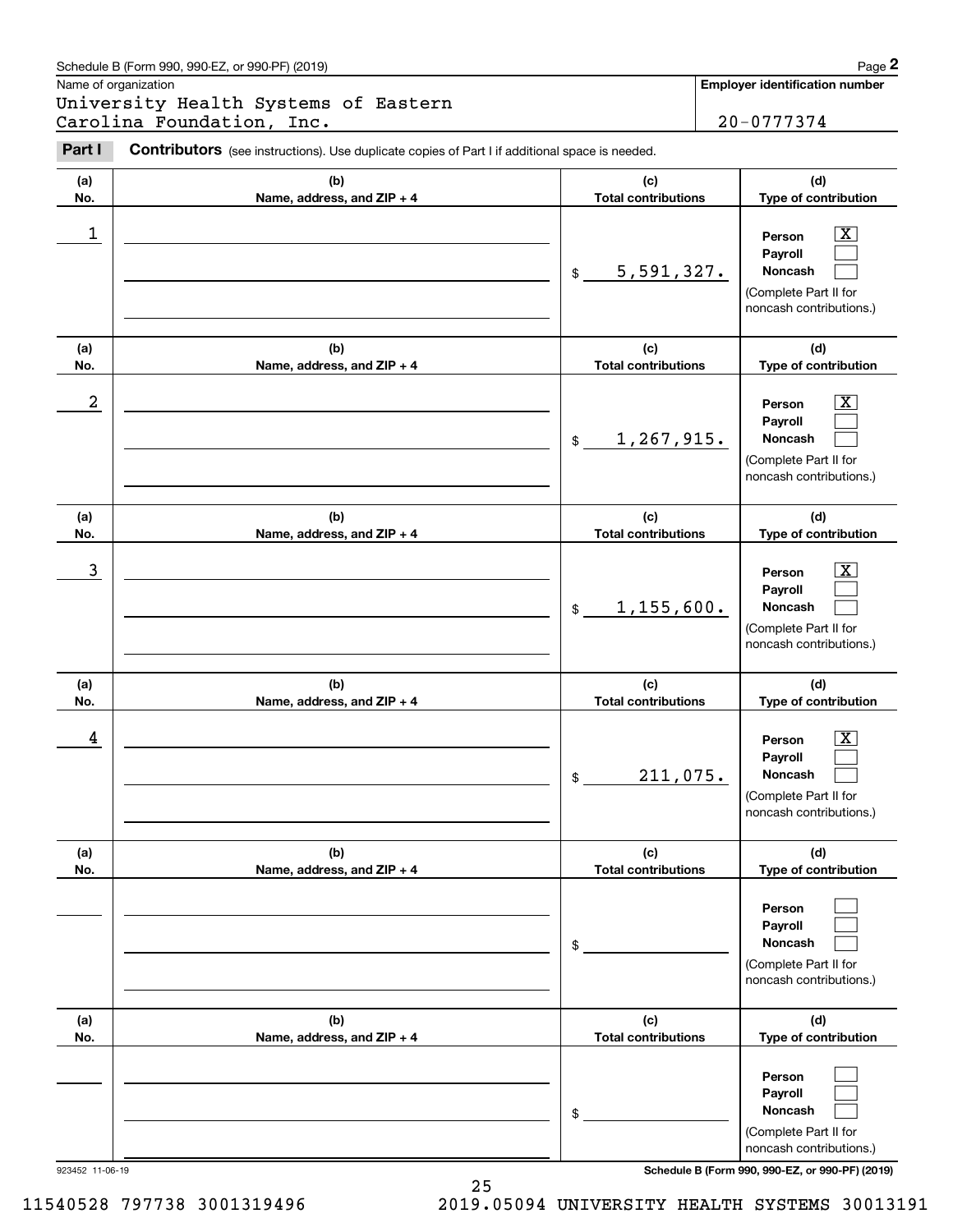|                              | Schedule B (Form 990, 990-EZ, or 990-PF) (2019)                                                     |                                                 | Page 3                                |
|------------------------------|-----------------------------------------------------------------------------------------------------|-------------------------------------------------|---------------------------------------|
|                              | Name of organization<br>University Health Systems of Eastern                                        |                                                 | <b>Employer identification number</b> |
|                              | Carolina Foundation, Inc.                                                                           |                                                 | 20-0777374                            |
| Part II                      | Noncash Property (see instructions). Use duplicate copies of Part II if additional space is needed. |                                                 |                                       |
| (a)<br>No.<br>from<br>Part I | (b)<br>Description of noncash property given                                                        | (c)<br>FMV (or estimate)<br>(See instructions.) | (d)<br>Date received                  |
|                              |                                                                                                     | \$                                              |                                       |
| (a)<br>No.<br>from<br>Part I | (b)<br>Description of noncash property given                                                        | (c)<br>FMV (or estimate)<br>(See instructions.) | (d)<br>Date received                  |
|                              |                                                                                                     | \$                                              |                                       |
| (a)<br>No.<br>from<br>Part I | (b)<br>Description of noncash property given                                                        | (c)<br>FMV (or estimate)<br>(See instructions.) | (d)<br>Date received                  |
|                              |                                                                                                     | \$                                              |                                       |
| (a)<br>No.<br>from<br>Part I | (b)<br>Description of noncash property given                                                        | (c)<br>FMV (or estimate)<br>(See instructions.) | (d)<br>Date received                  |
|                              |                                                                                                     | \$                                              |                                       |
| (a)<br>No.<br>from<br>Part I | (b)<br>Description of noncash property given                                                        | (c)<br>FMV (or estimate)<br>(See instructions.) | (d)<br>Date received                  |
|                              |                                                                                                     | \$                                              |                                       |
| (a)<br>No.<br>from<br>Part I | (b)<br>Description of noncash property given                                                        | (c)<br>FMV (or estimate)<br>(See instructions.) | (d)<br>Date received                  |
|                              |                                                                                                     | \$                                              |                                       |

26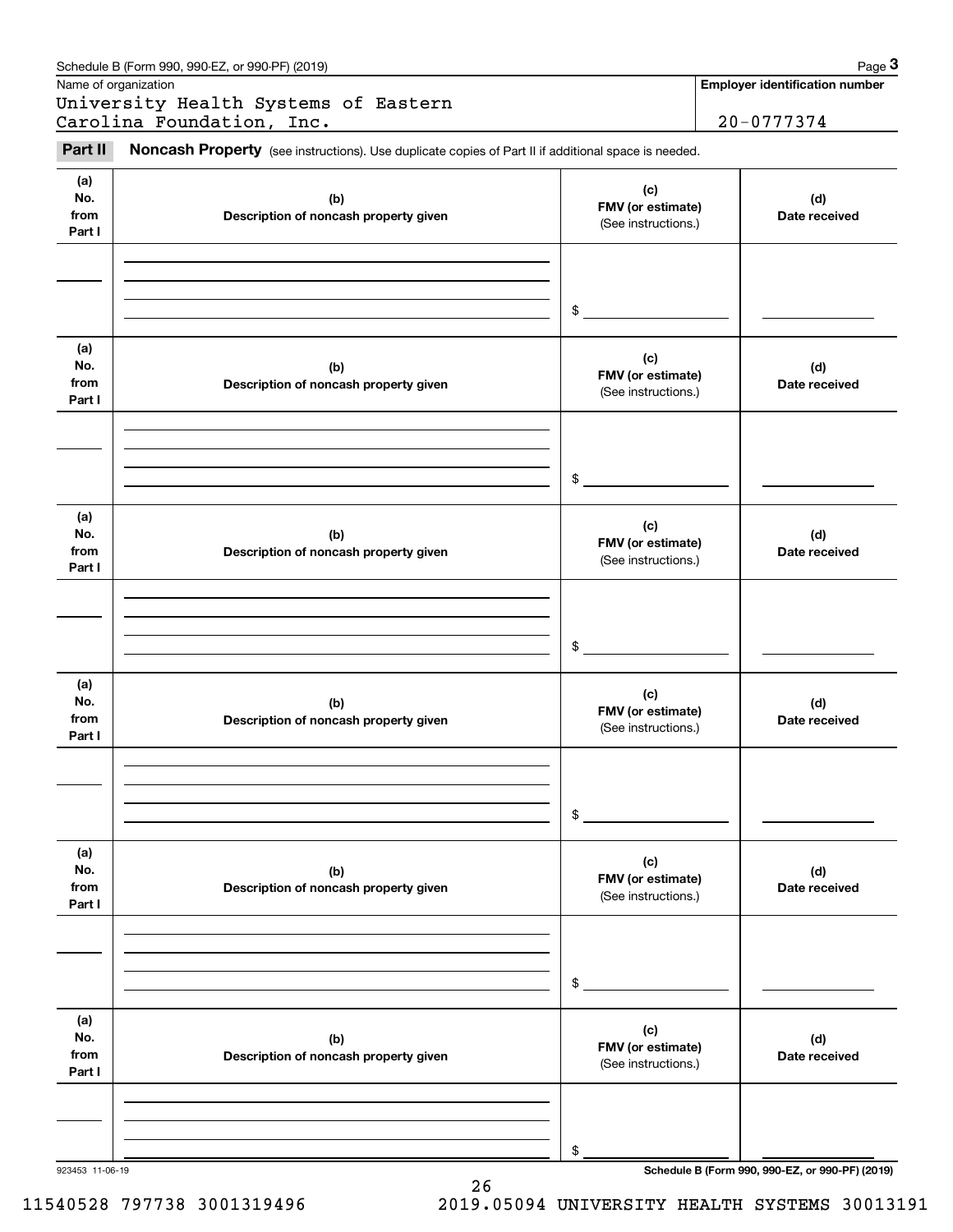|                 | Schedule B (Form 990, 990-EZ, or 990-PF) (2019)                                                                                                                                                                                                                              |                      |                                          | Page 4                                          |  |  |  |
|-----------------|------------------------------------------------------------------------------------------------------------------------------------------------------------------------------------------------------------------------------------------------------------------------------|----------------------|------------------------------------------|-------------------------------------------------|--|--|--|
|                 | Name of organization                                                                                                                                                                                                                                                         |                      |                                          | <b>Employer identification number</b>           |  |  |  |
|                 | University Health Systems of Eastern                                                                                                                                                                                                                                         |                      |                                          |                                                 |  |  |  |
|                 | Carolina Foundation, Inc.                                                                                                                                                                                                                                                    |                      |                                          | 20-0777374                                      |  |  |  |
| Part III        | Exclusively religious, charitable, etc., contributions to organizations described in section 501(c)(7), (8), or (10) that total more than \$1,000 for the year<br>from any one contributor. Complete columns (a) through (e) and the following line entry. For organizations |                      |                                          |                                                 |  |  |  |
|                 | completing Part III, enter the total of exclusively religious, charitable, etc., contributions of \$1,000 or less for the year. (Enter this info. once.) $\blacktriangleright$ \$<br>Use duplicate copies of Part III if additional space is needed.                         |                      |                                          |                                                 |  |  |  |
| (a) No.         |                                                                                                                                                                                                                                                                              |                      |                                          |                                                 |  |  |  |
| from<br>Part I  | (b) Purpose of gift                                                                                                                                                                                                                                                          | (c) Use of gift      |                                          | (d) Description of how gift is held             |  |  |  |
|                 |                                                                                                                                                                                                                                                                              |                      |                                          |                                                 |  |  |  |
|                 |                                                                                                                                                                                                                                                                              |                      |                                          |                                                 |  |  |  |
|                 |                                                                                                                                                                                                                                                                              |                      |                                          |                                                 |  |  |  |
|                 |                                                                                                                                                                                                                                                                              |                      |                                          |                                                 |  |  |  |
|                 |                                                                                                                                                                                                                                                                              | (e) Transfer of gift |                                          |                                                 |  |  |  |
|                 |                                                                                                                                                                                                                                                                              |                      |                                          |                                                 |  |  |  |
|                 | Transferee's name, address, and ZIP + 4                                                                                                                                                                                                                                      |                      |                                          | Relationship of transferor to transferee        |  |  |  |
|                 |                                                                                                                                                                                                                                                                              |                      |                                          |                                                 |  |  |  |
|                 |                                                                                                                                                                                                                                                                              |                      |                                          |                                                 |  |  |  |
|                 |                                                                                                                                                                                                                                                                              |                      |                                          |                                                 |  |  |  |
| (a) No.         |                                                                                                                                                                                                                                                                              |                      |                                          |                                                 |  |  |  |
| from            | (b) Purpose of gift                                                                                                                                                                                                                                                          | (c) Use of gift      |                                          | (d) Description of how gift is held             |  |  |  |
| Part I          |                                                                                                                                                                                                                                                                              |                      |                                          |                                                 |  |  |  |
|                 |                                                                                                                                                                                                                                                                              |                      |                                          |                                                 |  |  |  |
|                 |                                                                                                                                                                                                                                                                              |                      |                                          |                                                 |  |  |  |
|                 |                                                                                                                                                                                                                                                                              |                      |                                          |                                                 |  |  |  |
|                 | (e) Transfer of gift                                                                                                                                                                                                                                                         |                      |                                          |                                                 |  |  |  |
|                 |                                                                                                                                                                                                                                                                              |                      |                                          |                                                 |  |  |  |
|                 | Transferee's name, address, and ZIP + 4                                                                                                                                                                                                                                      |                      | Relationship of transferor to transferee |                                                 |  |  |  |
|                 |                                                                                                                                                                                                                                                                              |                      |                                          |                                                 |  |  |  |
|                 |                                                                                                                                                                                                                                                                              |                      |                                          |                                                 |  |  |  |
|                 |                                                                                                                                                                                                                                                                              |                      |                                          |                                                 |  |  |  |
| (a) No.         |                                                                                                                                                                                                                                                                              |                      |                                          |                                                 |  |  |  |
| from            | (b) Purpose of gift                                                                                                                                                                                                                                                          | (c) Use of gift      |                                          | (d) Description of how gift is held             |  |  |  |
| Part I          |                                                                                                                                                                                                                                                                              |                      |                                          |                                                 |  |  |  |
|                 |                                                                                                                                                                                                                                                                              |                      |                                          |                                                 |  |  |  |
|                 |                                                                                                                                                                                                                                                                              |                      |                                          |                                                 |  |  |  |
|                 |                                                                                                                                                                                                                                                                              |                      |                                          |                                                 |  |  |  |
|                 | (e) Transfer of gift                                                                                                                                                                                                                                                         |                      |                                          |                                                 |  |  |  |
|                 |                                                                                                                                                                                                                                                                              |                      |                                          |                                                 |  |  |  |
|                 | Transferee's name, address, and ZIP + 4                                                                                                                                                                                                                                      |                      |                                          | Relationship of transferor to transferee        |  |  |  |
|                 |                                                                                                                                                                                                                                                                              |                      |                                          |                                                 |  |  |  |
|                 |                                                                                                                                                                                                                                                                              |                      |                                          |                                                 |  |  |  |
|                 |                                                                                                                                                                                                                                                                              |                      |                                          |                                                 |  |  |  |
| (a) No.         |                                                                                                                                                                                                                                                                              |                      |                                          |                                                 |  |  |  |
| from<br>Part I  | (b) Purpose of gift                                                                                                                                                                                                                                                          | (c) Use of gift      |                                          | (d) Description of how gift is held             |  |  |  |
|                 |                                                                                                                                                                                                                                                                              |                      |                                          |                                                 |  |  |  |
|                 |                                                                                                                                                                                                                                                                              |                      |                                          |                                                 |  |  |  |
|                 |                                                                                                                                                                                                                                                                              |                      |                                          |                                                 |  |  |  |
|                 |                                                                                                                                                                                                                                                                              |                      |                                          |                                                 |  |  |  |
|                 |                                                                                                                                                                                                                                                                              | (e) Transfer of gift |                                          |                                                 |  |  |  |
|                 |                                                                                                                                                                                                                                                                              |                      |                                          |                                                 |  |  |  |
|                 | Transferee's name, address, and $ZIP + 4$                                                                                                                                                                                                                                    |                      |                                          | Relationship of transferor to transferee        |  |  |  |
|                 |                                                                                                                                                                                                                                                                              |                      |                                          |                                                 |  |  |  |
|                 |                                                                                                                                                                                                                                                                              |                      |                                          |                                                 |  |  |  |
|                 |                                                                                                                                                                                                                                                                              |                      |                                          |                                                 |  |  |  |
| 923454 11-06-19 |                                                                                                                                                                                                                                                                              |                      |                                          | Schedule B (Form 990, 990-EZ, or 990-PF) (2019) |  |  |  |
|                 |                                                                                                                                                                                                                                                                              | 27                   |                                          |                                                 |  |  |  |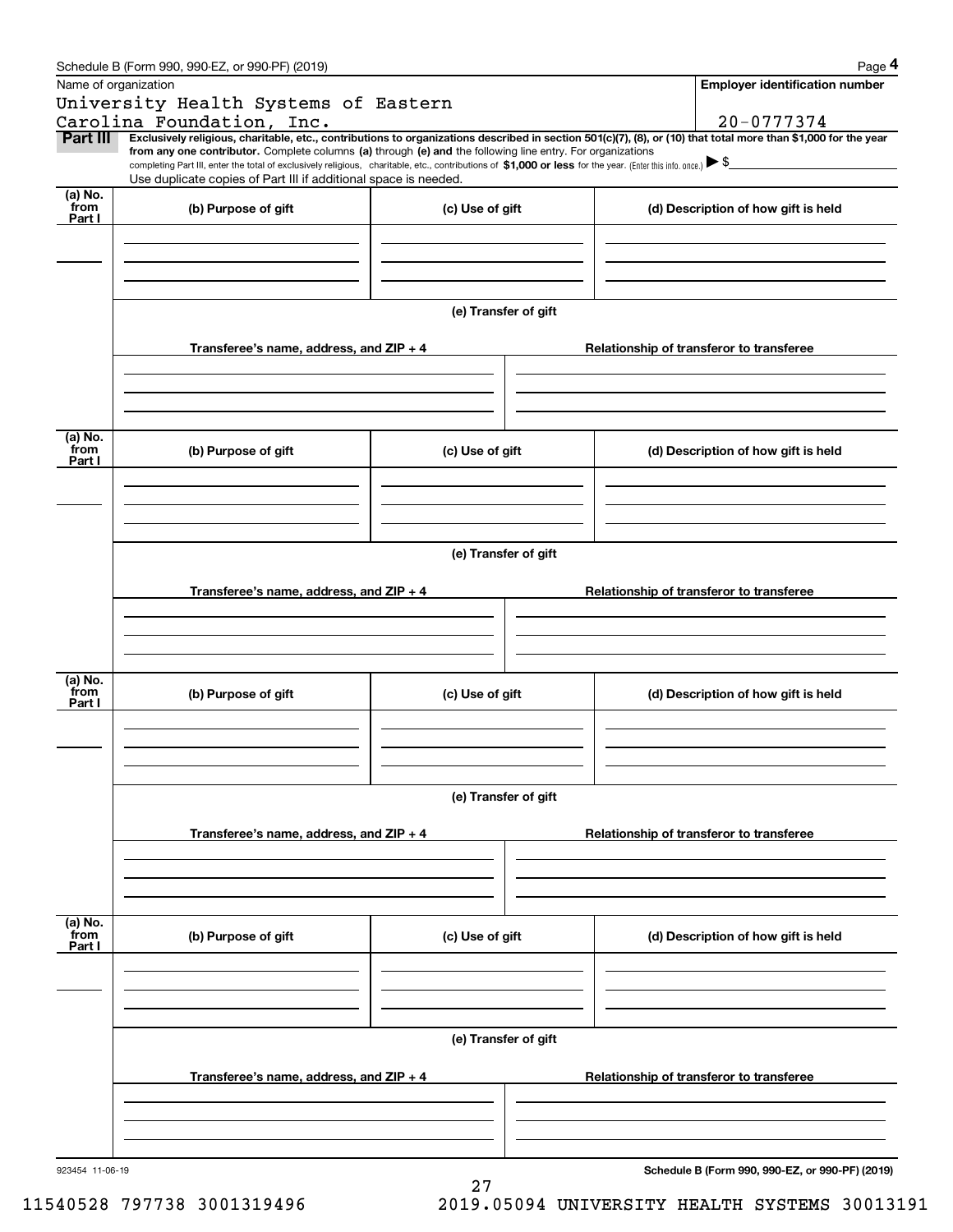|         | <b>Supplemental Financial Statements</b><br><b>SCHEDULE D</b> |                                                                                                                                                |                         |  | OMB No. 1545-0047                                  |                                       |  |
|---------|---------------------------------------------------------------|------------------------------------------------------------------------------------------------------------------------------------------------|-------------------------|--|----------------------------------------------------|---------------------------------------|--|
|         | (Form 990)                                                    | Complete if the organization answered "Yes" on Form 990,                                                                                       |                         |  |                                                    |                                       |  |
|         | Department of the Treasury                                    | Part IV, line 6, 7, 8, 9, 10, 11a, 11b, 11c, 11d, 11e, 11f, 12a, or 12b.                                                                       | Attach to Form 990.     |  |                                                    | <b>Open to Public</b>                 |  |
|         | Internal Revenue Service                                      | Go to www.irs.gov/Form990 for instructions and the latest information.                                                                         |                         |  |                                                    | Inspection                            |  |
|         | Name of the organization                                      | University Health Systems of Eastern                                                                                                           |                         |  |                                                    | <b>Employer identification number</b> |  |
|         |                                                               | Carolina Foundation, Inc.<br>Organizations Maintaining Donor Advised Funds or Other Similar Funds or Accounts. Complete if the                 |                         |  |                                                    | 20-0777374                            |  |
| Part I  |                                                               |                                                                                                                                                |                         |  |                                                    |                                       |  |
|         |                                                               | organization answered "Yes" on Form 990, Part IV, line 6.                                                                                      | (a) Donor advised funds |  |                                                    | (b) Funds and other accounts          |  |
| 1       |                                                               |                                                                                                                                                |                         |  |                                                    |                                       |  |
| 2       |                                                               | Aggregate value of contributions to (during year)                                                                                              |                         |  |                                                    |                                       |  |
| з       |                                                               |                                                                                                                                                |                         |  |                                                    |                                       |  |
| 4       |                                                               |                                                                                                                                                |                         |  |                                                    |                                       |  |
| 5       |                                                               | Did the organization inform all donors and donor advisors in writing that the assets held in donor advised funds                               |                         |  |                                                    |                                       |  |
|         |                                                               |                                                                                                                                                |                         |  |                                                    | Yes<br>No                             |  |
| 6       |                                                               | Did the organization inform all grantees, donors, and donor advisors in writing that grant funds can be used only                              |                         |  |                                                    |                                       |  |
|         |                                                               | for charitable purposes and not for the benefit of the donor or donor advisor, or for any other purpose conferring                             |                         |  |                                                    |                                       |  |
|         | impermissible private benefit?                                |                                                                                                                                                |                         |  |                                                    | Yes<br>No                             |  |
| Part II |                                                               | Conservation Easements. Complete if the organization answered "Yes" on Form 990, Part IV, line 7.                                              |                         |  |                                                    |                                       |  |
| 1       |                                                               | Purpose(s) of conservation easements held by the organization (check all that apply).                                                          |                         |  |                                                    |                                       |  |
|         |                                                               | Preservation of land for public use (for example, recreation or education)                                                                     |                         |  | Preservation of a historically important land area |                                       |  |
|         |                                                               | Protection of natural habitat                                                                                                                  |                         |  | Preservation of a certified historic structure     |                                       |  |
|         |                                                               | Preservation of open space                                                                                                                     |                         |  |                                                    |                                       |  |
| 2       |                                                               | Complete lines 2a through 2d if the organization held a qualified conservation contribution in the form of a conservation easement on the last |                         |  |                                                    |                                       |  |
|         | day of the tax year.                                          |                                                                                                                                                |                         |  |                                                    | Held at the End of the Tax Year       |  |
| а       |                                                               |                                                                                                                                                |                         |  | 2a                                                 |                                       |  |
|         |                                                               |                                                                                                                                                |                         |  | 2 <sub>b</sub>                                     |                                       |  |
|         |                                                               | Number of conservation easements on a certified historic structure included in (a) manufacture included in (a)                                 |                         |  | 2c                                                 |                                       |  |
|         |                                                               | d Number of conservation easements included in (c) acquired after 7/25/06, and not on a historic structure                                     |                         |  |                                                    |                                       |  |
|         |                                                               |                                                                                                                                                |                         |  | 2d                                                 |                                       |  |
| з       |                                                               | Number of conservation easements modified, transferred, released, extinguished, or terminated by the organization during the tax               |                         |  |                                                    |                                       |  |
|         | year                                                          |                                                                                                                                                |                         |  |                                                    |                                       |  |
| 4       |                                                               | Number of states where property subject to conservation easement is located $\blacktriangleright$                                              |                         |  |                                                    |                                       |  |
| 5       |                                                               | Does the organization have a written policy regarding the periodic monitoring, inspection, handling of                                         |                         |  |                                                    |                                       |  |
|         |                                                               | violations, and enforcement of the conservation easements it holds?                                                                            |                         |  |                                                    | Yes<br><b>No</b>                      |  |
| 6       |                                                               | Staff and volunteer hours devoted to monitoring, inspecting, handling of violations, and enforcing conservation easements during the year      |                         |  |                                                    |                                       |  |
|         |                                                               |                                                                                                                                                |                         |  |                                                    |                                       |  |
| 7       |                                                               | Amount of expenses incurred in monitoring, inspecting, handling of violations, and enforcing conservation easements during the year            |                         |  |                                                    |                                       |  |
| 8       | ▶ \$                                                          | Does each conservation easement reported on line 2(d) above satisfy the requirements of section 170(h)(4)(B)(i)                                |                         |  |                                                    |                                       |  |
|         |                                                               |                                                                                                                                                |                         |  |                                                    | Yes<br>No                             |  |
| 9       |                                                               | In Part XIII, describe how the organization reports conservation easements in its revenue and expense statement and                            |                         |  |                                                    |                                       |  |
|         |                                                               | balance sheet, and include, if applicable, the text of the footnote to the organization's financial statements that describes the              |                         |  |                                                    |                                       |  |
|         |                                                               | organization's accounting for conservation easements.                                                                                          |                         |  |                                                    |                                       |  |
|         | Part III                                                      | Organizations Maintaining Collections of Art, Historical Treasures, or Other Similar Assets.                                                   |                         |  |                                                    |                                       |  |
|         |                                                               | Complete if the organization answered "Yes" on Form 990, Part IV, line 8.                                                                      |                         |  |                                                    |                                       |  |
|         |                                                               | 1a If the organization elected, as permitted under FASB ASC 958, not to report in its revenue statement and balance sheet works                |                         |  |                                                    |                                       |  |
|         |                                                               | of art, historical treasures, or other similar assets held for public exhibition, education, or research in furtherance of public              |                         |  |                                                    |                                       |  |
|         |                                                               | service, provide in Part XIII the text of the footnote to its financial statements that describes these items.                                 |                         |  |                                                    |                                       |  |
|         |                                                               | <b>b</b> If the organization elected, as permitted under FASB ASC 958, to report in its revenue statement and balance sheet works of           |                         |  |                                                    |                                       |  |
|         |                                                               | art, historical treasures, or other similar assets held for public exhibition, education, or research in furtherance of public service,        |                         |  |                                                    |                                       |  |
|         |                                                               | provide the following amounts relating to these items:                                                                                         |                         |  |                                                    |                                       |  |
|         |                                                               |                                                                                                                                                |                         |  |                                                    |                                       |  |
|         |                                                               | (ii) Assets included in Form 990, Part X                                                                                                       |                         |  |                                                    |                                       |  |
| 2       |                                                               | If the organization received or held works of art, historical treasures, or other similar assets for financial gain, provide                   |                         |  |                                                    |                                       |  |
|         |                                                               | the following amounts required to be reported under FASB ASC 958 relating to these items:                                                      |                         |  |                                                    |                                       |  |
| а       |                                                               |                                                                                                                                                |                         |  | - \$                                               |                                       |  |
| b       |                                                               | Assets included in Form 990, Part X <i>maching and accountant content in the set</i> sincluded in Form 990, Part X                             |                         |  | $\blacktriangleright$ s                            |                                       |  |
|         |                                                               | LHA For Paperwork Reduction Act Notice, see the Instructions for Form 990.                                                                     |                         |  |                                                    | Schedule D (Form 990) 2019            |  |
|         | 932051 10-02-19                                               |                                                                                                                                                |                         |  |                                                    |                                       |  |
|         |                                                               |                                                                                                                                                | 28                      |  |                                                    |                                       |  |

| 28  |   |  |  |   |
|-----|---|--|--|---|
| 1 ∩ | . |  |  | т |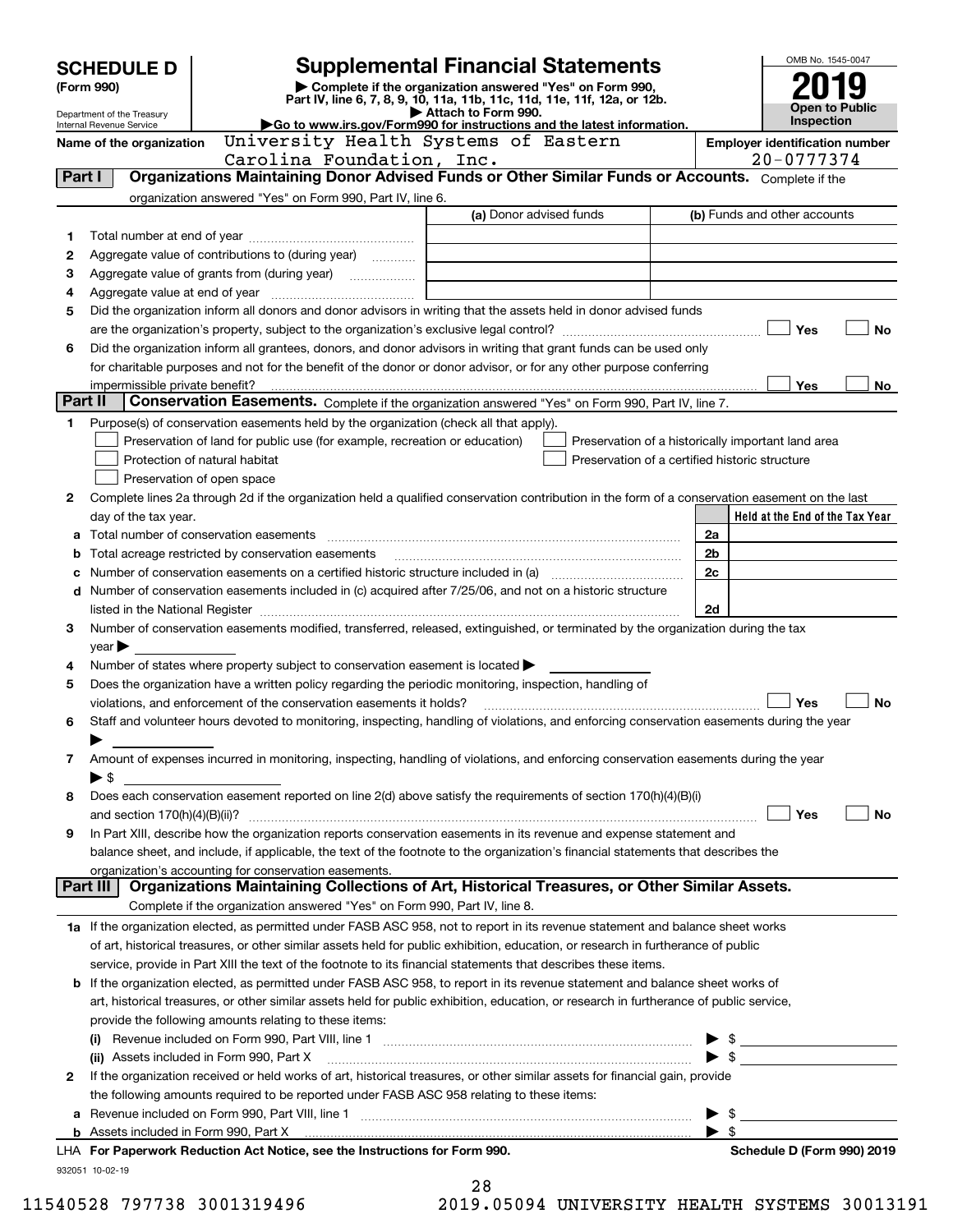|               |                                                                                                                                                                                                                                | University Health Systems of Eastern |                |                                                                                                                                                                                                                               |                                 |            |                            |          |           |
|---------------|--------------------------------------------------------------------------------------------------------------------------------------------------------------------------------------------------------------------------------|--------------------------------------|----------------|-------------------------------------------------------------------------------------------------------------------------------------------------------------------------------------------------------------------------------|---------------------------------|------------|----------------------------|----------|-----------|
|               | Schedule D (Form 990) 2019                                                                                                                                                                                                     | Carolina Foundation, Inc.            |                |                                                                                                                                                                                                                               |                                 |            | $20 - 0777374$ Page 2      |          |           |
|               | Part III<br>Organizations Maintaining Collections of Art, Historical Treasures, or Other Similar Assets (continued)                                                                                                            |                                      |                |                                                                                                                                                                                                                               |                                 |            |                            |          |           |
| 3             | Using the organization's acquisition, accession, and other records, check any of the following that make significant use of its                                                                                                |                                      |                |                                                                                                                                                                                                                               |                                 |            |                            |          |           |
|               | collection items (check all that apply):                                                                                                                                                                                       |                                      |                |                                                                                                                                                                                                                               |                                 |            |                            |          |           |
| a             | Public exhibition                                                                                                                                                                                                              | d                                    |                | Loan or exchange program                                                                                                                                                                                                      |                                 |            |                            |          |           |
| b             | Scholarly research                                                                                                                                                                                                             | e                                    |                | Other and the contract of the contract of the contract of the contract of the contract of the contract of the contract of the contract of the contract of the contract of the contract of the contract of the contract of the |                                 |            |                            |          |           |
| c             | Preservation for future generations                                                                                                                                                                                            |                                      |                |                                                                                                                                                                                                                               |                                 |            |                            |          |           |
| 4             | Provide a description of the organization's collections and explain how they further the organization's exempt purpose in Part XIII.                                                                                           |                                      |                |                                                                                                                                                                                                                               |                                 |            |                            |          |           |
| 5             | During the year, did the organization solicit or receive donations of art, historical treasures, or other similar assets                                                                                                       |                                      |                |                                                                                                                                                                                                                               |                                 |            |                            |          |           |
|               |                                                                                                                                                                                                                                |                                      |                |                                                                                                                                                                                                                               |                                 |            | Yes                        |          | No        |
|               | <b>Part IV</b><br>Escrow and Custodial Arrangements. Complete if the organization answered "Yes" on Form 990, Part IV, line 9, or                                                                                              |                                      |                |                                                                                                                                                                                                                               |                                 |            |                            |          |           |
|               | reported an amount on Form 990, Part X, line 21.                                                                                                                                                                               |                                      |                |                                                                                                                                                                                                                               |                                 |            |                            |          |           |
|               | 1a Is the organization an agent, trustee, custodian or other intermediary for contributions or other assets not included                                                                                                       |                                      |                |                                                                                                                                                                                                                               |                                 |            |                            |          |           |
|               | on Form 990, Part X? <b>William Constitution Constitution</b> Construction Construction Construction Constitution Cons                                                                                                         |                                      |                |                                                                                                                                                                                                                               |                                 |            | Yes                        |          | <b>No</b> |
|               | <b>b</b> If "Yes," explain the arrangement in Part XIII and complete the following table:                                                                                                                                      |                                      |                |                                                                                                                                                                                                                               |                                 |            |                            |          |           |
|               |                                                                                                                                                                                                                                |                                      |                |                                                                                                                                                                                                                               |                                 |            | Amount                     |          |           |
|               | c Beginning balance measurements and the contract of the contract of the contract of the contract of the contract of the contract of the contract of the contract of the contract of the contract of the contract of the contr |                                      |                |                                                                                                                                                                                                                               | 1c                              |            |                            |          |           |
|               |                                                                                                                                                                                                                                |                                      |                |                                                                                                                                                                                                                               | 1d                              |            |                            |          |           |
|               | e Distributions during the year manufactured and continuum control of the control of the control of the control of the control of the control of the control of the control of the control of the control of the control of th |                                      |                |                                                                                                                                                                                                                               | 1e                              |            |                            |          |           |
| f             |                                                                                                                                                                                                                                |                                      |                |                                                                                                                                                                                                                               | 1f                              |            |                            |          |           |
|               | 2a Did the organization include an amount on Form 990, Part X, line 21, for escrow or custodial account liability?                                                                                                             |                                      |                |                                                                                                                                                                                                                               |                                 |            | Yes                        |          | No        |
|               | b If "Yes," explain the arrangement in Part XIII. Check here if the explanation has been provided on Part XIII                                                                                                                 |                                      |                |                                                                                                                                                                                                                               |                                 |            |                            |          |           |
| <b>Part V</b> | Endowment Funds. Complete if the organization answered "Yes" on Form 990, Part IV, line 10.                                                                                                                                    |                                      |                |                                                                                                                                                                                                                               |                                 |            |                            |          |           |
|               |                                                                                                                                                                                                                                | (a) Current year                     | (b) Prior year | (c) Two years back                                                                                                                                                                                                            | (d) Three years back            |            | (e) Four years back        |          |           |
|               | 1a Beginning of year balance                                                                                                                                                                                                   | 1,372,918.                           | 1,048,205.     | 1,046,240.                                                                                                                                                                                                                    |                                 | 995,279.   |                            |          |           |
|               |                                                                                                                                                                                                                                | 1,000.                               | 306,480.       | 1,000.                                                                                                                                                                                                                        |                                 | 1,500.     |                            | 995,279. |           |
|               | c Net investment earnings, gains, and losses                                                                                                                                                                                   | 98,676.                              | 49,233.        | 66,965.                                                                                                                                                                                                                       |                                 | 103,961.   |                            |          |           |
|               |                                                                                                                                                                                                                                | 22,694.                              | 31,000.        | 66,000.                                                                                                                                                                                                                       |                                 | 54,500.    |                            |          |           |
|               | e Other expenditures for facilities                                                                                                                                                                                            |                                      |                |                                                                                                                                                                                                                               |                                 |            |                            |          |           |
|               | and programs                                                                                                                                                                                                                   |                                      |                |                                                                                                                                                                                                                               |                                 |            |                            |          |           |
|               | f Administrative expenses                                                                                                                                                                                                      |                                      |                |                                                                                                                                                                                                                               |                                 |            |                            |          |           |
| g             | End of year balance                                                                                                                                                                                                            | 1,449,900.                           | 1,372,918.     | 1,048,205.                                                                                                                                                                                                                    |                                 | 1,046,240. |                            | 995,279. |           |
| 2             | Provide the estimated percentage of the current year end balance (line 1g, column (a)) held as:                                                                                                                                |                                      |                |                                                                                                                                                                                                                               |                                 |            |                            |          |           |
|               | a Board designated or quasi-endowment >                                                                                                                                                                                        |                                      | %              |                                                                                                                                                                                                                               |                                 |            |                            |          |           |
|               | Permanent endowment > 77.98                                                                                                                                                                                                    | %                                    |                |                                                                                                                                                                                                                               |                                 |            |                            |          |           |
|               | 22.02%<br>$\mathbf c$ Term endowment $\blacktriangleright$                                                                                                                                                                     |                                      |                |                                                                                                                                                                                                                               |                                 |            |                            |          |           |
|               | The percentages on lines 2a, 2b, and 2c should equal 100%.                                                                                                                                                                     |                                      |                |                                                                                                                                                                                                                               |                                 |            |                            |          |           |
|               | 3a Are there endowment funds not in the possession of the organization that are held and administered for the organization                                                                                                     |                                      |                |                                                                                                                                                                                                                               |                                 |            |                            |          |           |
|               |                                                                                                                                                                                                                                |                                      |                |                                                                                                                                                                                                                               |                                 |            |                            | Yes      |           |
|               | by:                                                                                                                                                                                                                            |                                      |                |                                                                                                                                                                                                                               |                                 |            |                            |          | No<br>х   |
|               | (i)                                                                                                                                                                                                                            |                                      |                |                                                                                                                                                                                                                               |                                 |            | 3a(i)                      |          | x         |
|               | (ii)                                                                                                                                                                                                                           |                                      |                |                                                                                                                                                                                                                               |                                 |            | 3a(ii)                     |          |           |
|               |                                                                                                                                                                                                                                |                                      |                |                                                                                                                                                                                                                               |                                 |            | 3b                         |          |           |
| 4             | Describe in Part XIII the intended uses of the organization's endowment funds.<br><b>Part VI</b><br>Land, Buildings, and Equipment.                                                                                            |                                      |                |                                                                                                                                                                                                                               |                                 |            |                            |          |           |
|               |                                                                                                                                                                                                                                |                                      |                |                                                                                                                                                                                                                               |                                 |            |                            |          |           |
|               | Complete if the organization answered "Yes" on Form 990, Part IV, line 11a. See Form 990, Part X, line 10.                                                                                                                     |                                      |                |                                                                                                                                                                                                                               |                                 |            |                            |          |           |
|               | Description of property                                                                                                                                                                                                        | (a) Cost or other                    |                | (b) Cost or other                                                                                                                                                                                                             | (c) Accumulated<br>depreciation |            | (d) Book value             |          |           |
|               |                                                                                                                                                                                                                                | basis (investment)                   |                | basis (other)                                                                                                                                                                                                                 |                                 |            |                            |          |           |
|               |                                                                                                                                                                                                                                |                                      |                |                                                                                                                                                                                                                               |                                 |            |                            |          |           |
|               |                                                                                                                                                                                                                                |                                      |                |                                                                                                                                                                                                                               |                                 |            |                            |          |           |
|               |                                                                                                                                                                                                                                |                                      |                |                                                                                                                                                                                                                               |                                 |            |                            |          |           |
|               |                                                                                                                                                                                                                                |                                      |                |                                                                                                                                                                                                                               |                                 |            |                            |          |           |
|               |                                                                                                                                                                                                                                |                                      |                |                                                                                                                                                                                                                               |                                 |            |                            |          |           |
|               |                                                                                                                                                                                                                                |                                      |                |                                                                                                                                                                                                                               |                                 |            |                            |          | 0.        |
|               |                                                                                                                                                                                                                                |                                      |                |                                                                                                                                                                                                                               |                                 |            | Schedule D (Form 990) 2019 |          |           |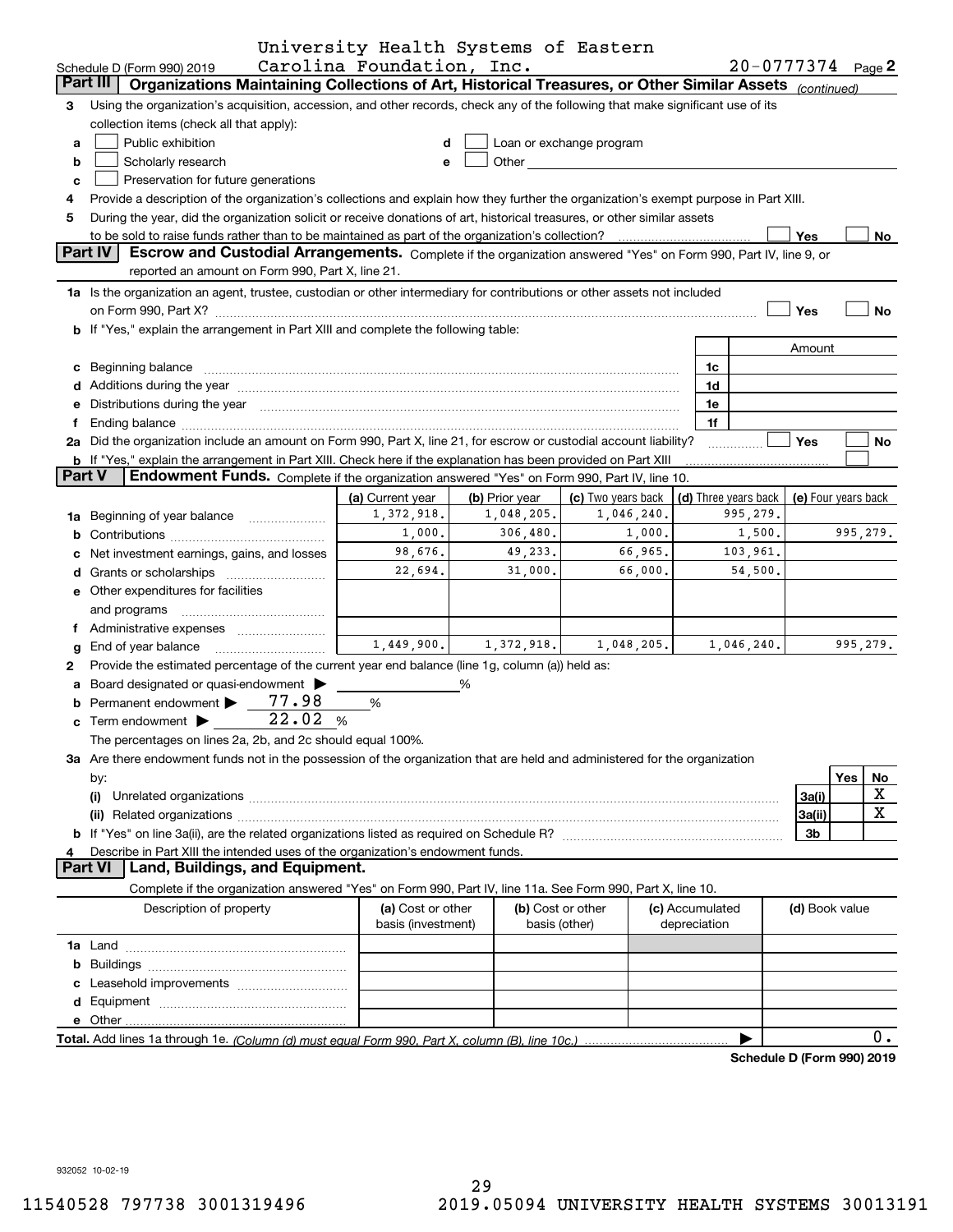| University Health Systems of Eastern |  |  |
|--------------------------------------|--|--|
| Carolina Foundation, Inc.            |  |  |

| Schedule D (Form 990) 2019                                                                                        | Carolina Foundation, Inc. |                                                           | $20 - 0777374$ Page 3 |
|-------------------------------------------------------------------------------------------------------------------|---------------------------|-----------------------------------------------------------|-----------------------|
| Part VII Investments - Other Securities.                                                                          |                           |                                                           |                       |
| Complete if the organization answered "Yes" on Form 990, Part IV, line 11b. See Form 990, Part X, line 12.        |                           |                                                           |                       |
| (a) Description of security or category (including name of security)                                              | (b) Book value            | (c) Method of valuation: Cost or end-of-year market value |                       |
| (1) Financial derivatives                                                                                         |                           |                                                           |                       |
| (2) Closely held equity interests                                                                                 |                           |                                                           |                       |
| (3) Other<br>Investments                                                                                          | 26,008,923.               | End-of-Year Market Value                                  |                       |
| (A)                                                                                                               |                           |                                                           |                       |
| (B)<br>(C)                                                                                                        |                           |                                                           |                       |
| (D)                                                                                                               |                           |                                                           |                       |
| (E)                                                                                                               |                           |                                                           |                       |
| (F)                                                                                                               |                           |                                                           |                       |
| (G)                                                                                                               |                           |                                                           |                       |
| (H)                                                                                                               |                           |                                                           |                       |
| Total. (Col. (b) must equal Form 990, Part X, col. (B) line 12.) $\blacktriangleright$                            | 26,008,923.               |                                                           |                       |
| Part VIII Investments - Program Related.                                                                          |                           |                                                           |                       |
| Complete if the organization answered "Yes" on Form 990, Part IV, line 11c. See Form 990, Part X, line 13.        |                           |                                                           |                       |
| (a) Description of investment                                                                                     | (b) Book value            | (c) Method of valuation: Cost or end-of-year market value |                       |
| (1)                                                                                                               |                           |                                                           |                       |
| (2)                                                                                                               |                           |                                                           |                       |
| (3)                                                                                                               |                           |                                                           |                       |
| (4)                                                                                                               |                           |                                                           |                       |
| (5)                                                                                                               |                           |                                                           |                       |
| (6)                                                                                                               |                           |                                                           |                       |
| (7)                                                                                                               |                           |                                                           |                       |
| (8)                                                                                                               |                           |                                                           |                       |
| (9)                                                                                                               |                           |                                                           |                       |
| Total. (Col. (b) must equal Form 990, Part X, col. (B) line 13.)                                                  |                           |                                                           |                       |
| <b>Other Assets.</b><br>Part IX                                                                                   |                           |                                                           |                       |
| Complete if the organization answered "Yes" on Form 990, Part IV, line 11d. See Form 990, Part X, line 15.        |                           |                                                           |                       |
|                                                                                                                   | (a) Description           |                                                           | (b) Book value        |
| (1)                                                                                                               |                           |                                                           |                       |
| (2)                                                                                                               |                           |                                                           |                       |
| (3)                                                                                                               |                           |                                                           |                       |
| (4)                                                                                                               |                           |                                                           |                       |
| (5)                                                                                                               |                           |                                                           |                       |
| (6)                                                                                                               |                           |                                                           |                       |
| (7)                                                                                                               |                           |                                                           |                       |
| (8)                                                                                                               |                           |                                                           |                       |
| (9)                                                                                                               |                           |                                                           |                       |
| <b>Other Liabilities.</b><br>Part X                                                                               |                           |                                                           |                       |
| Complete if the organization answered "Yes" on Form 990, Part IV, line 11e or 11f. See Form 990, Part X, line 25. |                           |                                                           |                       |
| (a) Description of liability<br>1.                                                                                |                           |                                                           | (b) Book value        |
| (1)<br>Federal income taxes                                                                                       |                           |                                                           |                       |
| Due to Designated Beneficiaries<br>(2)                                                                            |                           |                                                           | 18,090,648.           |
| Assets Held for Related Party<br>(3)                                                                              |                           |                                                           | 1,563,888.            |
| (4)                                                                                                               |                           |                                                           |                       |
| (5)                                                                                                               |                           |                                                           |                       |
| (6)                                                                                                               |                           |                                                           |                       |
| (7)                                                                                                               |                           |                                                           |                       |
| (8)                                                                                                               |                           |                                                           |                       |
|                                                                                                                   |                           |                                                           |                       |
| (9)                                                                                                               |                           |                                                           |                       |
|                                                                                                                   |                           |                                                           | 19,654,536.           |

**Schedule D (Form 990) 2019**

932053 10-02-19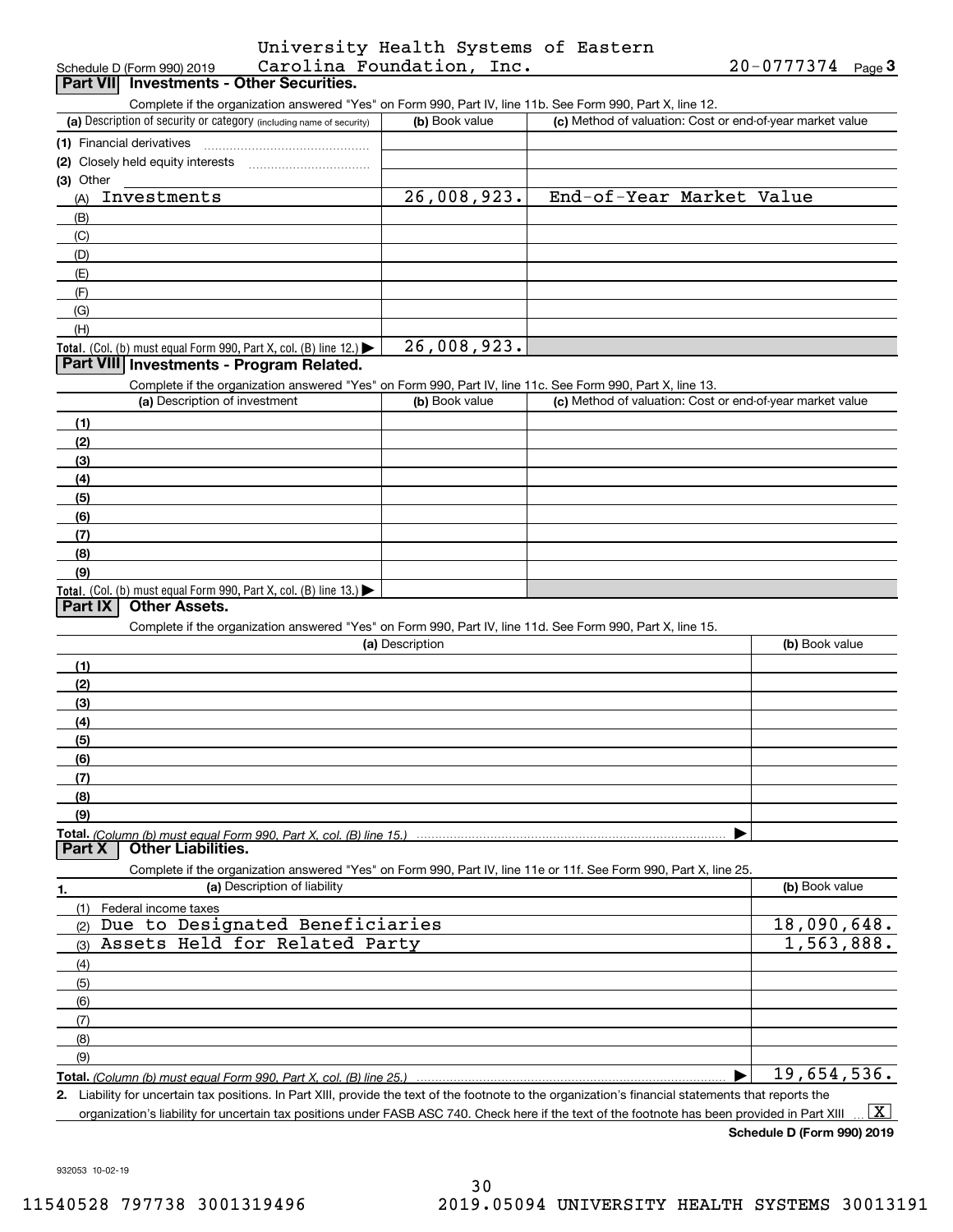|    | University Health Systems of Eastern                                                                                                                                                                                                |                |             |                |                       |  |  |  |  |
|----|-------------------------------------------------------------------------------------------------------------------------------------------------------------------------------------------------------------------------------------|----------------|-------------|----------------|-----------------------|--|--|--|--|
|    | Carolina Foundation, Inc.<br>Schedule D (Form 990) 2019                                                                                                                                                                             |                |             |                | $20 - 0777374$ Page 4 |  |  |  |  |
|    | Reconciliation of Revenue per Audited Financial Statements With Revenue per Return.<br>Part XI                                                                                                                                      |                |             |                |                       |  |  |  |  |
|    | Complete if the organization answered "Yes" on Form 990, Part IV, line 12a.                                                                                                                                                         |                |             |                |                       |  |  |  |  |
| 1  | Total revenue, gains, and other support per audited financial statements                                                                                                                                                            |                |             | $\mathbf{1}$   | 12, 722, 359.         |  |  |  |  |
| 2  | Amounts included on line 1 but not on Form 990, Part VIII, line 12:                                                                                                                                                                 |                |             |                |                       |  |  |  |  |
| a  | Net unrealized gains (losses) on investments [11] matter contracts and the unrealized gains (losses) on investments                                                                                                                 | 2a             | $-642,510.$ |                |                       |  |  |  |  |
| b  |                                                                                                                                                                                                                                     | 2 <sub>b</sub> | 2,061,690.  |                |                       |  |  |  |  |
|    |                                                                                                                                                                                                                                     | 2c             |             |                |                       |  |  |  |  |
| d  | Other (Describe in Part XIII.) (2000) (2000) (2000) (2010) (2010) (2010) (2010) (2010) (2010) (2010) (2010) (20                                                                                                                     | 2d             | 90,649.     |                |                       |  |  |  |  |
| e  | Add lines 2a through 2d                                                                                                                                                                                                             |                |             | 2e             | 1,509,829.            |  |  |  |  |
| 3  |                                                                                                                                                                                                                                     |                |             | $\mathbf{a}$   | 11, 212, 530.         |  |  |  |  |
| 4  | Amounts included on Form 990, Part VIII, line 12, but not on line 1:                                                                                                                                                                |                |             |                |                       |  |  |  |  |
| a  |                                                                                                                                                                                                                                     | 4a             |             |                |                       |  |  |  |  |
| b  |                                                                                                                                                                                                                                     | 4b             |             |                |                       |  |  |  |  |
|    | Add lines 4a and 4b                                                                                                                                                                                                                 |                |             | 4c             | 0.                    |  |  |  |  |
| 5. |                                                                                                                                                                                                                                     |                |             | 5              | 11, 212, 530.         |  |  |  |  |
|    | Part XII   Reconciliation of Expenses per Audited Financial Statements With Expenses per Return.                                                                                                                                    |                |             |                |                       |  |  |  |  |
|    | Complete if the organization answered "Yes" on Form 990, Part IV, line 12a.                                                                                                                                                         |                |             |                |                       |  |  |  |  |
| 1  |                                                                                                                                                                                                                                     |                |             | $\blacksquare$ | 12, 244, 270.         |  |  |  |  |
| 2  | Amounts included on line 1 but not on Form 990, Part IX, line 25:                                                                                                                                                                   |                |             |                |                       |  |  |  |  |
| a  |                                                                                                                                                                                                                                     | 2a             | 2,061,690.  |                |                       |  |  |  |  |
| b  |                                                                                                                                                                                                                                     | 2 <sub>b</sub> |             |                |                       |  |  |  |  |
|    | Other losses                                                                                                                                                                                                                        | 2c             |             |                |                       |  |  |  |  |
| d  |                                                                                                                                                                                                                                     | 2d             | 90,649.     |                |                       |  |  |  |  |
| е  | Add lines 2a through 2d <b>contained a contained a contained a contained a</b> contained a contact the state of the state of the state of the state of the state of the state of the state of the state of the state of the state o |                |             | 2e             | 2,152,339.            |  |  |  |  |
| 3  |                                                                                                                                                                                                                                     |                |             | $\mathbf{a}$   | 10,091,931.           |  |  |  |  |
| 4  | Amounts included on Form 990, Part IX, line 25, but not on line 1:                                                                                                                                                                  |                |             |                |                       |  |  |  |  |
| a  | Investment expenses not included on Form 990, Part VIII, line 7b [11, 111, 111, 111]                                                                                                                                                | 4a             |             |                |                       |  |  |  |  |
| b  | Other (Describe in Part XIII.) [100] [100] [100] [100] [100] [100] [100] [100] [100] [100] [100] [100] [100] [                                                                                                                      | 4b             |             |                |                       |  |  |  |  |
|    | Add lines 4a and 4b                                                                                                                                                                                                                 |                |             | 4c             | υ.                    |  |  |  |  |
|    |                                                                                                                                                                                                                                     |                |             | 5              | 10,091,931.           |  |  |  |  |
|    | Part XIII Supplemental Information.                                                                                                                                                                                                 |                |             |                |                       |  |  |  |  |

Provide the descriptions required for Part II, lines 3, 5, and 9; Part III, lines 1a and 4; Part IV, lines 1b and 2b; Part V, line 4; Part X, line 2; Part XI, lines 2d and 4b; and Part XII, lines 2d and 4b. Also complete this part to provide any additional information.

#### Part V, line 4:

| The endowment funds' intended uses include providing nursing and |  |  |
|------------------------------------------------------------------|--|--|
|------------------------------------------------------------------|--|--|

medical-related scholarships and community benefit in the region.

Part X, Line 2:

The Foundation has a tax determination letter from the Internal Revenue

Service stating that it qualifies under the applicable provisions of the

Internal Revenue Code (the Code) and is exempt from federal income

taxes. The Code provides for taxation of unrelated business income under

certain circumstances. The Foundation has no unrelated business income.

31

Accordingly, no provision for income taxes has been made in the

### accompanying financial statements. The Foundation has adopted the

932054 10-02-19

**Schedule D (Form 990) 2019**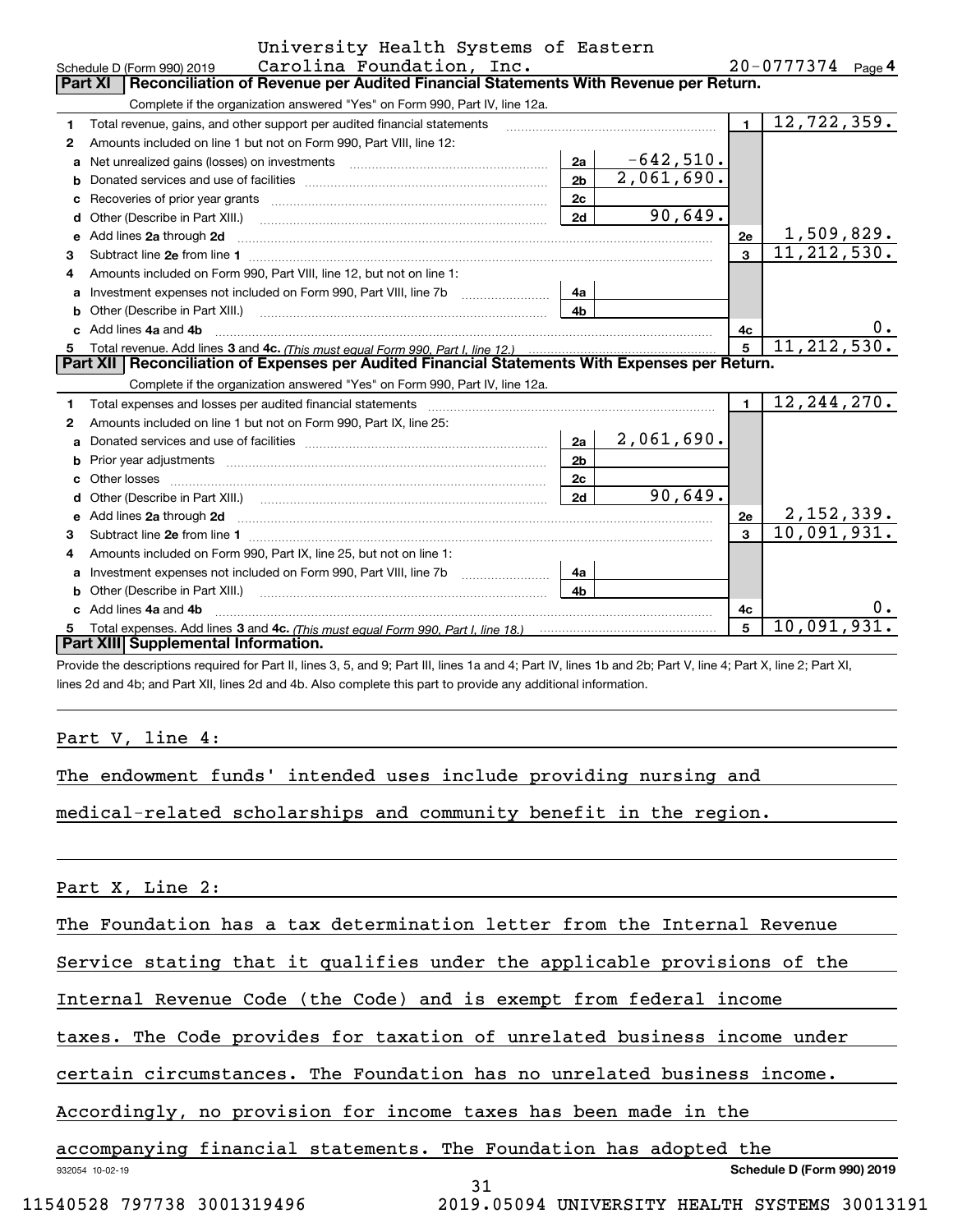| University Health Systems of Eastern<br>$20 - 0777374$ Page 5<br>Carolina Foundation, Inc.<br>Schedule D (Form 990) 2019<br>Part XIII Supplemental Information (continued) |
|----------------------------------------------------------------------------------------------------------------------------------------------------------------------------|
| income tax standard regarding the recognition and measurement of                                                                                                           |
| uncertain tax positions, which clarifies the accounting for uncertainty in                                                                                                 |
|                                                                                                                                                                            |
| income taxes recognized in an organization's financial statements and                                                                                                      |
| prescribes a recognition threshold and measurement principles for the                                                                                                      |
| financial statement recognition and measurement of tax positions taken                                                                                                     |
| or expected to be taken on a tax return that are not certain to be                                                                                                         |
| realized.                                                                                                                                                                  |
|                                                                                                                                                                            |
| Part XI, Line 2d - Other Adjustments:                                                                                                                                      |
| 90,649.<br>Special Event Expenses                                                                                                                                          |
|                                                                                                                                                                            |
| Part XII, Line 2d - Other Adjustments:                                                                                                                                     |
| 90,649.<br>Special Event Expenses                                                                                                                                          |
|                                                                                                                                                                            |
|                                                                                                                                                                            |
|                                                                                                                                                                            |
|                                                                                                                                                                            |
|                                                                                                                                                                            |
|                                                                                                                                                                            |
|                                                                                                                                                                            |
|                                                                                                                                                                            |
|                                                                                                                                                                            |
|                                                                                                                                                                            |
|                                                                                                                                                                            |
|                                                                                                                                                                            |
|                                                                                                                                                                            |

**Schedule D (Form 990) 2019**

932055 10-02-19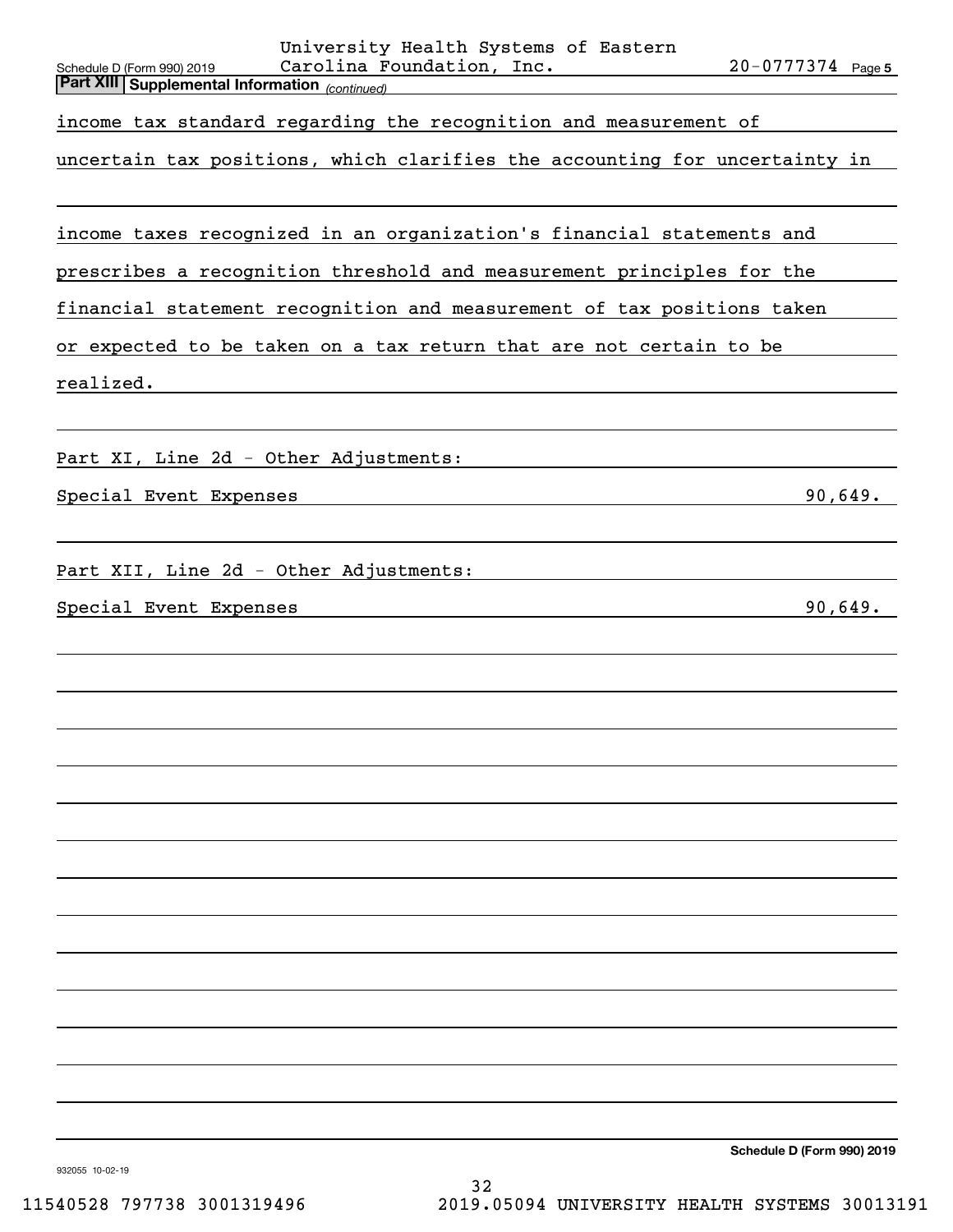| <b>SCHEDULE G</b>                                                                                                                             |                                                                                                                                                                     | <b>Supplemental Information Regarding Fundraising or Gaming Activities</b>                                                                                                                                                                                                                                                                                                                                                                                                                                                               |                                                                            |    |                                                                            |  |                                                                            | OMB No. 1545-0047                                       |  |
|-----------------------------------------------------------------------------------------------------------------------------------------------|---------------------------------------------------------------------------------------------------------------------------------------------------------------------|------------------------------------------------------------------------------------------------------------------------------------------------------------------------------------------------------------------------------------------------------------------------------------------------------------------------------------------------------------------------------------------------------------------------------------------------------------------------------------------------------------------------------------------|----------------------------------------------------------------------------|----|----------------------------------------------------------------------------|--|----------------------------------------------------------------------------|---------------------------------------------------------|--|
| (Form 990 or 990-EZ)                                                                                                                          | Complete if the organization answered "Yes" on Form 990, Part IV, line 17, 18, or 19, or if the<br>organization entered more than \$15,000 on Form 990-EZ, line 6a. |                                                                                                                                                                                                                                                                                                                                                                                                                                                                                                                                          |                                                                            |    |                                                                            |  |                                                                            | 2019                                                    |  |
|                                                                                                                                               | Attach to Form 990 or Form 990-EZ.                                                                                                                                  |                                                                                                                                                                                                                                                                                                                                                                                                                                                                                                                                          |                                                                            |    |                                                                            |  |                                                                            | <b>Open to Public</b>                                   |  |
| Department of the Treasury<br>Internal Revenue Service                                                                                        | Go to www.irs.gov/Form990 for instructions and the latest information.                                                                                              |                                                                                                                                                                                                                                                                                                                                                                                                                                                                                                                                          |                                                                            |    |                                                                            |  |                                                                            | Inspection                                              |  |
| Name of the organization                                                                                                                      |                                                                                                                                                                     | University Health Systems of Eastern                                                                                                                                                                                                                                                                                                                                                                                                                                                                                                     |                                                                            |    |                                                                            |  |                                                                            | <b>Employer identification number</b>                   |  |
| Part I                                                                                                                                        |                                                                                                                                                                     | Carolina Foundation, Inc.                                                                                                                                                                                                                                                                                                                                                                                                                                                                                                                |                                                                            |    |                                                                            |  | $20 - 0777374$                                                             |                                                         |  |
|                                                                                                                                               | required to complete this part.                                                                                                                                     | Fundraising Activities. Complete if the organization answered "Yes" on Form 990, Part IV, line 17. Form 990-EZ filers are not                                                                                                                                                                                                                                                                                                                                                                                                            |                                                                            |    |                                                                            |  |                                                                            |                                                         |  |
| Mail solicitations<br>a<br>b<br>Phone solicitations<br>с<br>In-person solicitations<br>d<br>compensated at least \$5,000 by the organization. | Internet and email solicitations                                                                                                                                    | 1 Indicate whether the organization raised funds through any of the following activities. Check all that apply.<br>Special fundraising events<br>g<br>2 a Did the organization have a written or oral agreement with any individual (including officers, directors, trustees, or<br>key employees listed in Form 990, Part VII) or entity in connection with professional fundraising services?<br>b If "Yes," list the 10 highest paid individuals or entities (fundraisers) pursuant to agreements under which the fundraiser is to be |                                                                            |    | Solicitation of non-government grants<br>Solicitation of government grants |  | Yes                                                                        | <b>No</b>                                               |  |
| (i) Name and address of individual<br>or entity (fundraiser)                                                                                  |                                                                                                                                                                     | (ii) Activity                                                                                                                                                                                                                                                                                                                                                                                                                                                                                                                            | (iii) Did<br>fundraiser<br>have custody<br>or control of<br>contributions? |    | (iv) Gross receipts<br>from activity                                       |  | (v) Amount paid<br>to (or retained by)<br>fundraiser<br>listed in col. (i) | (vi) Amount paid<br>to (or retained by)<br>organization |  |
|                                                                                                                                               |                                                                                                                                                                     |                                                                                                                                                                                                                                                                                                                                                                                                                                                                                                                                          | Yes                                                                        | No |                                                                            |  |                                                                            |                                                         |  |
|                                                                                                                                               |                                                                                                                                                                     |                                                                                                                                                                                                                                                                                                                                                                                                                                                                                                                                          |                                                                            |    |                                                                            |  |                                                                            |                                                         |  |
|                                                                                                                                               |                                                                                                                                                                     |                                                                                                                                                                                                                                                                                                                                                                                                                                                                                                                                          |                                                                            |    |                                                                            |  |                                                                            |                                                         |  |
|                                                                                                                                               |                                                                                                                                                                     |                                                                                                                                                                                                                                                                                                                                                                                                                                                                                                                                          |                                                                            |    |                                                                            |  |                                                                            |                                                         |  |
|                                                                                                                                               |                                                                                                                                                                     |                                                                                                                                                                                                                                                                                                                                                                                                                                                                                                                                          |                                                                            |    |                                                                            |  |                                                                            |                                                         |  |
|                                                                                                                                               |                                                                                                                                                                     |                                                                                                                                                                                                                                                                                                                                                                                                                                                                                                                                          |                                                                            |    |                                                                            |  |                                                                            |                                                         |  |
|                                                                                                                                               |                                                                                                                                                                     |                                                                                                                                                                                                                                                                                                                                                                                                                                                                                                                                          |                                                                            |    |                                                                            |  |                                                                            |                                                         |  |
|                                                                                                                                               |                                                                                                                                                                     |                                                                                                                                                                                                                                                                                                                                                                                                                                                                                                                                          |                                                                            |    |                                                                            |  |                                                                            |                                                         |  |
|                                                                                                                                               |                                                                                                                                                                     |                                                                                                                                                                                                                                                                                                                                                                                                                                                                                                                                          |                                                                            |    |                                                                            |  |                                                                            |                                                         |  |
|                                                                                                                                               |                                                                                                                                                                     |                                                                                                                                                                                                                                                                                                                                                                                                                                                                                                                                          |                                                                            |    |                                                                            |  |                                                                            |                                                         |  |
|                                                                                                                                               |                                                                                                                                                                     |                                                                                                                                                                                                                                                                                                                                                                                                                                                                                                                                          |                                                                            |    |                                                                            |  |                                                                            |                                                         |  |
|                                                                                                                                               |                                                                                                                                                                     |                                                                                                                                                                                                                                                                                                                                                                                                                                                                                                                                          |                                                                            |    |                                                                            |  |                                                                            |                                                         |  |
|                                                                                                                                               |                                                                                                                                                                     |                                                                                                                                                                                                                                                                                                                                                                                                                                                                                                                                          |                                                                            |    |                                                                            |  |                                                                            |                                                         |  |
|                                                                                                                                               |                                                                                                                                                                     |                                                                                                                                                                                                                                                                                                                                                                                                                                                                                                                                          |                                                                            |    |                                                                            |  |                                                                            |                                                         |  |
| Total<br>or licensing.                                                                                                                        |                                                                                                                                                                     | 3 List all states in which the organization is registered or licensed to solicit contributions or has been notified it is exempt from registration                                                                                                                                                                                                                                                                                                                                                                                       |                                                                            |    |                                                                            |  |                                                                            |                                                         |  |
|                                                                                                                                               |                                                                                                                                                                     |                                                                                                                                                                                                                                                                                                                                                                                                                                                                                                                                          |                                                                            |    |                                                                            |  |                                                                            |                                                         |  |
|                                                                                                                                               |                                                                                                                                                                     |                                                                                                                                                                                                                                                                                                                                                                                                                                                                                                                                          |                                                                            |    |                                                                            |  |                                                                            |                                                         |  |
|                                                                                                                                               |                                                                                                                                                                     |                                                                                                                                                                                                                                                                                                                                                                                                                                                                                                                                          |                                                                            |    |                                                                            |  |                                                                            |                                                         |  |
|                                                                                                                                               |                                                                                                                                                                     |                                                                                                                                                                                                                                                                                                                                                                                                                                                                                                                                          |                                                                            |    |                                                                            |  |                                                                            |                                                         |  |
|                                                                                                                                               |                                                                                                                                                                     |                                                                                                                                                                                                                                                                                                                                                                                                                                                                                                                                          |                                                                            |    |                                                                            |  |                                                                            |                                                         |  |
|                                                                                                                                               |                                                                                                                                                                     |                                                                                                                                                                                                                                                                                                                                                                                                                                                                                                                                          |                                                                            |    |                                                                            |  |                                                                            |                                                         |  |
|                                                                                                                                               |                                                                                                                                                                     |                                                                                                                                                                                                                                                                                                                                                                                                                                                                                                                                          |                                                                            |    |                                                                            |  |                                                                            |                                                         |  |
|                                                                                                                                               |                                                                                                                                                                     |                                                                                                                                                                                                                                                                                                                                                                                                                                                                                                                                          |                                                                            |    |                                                                            |  |                                                                            |                                                         |  |
|                                                                                                                                               |                                                                                                                                                                     | LHA For Paperwork Reduction Act Notice, see the Instructions for Form 990 or 990-EZ.                                                                                                                                                                                                                                                                                                                                                                                                                                                     |                                                                            |    |                                                                            |  |                                                                            | Schedule G (Form 990 or 990-EZ) 2019                    |  |

932081 09-11-19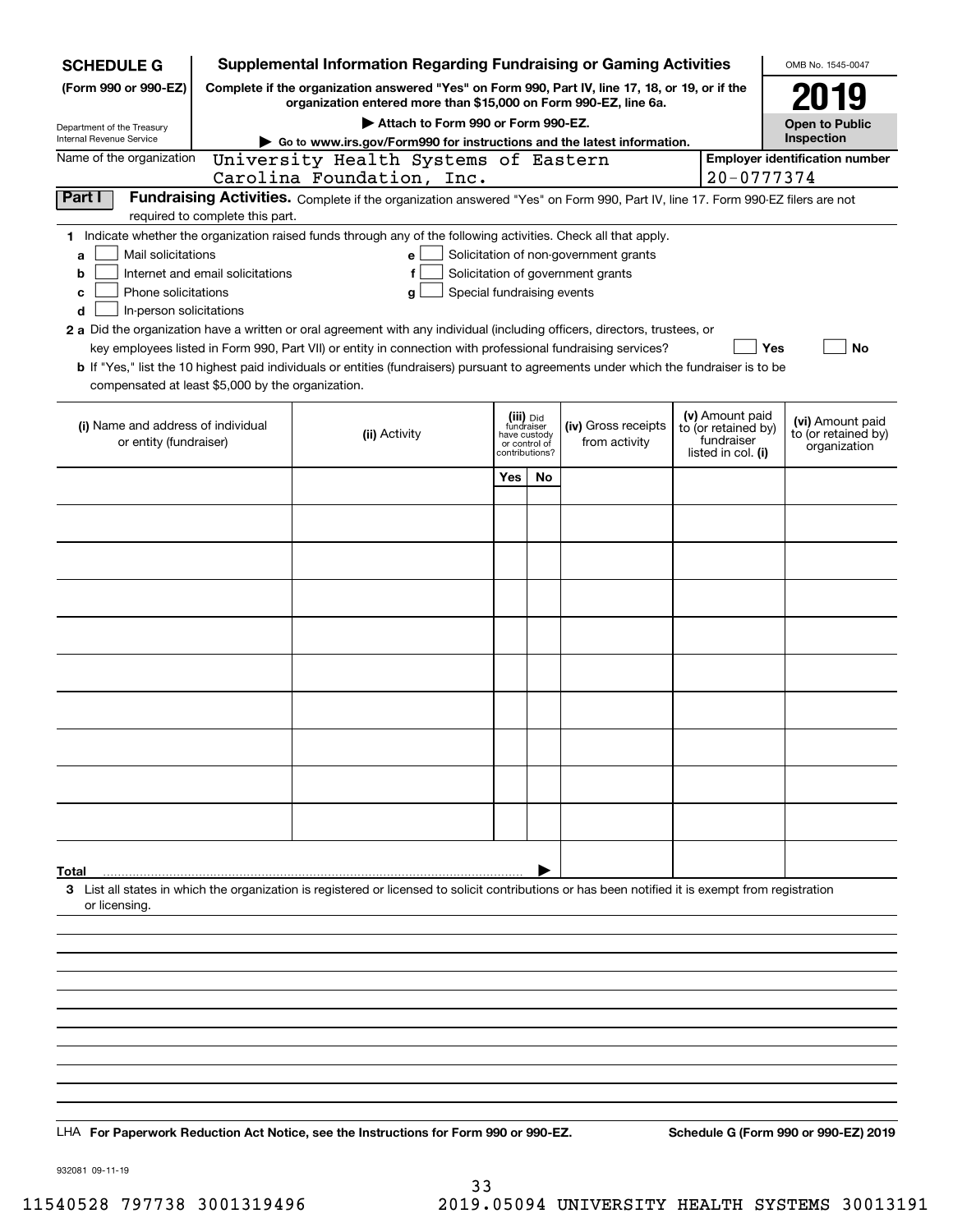#### Schedule G (Form 990 or 990-EZ) 2019 Page Carolina Foundation, Inc. 20-0777374 University Health Systems of Eastern

20-0777374 Page 2

**(d)**  Total events **(a)** Event  $#1$  **(b)** Event  $#2$ **Part II** | Fundraising Events. Complete if the organization answered "Yes" on Form 990, Part IV, line 18, or reported more than \$15,000 of fundraising event contributions and gross income on Form 990-EZ, lines 1 and 6b. List events with gross receipts greater than \$5,000.  $\vert$  (c) Other events

|                 |              |                                                                                                                                               | <b>NUTCRACKER</b><br>BALLET |                                                  | None             | (add col. (a) through                               |
|-----------------|--------------|-----------------------------------------------------------------------------------------------------------------------------------------------|-----------------------------|--------------------------------------------------|------------------|-----------------------------------------------------|
|                 |              |                                                                                                                                               | (event type)                | (event type)                                     | (total number)   | col. (c)                                            |
| Revenue         |              |                                                                                                                                               | 110,707.                    |                                                  |                  | <u>110,707.</u>                                     |
|                 |              |                                                                                                                                               | 92,019.                     |                                                  |                  | <u>92,019.</u>                                      |
|                 |              | 3 Gross income (line 1 minus line 2)                                                                                                          | 18,688.                     |                                                  |                  | 18,688.                                             |
|                 | 4            |                                                                                                                                               |                             |                                                  |                  |                                                     |
|                 | 5            |                                                                                                                                               |                             |                                                  |                  |                                                     |
| Direct Expenses | 6            |                                                                                                                                               |                             |                                                  |                  |                                                     |
|                 | 7            | Food and beverages                                                                                                                            |                             |                                                  |                  |                                                     |
|                 | 8            |                                                                                                                                               | $\frac{69,304.}{21,345.}$   |                                                  |                  |                                                     |
|                 | 9            |                                                                                                                                               |                             |                                                  |                  | $\frac{69,304}{21,345}$                             |
|                 | 10           | Direct expense summary. Add lines 4 through 9 in column (d)                                                                                   |                             |                                                  |                  | 90,649.                                             |
|                 | 11           | Net income summary. Subtract line 10 from line 3, column (d)                                                                                  |                             |                                                  |                  | $-71,961.$                                          |
| Part III        |              | Gaming. Complete if the organization answered "Yes" on Form 990, Part IV, line 19, or reported more than<br>\$15,000 on Form 990-EZ, line 6a. |                             |                                                  |                  |                                                     |
| Revenue         |              |                                                                                                                                               | (a) Bingo                   | (b) Pull tabs/instant<br>bingo/progressive bingo | (c) Other gaming | (d) Total gaming (add<br>col. (a) through col. (c)) |
|                 |              |                                                                                                                                               |                             |                                                  |                  |                                                     |
|                 | $\mathbf{2}$ |                                                                                                                                               |                             |                                                  |                  |                                                     |
|                 |              |                                                                                                                                               |                             |                                                  |                  |                                                     |
|                 | 3            |                                                                                                                                               |                             |                                                  |                  |                                                     |
| Direct Expenses | 4            |                                                                                                                                               |                             |                                                  |                  |                                                     |
|                 |              |                                                                                                                                               |                             |                                                  |                  |                                                     |

**9**Enter the state(s) in which the organization conducts gaming activities:

**7**Direct expense summary. Add lines 2 through 5 in column (d)

**8**Net gaming income summary. Subtract line 7 from line 1, column (d)

**6** Volunteer labor  $\ldots$   $\ldots$   $\ldots$   $\ldots$   $\ldots$   $\ldots$   $\ldots$   $\ldots$ 

Other direct expenses

| a Is the organization licensed to conduct gaming activities in each of these states? |  |  |
|--------------------------------------------------------------------------------------|--|--|
| exnlain<br><b>b</b> If "No,"                                                         |  |  |

%

 $\boxed{\Box}$  Yes \_\_\_\_\_\_\_ %  $\boxed{\Box}$  Yes \_\_\_\_\_\_\_ %  $\boxed{\Box}$ 

**10a** Were any of the organization's gaming licenses revoked, suspended, or terminated during the tax year? \_\_\_\_\_\_\_\_\_\_\_\_\_\_\_\_\_ **b** If "Yes," explain: **Yes**

**Yes**

 $\mathcal{L}^{\text{max}}$ 

 $\mathcal{L}^{\text{max}}$ 

**No**

932082 09-11-19

**5**

**Schedule G (Form 990 or 990-EZ) 2019**

…… ▶

**No**

**No**

**Yes\_\_\_\_\_\_\_\_ % |**  $\Box$  **Yes** 

~~~~~~~~~~~~~~~~~~~~~~~~ |

% %

**No No**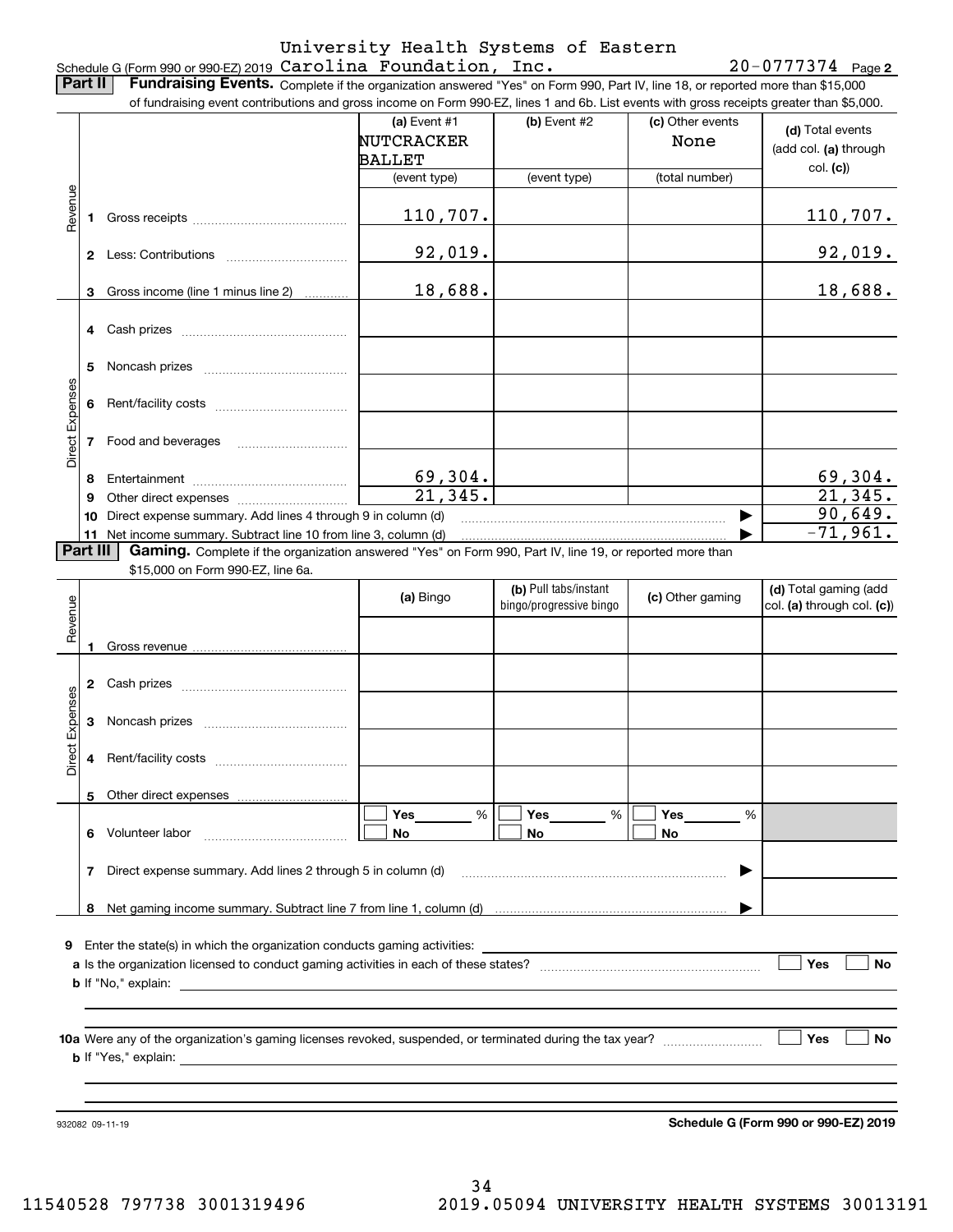| University Health Systems of Eastern<br>Schedule G (Form 990 or 990-EZ) 2019 Carolina Foundation, Inc. $20-0777374$ Page 3                                                                                                                |                 |           |
|-------------------------------------------------------------------------------------------------------------------------------------------------------------------------------------------------------------------------------------------|-----------------|-----------|
|                                                                                                                                                                                                                                           | Yes             |           |
| 12 Is the organization a grantor, beneficiary or trustee of a trust, or a member of a partnership or other entity formed                                                                                                                  |                 | <b>No</b> |
| 13 Indicate the percentage of gaming activity conducted in:                                                                                                                                                                               | Yes             | No        |
| a The organization's facility <b>construction of the construction of the construction</b> of the organization's facility                                                                                                                  | 13а             | %         |
| <b>b</b> An outside facility <b>contract and the contract of the contract of the contract of the contract of the contract of the contract of the contract of the contract of the contract of the contract of the contract of the cont</b> | 13 <sub>b</sub> | %         |
| 14 Enter the name and address of the person who prepares the organization's gaming/special events books and records:                                                                                                                      |                 |           |
| Name $\blacktriangleright$<br><u> 1989 - Johann Barn, fransk politik (d. 1989)</u><br>Address $\blacktriangleright$                                                                                                                       |                 |           |
| <u> 1989 - Andrea Stadt Britain, amerikansk politik (* 1958)</u><br>15a Does the organization have a contract with a third party from whom the organization receives gaming revenue?                                                      | Yes             | No        |
|                                                                                                                                                                                                                                           |                 |           |
|                                                                                                                                                                                                                                           |                 |           |
| c If "Yes," enter name and address of the third party:                                                                                                                                                                                    |                 |           |
| <u> 1989 - Johann Stein, fransk politik (d. 1989)</u><br>Name $\blacktriangleright$                                                                                                                                                       |                 |           |
| Address $\blacktriangleright$                                                                                                                                                                                                             |                 |           |
| 16 Gaming manager information:                                                                                                                                                                                                            |                 |           |
| Name $\blacktriangleright$<br><u> 1989 - Andrea State Barbara, amerikan personal di sebagai personal di sebagai personal di sebagai personal d</u>                                                                                        |                 |           |
| Gaming manager compensation > \$                                                                                                                                                                                                          |                 |           |
| Description of services provided $\blacktriangleright$<br><u> 1980 - Andrea Andrew Maria (h. 1980).</u>                                                                                                                                   |                 |           |
|                                                                                                                                                                                                                                           |                 |           |
| Director/officer<br>Employee<br>Independent contractor                                                                                                                                                                                    |                 |           |
| 17 Mandatory distributions:                                                                                                                                                                                                               |                 |           |
| a Is the organization required under state law to make charitable distributions from the gaming proceeds to<br>retain the state gaming license?                                                                                           | Yes             | <b>No</b> |
| <b>b</b> Enter the amount of distributions required under state law to be distributed to other exempt organizations or spent in the                                                                                                       |                 |           |
| organization's own exempt activities during the tax year $\triangleright$ \$<br><b>Part IV</b><br>Supplemental Information. Provide the explanations required by Part I, line 2b, columns (iii) and (v); and Part III, lines 9, 9b, 10b,  |                 |           |
| 15b, 15c, 16, and 17b, as applicable. Also provide any additional information. See instructions.                                                                                                                                          |                 |           |
|                                                                                                                                                                                                                                           |                 |           |
|                                                                                                                                                                                                                                           |                 |           |
|                                                                                                                                                                                                                                           |                 |           |
|                                                                                                                                                                                                                                           |                 |           |
|                                                                                                                                                                                                                                           |                 |           |
|                                                                                                                                                                                                                                           |                 |           |
|                                                                                                                                                                                                                                           |                 |           |
|                                                                                                                                                                                                                                           |                 |           |
| Schedule G (Form 990 or 990-EZ) 2019<br>932083 09-11-19                                                                                                                                                                                   |                 |           |
| 35                                                                                                                                                                                                                                        |                 |           |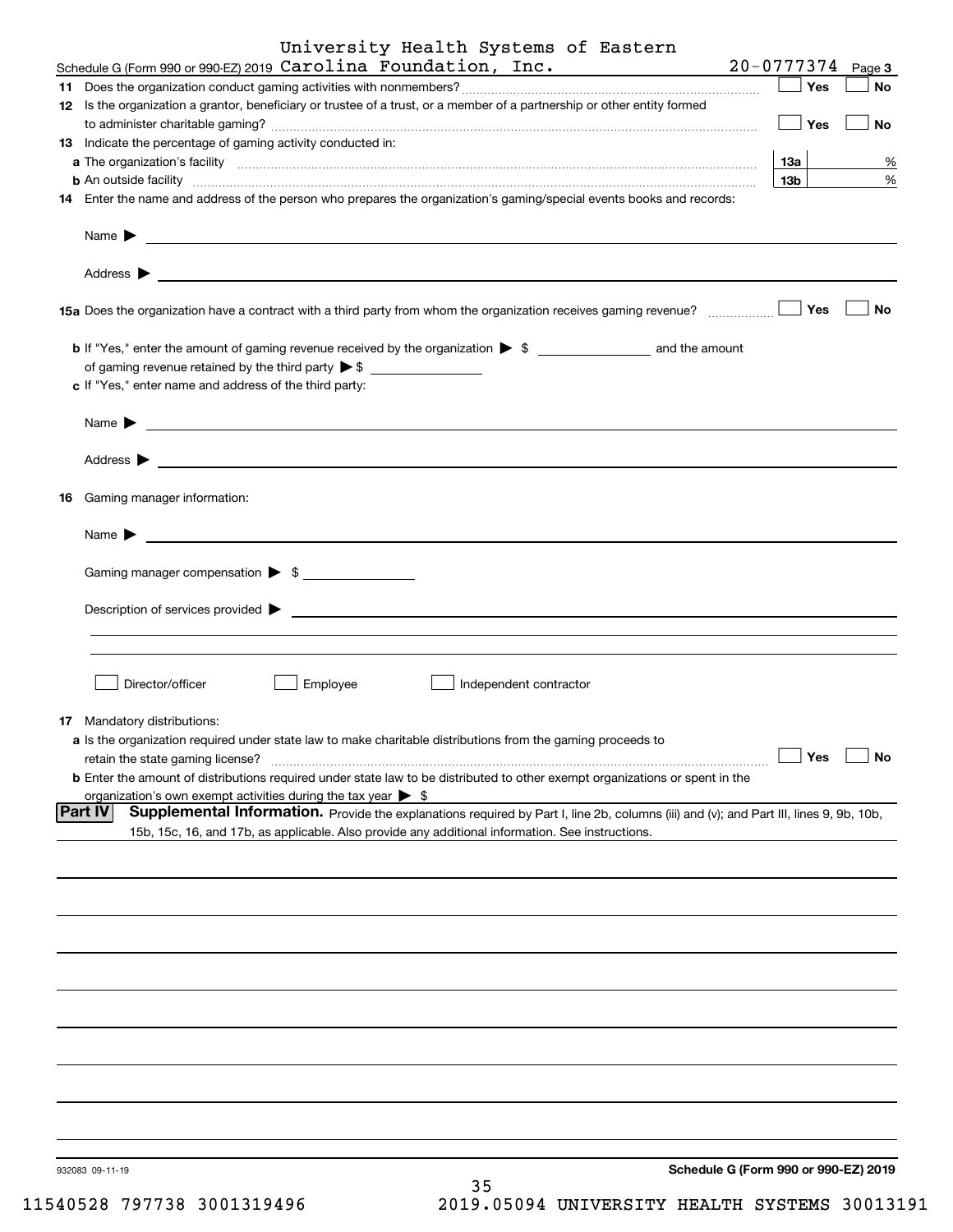| Schedule G (Form 990 or 990-EZ) Carolina Foundation, Inc.<br>Part IV Supplemental Information (continued) | University Health Systems of Eastern |  | 20-0777374 Page 4               |
|-----------------------------------------------------------------------------------------------------------|--------------------------------------|--|---------------------------------|
|                                                                                                           |                                      |  |                                 |
|                                                                                                           |                                      |  |                                 |
|                                                                                                           |                                      |  |                                 |
|                                                                                                           |                                      |  |                                 |
|                                                                                                           |                                      |  |                                 |
|                                                                                                           |                                      |  |                                 |
|                                                                                                           |                                      |  |                                 |
|                                                                                                           |                                      |  |                                 |
|                                                                                                           |                                      |  |                                 |
|                                                                                                           |                                      |  |                                 |
|                                                                                                           |                                      |  |                                 |
|                                                                                                           |                                      |  |                                 |
|                                                                                                           |                                      |  |                                 |
|                                                                                                           |                                      |  |                                 |
|                                                                                                           |                                      |  |                                 |
|                                                                                                           |                                      |  |                                 |
|                                                                                                           |                                      |  |                                 |
|                                                                                                           |                                      |  |                                 |
|                                                                                                           |                                      |  |                                 |
|                                                                                                           |                                      |  |                                 |
|                                                                                                           |                                      |  |                                 |
|                                                                                                           |                                      |  |                                 |
|                                                                                                           |                                      |  |                                 |
|                                                                                                           |                                      |  |                                 |
|                                                                                                           |                                      |  |                                 |
|                                                                                                           |                                      |  |                                 |
|                                                                                                           |                                      |  |                                 |
|                                                                                                           |                                      |  |                                 |
|                                                                                                           |                                      |  |                                 |
|                                                                                                           |                                      |  |                                 |
|                                                                                                           |                                      |  |                                 |
|                                                                                                           |                                      |  |                                 |
|                                                                                                           |                                      |  |                                 |
|                                                                                                           |                                      |  |                                 |
|                                                                                                           |                                      |  | Schedule G (Form 990 or 990-EZ) |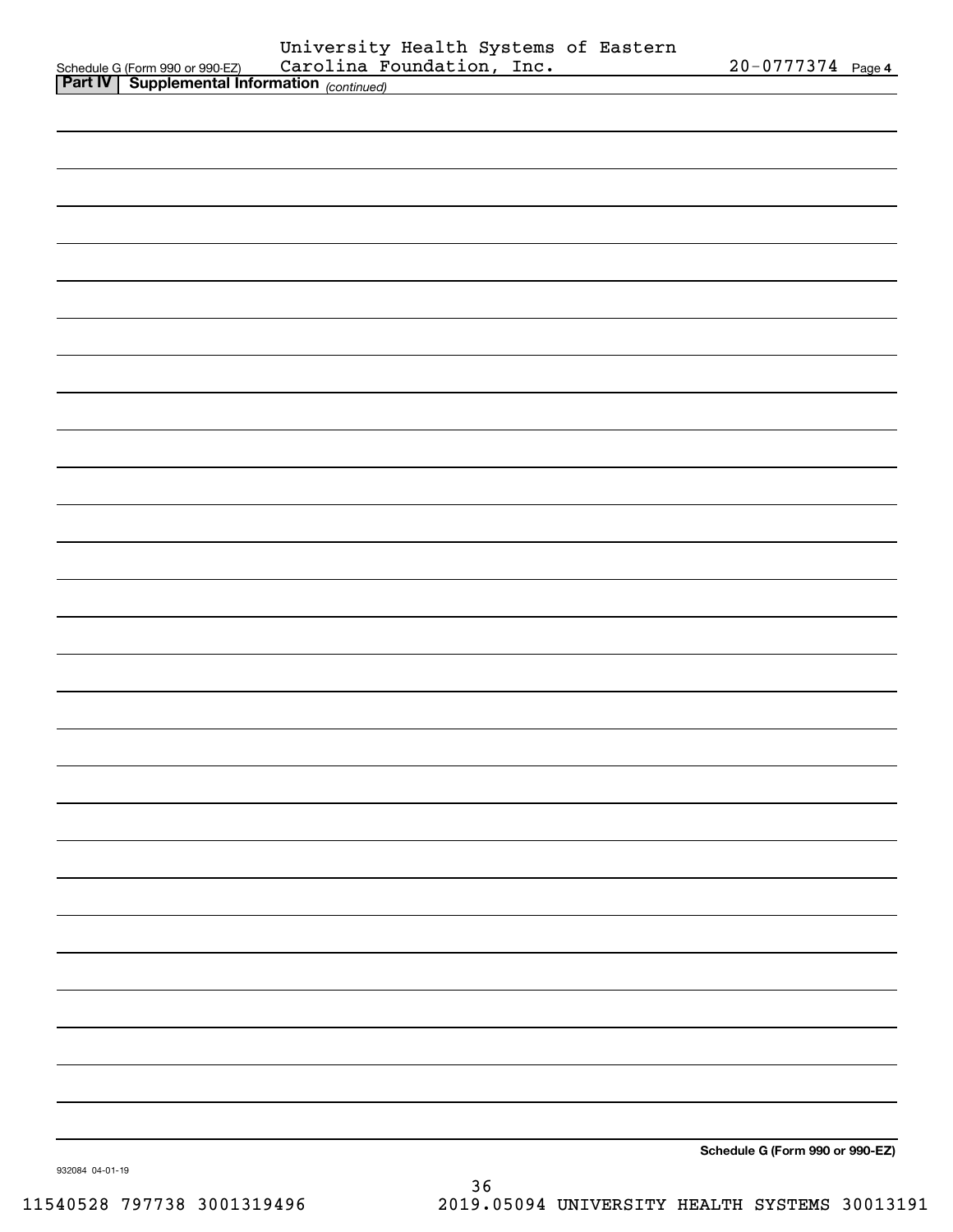| <b>SCHEDULE I</b>                                                                         |                                                                                                                                                                          |                          | <b>Grants and Other Assistance to Organizations,</b> |                                                       |                                         |                                                                |                                          | OMB No. 1545-0047                                   |      |
|-------------------------------------------------------------------------------------------|--------------------------------------------------------------------------------------------------------------------------------------------------------------------------|--------------------------|------------------------------------------------------|-------------------------------------------------------|-----------------------------------------|----------------------------------------------------------------|------------------------------------------|-----------------------------------------------------|------|
| (Form 990)                                                                                | Governments, and Individuals in the United States<br>Complete if the organization answered "Yes" on Form 990, Part IV, line 21 or 22.                                    |                          |                                                      |                                                       |                                         |                                                                |                                          | 2019                                                |      |
| Department of the Treasury                                                                |                                                                                                                                                                          |                          |                                                      | Attach to Form 990.                                   |                                         |                                                                |                                          | <b>Open to Public</b>                               |      |
| Internal Revenue Service                                                                  |                                                                                                                                                                          |                          |                                                      | Go to www.irs.gov/Form990 for the latest information. |                                         |                                                                |                                          | Inspection                                          |      |
| Name of the organization                                                                  | Carolina Foundation, Inc.                                                                                                                                                |                          | University Health Systems of Eastern                 |                                                       |                                         |                                                                |                                          | <b>Employer identification number</b><br>20-0777374 |      |
| Part I                                                                                    | <b>General Information on Grants and Assistance</b>                                                                                                                      |                          |                                                      |                                                       |                                         |                                                                |                                          |                                                     |      |
| $\mathbf 1$                                                                               | Does the organization maintain records to substantiate the amount of the grants or assistance, the grantees' eligibility for the grants or assistance, and the selection |                          |                                                      |                                                       |                                         |                                                                |                                          | $\boxed{\text{X}}$ Yes                              | l No |
| $\mathbf{2}$<br>Part II                                                                   | Describe in Part IV the organization's procedures for monitoring the use of grant funds in the United States.                                                            |                          |                                                      |                                                       |                                         |                                                                |                                          |                                                     |      |
|                                                                                           | Grants and Other Assistance to Domestic Organizations and Domestic Governments. Complete if the organization answered "Yes" on Form 990, Part IV, line 21, for any       |                          |                                                      |                                                       |                                         |                                                                |                                          |                                                     |      |
|                                                                                           | recipient that received more than \$5,000. Part II can be duplicated if additional space is needed.<br><b>1 (a)</b> Name and address of organization<br>or government    | $(b)$ EIN                | (c) IRC section<br>(if applicable)                   | (d) Amount of<br>cash grant                           | (e) Amount of<br>non-cash<br>assistance | (f) Method of<br>valuation (book,<br>FMV, appraisal,<br>other) | (g) Description of<br>noncash assistance | (h) Purpose of grant<br>or assistance               |      |
| Access East, Inc.                                                                         |                                                                                                                                                                          |                          |                                                      |                                                       |                                         |                                                                |                                          |                                                     |      |
| P.O. Box 6028                                                                             |                                                                                                                                                                          |                          |                                                      |                                                       |                                         |                                                                |                                          | Community                                           |      |
| Greenville, NC 27835-6028                                                                 |                                                                                                                                                                          | $56 - 1949493$ $501(c)3$ |                                                      | 184,000.                                              | 0.                                      |                                                                |                                          | Benefit/Population Health                           |      |
| Aces For Autism<br>535 Cedar Ridge Drive<br>Winterville, NC 28590                         |                                                                                                                                                                          | $47 - 1634440$ 501(c) 3  |                                                      | 8,000                                                 | 0.                                      |                                                                |                                          | Community<br>Benefit/Population Health              |      |
| Boys & Girls Club Of Coastal<br>Plains - 621 W. Firetower Road -<br>Winterville, NC 28590 |                                                                                                                                                                          | $56-0927694$ $501(c)3$   |                                                      | 50,000.                                               | 0.                                      |                                                                |                                          | Community<br>Benefit/Population Health              |      |
| Bray Hollow Foundation Inc Dba A<br>Time For Science - Po Box 245 -<br>Ayden, NC 28513    |                                                                                                                                                                          | $45 - 2872683$ 501(c) 3  |                                                      | 6,000,                                                | 0.                                      |                                                                |                                          | Community<br>Benefit/Population Health              |      |
| Carenet Counseling East<br>108 Oakmont Drive<br>Greenville, NC 27858                      |                                                                                                                                                                          | $56 - 2189431$ $501(c)3$ |                                                      | 20,000.                                               | 0.                                      |                                                                |                                          | Community<br>Benefit/Population Health              |      |
| Center For Family Violence                                                                |                                                                                                                                                                          |                          |                                                      |                                                       |                                         |                                                                |                                          |                                                     |      |
| Prevention - 150 E. Arlington                                                             |                                                                                                                                                                          |                          |                                                      |                                                       |                                         |                                                                |                                          |                                                     |      |
| Blvd., Suite D - Greenville, NC                                                           |                                                                                                                                                                          |                          |                                                      |                                                       |                                         |                                                                |                                          | Community                                           |      |
| 27858                                                                                     |                                                                                                                                                                          | $56 - 1438138$ $501(c)3$ |                                                      | 9,700.                                                | $\mathbf{0}$ .                          |                                                                |                                          | Benefit/Population Health                           |      |
|                                                                                           | 2 Enter total number of section 501(c)(3) and government organizations listed in the line 1 table                                                                        |                          |                                                      |                                                       |                                         |                                                                |                                          |                                                     | 43.  |
|                                                                                           | 3 Enter total number of other organizations listed in the line 1 table                                                                                                   |                          |                                                      |                                                       |                                         |                                                                |                                          |                                                     |      |

**For Paperwork Reduction Act Notice, see the Instructions for Form 990. Schedule I (Form 990) (2019)** LHA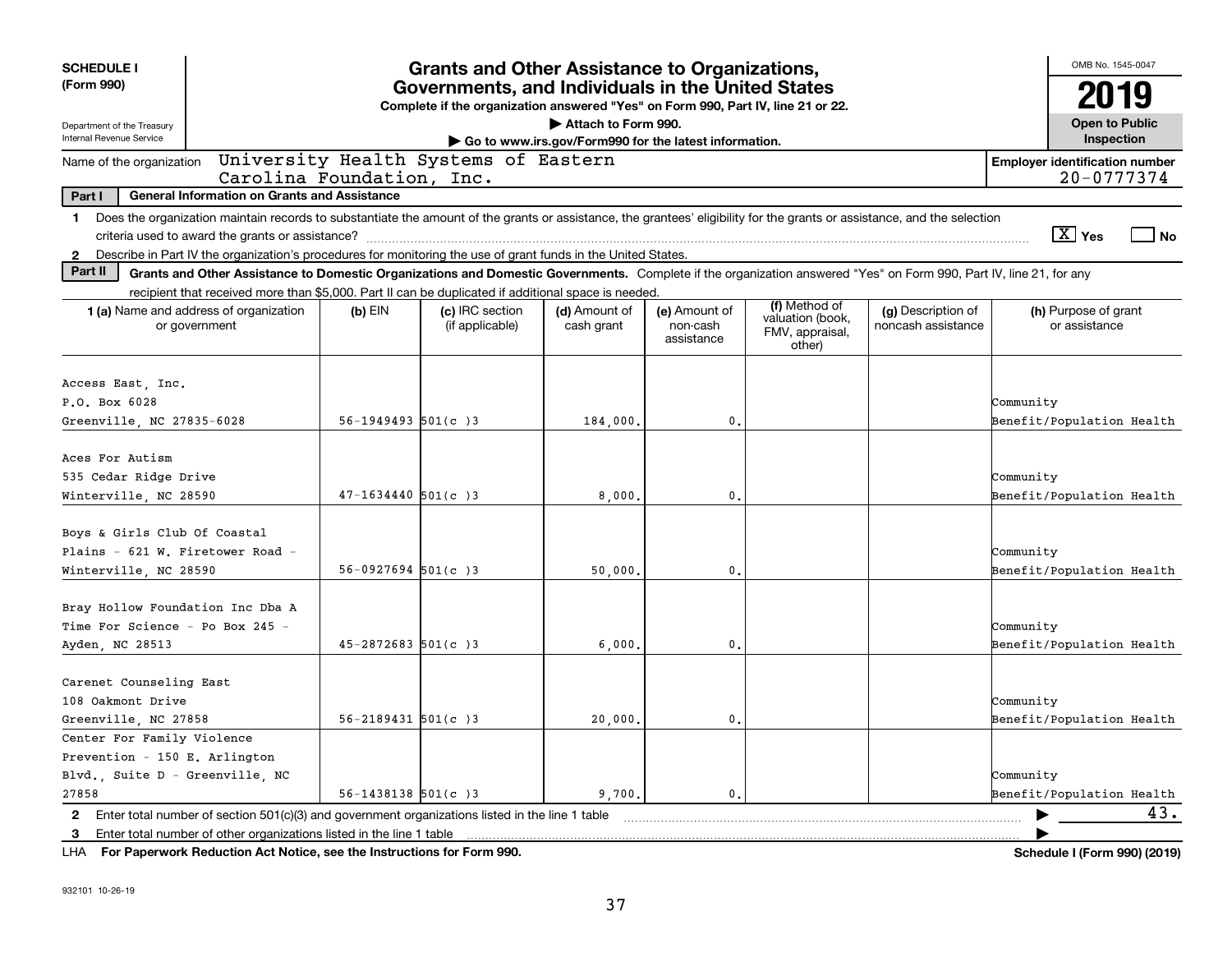| University Health Systems of Eastern |  |  |  |  |
|--------------------------------------|--|--|--|--|
|--------------------------------------|--|--|--|--|

Schedule I(Form 990) Carolina Foundation, Inc. 20-0777374 <sub>Page 1</sub>

|                                                       | Part II   Continuation of Grants and Other Assistance to Governments and Organizations in the United States (Schedule I (Form 990), Part II.) |                                  |                             |                                         |                                                                |                                           |                                       |  |
|-------------------------------------------------------|-----------------------------------------------------------------------------------------------------------------------------------------------|----------------------------------|-----------------------------|-----------------------------------------|----------------------------------------------------------------|-------------------------------------------|---------------------------------------|--|
| (a) Name and address of<br>organization or government | $(b)$ EIN                                                                                                                                     | (c) IRC section<br>if applicable | (d) Amount of<br>cash grant | (e) Amount of<br>non-cash<br>assistance | (f) Method of<br>valuation<br>(book, FMV,<br>appraisal, other) | (g) Description of<br>non-cash assistance | (h) Purpose of grant<br>or assistance |  |
|                                                       |                                                                                                                                               |                                  |                             |                                         |                                                                |                                           |                                       |  |
| Center For Science Technology And                     |                                                                                                                                               |                                  |                             |                                         |                                                                |                                           |                                       |  |
| Leadership Development Inc - Po                       |                                                                                                                                               |                                  |                             |                                         |                                                                |                                           | Community                             |  |
| Box 8623 - Greenville, NC 27835                       | $45 - 2813878$ 501(c) 3                                                                                                                       |                                  | 5,000.                      | 0.                                      |                                                                |                                           | Benefit/Population Health             |  |
| Churches Outreach Network                             |                                                                                                                                               |                                  |                             |                                         |                                                                |                                           |                                       |  |
|                                                       |                                                                                                                                               |                                  |                             |                                         |                                                                |                                           | Community                             |  |
| 1206 Evans Street, Suite 25                           | $74 - 3255184$ 501(c) 3                                                                                                                       |                                  |                             |                                         |                                                                |                                           |                                       |  |
| Greenville, NC 27834                                  |                                                                                                                                               |                                  | 7,500.                      | $\mathbf 0$ .                           |                                                                |                                           | Benefit/Population Health             |  |
| City Of Greenville                                    |                                                                                                                                               |                                  |                             |                                         |                                                                |                                           |                                       |  |
| P.O. Box 7207                                         |                                                                                                                                               |                                  |                             |                                         |                                                                |                                           | Community                             |  |
| Greenville, NC 27835                                  | 56-6000229 Government                                                                                                                         |                                  | 60,000.                     | 0.                                      |                                                                |                                           | Benefit/Population Health             |  |
|                                                       |                                                                                                                                               |                                  |                             |                                         |                                                                |                                           |                                       |  |
| East Carolina University                              |                                                                                                                                               |                                  |                             |                                         |                                                                |                                           |                                       |  |
| Sponsored Programs, Mail Stop 165                     |                                                                                                                                               |                                  |                             |                                         |                                                                |                                           | Community                             |  |
|                                                       | $56 - 6000403$ Government                                                                                                                     |                                  |                             | $\mathbf 0$ .                           |                                                                |                                           |                                       |  |
| Greenville, NC 27834                                  |                                                                                                                                               |                                  | 94,000.                     |                                         |                                                                |                                           | Benefit/Population Health             |  |
| Exceed, Inc.                                          |                                                                                                                                               |                                  |                             |                                         |                                                                |                                           |                                       |  |
| Po Box 8396                                           |                                                                                                                                               |                                  |                             |                                         |                                                                |                                           | Community                             |  |
| Greenville, NC 27835                                  | $56 - 2245575$ 501(c) 3                                                                                                                       |                                  | 7,000                       | 0.                                      |                                                                |                                           | Benefit/Population Health             |  |
|                                                       |                                                                                                                                               |                                  |                             |                                         |                                                                |                                           |                                       |  |
| Food Bank Of Central & Eastern                        |                                                                                                                                               |                                  |                             |                                         |                                                                |                                           |                                       |  |
| North Carolina - 1924 Capital Blvd                    |                                                                                                                                               |                                  |                             |                                         |                                                                |                                           | Community                             |  |
| - Raleigh, NC 27604                                   | $56 - 1283426$ $501(c)3$                                                                                                                      |                                  | 30,000.                     | 0.                                      |                                                                |                                           | Benefit/Population Health             |  |
|                                                       |                                                                                                                                               |                                  |                             |                                         |                                                                |                                           |                                       |  |
| Greenville Community Shelters,                        |                                                                                                                                               |                                  |                             |                                         |                                                                |                                           |                                       |  |
| Inc. - 207 Manhattan Avenue -                         |                                                                                                                                               |                                  |                             |                                         |                                                                |                                           | Community                             |  |
| Greenville, NC 27834                                  | $58-1778990$ $501(c)3$                                                                                                                        |                                  | 36,000.                     | 0.                                      |                                                                |                                           | Benefit/Population Health             |  |
|                                                       |                                                                                                                                               |                                  |                             |                                         |                                                                |                                           |                                       |  |
| Grifton Mission Ministries                            |                                                                                                                                               |                                  |                             |                                         |                                                                |                                           |                                       |  |
| 6499 N. Highland Blvd.                                |                                                                                                                                               |                                  |                             |                                         |                                                                |                                           | Community                             |  |
|                                                       | $42 - 1609739$ 501(c)3                                                                                                                        |                                  | 12,000.                     | $\mathbf 0$ .                           |                                                                |                                           | Benefit/Population Health             |  |
| Grifton, NC 28530                                     |                                                                                                                                               |                                  |                             |                                         |                                                                |                                           |                                       |  |
| Hope Of Glory Ministries                              |                                                                                                                                               |                                  |                             |                                         |                                                                |                                           |                                       |  |
| 103 East Arlington Blvd                               |                                                                                                                                               |                                  |                             |                                         |                                                                |                                           | Community                             |  |
| Greenville, NC 27858                                  | $31 - 1766003$ 501(c)3                                                                                                                        |                                  | 7,000.                      | $\mathbf{0}$ .                          |                                                                |                                           | Benefit/Population Health             |  |
|                                                       |                                                                                                                                               |                                  |                             |                                         |                                                                |                                           |                                       |  |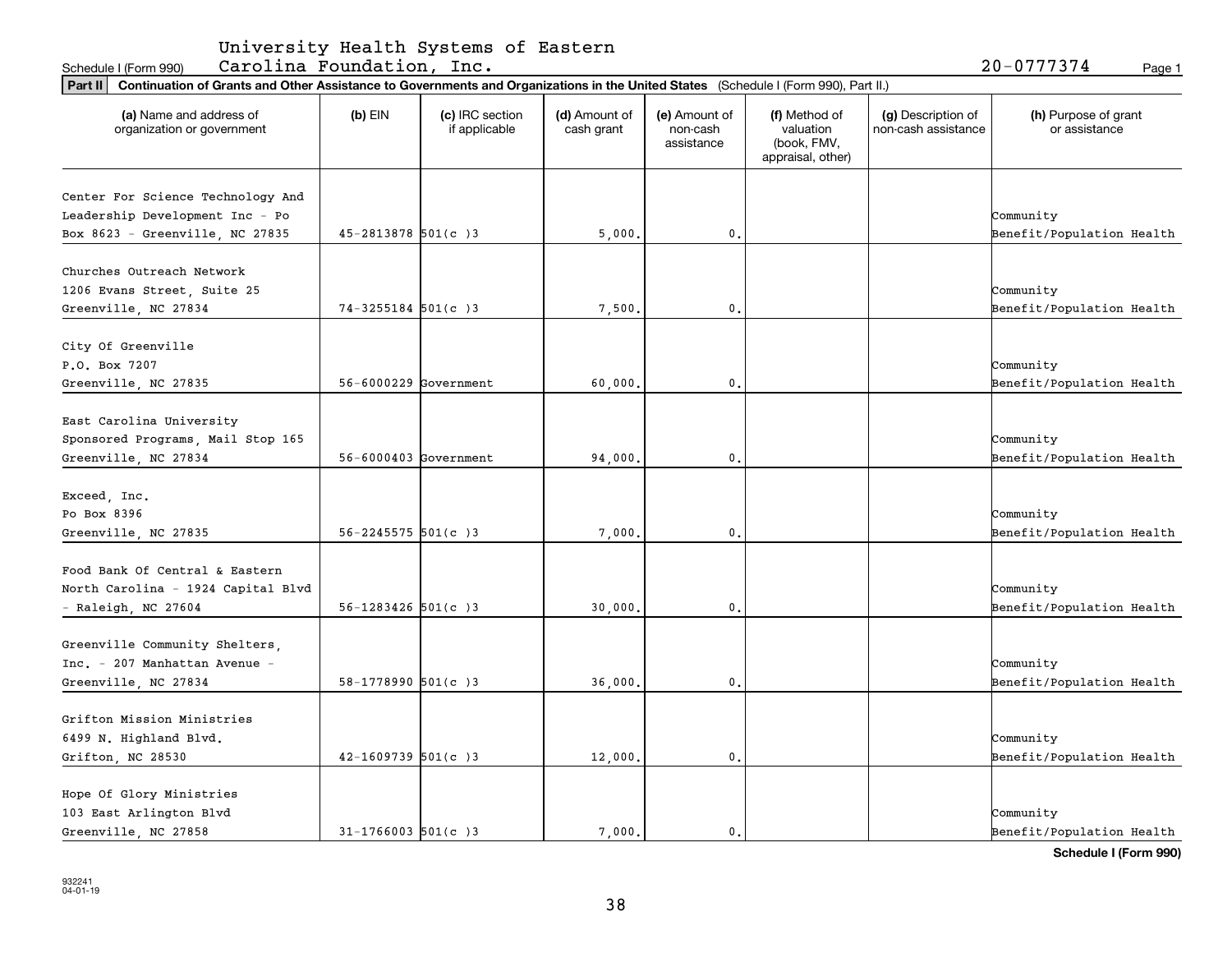| University Health Systems of Eastern |  |  |  |  |
|--------------------------------------|--|--|--|--|
|--------------------------------------|--|--|--|--|

Schedule I (Form 990) Page 1 Carolina Foundation, Inc. 20-0777374

| Part II   Continuation of Grants and Other Assistance to Governments and Organizations in the United States (Schedule I (Form 990), Part II.) |                           |                                  |                             |                                         |                                                                |                                           |                                       |
|-----------------------------------------------------------------------------------------------------------------------------------------------|---------------------------|----------------------------------|-----------------------------|-----------------------------------------|----------------------------------------------------------------|-------------------------------------------|---------------------------------------|
| (a) Name and address of<br>organization or government                                                                                         | $(b)$ EIN                 | (c) IRC section<br>if applicable | (d) Amount of<br>cash grant | (e) Amount of<br>non-cash<br>assistance | (f) Method of<br>valuation<br>(book, FMV,<br>appraisal, other) | (g) Description of<br>non-cash assistance | (h) Purpose of grant<br>or assistance |
|                                                                                                                                               |                           |                                  |                             |                                         |                                                                |                                           |                                       |
| Joy Soup Kitchen<br>C/O St. Timothy'S Episcopal Church                                                                                        |                           |                                  |                             |                                         |                                                                |                                           | Community                             |
| Greenville, NC 27858                                                                                                                          | $56-1912691$ $501(c)3$    |                                  | 5,000                       | 0.                                      |                                                                |                                           | Benefit/Population Health             |
|                                                                                                                                               |                           |                                  |                             |                                         |                                                                |                                           |                                       |
| Martin-Pitt Partnership For                                                                                                                   |                           |                                  |                             |                                         |                                                                |                                           |                                       |
| Children - 111 Eastbrook Drive -                                                                                                              |                           |                                  |                             |                                         |                                                                |                                           | Community                             |
| Greenville, NC 27858                                                                                                                          | $56-1913394$ $501(c)3$    |                                  | 8,000                       | 0.                                      |                                                                |                                           | Benefit/Population Health             |
|                                                                                                                                               |                           |                                  |                             |                                         |                                                                |                                           |                                       |
| Nc Cooperative Extension Service                                                                                                              |                           |                                  |                             |                                         |                                                                |                                           |                                       |
| 403 Governmental Circle                                                                                                                       |                           |                                  |                             |                                         |                                                                |                                           | Community                             |
| Greenville, NC 27834                                                                                                                          | $56 - 6000332$ $501(c)3$  |                                  | 87,100.                     | 0.                                      |                                                                |                                           | Benefit/Population Health             |
|                                                                                                                                               |                           |                                  |                             |                                         |                                                                |                                           |                                       |
| Nc Medassist                                                                                                                                  |                           |                                  |                             |                                         |                                                                |                                           |                                       |
| 4428 Taggart Creek Road, Ste 101                                                                                                              |                           |                                  |                             |                                         |                                                                |                                           | Community                             |
| Charlotte, NC 28208                                                                                                                           | $56 - 2018957$ $501(c)$ 3 |                                  | 16,000                      | 0.                                      |                                                                |                                           | Benefit/Population Health             |
|                                                                                                                                               |                           |                                  |                             |                                         |                                                                |                                           |                                       |
| Oakmont Baptist Church                                                                                                                        |                           |                                  |                             |                                         |                                                                |                                           |                                       |
| 1100 Red Banks Road                                                                                                                           |                           |                                  |                             |                                         |                                                                |                                           | Community                             |
| Greenville, NC 27858                                                                                                                          | $56-0817108$ $501(c)3$    |                                  | 9,000                       | 0.                                      |                                                                |                                           | Benefit/Population Health             |
|                                                                                                                                               |                           |                                  |                             |                                         |                                                                |                                           |                                       |
| Operation Sunshine, Inc.<br>1328 Chestnut Street                                                                                              |                           |                                  |                             |                                         |                                                                |                                           |                                       |
|                                                                                                                                               | $56 - 0896240$ $501(c)3$  |                                  | 5,000                       | 0.                                      |                                                                |                                           | Community                             |
| Greenville, NC 27834                                                                                                                          |                           |                                  |                             |                                         |                                                                |                                           | Benefit/Population Health             |
| Pitt County Care, Inc.                                                                                                                        |                           |                                  |                             |                                         |                                                                |                                           |                                       |
| 600 Moye Blvd                                                                                                                                 |                           |                                  |                             |                                         |                                                                |                                           | Community                             |
| Greenville, NC 27834                                                                                                                          | $56 - 2097183$ $501(c)3$  |                                  | 6,000                       | 0.                                      |                                                                |                                           | Benefit/Population Health             |
|                                                                                                                                               |                           |                                  |                             |                                         |                                                                |                                           |                                       |
| Pitt County Coalition On Substance                                                                                                            |                           |                                  |                             |                                         |                                                                |                                           |                                       |
| Abuse - P.O. Box 1666 -                                                                                                                       |                           |                                  |                             |                                         |                                                                |                                           | Community                             |
| Greenville, NC 27858                                                                                                                          | $56 - 1579736$ $501(c)3$  |                                  | 9,500.                      | 0.                                      |                                                                |                                           | Benefit/Population Health             |
|                                                                                                                                               |                           |                                  |                             |                                         |                                                                |                                           |                                       |
| Pitt County Council On Aging                                                                                                                  |                           |                                  |                             |                                         |                                                                |                                           |                                       |
| 4551 County Home Road                                                                                                                         |                           |                                  |                             |                                         |                                                                |                                           | Community                             |
| Greenville, NC 27858                                                                                                                          | $52 - 1042008$ 501(c) 3   |                                  | 78,000.                     | 0.                                      |                                                                |                                           | Benefit/Population Health             |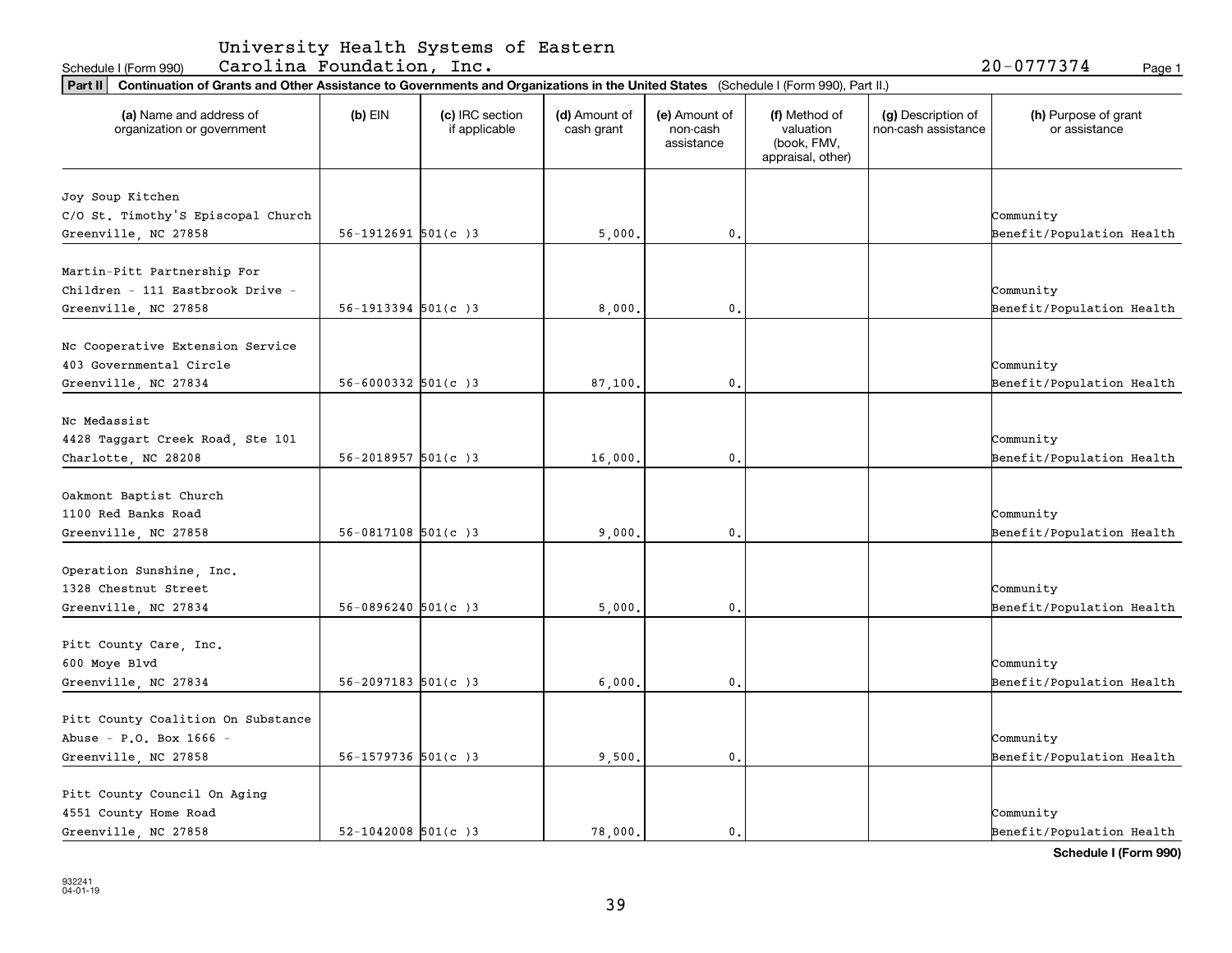| University Health Systems of Eastern |  |  |  |  |
|--------------------------------------|--|--|--|--|
|--------------------------------------|--|--|--|--|

Schedule I(Form 990) Carolina Foundation, Inc. 20-0777374 <sub>Page 1</sub>

| Part II   Continuation of Grants and Other Assistance to Governments and Organizations in the United States (Schedule I (Form 990), Part II.) |                           |                                  |                             |                                         |                                                                |                                           |                                       |
|-----------------------------------------------------------------------------------------------------------------------------------------------|---------------------------|----------------------------------|-----------------------------|-----------------------------------------|----------------------------------------------------------------|-------------------------------------------|---------------------------------------|
| (a) Name and address of<br>organization or government                                                                                         | $(b)$ EIN                 | (c) IRC section<br>if applicable | (d) Amount of<br>cash grant | (e) Amount of<br>non-cash<br>assistance | (f) Method of<br>valuation<br>(book, FMV,<br>appraisal, other) | (g) Description of<br>non-cash assistance | (h) Purpose of grant<br>or assistance |
|                                                                                                                                               |                           |                                  |                             |                                         |                                                                |                                           |                                       |
| Pitt County Emergency Management<br>Services - 1717 West Fifth Street                                                                         |                           |                                  |                             |                                         |                                                                |                                           |                                       |
|                                                                                                                                               |                           |                                  |                             |                                         |                                                                |                                           | Community                             |
| - Greenville, NC 27834                                                                                                                        | $56 - 6000332$ Government |                                  | 50,000.                     | 0.                                      |                                                                |                                           | Benefit/Population Health             |
| Pitt County Government                                                                                                                        |                           |                                  |                             |                                         |                                                                |                                           |                                       |
| 1717 West Fifth Street                                                                                                                        |                           |                                  |                             |                                         |                                                                |                                           | Community                             |
|                                                                                                                                               | $56 - 6000332$ Government |                                  |                             | 0.                                      |                                                                |                                           |                                       |
| Greenville, NC 27834                                                                                                                          |                           |                                  | 8,500,                      |                                         |                                                                |                                           | Benefit/Population Health             |
| Pitt County Health Department                                                                                                                 |                           |                                  |                             |                                         |                                                                |                                           |                                       |
| 201 Government Circle                                                                                                                         |                           |                                  |                             |                                         |                                                                |                                           | Community                             |
|                                                                                                                                               | 56-6000332 Government     |                                  |                             | 0.                                      |                                                                |                                           |                                       |
| Greenville, NC 27834                                                                                                                          |                           |                                  | 70,000.                     |                                         |                                                                |                                           | Benefit/Population Health             |
| Pitt County Schools                                                                                                                           |                           |                                  |                             |                                         |                                                                |                                           |                                       |
| 1717 West 5Th Street                                                                                                                          |                           |                                  |                             |                                         |                                                                |                                           | Community                             |
|                                                                                                                                               |                           |                                  |                             |                                         |                                                                |                                           |                                       |
| Greenville, NC 27834                                                                                                                          | 56-6001097 Government     |                                  | 35,000.                     | 0.                                      |                                                                |                                           | Benefit/Population Health             |
| Project Anna, Inc.                                                                                                                            |                           |                                  |                             |                                         |                                                                |                                           |                                       |
| P.O. Box 541                                                                                                                                  |                           |                                  |                             |                                         |                                                                |                                           | Community                             |
|                                                                                                                                               |                           |                                  |                             |                                         |                                                                |                                           |                                       |
| Greenville, NC 27835                                                                                                                          | $51-0480777$ 501(c) 3     |                                  | 7,000.                      | 0.                                      |                                                                |                                           | Benefit/Population Health             |
| Real Crisis Intervention, Inc.                                                                                                                |                           |                                  |                             |                                         |                                                                |                                           |                                       |
| 1011 Anderson Street                                                                                                                          |                           |                                  |                             |                                         |                                                                |                                           | Community                             |
|                                                                                                                                               | $56-0990583$ $501(c)3$    |                                  | 8,000                       | 0.                                      |                                                                |                                           | Benefit/Population Health             |
| Greenville, NC 27858                                                                                                                          |                           |                                  |                             |                                         |                                                                |                                           |                                       |
| Rebuilding Together Pitt County,                                                                                                              |                           |                                  |                             |                                         |                                                                |                                           |                                       |
| Nc, Inc. - 1100 Ward Street -                                                                                                                 |                           |                                  |                             |                                         |                                                                |                                           | Community                             |
|                                                                                                                                               |                           |                                  |                             |                                         |                                                                |                                           |                                       |
| Greenville, NC 27834                                                                                                                          | $26-0757622$ 501(c)3      |                                  | 10,000.                     | 0.                                      |                                                                |                                           | Benefit/Population Health             |
| Safe Communities Coalition Of Pitt                                                                                                            |                           |                                  |                             |                                         |                                                                |                                           |                                       |
|                                                                                                                                               |                           |                                  |                             |                                         |                                                                |                                           | Community                             |
| County, Inc. - Po Box 31051 -                                                                                                                 |                           |                                  |                             |                                         |                                                                |                                           |                                       |
| Greenville, NC 27833                                                                                                                          | $56 - 2204444$ $501(c)3$  |                                  | 25,000.                     | 0.                                      |                                                                |                                           | Benefit/Population Health             |
| The Little Willie Center Cdc                                                                                                                  |                           |                                  |                             |                                         |                                                                |                                           |                                       |
| 807 West 5Th Street                                                                                                                           |                           |                                  |                             |                                         |                                                                |                                           | Community                             |
|                                                                                                                                               |                           |                                  |                             |                                         |                                                                |                                           |                                       |
| Greenville, NC 27834                                                                                                                          | $56 - 1715030$ $501(c)3$  |                                  | 14,000.                     | $\mathbf{0}$ .                          |                                                                |                                           | Benefit/Population Health             |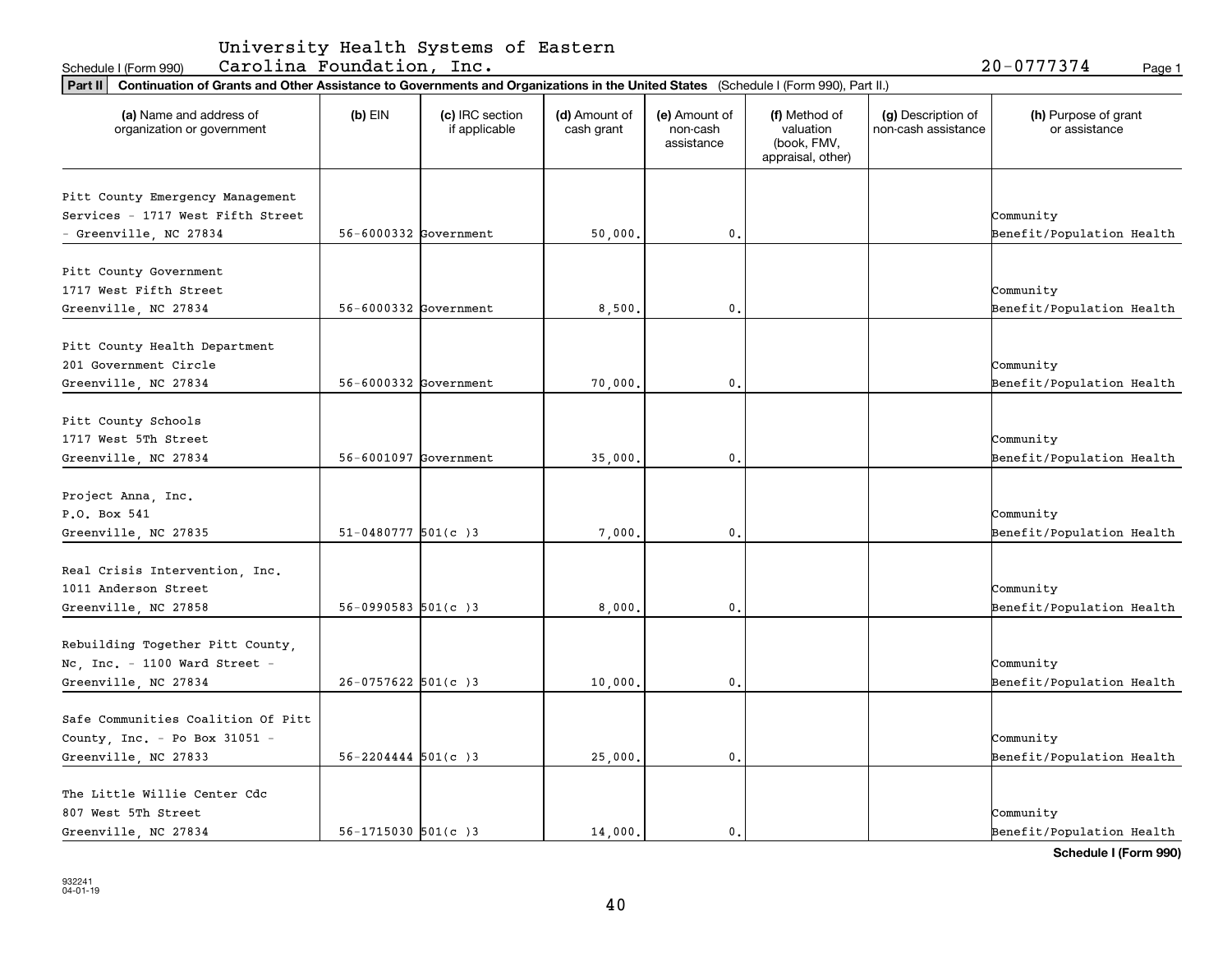| University Health Systems of Eastern |  |  |  |  |
|--------------------------------------|--|--|--|--|
|--------------------------------------|--|--|--|--|

Schedule I(Form 990) Carolina Foundation, Inc. 20-0777374 <sub>Page 1</sub>

| Part II   Continuation of Grants and Other Assistance to Governments and Organizations in the United States (Schedule I (Form 990), Part II.) |                           |                                  |                             |                                         |                                                                |                                           |                                       |
|-----------------------------------------------------------------------------------------------------------------------------------------------|---------------------------|----------------------------------|-----------------------------|-----------------------------------------|----------------------------------------------------------------|-------------------------------------------|---------------------------------------|
| (a) Name and address of<br>organization or government                                                                                         | $(b)$ EIN                 | (c) IRC section<br>if applicable | (d) Amount of<br>cash grant | (e) Amount of<br>non-cash<br>assistance | (f) Method of<br>valuation<br>(book, FMV,<br>appraisal, other) | (g) Description of<br>non-cash assistance | (h) Purpose of grant<br>or assistance |
| The Outer Banks Hospital                                                                                                                      |                           |                                  |                             |                                         |                                                                |                                           |                                       |
| 4800 South Croatan Highway                                                                                                                    |                           |                                  |                             |                                         |                                                                |                                           |                                       |
| Nags Head, NC 27959                                                                                                                           | $56 - 2112733$ $501(c)3$  |                                  | 10,418.                     | 0.                                      |                                                                |                                           | Program Support/Capital               |
|                                                                                                                                               |                           |                                  |                             |                                         |                                                                |                                           |                                       |
| Third Street Community Center                                                                                                                 |                           |                                  |                             |                                         |                                                                |                                           |                                       |
| 600 West Third Street                                                                                                                         |                           |                                  |                             |                                         |                                                                |                                           | Community                             |
| Greenville, NC 27834                                                                                                                          | $26 - 3224953$ 501(c) 3   |                                  | 13,000.                     | 0.                                      |                                                                |                                           | Benefit/Population Health             |
| Transforming Christian Ministries,                                                                                                            |                           |                                  |                             |                                         |                                                                |                                           |                                       |
| Inc. - 2462 Stantonsburg Road -                                                                                                               |                           |                                  |                             |                                         |                                                                |                                           | Community                             |
| Greenville, NC 27834                                                                                                                          | $47 - 4812963$ 501(c) 3   |                                  | 9,000,                      | 0.                                      |                                                                |                                           | Benefit/Population Health             |
|                                                                                                                                               |                           |                                  |                             |                                         |                                                                |                                           |                                       |
| Vidant Beaufort Hospital                                                                                                                      |                           |                                  |                             |                                         |                                                                |                                           |                                       |
| PO Box 6028                                                                                                                                   |                           |                                  |                             |                                         |                                                                |                                           |                                       |
| Greenville, NC 27835                                                                                                                          | $45 - 2436270$ 501(c)3    |                                  | 30,381.                     | 0.                                      |                                                                |                                           | Program Support/Capital               |
|                                                                                                                                               |                           |                                  |                             |                                         |                                                                |                                           |                                       |
| Vidant Bertie Hospital                                                                                                                        |                           |                                  |                             |                                         |                                                                |                                           |                                       |
| 1403 South King Street                                                                                                                        |                           |                                  |                             |                                         |                                                                |                                           |                                       |
| Windsor, NC 27983                                                                                                                             | $56 - 2072002$ $501(c)3$  |                                  | 9, 244.                     | 0.                                      |                                                                |                                           | Program Support/Capital               |
| Vidant Chowan Hospital                                                                                                                        |                           |                                  |                             |                                         |                                                                |                                           |                                       |
| 211 Virginia Road                                                                                                                             |                           |                                  |                             |                                         |                                                                |                                           |                                       |
| Edenton, NC 27932                                                                                                                             | $56 - 2101090$ $501(c)3$  |                                  | 36,929.                     | 0.                                      |                                                                |                                           | Program Support/Capital               |
|                                                                                                                                               |                           |                                  |                             |                                         |                                                                |                                           |                                       |
| Vidant Edgecombe Hospital                                                                                                                     |                           |                                  |                             |                                         |                                                                |                                           |                                       |
| 111 Hospital Drive                                                                                                                            |                           |                                  |                             |                                         |                                                                |                                           |                                       |
| Tarboro, NC 27886                                                                                                                             | $56 - 2093700$ $501(c)3$  |                                  | 7,535,                      | 0.                                      |                                                                |                                           | Program Support/Capital               |
| Vidant Health                                                                                                                                 |                           |                                  |                             |                                         |                                                                |                                           |                                       |
| P.O. Box 6028                                                                                                                                 |                           |                                  |                             |                                         |                                                                |                                           |                                       |
| Greenville, NC 27835                                                                                                                          | $56 - 2141073$ $501(c)$ 3 |                                  | 36,817.                     | $\mathbf{0}$ .                          |                                                                |                                           | Program Support/Capital               |
|                                                                                                                                               |                           |                                  |                             |                                         |                                                                |                                           |                                       |
| Vidant Medical Center                                                                                                                         |                           |                                  |                             |                                         |                                                                |                                           |                                       |
| 2100 Stantonsburg Drive                                                                                                                       |                           |                                  |                             |                                         |                                                                |                                           |                                       |
| Greenville, NC 27834                                                                                                                          | $56 - 0585243$ $501(c)3$  |                                  | 7.343.240.                  | 0.                                      |                                                                |                                           | Program Support/Capital               |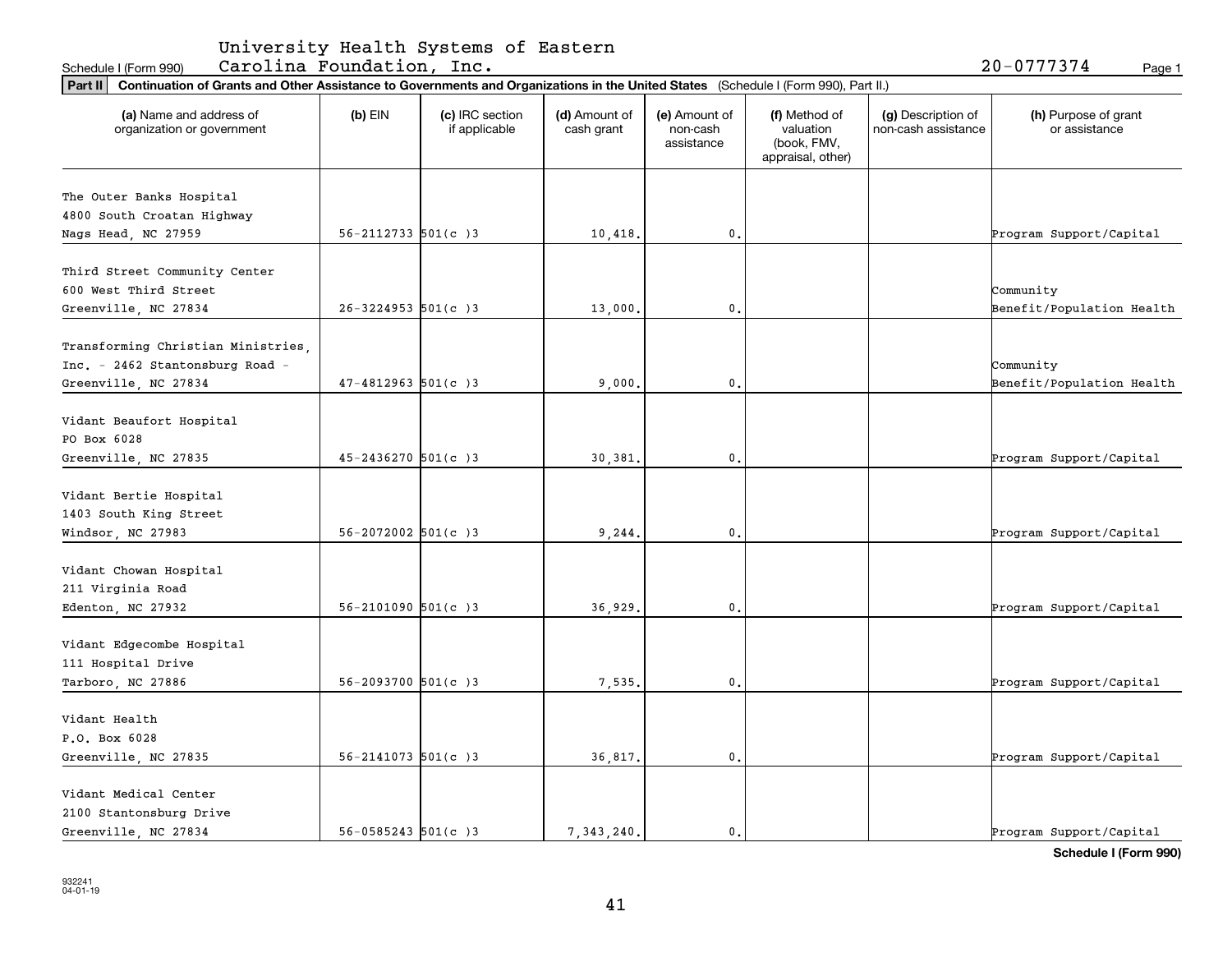| University Health Systems of Eastern |  |  |
|--------------------------------------|--|--|
|--------------------------------------|--|--|

| Part II   Continuation of Grants and Other Assistance to Governments and Organizations in the United States (Schedule I (Form 990), Part II.) |                           |                                  |                             |                                         |                                                                |                                           |                                       |  |  |
|-----------------------------------------------------------------------------------------------------------------------------------------------|---------------------------|----------------------------------|-----------------------------|-----------------------------------------|----------------------------------------------------------------|-------------------------------------------|---------------------------------------|--|--|
| (a) Name and address of<br>organization or government                                                                                         | $(b)$ EIN                 | (c) IRC section<br>if applicable | (d) Amount of<br>cash grant | (e) Amount of<br>non-cash<br>assistance | (f) Method of<br>valuation<br>(book, FMV,<br>appraisal, other) | (g) Description of<br>non-cash assistance | (h) Purpose of grant<br>or assistance |  |  |
| Vidant Roanoke-Chowan Hospital<br>500 South Academy Street                                                                                    |                           |                                  |                             |                                         |                                                                |                                           |                                       |  |  |
| Ahoskie, NC 27910                                                                                                                             | $56 - 2003933$ $501(c)$ 3 |                                  | 22,651.                     | $\mathfrak o$ .                         |                                                                |                                           | Program Support/Capital               |  |  |
|                                                                                                                                               |                           |                                  |                             |                                         |                                                                |                                           |                                       |  |  |
|                                                                                                                                               |                           |                                  |                             |                                         |                                                                |                                           |                                       |  |  |
|                                                                                                                                               |                           |                                  |                             |                                         |                                                                |                                           |                                       |  |  |
|                                                                                                                                               |                           |                                  |                             |                                         |                                                                |                                           |                                       |  |  |
|                                                                                                                                               |                           |                                  |                             |                                         |                                                                |                                           |                                       |  |  |
|                                                                                                                                               |                           |                                  |                             |                                         |                                                                |                                           |                                       |  |  |
|                                                                                                                                               |                           |                                  |                             |                                         |                                                                |                                           |                                       |  |  |
|                                                                                                                                               |                           |                                  |                             |                                         |                                                                |                                           |                                       |  |  |
|                                                                                                                                               |                           |                                  |                             |                                         |                                                                |                                           |                                       |  |  |
|                                                                                                                                               |                           |                                  |                             |                                         |                                                                |                                           |                                       |  |  |
|                                                                                                                                               |                           |                                  |                             |                                         |                                                                |                                           |                                       |  |  |
|                                                                                                                                               |                           |                                  |                             |                                         |                                                                |                                           |                                       |  |  |
|                                                                                                                                               |                           |                                  |                             |                                         |                                                                |                                           |                                       |  |  |
|                                                                                                                                               |                           |                                  |                             |                                         |                                                                |                                           |                                       |  |  |
|                                                                                                                                               |                           |                                  |                             |                                         |                                                                |                                           |                                       |  |  |
|                                                                                                                                               |                           |                                  |                             |                                         |                                                                |                                           |                                       |  |  |

Schedule I (Form 990) **Carolina Foundation, Inc.** 20-0777374 Page 1

**Schedule I (Form 990)**

20-0777374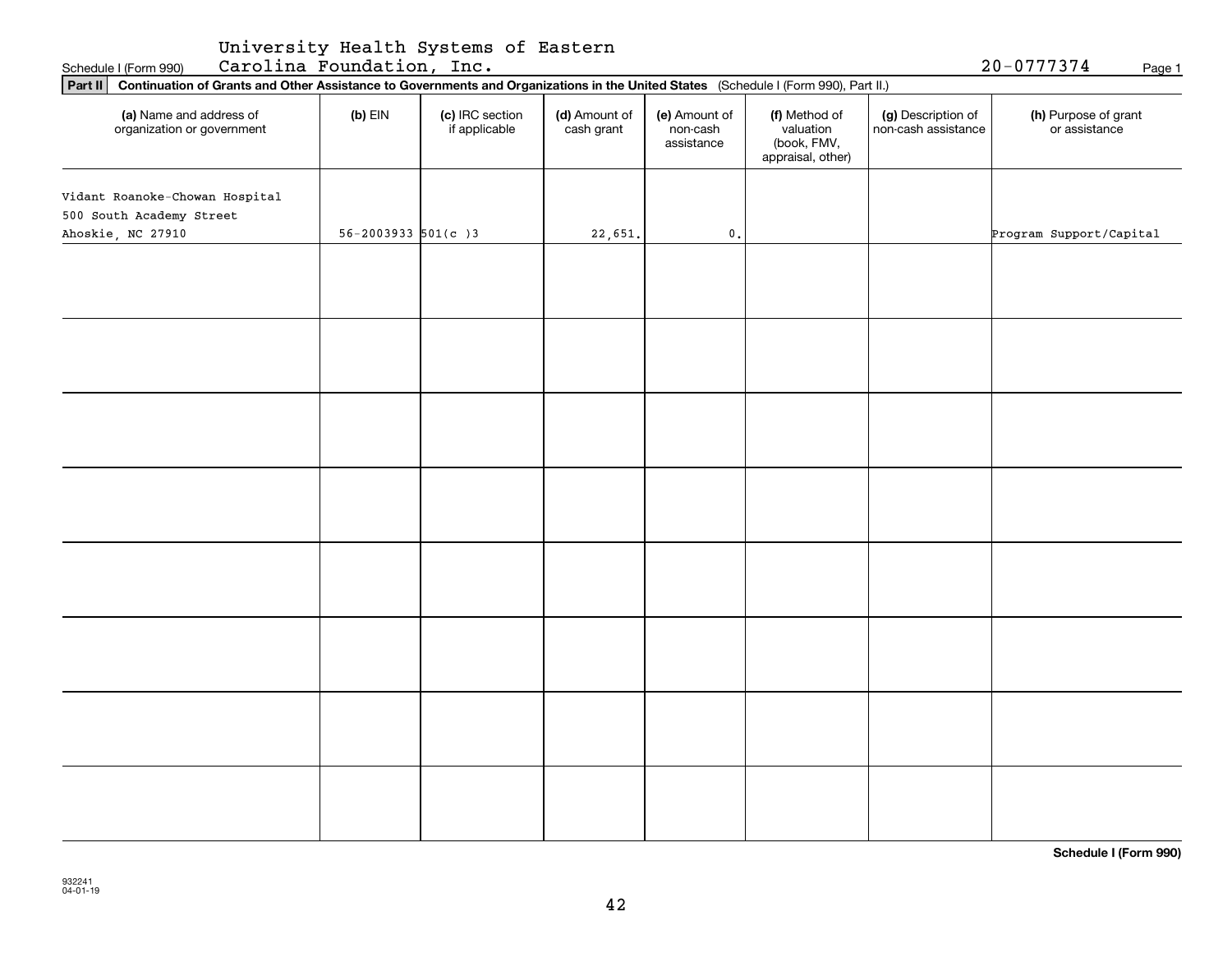#### **Part III | Grants and Other Assistance to Domestic Individuals. Complete if the organization answered "Yes" on Form 990, Part IV, line 22.** Schedule I (Form 990) (2019) Page Carolina Foundation, Inc. 20-0777374

Part III can be duplicated if additional space is needed.

| Fait in carr be duplicated in additional space is riceded.                                                                                           |                             |                             |                                       |                                                          |                                       |  |  |  |  |
|------------------------------------------------------------------------------------------------------------------------------------------------------|-----------------------------|-----------------------------|---------------------------------------|----------------------------------------------------------|---------------------------------------|--|--|--|--|
| (a) Type of grant or assistance                                                                                                                      | (b) Number of<br>recipients | (c) Amount of<br>cash grant | (d) Amount of non-<br>cash assistance | (e) Method of valuation<br>(book, FMV, appraisal, other) | (f) Description of noncash assistance |  |  |  |  |
|                                                                                                                                                      |                             |                             |                                       |                                                          |                                       |  |  |  |  |
|                                                                                                                                                      |                             |                             |                                       |                                                          |                                       |  |  |  |  |
|                                                                                                                                                      |                             |                             |                                       |                                                          |                                       |  |  |  |  |
|                                                                                                                                                      |                             |                             |                                       |                                                          |                                       |  |  |  |  |
|                                                                                                                                                      |                             |                             |                                       |                                                          |                                       |  |  |  |  |
|                                                                                                                                                      |                             |                             |                                       |                                                          |                                       |  |  |  |  |
|                                                                                                                                                      |                             |                             |                                       |                                                          |                                       |  |  |  |  |
|                                                                                                                                                      |                             |                             |                                       |                                                          |                                       |  |  |  |  |
|                                                                                                                                                      |                             |                             |                                       |                                                          |                                       |  |  |  |  |
|                                                                                                                                                      |                             |                             |                                       |                                                          |                                       |  |  |  |  |
|                                                                                                                                                      |                             |                             |                                       |                                                          |                                       |  |  |  |  |
|                                                                                                                                                      |                             |                             |                                       |                                                          |                                       |  |  |  |  |
| Part IV<br>Supplemental Information. Provide the information required in Part I, line 2; Part III, column (b); and any other additional information. |                             |                             |                                       |                                                          |                                       |  |  |  |  |
|                                                                                                                                                      |                             |                             |                                       |                                                          |                                       |  |  |  |  |
| Part I, Line 2:                                                                                                                                      |                             |                             |                                       |                                                          |                                       |  |  |  |  |
| Grants provided by the University Health Systems of Eastern Carolina                                                                                 |                             |                             |                                       |                                                          |                                       |  |  |  |  |
| Foundation (D/B/A Vidant Health Foundation) require the applicant to be a                                                                            |                             |                             |                                       |                                                          |                                       |  |  |  |  |
| $501(c)(3)$ or government entity and recipients are required to provide proof                                                                        |                             |                             |                                       |                                                          |                                       |  |  |  |  |
| of their status by submitting a copy of their IRS Letter of Determination.                                                                           |                             |                             |                                       |                                                          |                                       |  |  |  |  |
| Requests must be related to disease prevention and disease management or                                                                             |                             |                             |                                       |                                                          |                                       |  |  |  |  |
|                                                                                                                                                      |                             |                             |                                       |                                                          |                                       |  |  |  |  |

wellness or children services. Once the grant has been awarded, the

Foundation gets a mid-term update report from the grantees of the

progression status towards the achievement of the specified goals. Any

**2**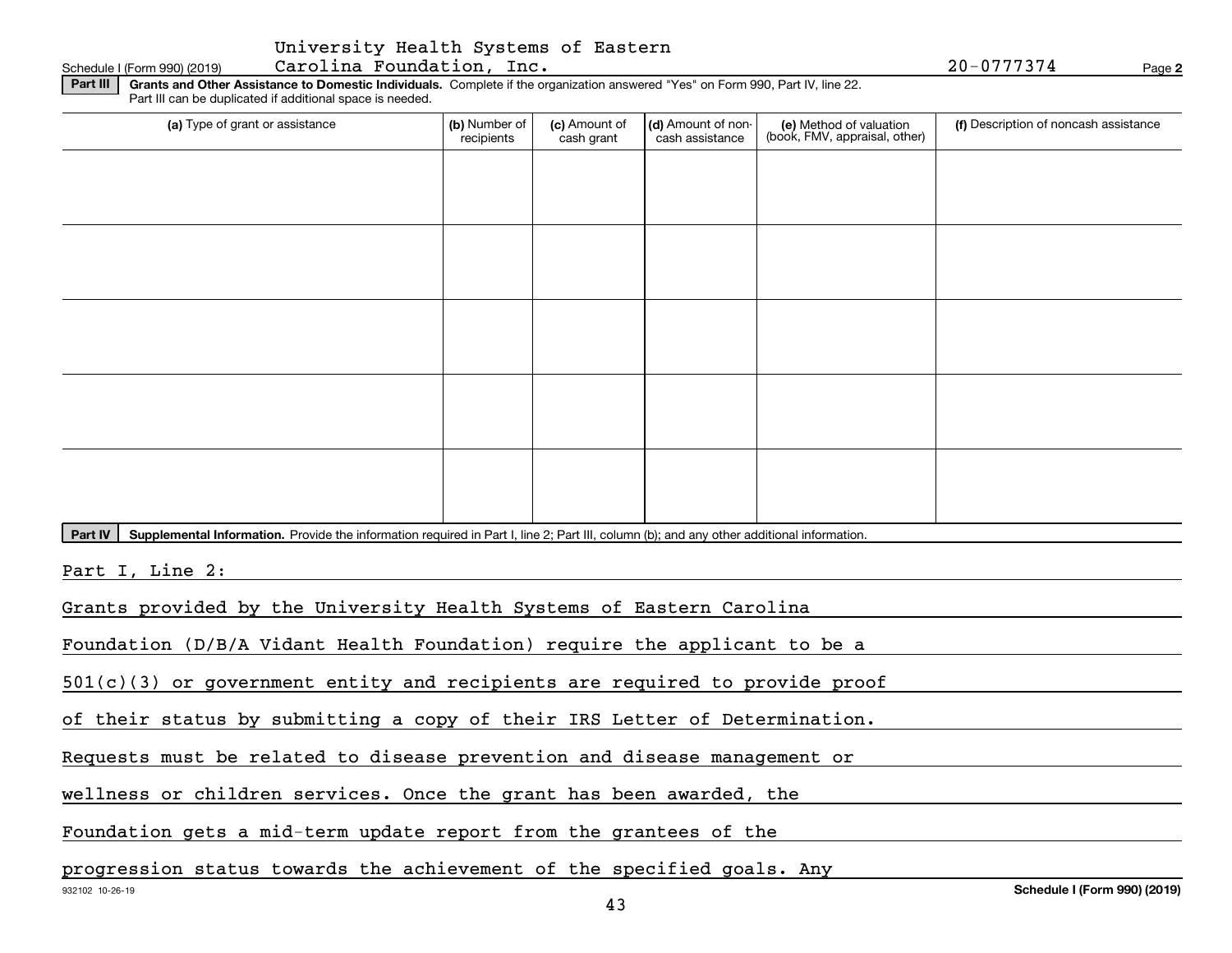| University Health Systems of Eastern                                       |                       |  |
|----------------------------------------------------------------------------|-----------------------|--|
| Carolina Foundation, Inc.<br>Schedule I (Form 990)                         | $20 - 0777374$ Page 2 |  |
| <b>Part IV   Supplemental Information</b>                                  |                       |  |
| revisions to the original grant specification has to be requested formally |                       |  |
| and approved by the Foundation. The mid-term report also indicates the     |                       |  |
| corresponding grant funds used and at the end of the period, all unused    |                       |  |
| funds are returned to the Foundation.                                      |                       |  |
|                                                                            |                       |  |

Part IV

Basis for characterizing contributions not reported as revenue:

Vidant Health Foundation raises contributions on behalf of the

not-for-profit hospitals in the Vidant Health system. These

contributions are considered agency transactions under generally

accepted accounting principles. contributions received through agency

transactions are not recorded as revenue on the books of the agent. The

primary factor in determining if a transaction is considered an agency

transaction is "variance power". If the donor stipulates the final

recipient of the contribution, then the agent does not have variance

power and would not recognize the contribution as revenue or the

distribution of those funds as an expense.

See next page for more detail:

Agency fund transactions for the fiscal year ended September 30, 2020

are as follows:

**Schedule I (Form 990)**

932291 04-01-19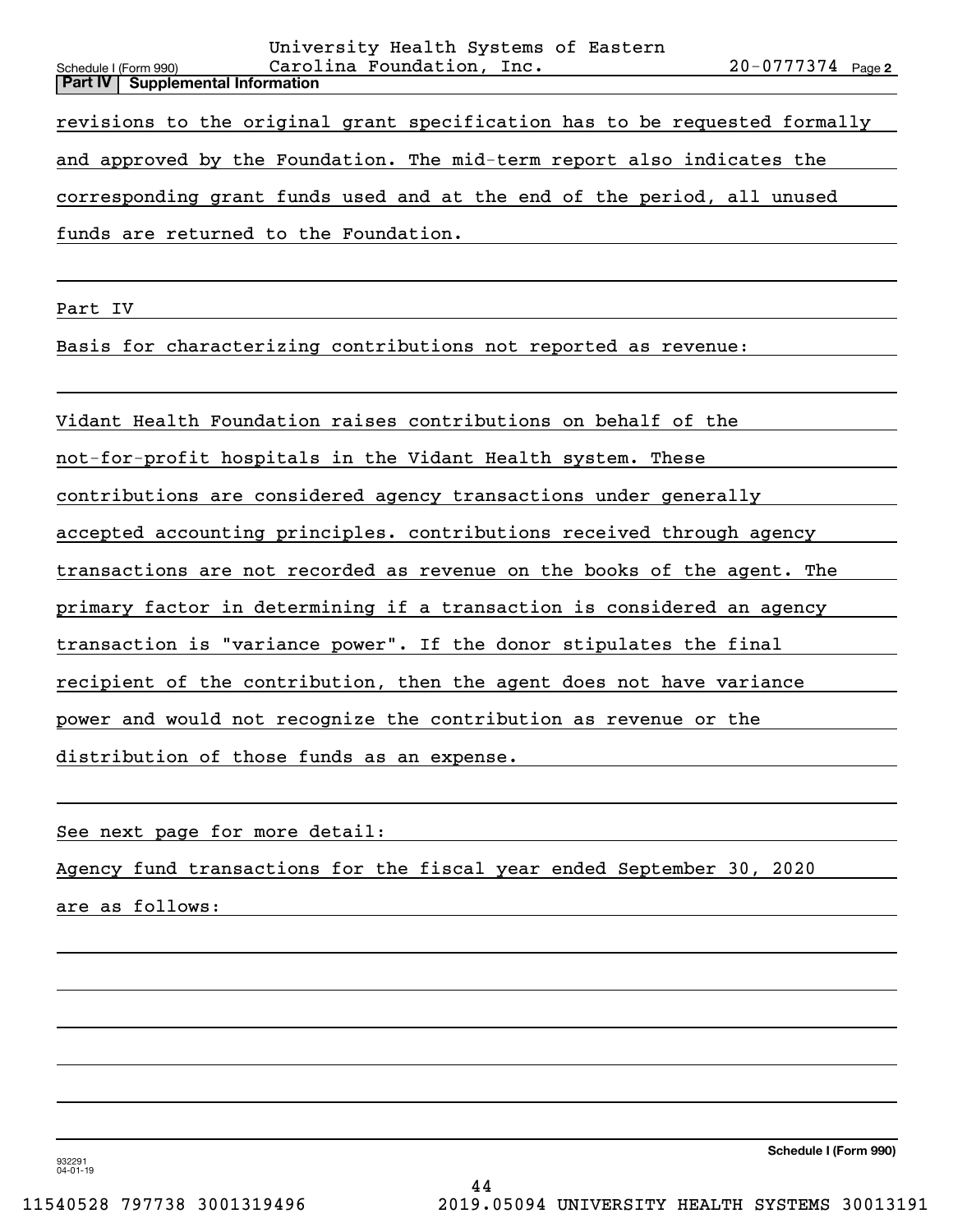| University Health Systems of Eastern<br>Carolina Foundation, Inc.<br>Schedule I (Form 990)<br><b>Part IV   Supplemental Information</b> | $20 - 0777374$ Page 2 |
|-----------------------------------------------------------------------------------------------------------------------------------------|-----------------------|
| 1,418,890 Contributions received on behalf of others                                                                                    |                       |
| 700,006 Proceeds from merger                                                                                                            |                       |
| 80,907 Interest and dividends (net of fees)                                                                                             |                       |
| 331, 217 Realized and unrealized gains                                                                                                  |                       |
| 43,180 Change in allowance for doubtful accounts                                                                                        |                       |
| 2,574,200 Total increases                                                                                                               |                       |
|                                                                                                                                         |                       |
| 4,774,880 Funding distributions                                                                                                         |                       |
| (252,948) Change in NPV of pledge receivable                                                                                            |                       |
| 4,521,932 Total decreases                                                                                                               |                       |
| (2,034,093) Change in agency funds payable                                                                                              |                       |
| Agency funds payable:                                                                                                                   |                       |
| 21,688,629 Beginning                                                                                                                    |                       |
| 19,654,536 Ending                                                                                                                       |                       |
|                                                                                                                                         |                       |
|                                                                                                                                         |                       |
|                                                                                                                                         |                       |
|                                                                                                                                         |                       |
|                                                                                                                                         |                       |
|                                                                                                                                         |                       |

932291 04-01-19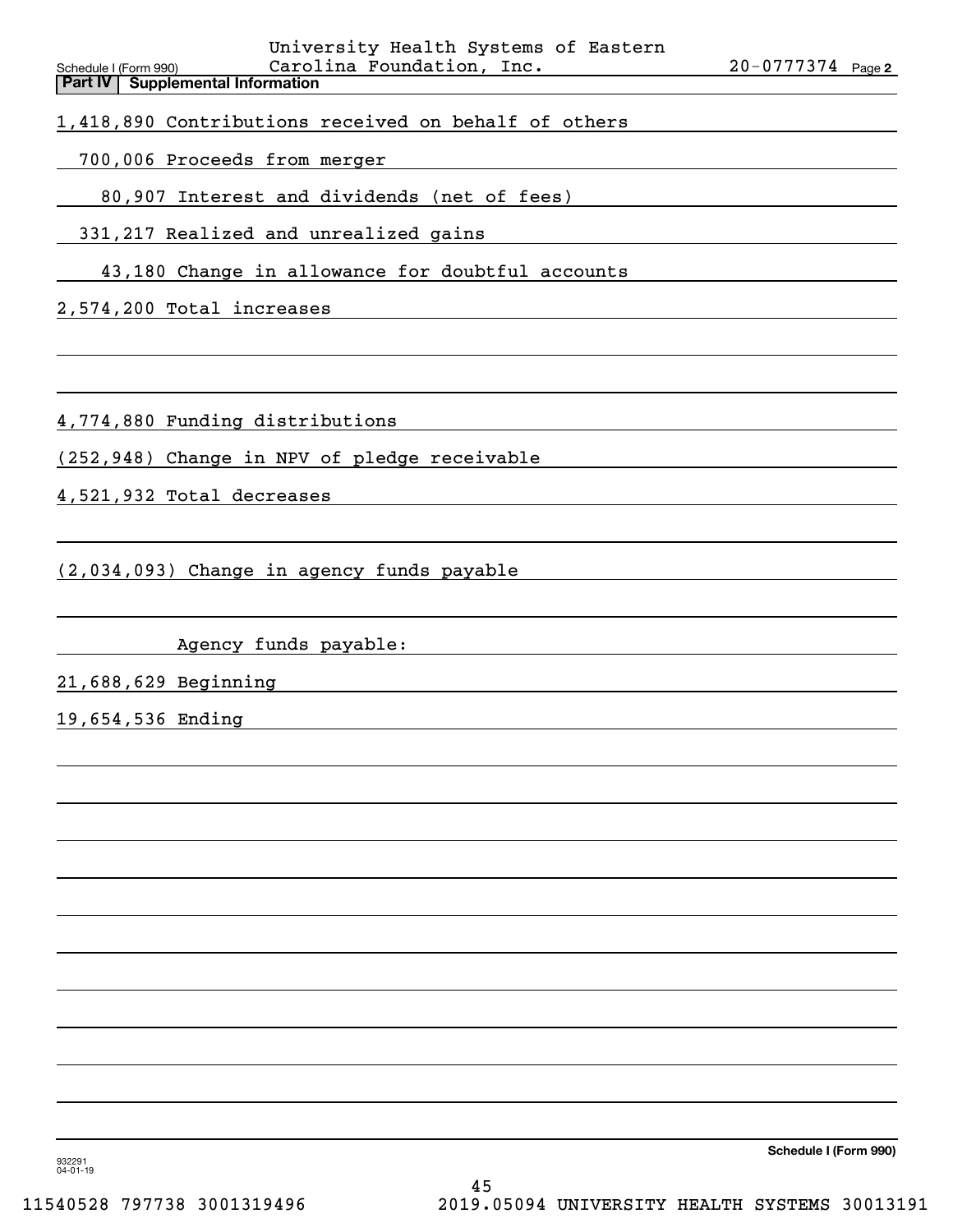|        | <b>Compensation Information</b><br><b>SCHEDULE J</b>                                                                             |                                       | OMB No. 1545-0047          |            |                         |
|--------|----------------------------------------------------------------------------------------------------------------------------------|---------------------------------------|----------------------------|------------|-------------------------|
|        | (Form 990)<br>For certain Officers, Directors, Trustees, Key Employees, and Highest                                              |                                       |                            |            |                         |
|        | <b>Compensated Employees</b>                                                                                                     |                                       | 2019                       |            |                         |
|        | Complete if the organization answered "Yes" on Form 990, Part IV, line 23.<br>Attach to Form 990.                                |                                       | <b>Open to Public</b>      |            |                         |
|        | Department of the Treasury<br>Go to www.irs.gov/Form990 for instructions and the latest information.<br>Internal Revenue Service |                                       | Inspection                 |            |                         |
|        | University Health Systems of Eastern<br>Name of the organization                                                                 | <b>Employer identification number</b> |                            |            |                         |
|        | Carolina Foundation, Inc.                                                                                                        |                                       | $20 - 0777374$             |            |                         |
| Part I | <b>Questions Regarding Compensation</b>                                                                                          |                                       |                            |            |                         |
|        |                                                                                                                                  |                                       |                            | <b>Yes</b> | No                      |
|        | <b>1a</b> Check the appropriate box(es) if the organization provided any of the following to or for a person listed on Form 990, |                                       |                            |            |                         |
|        | Part VII, Section A, line 1a. Complete Part III to provide any relevant information regarding these items.                       |                                       |                            |            |                         |
|        | First-class or charter travel<br>Housing allowance or residence for personal use                                                 |                                       |                            |            |                         |
|        | Travel for companions<br>Payments for business use of personal residence                                                         |                                       |                            |            |                         |
|        | Tax indemnification and gross-up payments<br>Health or social club dues or initiation fees                                       |                                       |                            |            |                         |
|        | Discretionary spending account<br>Personal services (such as maid, chauffeur, chef)                                              |                                       |                            |            |                         |
|        |                                                                                                                                  |                                       |                            |            |                         |
|        | <b>b</b> If any of the boxes on line 1a are checked, did the organization follow a written policy regarding payment or           |                                       |                            |            |                         |
|        | reimbursement or provision of all of the expenses described above? If "No," complete Part III to explain                         |                                       | 1b                         |            |                         |
| 2      | Did the organization require substantiation prior to reimbursing or allowing expenses incurred by all directors,                 |                                       | $\mathbf{2}$               |            |                         |
|        |                                                                                                                                  |                                       |                            |            |                         |
| З      | Indicate which, if any, of the following the organization used to establish the compensation of the organization's               |                                       |                            |            |                         |
|        | CEO/Executive Director. Check all that apply. Do not check any boxes for methods used by a related organization to               |                                       |                            |            |                         |
|        | establish compensation of the CEO/Executive Director, but explain in Part III.                                                   |                                       |                            |            |                         |
|        | Compensation committee<br>Written employment contract                                                                            |                                       |                            |            |                         |
|        | Compensation survey or study<br>Independent compensation consultant                                                              |                                       |                            |            |                         |
|        | Form 990 of other organizations<br>Approval by the board or compensation committee                                               |                                       |                            |            |                         |
|        |                                                                                                                                  |                                       |                            |            |                         |
|        | During the year, did any person listed on Form 990, Part VII, Section A, line 1a, with respect to the filing                     |                                       |                            |            |                         |
|        | organization or a related organization:                                                                                          |                                       |                            |            |                         |
| а      | Receive a severance payment or change-of-control payment?                                                                        |                                       | 4a                         |            | х                       |
| b      |                                                                                                                                  |                                       | 4b                         |            | $\overline{\mathbf{x}}$ |
| с      |                                                                                                                                  |                                       | 4c                         |            | $\overline{\mathbf{x}}$ |
|        | If "Yes" to any of lines 4a-c, list the persons and provide the applicable amounts for each item in Part III.                    |                                       |                            |            |                         |
|        |                                                                                                                                  |                                       |                            |            |                         |
|        | Only section 501(c)(3), 501(c)(4), and 501(c)(29) organizations must complete lines 5-9.                                         |                                       |                            |            |                         |
|        | For persons listed on Form 990, Part VII, Section A, line 1a, did the organization pay or accrue any compensation                |                                       |                            |            |                         |
|        | contingent on the revenues of:                                                                                                   |                                       |                            |            |                         |
|        | a The organization? <b>Constitution</b> and the organization?                                                                    |                                       | 5a                         |            | x                       |
|        |                                                                                                                                  |                                       | 5b                         |            | $\mathbf x$             |
|        | If "Yes" on line 5a or 5b, describe in Part III.                                                                                 |                                       |                            |            |                         |
| 6.     | For persons listed on Form 990, Part VII, Section A, line 1a, did the organization pay or accrue any compensation                |                                       |                            |            |                         |
|        | contingent on the net earnings of:                                                                                               |                                       |                            |            |                         |
| a      |                                                                                                                                  |                                       | 6a                         |            | х                       |
|        |                                                                                                                                  |                                       | 6b                         |            | $\mathbf x$             |
|        | If "Yes" on line 6a or 6b, describe in Part III.                                                                                 |                                       |                            |            |                         |
|        | 7 For persons listed on Form 990, Part VII, Section A, line 1a, did the organization provide any nonfixed payments               |                                       |                            |            |                         |
|        |                                                                                                                                  |                                       | 7                          |            | х                       |
| 8      | Were any amounts reported on Form 990, Part VII, paid or accrued pursuant to a contract that was subject to the                  |                                       |                            |            |                         |
|        | initial contract exception described in Regulations section 53.4958-4(a)(3)? If "Yes," describe in Part III                      |                                       | 8                          |            | х                       |
| 9      | If "Yes" on line 8, did the organization also follow the rebuttable presumption procedure described in                           |                                       |                            |            |                         |
|        | Regulations section 53.4958-6(c)?                                                                                                |                                       | 9                          |            |                         |
|        | LHA For Paperwork Reduction Act Notice, see the Instructions for Form 990.                                                       |                                       | Schedule J (Form 990) 2019 |            |                         |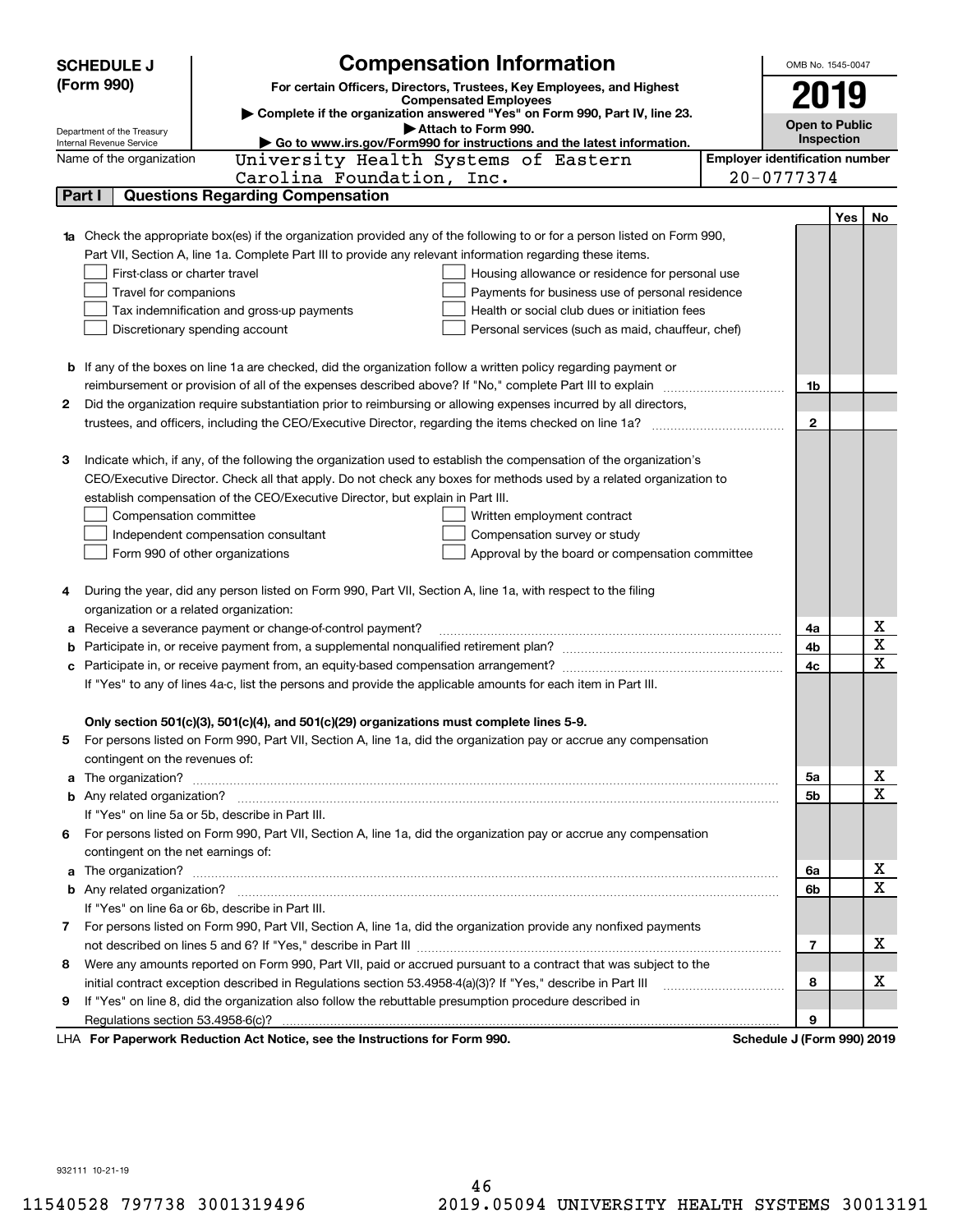Carolina Foundation, Inc.

**Part II Officers, Directors, Trustees, Key Employees, and Highest Compensated Employees.**  Schedule J (Form 990) 2019 Page Use duplicate copies if additional space is needed.

For each individual whose compensation must be reported on Schedule J, report compensation from the organization on row (i) and from related organizations, described in the instructions, on row (ii). Do not list any individuals that aren't listed on Form 990, Part VII.

**Note:**  The sum of columns (B)(i)-(iii) for each listed individual must equal the total amount of Form 990, Part VII, Section A, line 1a, applicable column (D) and (E) amounts for that individual.

|                        |            | (B) Breakdown of W-2 and/or 1099-MISC compensation |                                           | (C) Retirement and<br>other deferred      | (D) Nontaxable<br>benefits | (E) Total of columns<br>$(B)(i)-(D)$ | (F) Compensation<br>in column (B) |                                           |
|------------------------|------------|----------------------------------------------------|-------------------------------------------|-------------------------------------------|----------------------------|--------------------------------------|-----------------------------------|-------------------------------------------|
| (A) Name and Title     |            | (i) Base<br>compensation                           | (ii) Bonus &<br>incentive<br>compensation | (iii) Other<br>reportable<br>compensation | compensation               |                                      |                                   | reported as deferred<br>on prior Form 990 |
| (1) Mr. Scott Senatore | (i)        | $\overline{0}$ .                                   | $\overline{0}$ .                          | $\overline{0}$ .                          | $\overline{0}$ .           | $\overline{0}$ .                     | $\overline{0}$ .                  | 0.                                        |
| President              | (ii)       | 165, 577.                                          | $\overline{0}$ .                          | $\overline{0}$ .                          | 24,998.                    | 33,417.                              | 223,992.                          | $\overline{0}$ .                          |
|                        | (i)        |                                                    |                                           |                                           |                            |                                      |                                   |                                           |
|                        | (ii)       |                                                    |                                           |                                           |                            |                                      |                                   |                                           |
|                        | (i)        |                                                    |                                           |                                           |                            |                                      |                                   |                                           |
|                        | (ii)       |                                                    |                                           |                                           |                            |                                      |                                   |                                           |
|                        | (i)        |                                                    |                                           |                                           |                            |                                      |                                   |                                           |
|                        | (ii)       |                                                    |                                           |                                           |                            |                                      |                                   |                                           |
|                        | $(\sf{i})$ |                                                    |                                           |                                           |                            |                                      |                                   |                                           |
|                        | (ii)       |                                                    |                                           |                                           |                            |                                      |                                   |                                           |
|                        | (i)        |                                                    |                                           |                                           |                            |                                      |                                   |                                           |
|                        | (ii)       |                                                    |                                           |                                           |                            |                                      |                                   |                                           |
|                        | (i)        |                                                    |                                           |                                           |                            |                                      |                                   |                                           |
|                        | (ii)       |                                                    |                                           |                                           |                            |                                      |                                   |                                           |
|                        | (i)        |                                                    |                                           |                                           |                            |                                      |                                   |                                           |
|                        | (ii)       |                                                    |                                           |                                           |                            |                                      |                                   |                                           |
|                        | (i)        |                                                    |                                           |                                           |                            |                                      |                                   |                                           |
|                        | (ii)       |                                                    |                                           |                                           |                            |                                      |                                   |                                           |
|                        | (i)        |                                                    |                                           |                                           |                            |                                      |                                   |                                           |
|                        | (ii)       |                                                    |                                           |                                           |                            |                                      |                                   |                                           |
|                        | (i)        |                                                    |                                           |                                           |                            |                                      |                                   |                                           |
|                        | (ii)       |                                                    |                                           |                                           |                            |                                      |                                   |                                           |
|                        | (i)        |                                                    |                                           |                                           |                            |                                      |                                   |                                           |
|                        | (ii)       |                                                    |                                           |                                           |                            |                                      |                                   |                                           |
|                        | (i)        |                                                    |                                           |                                           |                            |                                      |                                   |                                           |
|                        | (ii)       |                                                    |                                           |                                           |                            |                                      |                                   |                                           |
|                        | (i)        |                                                    |                                           |                                           |                            |                                      |                                   |                                           |
|                        | (ii)       |                                                    |                                           |                                           |                            |                                      |                                   |                                           |
|                        | (i)        |                                                    |                                           |                                           |                            |                                      |                                   |                                           |
|                        | (ii)       |                                                    |                                           |                                           |                            |                                      |                                   |                                           |
|                        | (i)        |                                                    |                                           |                                           |                            |                                      |                                   |                                           |
|                        | (ii)       |                                                    |                                           |                                           |                            |                                      |                                   |                                           |

**Schedule J (Form 990) 2019**

**2**

20-0777374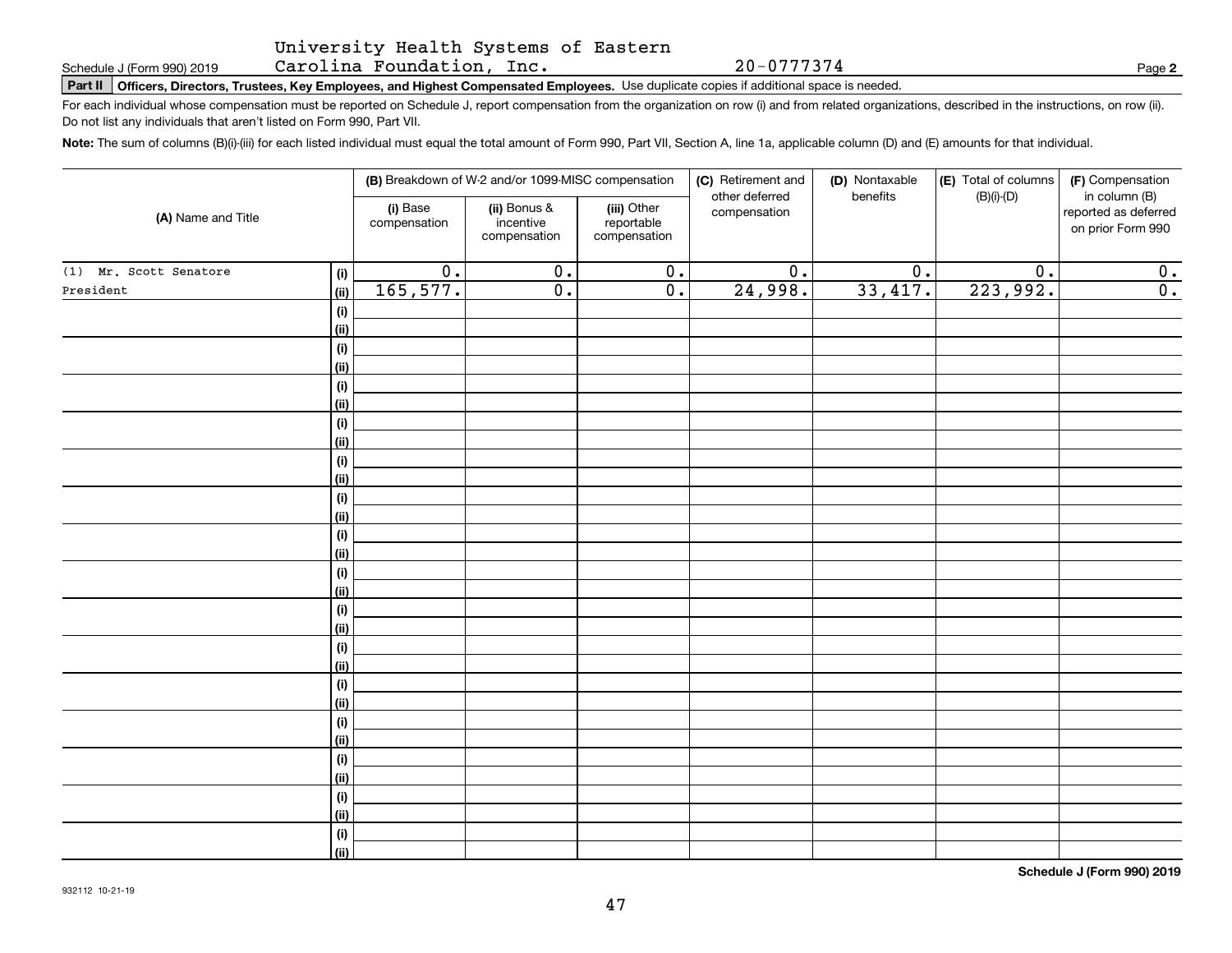**Part III Supplemental Information**

Schedule J (Form 990) 2019 Carolina Foundation, Inc. 20-0777374<br>Part III Supplemental Information<br>Provide the information, explanation, or descriptions required for Part I, lines 1a, 1b, 3, 4a, 4b, 4c, 5a, 5b, 6a, 6b, 7, a

### Compensation from unrelated organization:

The Foundation is not related to Vidant Health per the Form 990

instructions. However the Foundation is affiliated with Vidant Health

and works closely with the hospital system. Vidant Health provides

compensation for the Foundation's president.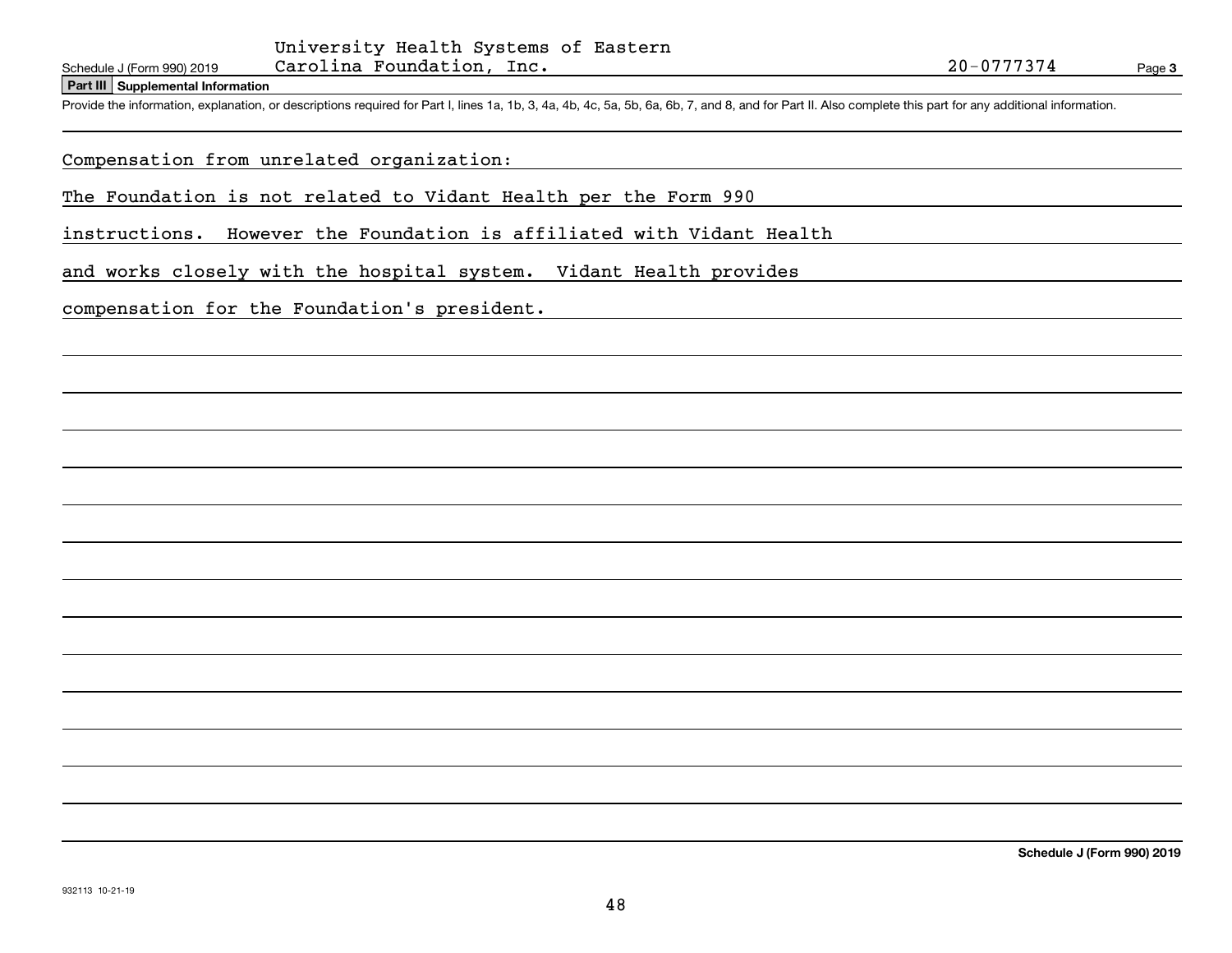| <b>SCHEDULE M</b>                                      |                                                                                                                   | <b>Noncash Contributions</b>                                                                                                   |                        |                               |                                                                                                |             |                              | OMB No. 1545-0047                     |                                     |    |
|--------------------------------------------------------|-------------------------------------------------------------------------------------------------------------------|--------------------------------------------------------------------------------------------------------------------------------|------------------------|-------------------------------|------------------------------------------------------------------------------------------------|-------------|------------------------------|---------------------------------------|-------------------------------------|----|
|                                                        | (Form 990)                                                                                                        |                                                                                                                                |                        |                               |                                                                                                |             |                              | 2019                                  |                                     |    |
| Department of the Treasury<br>Internal Revenue Service |                                                                                                                   | > Complete if the organizations answered "Yes" on Form 990, Part IV, lines 29 or 30.<br>Attach to Form 990.                    |                        |                               |                                                                                                |             |                              |                                       | <b>Open to Public</b><br>Inspection |    |
| Name of the organization                               |                                                                                                                   | Go to www.irs.gov/Form990 for instructions and the latest information.<br>University Health Systems of Eastern                 |                        |                               |                                                                                                |             |                              | <b>Employer identification number</b> |                                     |    |
| Carolina Foundation, Inc.                              |                                                                                                                   |                                                                                                                                |                        |                               |                                                                                                |             |                              | 20-0777374                            |                                     |    |
| Part I                                                 |                                                                                                                   | <b>Types of Property</b>                                                                                                       |                        |                               |                                                                                                |             |                              |                                       |                                     |    |
|                                                        |                                                                                                                   |                                                                                                                                | (a)                    | (b)                           | (c)                                                                                            |             |                              | (d)                                   |                                     |    |
|                                                        |                                                                                                                   |                                                                                                                                | Check if<br>applicable | Number of<br>contributions or | Noncash contribution<br>amounts reported on<br>litems contributed Form 990, Part VIII, line 1g |             | noncash contribution amounts | Method of determining                 |                                     |    |
| 1                                                      |                                                                                                                   |                                                                                                                                |                        |                               |                                                                                                |             |                              |                                       |                                     |    |
| 2                                                      |                                                                                                                   |                                                                                                                                |                        |                               |                                                                                                |             |                              |                                       |                                     |    |
| 3                                                      |                                                                                                                   |                                                                                                                                |                        |                               |                                                                                                |             |                              |                                       |                                     |    |
| 4                                                      |                                                                                                                   |                                                                                                                                |                        |                               |                                                                                                |             |                              |                                       |                                     |    |
| 5                                                      |                                                                                                                   | Clothing and household goods                                                                                                   |                        |                               |                                                                                                |             |                              |                                       |                                     |    |
| 6                                                      |                                                                                                                   |                                                                                                                                |                        |                               |                                                                                                |             |                              |                                       |                                     |    |
| 7                                                      |                                                                                                                   |                                                                                                                                |                        |                               |                                                                                                |             |                              |                                       |                                     |    |
| 8                                                      |                                                                                                                   |                                                                                                                                |                        |                               |                                                                                                |             |                              |                                       |                                     |    |
| 9                                                      |                                                                                                                   |                                                                                                                                |                        |                               |                                                                                                |             |                              |                                       |                                     |    |
| 10                                                     |                                                                                                                   | Securities - Closely held stock                                                                                                |                        |                               |                                                                                                |             |                              |                                       |                                     |    |
| 11                                                     | Securities - Partnership, LLC, or                                                                                 |                                                                                                                                |                        |                               |                                                                                                |             |                              |                                       |                                     |    |
|                                                        | trust interests                                                                                                   |                                                                                                                                |                        |                               |                                                                                                |             |                              |                                       |                                     |    |
| 12                                                     | Securities - Miscellaneous                                                                                        |                                                                                                                                |                        |                               |                                                                                                |             |                              |                                       |                                     |    |
| 13                                                     | Qualified conservation contribution -                                                                             |                                                                                                                                |                        |                               |                                                                                                |             |                              |                                       |                                     |    |
|                                                        | Historic structures                                                                                               |                                                                                                                                |                        |                               |                                                                                                |             |                              |                                       |                                     |    |
| 14                                                     | Qualified conservation contribution - Other                                                                       |                                                                                                                                |                        |                               |                                                                                                |             |                              |                                       |                                     |    |
| 15                                                     | Real estate - Residential                                                                                         |                                                                                                                                |                        |                               |                                                                                                |             |                              |                                       |                                     |    |
| 16                                                     |                                                                                                                   |                                                                                                                                |                        |                               |                                                                                                |             |                              |                                       |                                     |    |
| 17                                                     |                                                                                                                   |                                                                                                                                |                        |                               |                                                                                                |             |                              |                                       |                                     |    |
| 18                                                     |                                                                                                                   |                                                                                                                                |                        |                               |                                                                                                |             |                              |                                       |                                     |    |
| 19                                                     |                                                                                                                   |                                                                                                                                |                        |                               |                                                                                                |             |                              |                                       |                                     |    |
| 20                                                     |                                                                                                                   | Drugs and medical supplies                                                                                                     |                        |                               |                                                                                                |             |                              |                                       |                                     |    |
| 21                                                     |                                                                                                                   |                                                                                                                                |                        |                               |                                                                                                |             |                              |                                       |                                     |    |
| 22                                                     |                                                                                                                   |                                                                                                                                |                        |                               |                                                                                                |             |                              |                                       |                                     |    |
| 23                                                     |                                                                                                                   |                                                                                                                                |                        |                               |                                                                                                |             |                              |                                       |                                     |    |
| 24                                                     | Archeological artifacts                                                                                           |                                                                                                                                |                        |                               |                                                                                                |             |                              |                                       |                                     |    |
| 25                                                     | Other                                                                                                             | Meals and foo                                                                                                                  | х                      | 6                             |                                                                                                | 165,318.FMV |                              |                                       |                                     |    |
| 26                                                     | Other                                                                                                             |                                                                                                                                |                        |                               |                                                                                                |             |                              |                                       |                                     |    |
| 27                                                     | Other                                                                                                             |                                                                                                                                |                        |                               |                                                                                                |             |                              |                                       |                                     |    |
| 28                                                     | Other                                                                                                             |                                                                                                                                |                        |                               |                                                                                                |             |                              |                                       |                                     |    |
| 29                                                     |                                                                                                                   | Number of Forms 8283 received by the organization during the tax year for contributions                                        |                        |                               |                                                                                                |             |                              |                                       |                                     |    |
|                                                        |                                                                                                                   | for which the organization completed Form 8283, Part IV, Donee Acknowledgement                                                 |                        |                               |                                                                                                | 29          |                              |                                       |                                     |    |
|                                                        |                                                                                                                   |                                                                                                                                |                        |                               |                                                                                                |             |                              |                                       | Yes                                 | No |
|                                                        |                                                                                                                   | 30a During the year, did the organization receive by contribution any property reported in Part I, lines 1 through 28, that it |                        |                               |                                                                                                |             |                              |                                       |                                     |    |
|                                                        |                                                                                                                   | must hold for at least three years from the date of the initial contribution, and which isn't required to be used for          |                        |                               |                                                                                                |             |                              |                                       |                                     |    |
|                                                        |                                                                                                                   | exempt purposes for the entire holding period?                                                                                 |                        |                               |                                                                                                |             |                              | 30a                                   |                                     | х  |
| b                                                      | If "Yes," describe the arrangement in Part II.                                                                    |                                                                                                                                |                        |                               |                                                                                                |             |                              |                                       |                                     |    |
| 31                                                     | Does the organization have a gift acceptance policy that requires the review of any nonstandard contributions?    |                                                                                                                                |                        |                               |                                                                                                |             |                              | 31                                    | х                                   |    |
|                                                        | 32a Does the organization hire or use third parties or related organizations to solicit, process, or sell noncash |                                                                                                                                |                        |                               |                                                                                                |             |                              |                                       |                                     |    |
|                                                        | contributions?                                                                                                    |                                                                                                                                |                        |                               |                                                                                                |             | <b>32a</b>                   |                                       | х                                   |    |
| b                                                      | If "Yes," describe in Part II.                                                                                    |                                                                                                                                |                        |                               |                                                                                                |             |                              |                                       |                                     |    |
| 33                                                     | If the organization didn't report an amount in column (c) for a type of property for which column (a) is checked, |                                                                                                                                |                        |                               |                                                                                                |             |                              |                                       |                                     |    |
|                                                        | describe in Part II.                                                                                              |                                                                                                                                |                        |                               |                                                                                                |             |                              |                                       |                                     |    |
| LHA                                                    |                                                                                                                   | For Paperwork Reduction Act Notice, see the Instructions for Form 990.                                                         |                        |                               |                                                                                                |             |                              | Schedule M (Form 990) 2019            |                                     |    |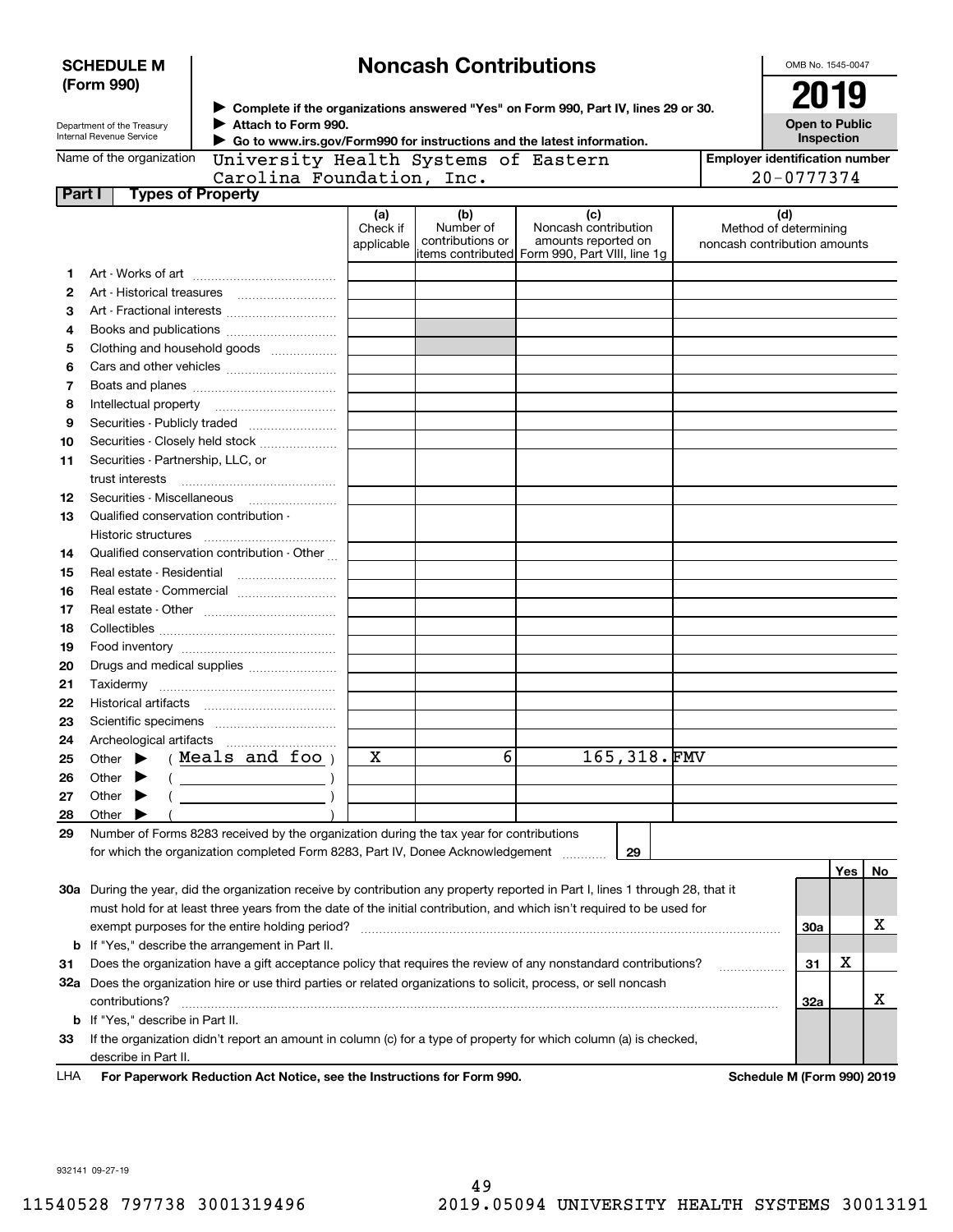|                 | Schedule M (Form 990) 2019                | University Health Systems of Eastern<br>Carolina Foundation, Inc. |    |  | 20-0777374                                                                                                                                                                                                                                                           | Page 2 |
|-----------------|-------------------------------------------|-------------------------------------------------------------------|----|--|----------------------------------------------------------------------------------------------------------------------------------------------------------------------------------------------------------------------------------------------------------------------|--------|
| Part II         | this part for any additional information. |                                                                   |    |  | Supplemental Information. Provide the information required by Part I, lines 30b, 32b, and 33, and whether the organization<br>is reporting in Part I, column (b), the number of contributions, the number of items received, or a combination of both. Also complete |        |
|                 |                                           |                                                                   |    |  |                                                                                                                                                                                                                                                                      |        |
|                 |                                           |                                                                   |    |  |                                                                                                                                                                                                                                                                      |        |
|                 |                                           |                                                                   |    |  |                                                                                                                                                                                                                                                                      |        |
|                 |                                           |                                                                   |    |  |                                                                                                                                                                                                                                                                      |        |
|                 |                                           |                                                                   |    |  |                                                                                                                                                                                                                                                                      |        |
|                 |                                           |                                                                   |    |  |                                                                                                                                                                                                                                                                      |        |
|                 |                                           |                                                                   |    |  |                                                                                                                                                                                                                                                                      |        |
|                 |                                           |                                                                   |    |  |                                                                                                                                                                                                                                                                      |        |
|                 |                                           |                                                                   |    |  |                                                                                                                                                                                                                                                                      |        |
|                 |                                           |                                                                   |    |  |                                                                                                                                                                                                                                                                      |        |
|                 |                                           |                                                                   |    |  |                                                                                                                                                                                                                                                                      |        |
|                 |                                           |                                                                   |    |  |                                                                                                                                                                                                                                                                      |        |
|                 |                                           |                                                                   |    |  |                                                                                                                                                                                                                                                                      |        |
|                 |                                           |                                                                   |    |  |                                                                                                                                                                                                                                                                      |        |
|                 |                                           |                                                                   |    |  |                                                                                                                                                                                                                                                                      |        |
|                 |                                           |                                                                   |    |  |                                                                                                                                                                                                                                                                      |        |
|                 |                                           |                                                                   |    |  |                                                                                                                                                                                                                                                                      |        |
|                 |                                           |                                                                   |    |  |                                                                                                                                                                                                                                                                      |        |
|                 |                                           |                                                                   |    |  |                                                                                                                                                                                                                                                                      |        |
|                 |                                           |                                                                   |    |  |                                                                                                                                                                                                                                                                      |        |
|                 |                                           |                                                                   |    |  |                                                                                                                                                                                                                                                                      |        |
|                 |                                           |                                                                   |    |  |                                                                                                                                                                                                                                                                      |        |
|                 |                                           |                                                                   |    |  |                                                                                                                                                                                                                                                                      |        |
|                 |                                           |                                                                   |    |  |                                                                                                                                                                                                                                                                      |        |
|                 |                                           |                                                                   |    |  |                                                                                                                                                                                                                                                                      |        |
|                 |                                           |                                                                   |    |  |                                                                                                                                                                                                                                                                      |        |
|                 |                                           |                                                                   |    |  |                                                                                                                                                                                                                                                                      |        |
| 932142 09-27-19 |                                           |                                                                   |    |  | Schedule M (Form 990) 2019                                                                                                                                                                                                                                           |        |
|                 |                                           |                                                                   | 50 |  |                                                                                                                                                                                                                                                                      |        |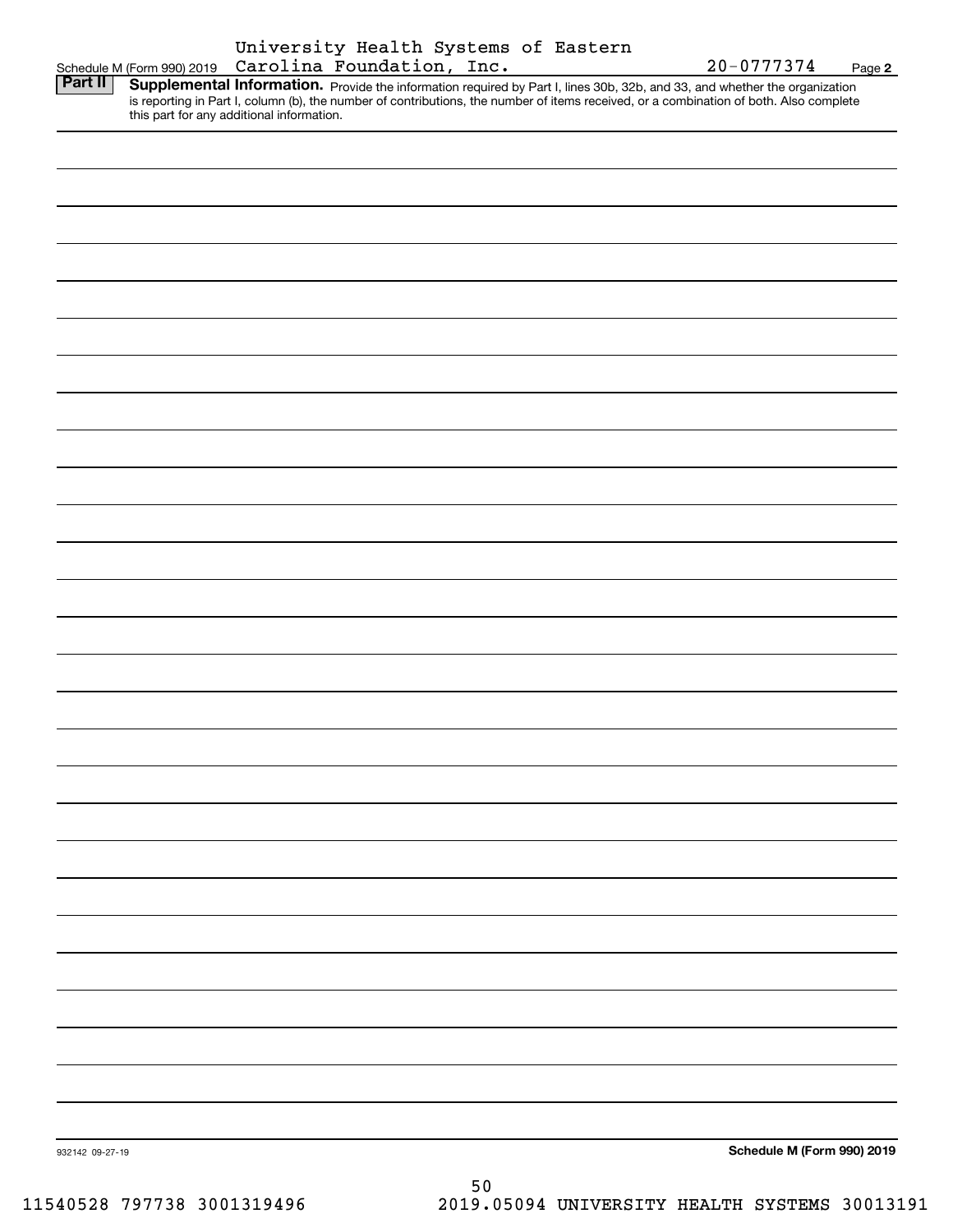**(Form 990 or 990-EZ)**

Department of the Treasury Internal Revenue Service Name of the organization

**Complete to provide information for responses to specific questions on Form 990 or 990-EZ or to provide any additional information. | Attach to Form 990 or 990-EZ. | Go to www.irs.gov/Form990 for the latest information. SCHEDULE O Supplemental Information to Form 990 or 990-EZ** University Health Systems of Eastern



#### FORM 990, PART III, LINE 4A

University Health Systems of Eastern Carolina Foundation, Inc. (DBA

Vidant Health Foundation) is committed to improving the health and

well-being of the people and communities of Eastern North Carolina. The

mission is to support the Vidant Health mission to inspire generosity

through philanthropy in support of Vidant Health and eastern North

Carolina.

The Foundation is a North Carolina non-profit corporation with headquarters in Greenville, North Carolina. Vidant Health and its affiliates operate an integrated health care delivery system that serves a total market of approximately 1.4 million people in 29 contiguous counties in Eastern North Carolina. The Vidant Health Foundation has a governing board comprised of 24 voting members as of 9/30/20. The Nominating Committee recommends appointments to the Board of Trustees. The Board Members have diverse backgrounds and are selected to represent the citizens of Eastern North Carolina. Board meetings are held quarterly.

The Vidant Medical Center and the Vidant Medical Center Board annually support the Community Benefit Initiatives Program of the Foundation. These funds are awarded to community agencies that successfully demonstrate both need and a well-designed plan to address one of the priority categories.

LHA For Paperwork Reduction Act Notice, see the Instructions for Form 990 or 990-EZ. Schedule O (Form 990 or 990-EZ) (2019) These grants support health initiatives through local community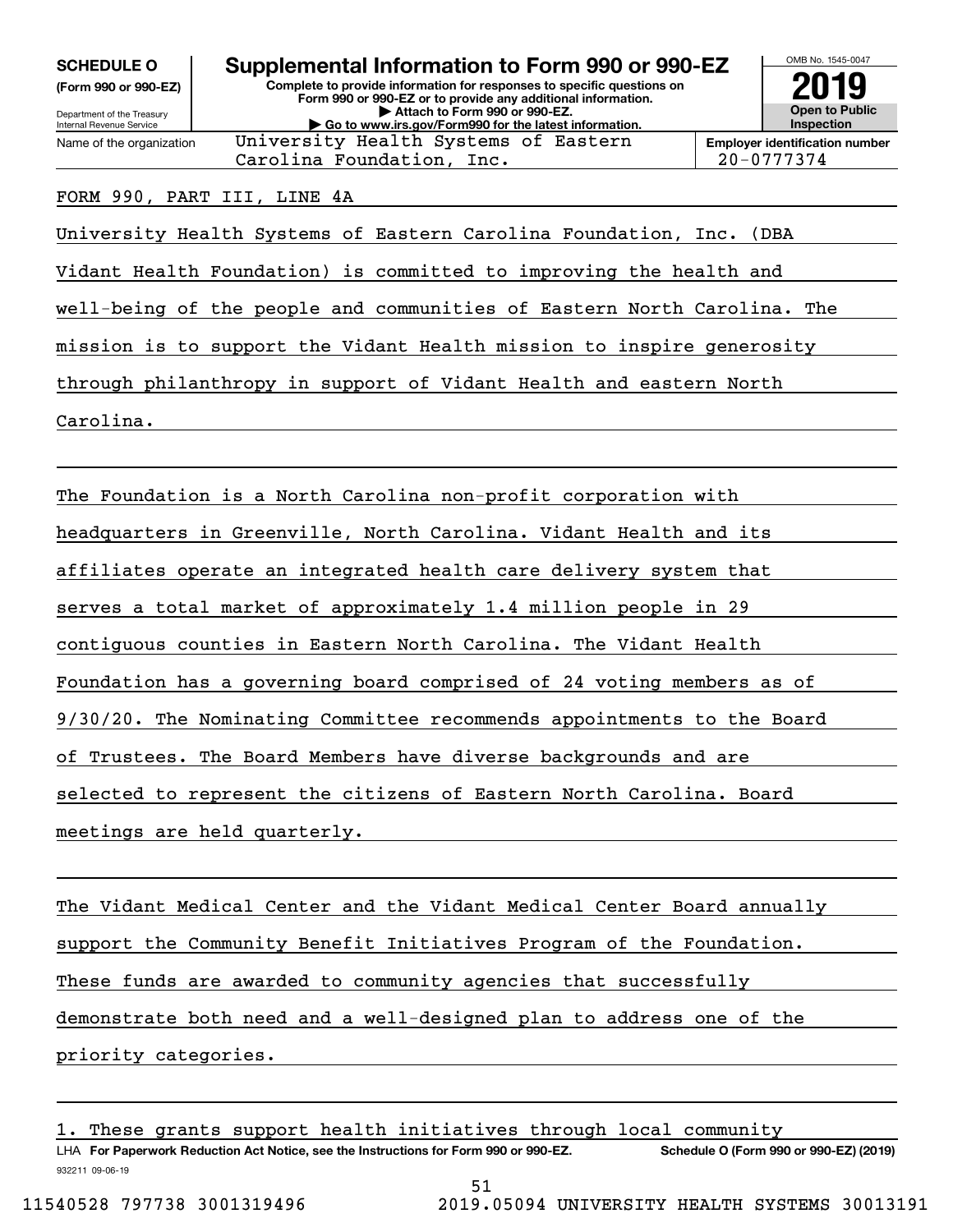| Schedule O (Form 990 or 990-EZ) (2019)                                                        | Page 2                                              |
|-----------------------------------------------------------------------------------------------|-----------------------------------------------------|
| University Health Systems of Eastern<br>Name of the organization<br>Carolina Foundation, Inc. | <b>Employer identification number</b><br>20-0777374 |
| organizations. Generally, two to three focus areas have been selected                         |                                                     |
| for each program from the following list including: access to care,                           |                                                     |
| chronic disease prevention and management, nutrition and physical                             |                                                     |
| activity, diabetes prevention and management, and maternal and child                          |                                                     |
| health. The grants program's health priorities are determined by                              |                                                     |
| information obtained from the Community Health Needs Assessment (CHNA).                       |                                                     |
| Each Vidant Health Hospital collaborates with their local health                              |                                                     |
| department to conduct the CHNA. Volunteers from their local Healthy                           |                                                     |
| Carolinians partnership or other health collaborative assist in the                           |                                                     |
| process of gathering information for the CHNA.                                                |                                                     |
|                                                                                               |                                                     |

2. The populations served are largely the poor, the under-served, and minorities. Determination of specific populations to address occurs when partners such as the North Carolina Department of Health and Human Services, local health departments, county Healthy Carolinian task forces, or physicians identify a quantifiable need, and community partners are engaged to work together with the health system.

Other Program Services:

Other programs resulted in distribution of approximately \$2.2 million

from designated gifts and contributions for children's services,

hospice services, scholarships, and other designated programs. The

sources of these funds include contributions from donors across Eastern

52

North Carolina, investment earnings from endowed funds and the Annual

Children's Miracle Network Program.

Form 990, Part III, Line 4a, Program Service Accomplishments:

**Schedule O (Form 990 or 990-EZ) (2019)**

932212 09-06-19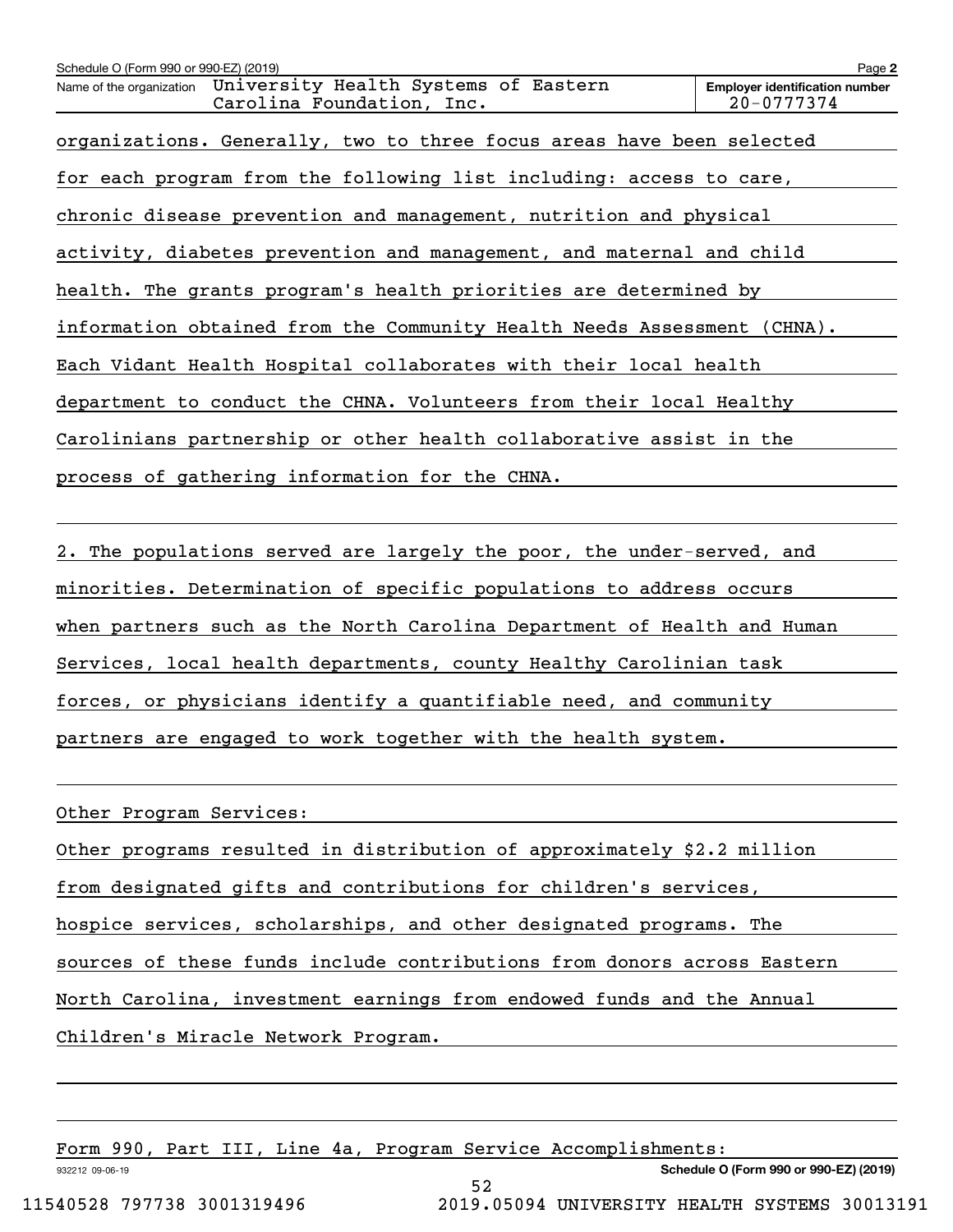See Schedule O for a description of the Foundation's Community Benefit Program.

Form 990, Part VI, Section B, line 11b:

The Form 990 is reviewed by legal counsel, the Chief Compliance Officer,

and Foundation officers. Following this review, it is made available to

Board Members by email prior to filing.

Form 990, Part VI, Section B, Line 12c:

All Officers, Board Members and Key Employees are required to complete a yearly comprehensive conflict of interest questionnaire. These are reviewed by legal counsel and any potential or actual conflicts are brought to the Board for disposition. Board Members are instructed to report any potential conflicts arising during the year for review. Board Members are required to recuse themselves from voting on issues in which they are deemed to have a conflict.

Form 990, Part VI, Section B, Line 15: The compensation is determined by the Compensation and Benefits Committee of the VH Board using comparative data from like organizations and input from consultants. This process is performed every year. Compensation of other officers and key employees is also determined by the Compensation and Benefits Committee of the VH Board using comparative data from like organizations and input from consultants. This process is performed every year. All compensation discussions and actions are documented and approved in the minutes of the Committee.

53

932212 09-06-19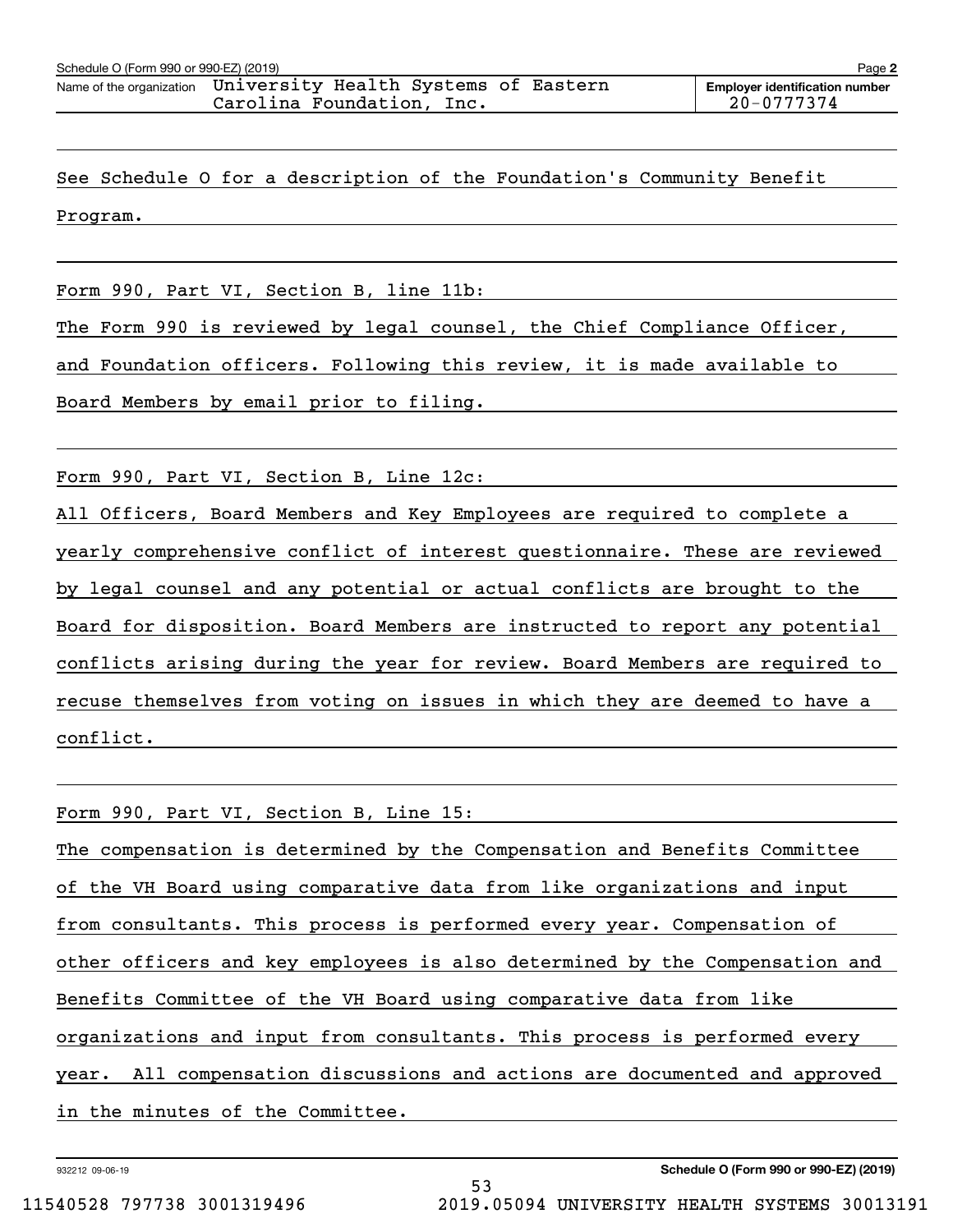| Schedule O (Form 990 or 990-EZ) (2019)                                                     | Page 2                                                  |
|--------------------------------------------------------------------------------------------|---------------------------------------------------------|
| Name of the organization University Health Systems of Eastern<br>Carolina Foundation, Inc. | <b>Employer identification number</b><br>$20 - 0777374$ |
| Form 990, Part VI, Section C, Line 19:                                                     |                                                         |
| The Organization makes its governing documents, financial statements, and                  |                                                         |
| conflict of interst policy available upon request.                                         |                                                         |
|                                                                                            |                                                         |
| FORM 990, PART XII, LINE 2C                                                                |                                                         |
| This process has not changed from the prior year.                                          |                                                         |
|                                                                                            |                                                         |
|                                                                                            |                                                         |
|                                                                                            |                                                         |
|                                                                                            |                                                         |
|                                                                                            |                                                         |
|                                                                                            |                                                         |
|                                                                                            |                                                         |
|                                                                                            |                                                         |
|                                                                                            |                                                         |
|                                                                                            |                                                         |
|                                                                                            |                                                         |
|                                                                                            |                                                         |
|                                                                                            |                                                         |
|                                                                                            |                                                         |
|                                                                                            |                                                         |
|                                                                                            |                                                         |
|                                                                                            |                                                         |
|                                                                                            |                                                         |
|                                                                                            |                                                         |
|                                                                                            |                                                         |